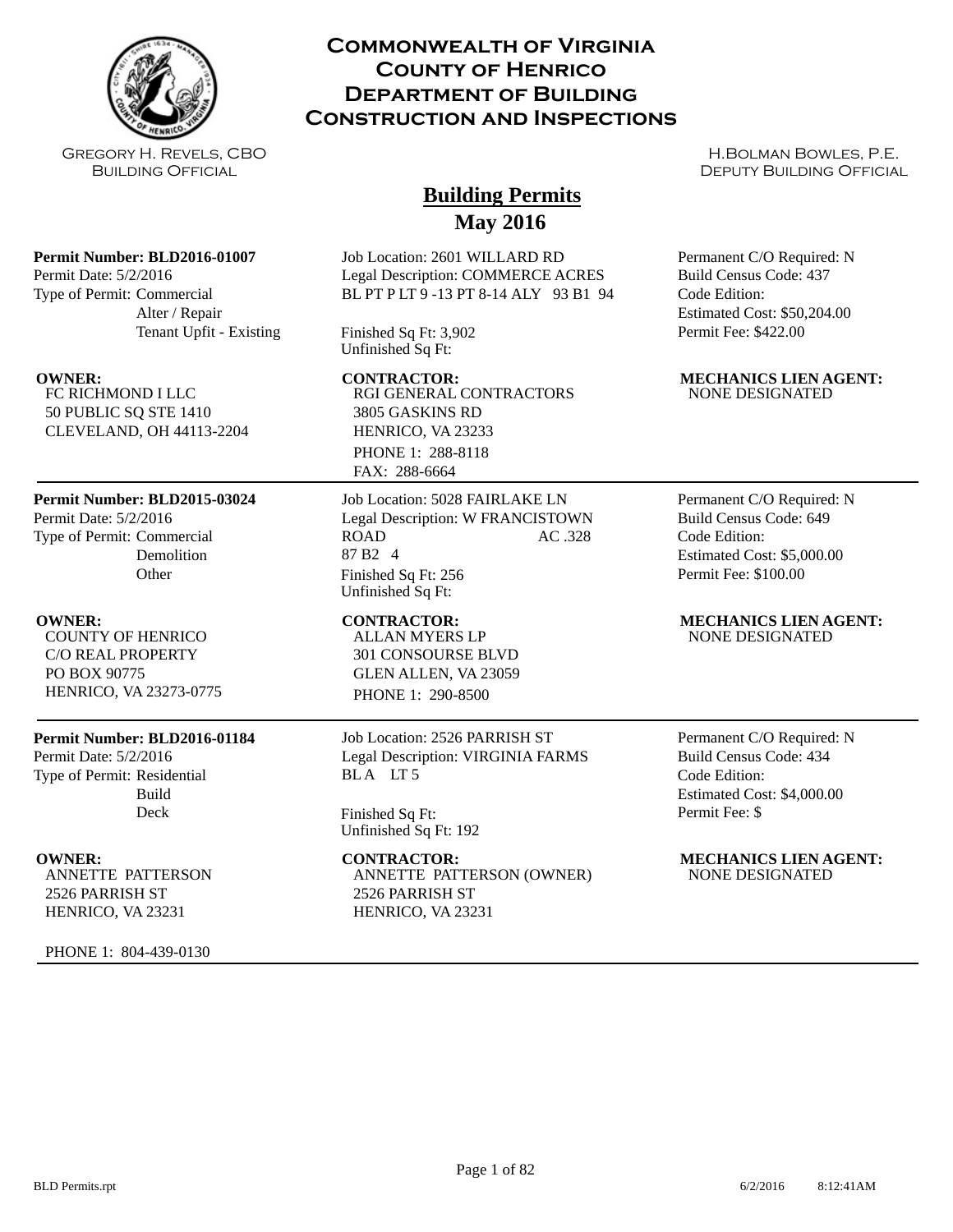## **Permit Number: BLD2016-01185**

Permit Date: 5/2/2016 Type of Permit: Residential Build Deck

WOLF STEVEN L & MELANIE A 10216 FALCONBRIDGE DR HENRICO, VA 23238

## **Permit Number: BLD2016-01087**

Permit Date: 5/2/2016 Type of Permit: Residential Build New Dwelling

W L STINSON INC 3210 ST LUKES PL POWHATAN, VA 23139

Job Location: 10216 FALCONBRIDGE DR Legal Description: RAINTREE  $SC<sub>4</sub>$  BLH LT 2 79 B1 41 Finished Sq Ft: Unfinished Sq Ft: 100

TIMOTHY E ANDREWS 9322 SUSQUEHANNA TRAIL ASHLAND, VA 23005 PHONE 1: 804-393-9272

Job Location: 8324 FORGE RD Legal Description: ROCKY BRANCH FARM SC 1 BLA LT 21

Finished Sq Ft: 2,855 Unfinished Sq Ft: 501

RYAN HOMES 7501 BOULDERS VIEW DRIVE SUITE 450 RICHMOND, VA 23225 PHONE 1: 804-272-7835

Permanent C/O Required: N Build Census Code: 434 Code Edition: Estimated Cost: \$1,670.00 Permit Fee: \$

## **OWNER:** CONTRACTOR: MECHANICS LIEN AGENT: NONE DESIGNATED

Permanent C/O Required: Y Build Census Code: 101 Code Edition: Estimated Cost: \$179,563.00 Permit Fee: \$

## **OWNER:** CONTRACTOR: MECHANICS LIEN AGENT:

BENJAMIN C WINN JR ESQUIRE 3926 PENDER DR SUITE 200 FAIRFAX, VA 22030 PHONE 1: 703-803-7529

## **Permit Number: BLD2016-01168**

Permit Date: 5/2/2016 Type of Permit: Residential Build Deck

HALLER VICTORIA L 829 FOXPAW DR HENRICO, VA 23223-5656

## **Permit Number: BLD2016-00999**

Permit Date: 5/2/2016 Type of Permit: Residential New Building

Job Location: 829 FOXPAW DR Legal Description: FOXHILL  $SC B$  BL G LT PT 5-6 9 A2 40 Finished Sq Ft: Unfinished Sq Ft: 113

ELM CONSTRUCTION CO., INC. 8304 CHESLEY RD. HENRICO, VA 23231

Job Location: 9470 BARRETT PL Legal Description: KINGSLAND POINTE LT 36

New Dwelling Finished Sq Ft: Unfinished Sq Ft: Permanent C/O Required: N Build Census Code: 434 Code Edition: Estimated Cost: \$1,800.00 Permit Fee: \$

**OWNER:** CONTRACTOR: MECHANICS LIEN AGENT: NONE DESIGNATED

> Permanent C/O Required: Y Build Census Code: 101 Code Edition: Estimated Cost: \$160,000.00 Permit Fee: \$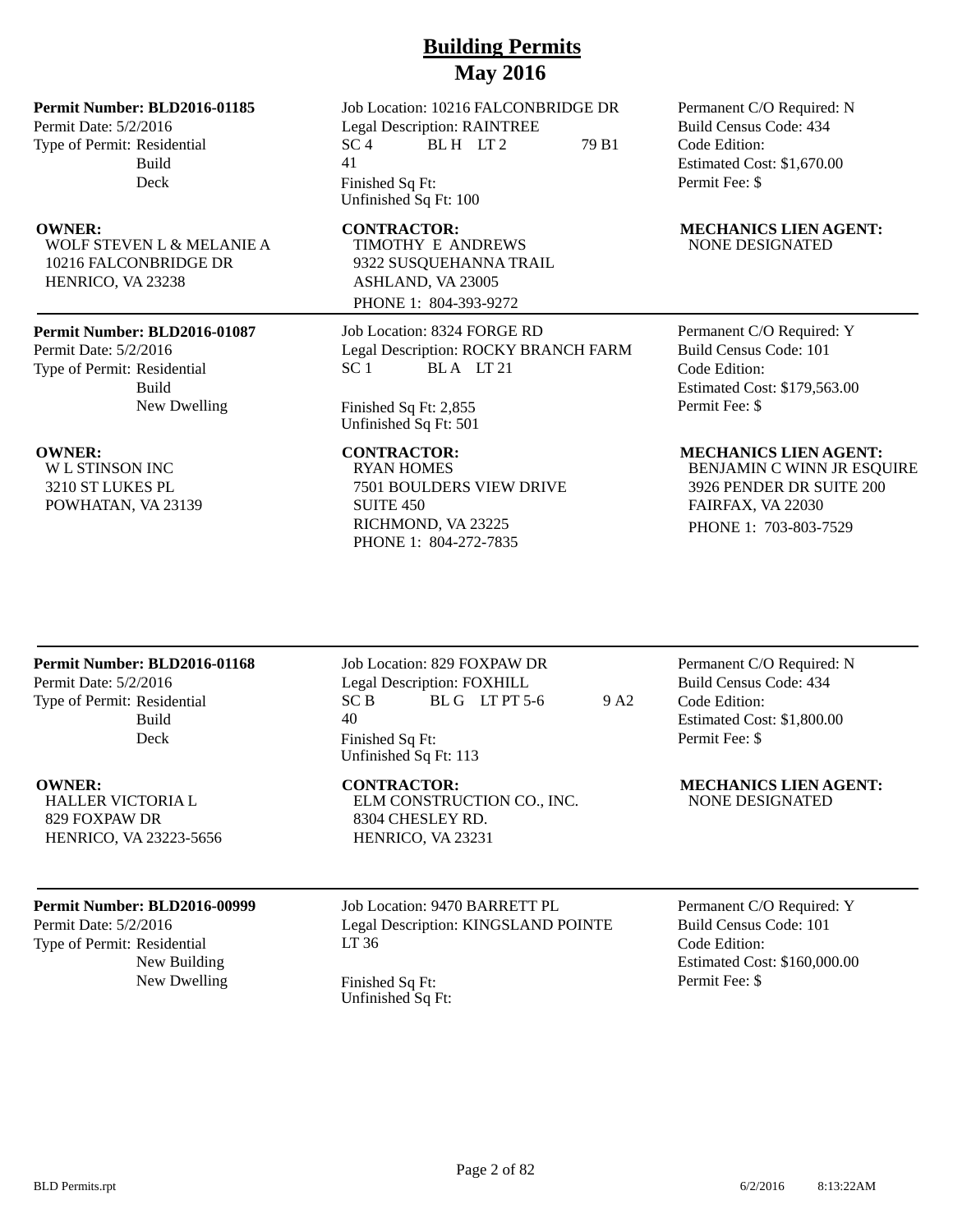ESSEX BANK 2120 BALDWIN AVE CROFTON, MD 21114

# **Building Permits May 2016**

# SHURM HOMES

P O BOX 66 MECHANICSVILLE, VA 23111 PHONE 1: (804) 723-5287 FAX: 804-789-8431

## **Permit Number: BLD2016-01189**

Permit Date: 5/2/2016 Type of Permit: Residential Alter / Repair Finish Off Space

VON MEISTER REBECCA W TRUSTEE 11981 GREY OAKS PARK RD GLEN ALLEN, VA 23059

## **Permit Number: BLD2016-01190**

Permit Date: 5/2/2016 Type of Permit: Residential Build New Addition

TALBERT TIMOTHY J 6220 DUSTIN DR HENRICO, VA 23226-2550

## **Permit Number: BLD2016-01123**

Permit Date: 5/2/2016 Type of Permit: Residential **Other Other** 

BROOKS ROBERT M & MARY D 6935 YAHLEY MILL RD HENRICO, VA 23231-6416

Job Location: 11981 GREY OAKS PARK RD Legal Description: OXFORD AT GREY OAKS SC<sub>1</sub> BLL LT<sub>6</sub>

Finished Sq Ft: Unfinished Sq Ft:

REBECCA W VON MEISTER 11981 GREY OAKS PARK RD GLEN ALLEN, VA 23059

PHONE 1: 804-364-3033

Job Location: 6220 DUSTIN DR Legal Description: WESTVIEW MANOR LT 79 94 B2 2

Finished Sq Ft: Unfinished Sq Ft: 36

PAUL RAINES 3020 MOREELL AVE PETERSBURG, VA 23805

Job Location: 6935 YAHLEY MILL RD Legal Description: WAYNE'S CORNER  $SC A$  BLA LT3 46 B1 64 Finished Sq Ft: 260 Unfinished Sq Ft:

AUSLAND HOMES INC 6813 CLUCK LN HENRICO, VA 23231 PRIMARY PHONE: 814-2633 Kenny Simon PRIMARY PHONE: 804-795-7327 PHONE 1: 804-257-0400

## **OWNER:** CONTRACTOR: MECHANICS LIEN AGENT: THE HARVEY LAW OFFICED PLC 7516 RIGHT FLANK ROAD SUITE 210 MECHANICSVILLE, VA 23116 FAX: 804-200-5646

Permanent C/O Required: N Build Census Code: 434 Code Edition: Estimated Cost: \$3,000.00 Permit Fee: \$

**OWNER: CONTRACTOR: MECHANICS LIEN AGENT:** NONE DESIGNATED

> Permanent C/O Required: N Build Census Code: 434 Code Edition: Estimated Cost: \$2,900.00 Permit Fee: \$

## **OWNER: CONTRACTOR: MECHANICS LIEN AGENT:** NONE DESIGNATED

Permanent C/O Required: N Build Census Code: 434 Code Edition: Estimated Cost: \$2,500.00 Permit Fee: \$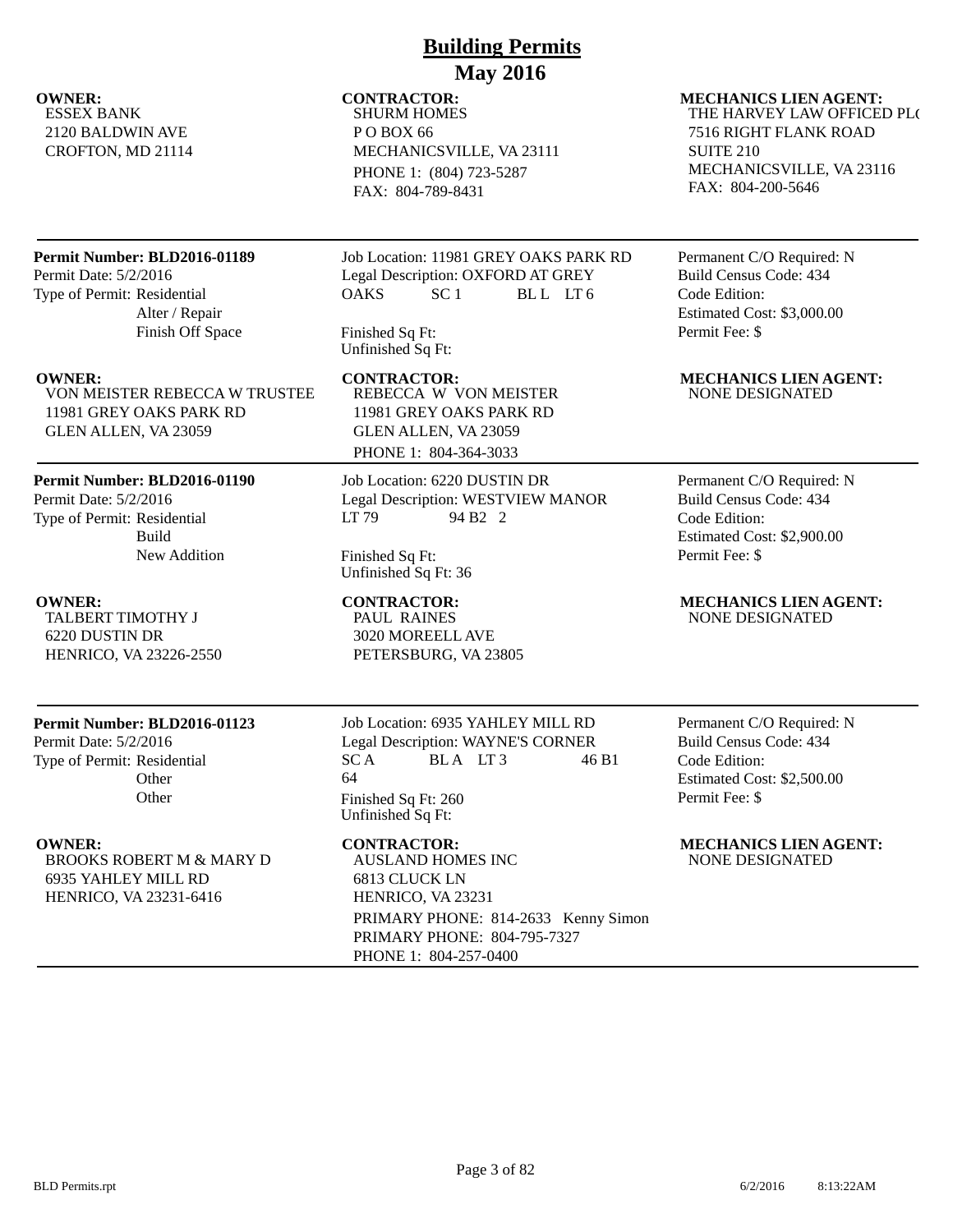**Permit Number: BLD2016-01194**

Permit Date: 5/3/2016 Type of Permit: Residential Alter / Repair **Other** 

CIATTEO JASON T & KRISTIE D 501 WAVENY RD HENRICO, VA 23229

## **Permit Number: BLD2016-01196**

Permit Date: 5/3/2016 Type of Permit: Residential Build **Other** 

MORGAN JAMES B 5410 CHAMBERLAYNE AVE HENRICO, VA 23227-2205

## **Permit Number: BLD2016-01200**

Permit Date: 5/3/2016 Type of Permit: Residential Build Deck

PETER PFEIFFER 1309 STONEYCREEK DR HENRICO, VA 23238

## **Permit Number: BLD2016-01201**

Permit Date: 5/3/2016 Type of Permit: Residential Alter / Repair Finish Off Space

TORRES VIDAL J JR & CATHERINE J 9124 TOWNSEND PARK DR GLEN ALLEN, VA 23060

Job Location: 702 DEVON RD Legal Description: WESTHAM BL KK LT 22 83 A2 1

Finished Sq Ft: 700 Unfinished Sq Ft:

JASON CIATTEO 501 WAVENY RD HENRICO, VA 23229 PRIMARY PHONE: 804-519-6816

Job Location: 5410 CHAMBERLAYNE AVE Legal Description: CLUB COURT BL 8 LT 20 PT 18 & 22 105 A1 22

Finished Sq Ft: Unfinished Sq Ft: 144

JAMES B MORGAN 5410 CHAMBERLAYNE AVE HENRICO, VA 23227 PHONE 1: 804-814-0240

Job Location: 1309 STONEYCREEK DR Legal Description: TUCKAHOE VILLAGE  $SC B1$  BLA LT 6 67 A2 11 Finished Sq Ft:

Unfinished Sq Ft: 217

PETER M PFEIFFER 1309 STONEYCREEK DR HENRICO, VA 23238 PHONE 1: 804-221-5605

Job Location: 9124 TOWNSEND PARK DR Legal Description: TOWNSEND  $SC 1$  BL B LT 15

Finished Sq Ft: 1,400 Unfinished Sq Ft:

VIDAL TORRES 9124 TOWNSEND PARK DR GLEN ALLEN, VA 23060

Permanent C/O Required: N Build Census Code: 434 Code Edition: Estimated Cost: \$25,000.00 Permit Fee: \$

## **OWNER:** CONTRACTOR: MECHANICS LIEN AGENT: NONE DESIGNATED

Permanent C/O Required: N Build Census Code: 434 Code Edition: Estimated Cost: \$8,200.00 Permit Fee: \$

## **OWNER:** CONTRACTOR: MECHANICS LIEN AGENT: NONE DESIGNATED

Permanent C/O Required: N Build Census Code: 434 Code Edition: Estimated Cost: \$950.00 Permit Fee: \$

## **OWNER: CONTRACTOR: MECHANICS LIEN AGENT:** NONE DESIGNATED

Permanent C/O Required: N Build Census Code: 434 Code Edition: Estimated Cost: \$4,000.00 Permit Fee: \$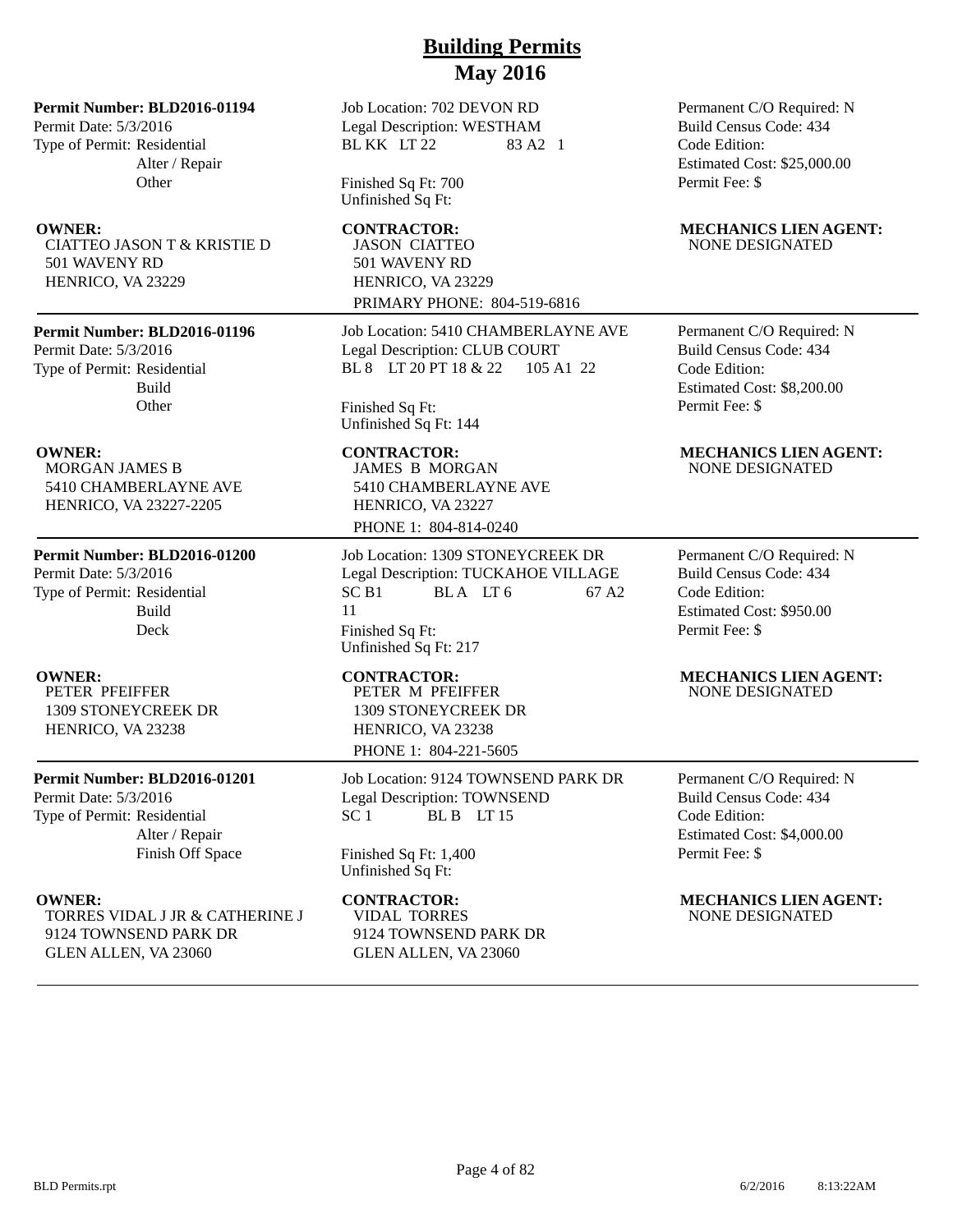## **Permit Number: BLD2016-01076**

Permit Date: 5/3/2016 Type of Permit: Residential New Building New Dwelling

ROSS RUN LLC 544 NEWTOWN RD STE 128 VIRGINIA BEACH, VA 23462-5603 Job Location: 3501 CHILLINGHAM CT Legal Description: CASTLETON  $SC<sub>4</sub>$  BL B LT 21

Finished Sq Ft: 2,695 Unfinished Sq Ft: 552

BOYD CORPORATION 544 NEWTOWN RD STE 128 VIRGINIA BEACH, VA 23462 FAX: 757-552-0975 PHONE 1: 757-490-1959

Permanent C/O Required: Y Build Census Code: 101 Code Edition: Estimated Cost: \$94,700.00 Permit Fee: \$

## **OWNER: CONTRACTOR: MECHANICS LIEN AGENT:**

BRIDGE TRUST TITLE GROUP ONE COLUMBUS CENTER SUITE 400 VIRGINIA BEACH, VA 23462 FAX: 800-526-3329 PHONE 1: 757-671-7413

## **Permit Number: BLD2016-01121**

Permit Date: 5/4/2016 Type of Permit: Commercial Build **Other** 

COUNTY OF HENRICO C/O REAL PROPERTY PO BOX 90775 HENRICO, VA 23273-0775

## **Permit Number: BLD2016-01208**

Permit Date: 5/4/2016 Type of Permit: Residential Alter / Repair Finish Off Space

NAIR REGHU & VARSHA LNU 5036 HICKORY MEADOWS PL GLEN ALLEN, VA 23059

## **Permit Number: BLD2016-01213**

Permit Date: 5/4/2016 Type of Permit: Residential Alter / Repair **Other** 

HOWARD DORIS P 3607 AUSTIN AVE HENRICO, VA 23222-2401 Job Location: 3329 PUMP RD Legal Description: W BROAD ST AC 34.95 70 A2 42

Finished Sq Ft: Unfinished Sq Ft:

HARBOR DREDGE AND DOCK PO BOX 35140 NORTH CHESTERFIELD, VA 23235 PHONE 1: 271-1460

Job Location: 5036 HICKORY MEADOWS PL Legal Description: STABLE HILL  $SC<sub>2</sub>$  BLA LT 10

Finished Sq Ft: 2,000 Unfinished Sq Ft:

**OWNER: CONTRACTOR: MECHANICS LIEN AGENT:** MOISES CASAS 4507 BRICKWOOD MEADOW CT PETERSBURG, VA 23803 PHONE 1: 804-490-3743

> Job Location: 3607 AUSTIN AVE Legal Description: MARTIN ANNEX BL 5 LT 5 & 6 2 A2 4

Finished Sq Ft: Unfinished Sq Ft:

## **OWNER:** CONTRACTOR: MECHANICS LIEN AGENT: SELECT MARBLE AND GRANITE 1320 SCHOOL ST RICHMOND, VA 23220

Permanent C/O Required: Y Build Census Code: 329 Code Edition: Estimated Cost: \$10,000.00 Permit Fee: \$135.00

## **OWNER: CONTRACTOR: MECHANICS LIEN AGENT:** NONE DESIGNATED

Permanent C/O Required: N Build Census Code: 434 Code Edition: Estimated Cost: \$6,500.00 Permit Fee: \$

NONE DESIGNATED

Permanent C/O Required: N Build Census Code: 434 Code Edition: Estimated Cost: \$650.00 Permit Fee: \$

# NONE DESIGNATED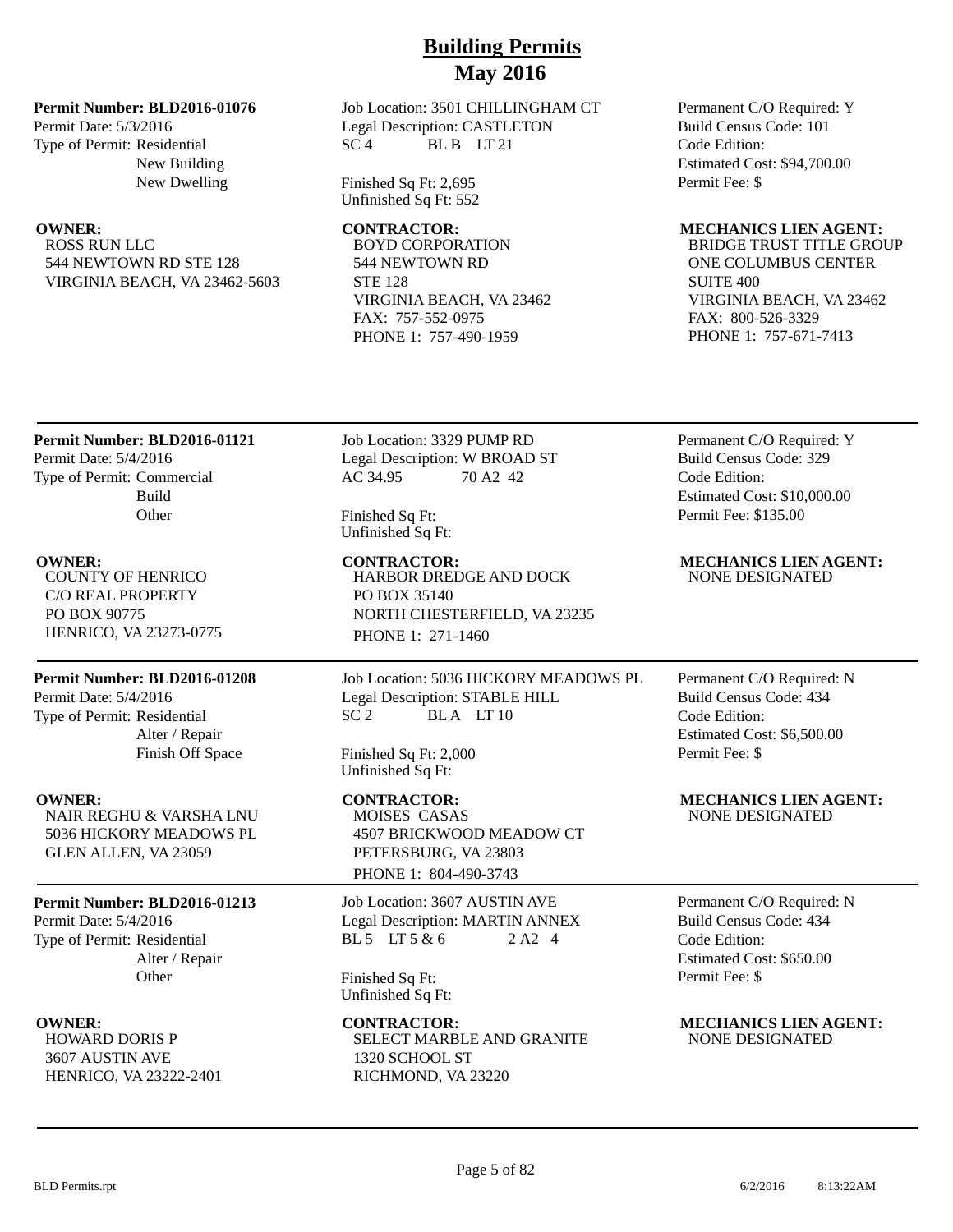## **Permit Number: BLD2016-01219**

Permit Date: 5/4/2016 Type of Permit: Residential Build Deck

WORSHAM GEORGE A & JOYCE 2813 EAGLE TRACE TER HENRICO, VA 23223

## **Permit Number: BLD2016-01222**

Permit Date: 5/4/2016 Type of Permit: Residential Build **Other** 

CURTIS SHIRLEY A 1401 E WASHINGTON ST HENRICO, VA 23075-2511

## **Permit Number: BLD2016-01137**

Permit Date: 5/4/2016 Type of Permit: Residential New Building New Dwelling

W L STINSON INC 3210 ST LUKES PL POWHATAN, VA 23139 Job Location: 2813 EAGLE TRACE TER Legal Description: RIVER BLUFFS BL B LT 25 7 A1 8

Finished Sq Ft: Unfinished Sq Ft: 392

UNITED HOMES 7701 BRADBERRY RD HENRICO, VA 23231 PHONE 1: 804-795-1337 PHONE 2: 804-338-3492

Job Location: 1401 E WASHINGTON ST Legal Description: FAIR OAKS TERRACE BL C LT 12 14 B1 22

Finished Sq Ft: Unfinished Sq Ft:

HAPPI CREEK CONSTRUCTION 519 ISAIAH ST SANDSTON, VA 23150

Job Location: 8320 FORGE RD Legal Description: ROCKY BRANCH FARM SC 1 BLA LT 19 AC. 532

Finished Sq Ft: 2,389 Unfinished Sq Ft: 560

RYAN HOMES 7501 BOULDERS VIEW DRIVE SUITE 450 RICHMOND, VA 23225 PHONE 1: 804-272-7835

Permanent C/O Required: N Build Census Code: 434 Code Edition: Estimated Cost: \$6,200.00 Permit Fee: \$

## **OWNER:** CONTRACTOR: MECHANICS LIEN AGENT: NONE DESIGNATED

Permanent C/O Required: N Build Census Code: 434 Code Edition: Estimated Cost: \$300.00 Permit Fee: \$

## **OWNER:** CONTRACTOR: MECHANICS LIEN AGENT: NONE DESIGNATED

Permanent C/O Required: Y Build Census Code: 101 Code Edition: Estimated Cost: \$162,637.00 Permit Fee: \$

## **OWNER:** CONTRACTOR: MECHANICS LIEN AGENT:

BENJAMIN C WINN JR ESQUIRE 3926 PENDER DR SUITE 200 FAIRFAX, VA 22030 PHONE 1: 703-803-7529

## **Permit Number: BLD2016-01085**

Permit Date: 5/4/2016 Type of Permit: Residential Build Detached Garage

GODSEY CHARLES THOMAS 109 LONGSTREET AVE HENRICO, VA 23075-1121

Job Location: 3903 NINE MILE RD Legal Description: NINE MILE ROAD AC 1.3754 8 B1 16

Finished Sq Ft: Unfinished Sq Ft: 572

CHARLES GODSEY 3903 NINE MILE RD HENRICO, VA 23231

Permanent C/O Required: N Build Census Code: 438 Code Edition: Estimated Cost: \$2,000.00 Permit Fee: \$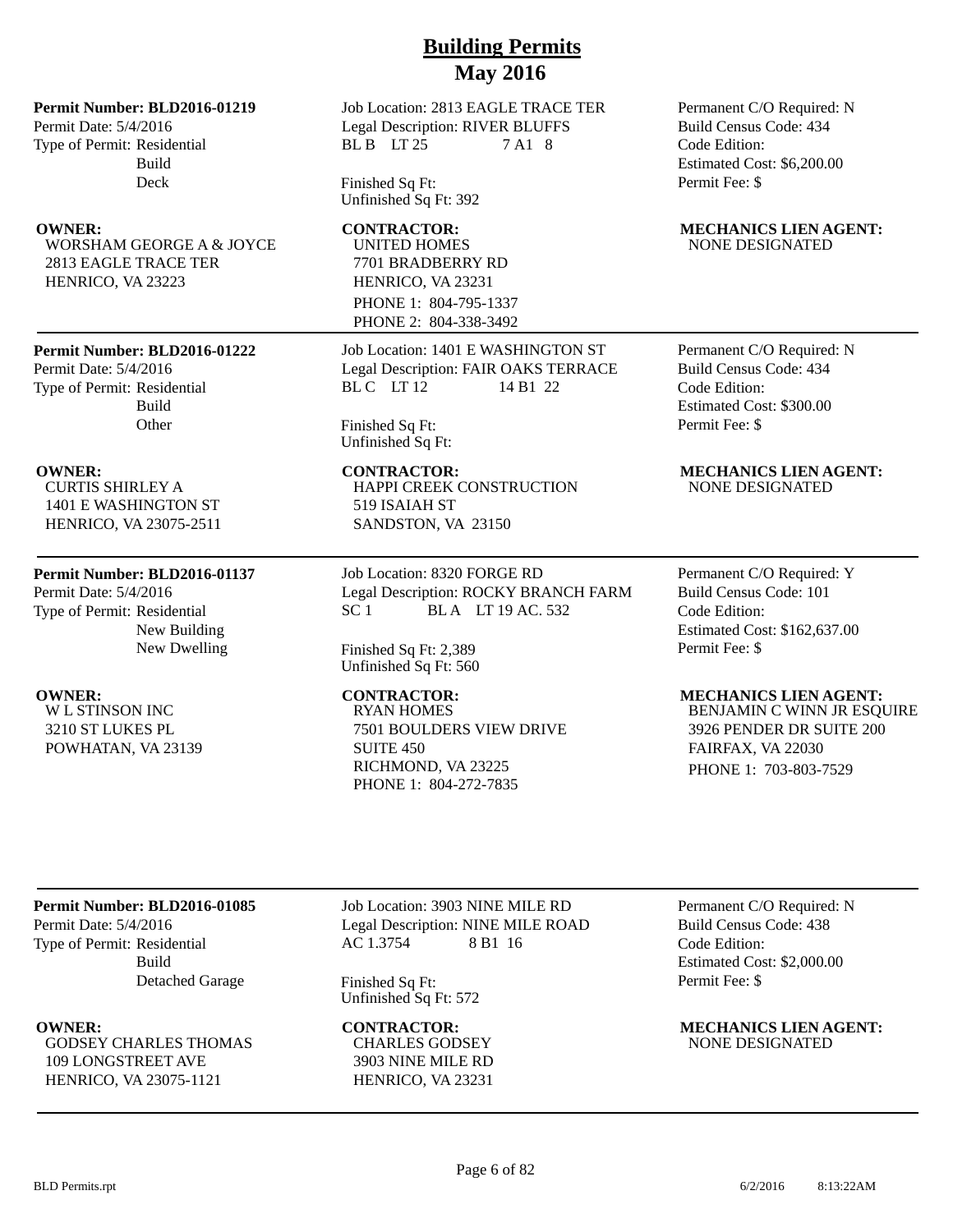## **Permit Number: BLD2016-00794**

Permit Date: 5/4/2016 Type of Permit: Residential New Building New Dwelling

AUSTIN HAMLIN HOMES INC 3605 MAYLAND CT HENRICO, VA 23233-1409

Job Location: 7509 FIRST LANDING CT Legal Description: SETTLERS RIDGE SC B BLC LT3

Finished Sq Ft: 1,634 Unfinished Sq Ft: 400

AUSTIN HAMLIN HOMES INC 3605 MAYLAND CT HENRICO, VA 23233 PHONE 1: 804-762-9800 FAX: 804-762-9428

**Permit Number: BLD2016-00758**

Permit Date: 5/2/2016 Type of Permit: Residential **Other Other** 

MCKINSEY MICHAEL 3 W MCCLELLAN ST SANDSTON, VA 23150

## **Permit Number: BLD2016-00757**

Permit Date: 5/2/2016 Type of Permit: Residential **Other** Other

RILEY DANIEL L & CYNTHIA 1540 PORTUGEE RD SANDSTON, VA 23150-6213

## **Permit Number: BLD2016-00867**

Permit Date: 5/3/2016 Type of Permit: Residential New Building Job Location: 3 W MCCLELLAN ST Legal Description: SANDSTON  $SCC$  BL 3 LT 19 11 B2 8 Finished Sq Ft: Unfinished Sq Ft:

JES CONSTRUCTION 2410 SOUTHLAND DR CHESTER, VA 23831 PHONE 1: 804-425-9912

Job Location: 1540 PORTUGEE RD Legal Description: PORTUGEE RD AC 1 42 A2 7

Finished Sq Ft: Unfinished Sq Ft:

JES CONSTRUCTION 2410 SOUTHLAND DR CHESTER, VA 23831

## PHONE 1: 804-425-9912

Job Location: 11672 EDINBURGH RD Legal Description: DALTON PARK AT SADLER WALK SC 2 BL B LT 65 New Dwelling Finished Sq Ft: 3,605 Unfinished Sq Ft: 381

Permanent C/O Required: Y Build Census Code: 101 Code Edition: Estimated Cost: \$150,000.00 Permit Fee: \$

## **OWNER:** CONTRACTOR: MECHANICS LIEN AGENT:

KIMBERLY WRIGHT 1503 SANTA ROSA RD STE. 109 HENRICO, VA 23229 PHONE 1: 804-288-9573

Permanent C/O Required: Build Census Code: 434 Code Edition: Estimated Cost: \$10,844.53 Permit Fee: \$

# **OWNER: CONTRACTOR: MECHANICS LIEN AGENT:**

NONE DESIGNATED

Permanent C/O Required: Build Census Code: 434 Code Edition: Estimated Cost: \$13,995.00 Permit Fee: \$

## **OWNER:** CONTRACTOR: MECHANICS LIEN AGENT: NONE DESIGNATED

Permanent C/O Required: Y Build Census Code: 101 Code Edition: Estimated Cost: \$228,965.00 Permit Fee: \$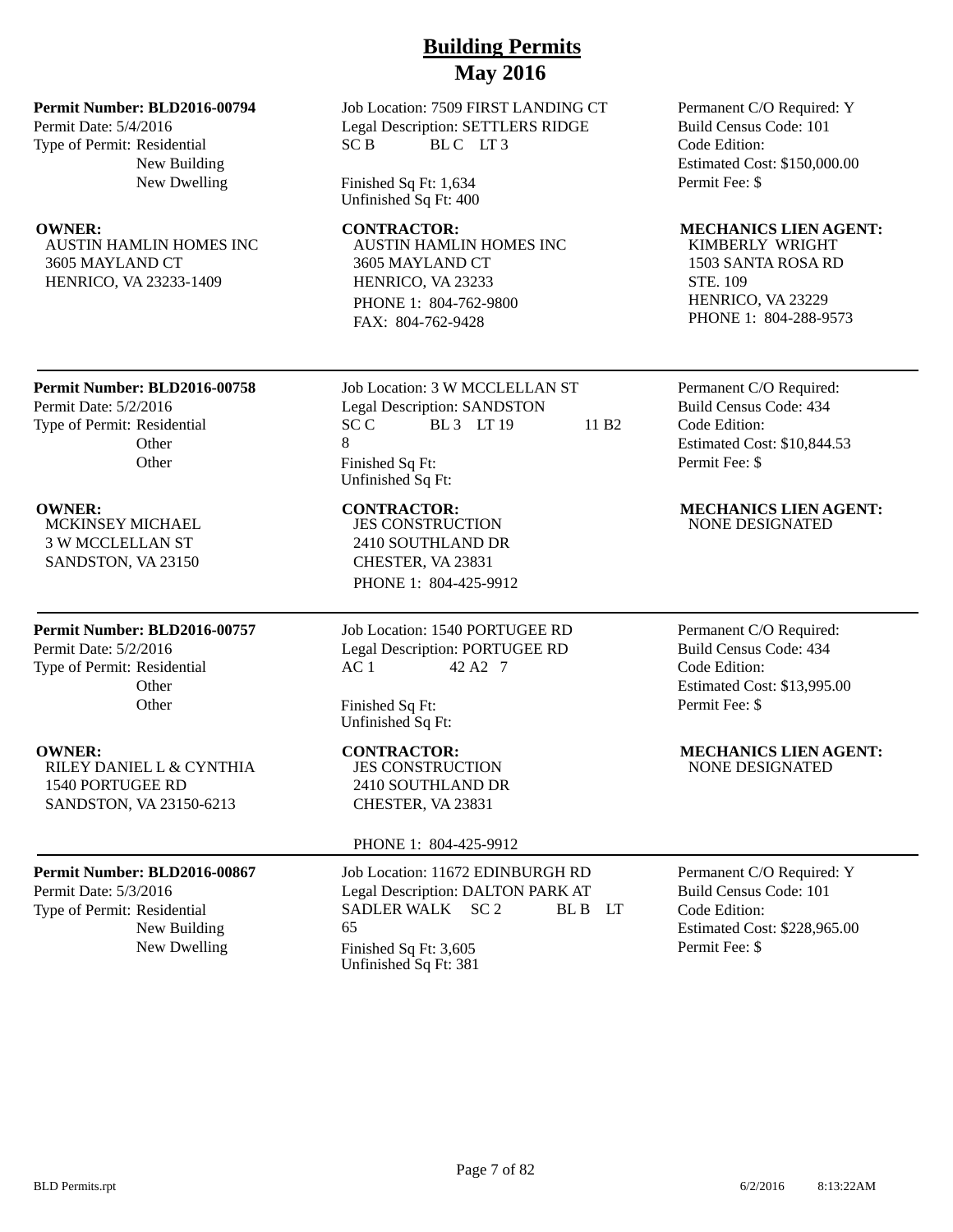## **OWNER:** CONTRACTOR: MECHANICS LIEN AGENT: DALTON PARK LAND DEV CO PO BOX 423 MECHANICSVILLE, VA 23111-0423

## RYAN HOMES 7501 BOULDERS VIEW DRIVE SUITE 450 RICHMOND, VA 23225 PHONE 1: 804-272-7835

## BENJAMIN C WINN JR ESQUIRE 3926 PENDER DR SUITE 200 FAIRFAX, VA 22030

PHONE 1: 703-803-7529

## **Permit Number: BLD2016-01233**

Permit Date: 5/4/2016 Type of Permit: Residential Build New Addition

JOYCE ANDREW R & KERRI A 10416 PARK TREE PL GLEN ALLEN, VA 23060-4487

## **Permit Number: BLD2016-01082**

Permit Date: 5/4/2016 Type of Permit: Residential Build New Dwelling

HHHUNT HOLLOWAY LLC 11237 NUCKOLS RD GLEN ALLEN, VA 23059

## **Permit Number: BLD2016-01072**

Permit Date: 5/4/2016 Type of Permit: Residential New Building New Dwelling

CEDAR GROVE 5 LLC C/O GREGORY A WINDSOR PO BOX 4824 GLEN ALLEN, VA 23058

Job Location: 10416 PARK TREE PL Legal Description: MOUNTAIN GLEN  $SC 3$  BLI LT 37 99 A1 29 Finished Sq Ft: 336 Unfinished Sq Ft:

MAPLE CREEK CONTRACTING INC 7222 ROTHERHAM DR MECHANICSVILLE, VA 23116

Job Location: 4988 MABEN HILL LN Legal Description: HOLLOWAY AT WYNDHAM FOREST SC 2 BL E  $LT<sub>6</sub>$ Finished Sq Ft: 4,485 Unfinished Sq Ft: 1,346

**OWNER: CONTRACTOR: MECHANICS LIEN AGENT:** HHHUNT HOMES RICHMOND 11237 NUCKOLS ROAD GLEN ALLEN, VA 23059 FAX: (804) 762-9769

> Job Location: 1603 HENNINGTON TER Legal Description: CEDAR GROVE  $SC 5$  BLA LT 10

## Finished Sq Ft: 2,294 Unfinished Sq Ft: 586

LIBERTY HOMES INC

8249 CROWN COLONY PKWY

MECHANICSVILLE, VA 23116 PHONE 1: 804-730-7770 ext. 108

FAX: 804-730-7220

Permanent C/O Required: N Build Census Code: 434 Code Edition: Estimated Cost: \$48,000.00 Permit Fee: \$

## **OWNER: CONTRACTOR: MECHANICS LIEN AGENT:** NONE DESIGNATED

Permanent C/O Required: Y Build Census Code: 101 Code Edition: Estimated Cost: \$100,000.00 Permit Fee: \$

MEYER GOERGEN PC 1802 BAYBERRY COURT SUITE 200 RICHMOND, VA 23226

Permanent C/O Required: Y Build Census Code: 101 Code Edition: Estimated Cost: \$160,000.00 Permit Fee: \$

## **OWNER:** CONTRACTOR: MECHANICS LIEN AGENT: L ANDERSON HUGHES

1326 ALVERSER PLAZA MIDLOTHIAN, VA 23113 FAX: 804-419-1285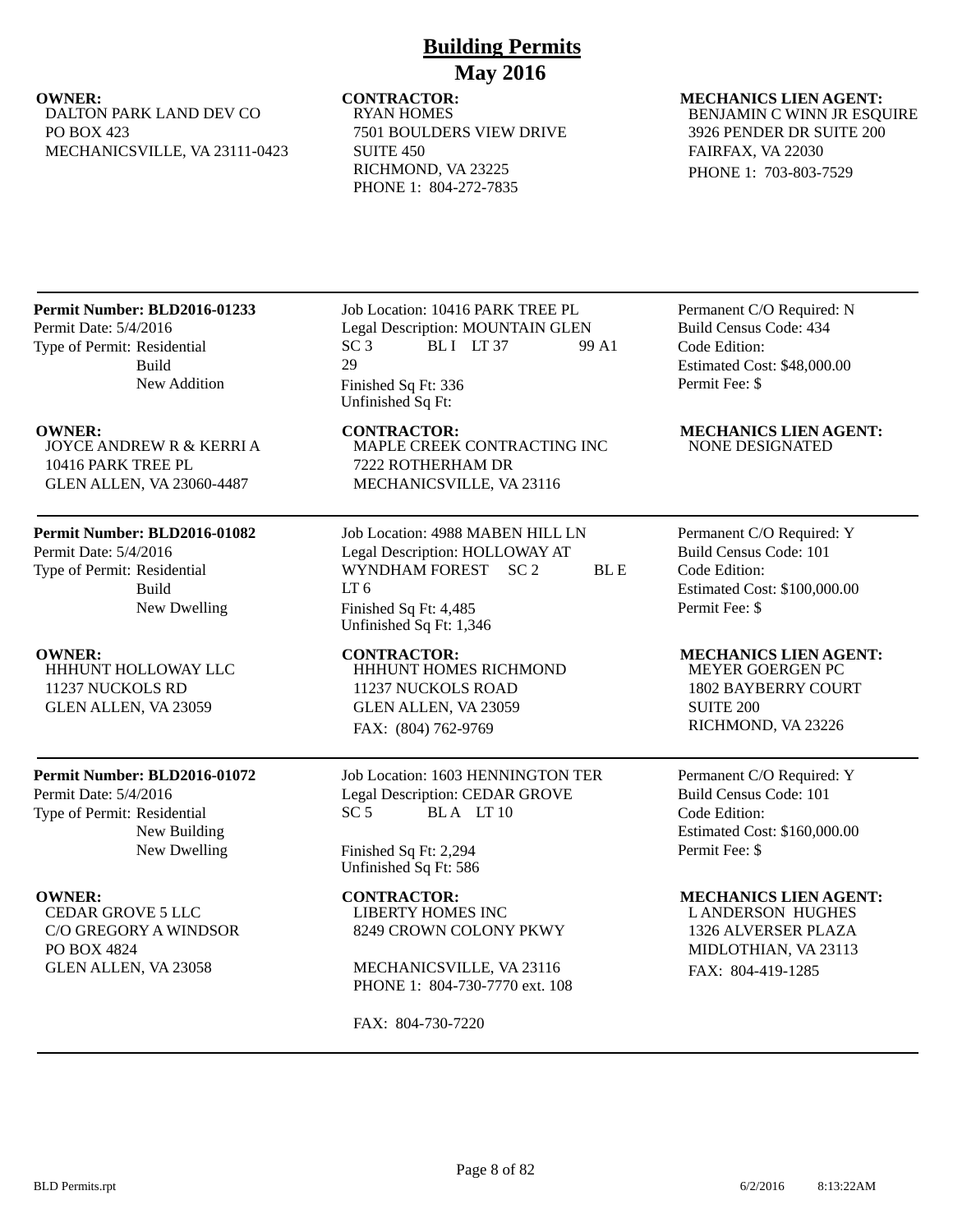## **Permit Number: BLD2016-01074**

Permit Date: 5/4/2016 Type of Permit: Residential New Building New Dwelling

ROMM WILLIAM H INC 11357 NUCKOLS RD STE 175 GLEN ALLEN, VA 23059

Job Location: 1628 HENNINGTON TER Legal Description: CEDAR GROVE  $SC 5$  BLA LT 2

Finished Sq Ft: 1,801 Unfinished Sq Ft: 308

LIBERTY HOMES INC 8249 CROWN COLONY PKWY

MECHANICSVILLE, VA 23116 PHONE 1: 804-730-7770 ext. 108

FAX: 804-730-7220

**Permit Number: BLD2016-00995**

Permit Date: 5/4/2016 Type of Permit: Residential New Building New Dwelling

LIBERTY HOMES INC 8249 CROWN COLONY PKWY STE 100 MECHANICSVILLE, VA 23116

Job Location: 9516 HENNINGTON CT Legal Description: CEDAR GROVE  $SC 5$  BLA LT 30

Finished Sq Ft: 1,818 Unfinished Sq Ft: 341

LIBERTY HOMES INC 8249 CROWN COLONY PKWY

MECHANICSVILLE, VA 23116 PHONE 1: 804-730-7770 ext. 108

FAX: 804-730-7220

## **Permit Number: BLD2016-01235**

Permit Date: 5/4/2016 Type of Permit: Residential Build Deck

HUTTON RICHARD J & CAROLINE M 9602 JANUARY CT HENRICO, VA 23238

## **Permit Number: BLD2016-01237**

Permit Date: 5/4/2016 Type of Permit: Residential Build **Other** 

HOGG O WOODLAND 9137 CHAMBERLAYNE AVE MECHANICSVILLE, VA 23116

Job Location: 9602 JANUARY CT Legal Description: OLDHOUSE RUN  $SC<sub>2</sub>$  BL B LT 49 79 A2 37 Finished Sq Ft: Unfinished Sq Ft: 360

CROWN CONTRACTING (DECK CITY) 2820 BELLS RD RICHMOND, VA 23234

Job Location: 1610 LAUDERDALE DR Legal Description: TUCKAHOE VILLAGE SC E BLI LT 7 67 A 2 11

Finished Sq Ft: Unfinished Sq Ft:

**OWNER:** CONTRACTOR: MECHANICS LIEN AGENT: HOGG, JR O WOODLAND 9137 CHAMBERLAYNE ROAD MECHANICSVILLE, VA 23116 PRIMARY PHONE: 804-357-0969 PHONE 2: 804-427-5101

Permanent C/O Required: Y Build Census Code: 101 Code Edition: Estimated Cost: \$120,000.00 Permit Fee: \$

## **OWNER:** CONTRACTOR: MECHANICS LIEN AGENT:

L ANDERSON HUGHES 1326 ALVERSER PLAZA MIDLOTHIAN, VA 23113 FAX: 804-419-1285

Permanent C/O Required: Y Build Census Code: 101 Code Edition: Estimated Cost: \$120,000.00 Permit Fee: \$

## **OWNER: CONTRACTOR: MECHANICS LIEN AGENT:**

L ANDERSON HUGHES 1326 ALVERSER PLAZA MIDLOTHIAN, VA 23113 FAX: 804-419-1285

Permanent C/O Required: N Build Census Code: 434 Code Edition: Estimated Cost: \$3,300.00 Permit Fee: \$

**OWNER:** CONTRACTOR: MECHANICS LIEN AGENT: NONE DESIGNATED

> Permanent C/O Required: N Build Census Code: 434 Code Edition: Estimated Cost: \$4,000.00 Permit Fee: \$

NONE DESIGNATED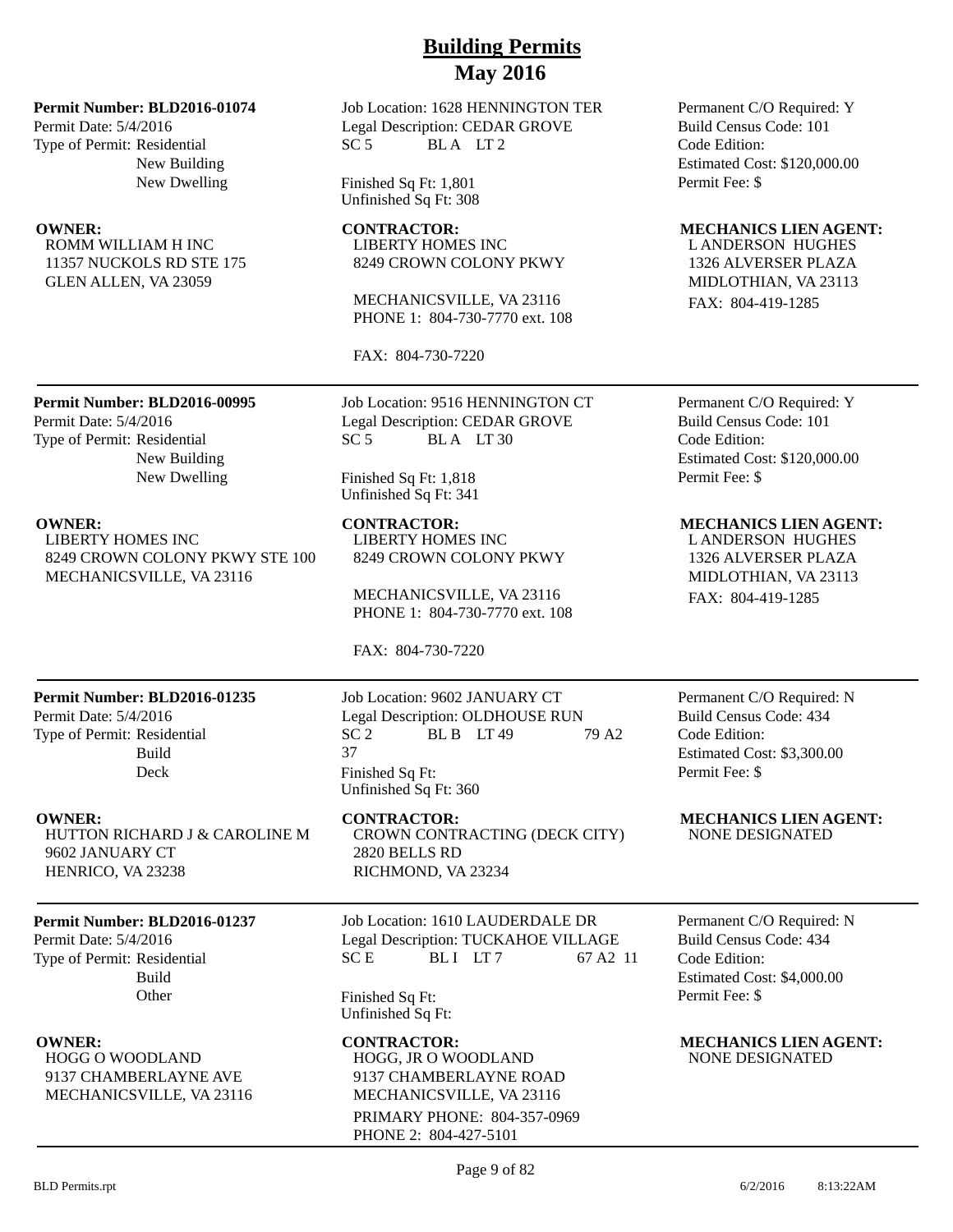## **Permit Number: BLD2016-01204**

Permit Date: 5/5/2016 Type of Permit: Residential Build Screen Porch

BALDWIN FREDDIE D & JEWEL N 952 BELVA LN GLEN ALLEN, VA 23059

Job Location: 952 BELVA LN Legal Description: BELLINGHAM CONDOMINIUMS PH 44 UN 20 Finished Sq Ft: Unfinished Sq Ft: 234

**OWNER:** CONTRACTOR: MECHANICS LIEN AGENT: REGAL HOME IMPROVEMENT CO 4002 HERMITAGE RD RICHMOND, VA 23227 PHONE 1: 804-264-9797 FAX: 804-264-8440

> Job Location: 11804 WESTCOTT LANDING CT Legal Description: WESTCOTT AT GREY

Code Edition: Estimated Cost: \$14,800.00 Permit Fee: \$

# NONE DESIGNATED

Permanent C/O Required: N Build Census Code: 434

## **Permit Number: BLD2016-01238**

Permit Date: 5/5/2016 Type of Permit: Residential Build Finish Off Space

ESCOBAR ROBERT H & JULIET ANN 11804 WESTCOTT LANDING CT GLEN ALLEN, VA 23059-7077

## **Permit Number: BLD2016-01071**

Permit Date: 5/5/2016 Type of Permit: Residential New Building New Dwelling

HHHUNT PROVIDENCE LLC 11237 NUCKOLS RD GLEN ALLEN, VA 23059

## **Permit Number: BLD2016-01070**

Permit Date: 5/5/2016 Type of Permit: Residential New Building New Dwelling

HHHUNT PROVIDENCE LLC 11237 NUCKOLS RD GLEN ALLEN, VA 23059

OAKS BLA LT 24 Finished Sq Ft: 52

Unfinished Sq Ft:

Job Location: 2467 MARIONS LN Legal Description: TOWNES AT WOODMAN SC 2 BLG LT 1

Finished Sq Ft: 2,075 Unfinished Sq Ft: 66

HHHUNT HOMES RICHMOND 11237 NUCKOLS ROAD GLEN ALLEN, VA 23059

Job Location: 2465 MARIONS LN Legal Description: TOWNES AT WOODMAN SC 2 BL G LT 2

Finished Sq Ft: 1,848 Unfinished Sq Ft: 35

## HHHUNT HOMES RICHMOND 11237 NUCKOLS ROAD GLEN ALLEN, VA 23059

Permanent C/O Required: Y Build Census Code: 434 Code Edition: Estimated Cost: \$5,000.00 Permit Fee: \$

## **OWNER:** CONTRACTOR: MECHANICS LIEN AGENT:<br>
ESCOBAR ROBERT H & JULIET ANN MONE DESIGNATED MONE DESIGNATED NONE DESIGNATED NONE DESIGNATED

Permanent C/O Required: Y Build Census Code: 102 Code Edition: Estimated Cost: \$100,000.00 Permit Fee: \$

## **OWNER:** CONTRACTOR: MECHANICS LIEN AGENT:

MEYER GOERGEN PC 1802 BAYBERRY COURT SUITE 200 RICHMOND, VA 23226

Permanent C/O Required: Y Build Census Code: 102 Code Edition: Estimated Cost: \$100,000.00 Permit Fee: \$

## **OWNER: CONTRACTOR: MECHANICS LIEN AGENT:**

MEYER GOERGEN PC 1802 BAYBERRY COURT SUITE 200 RICHMOND, VA 23226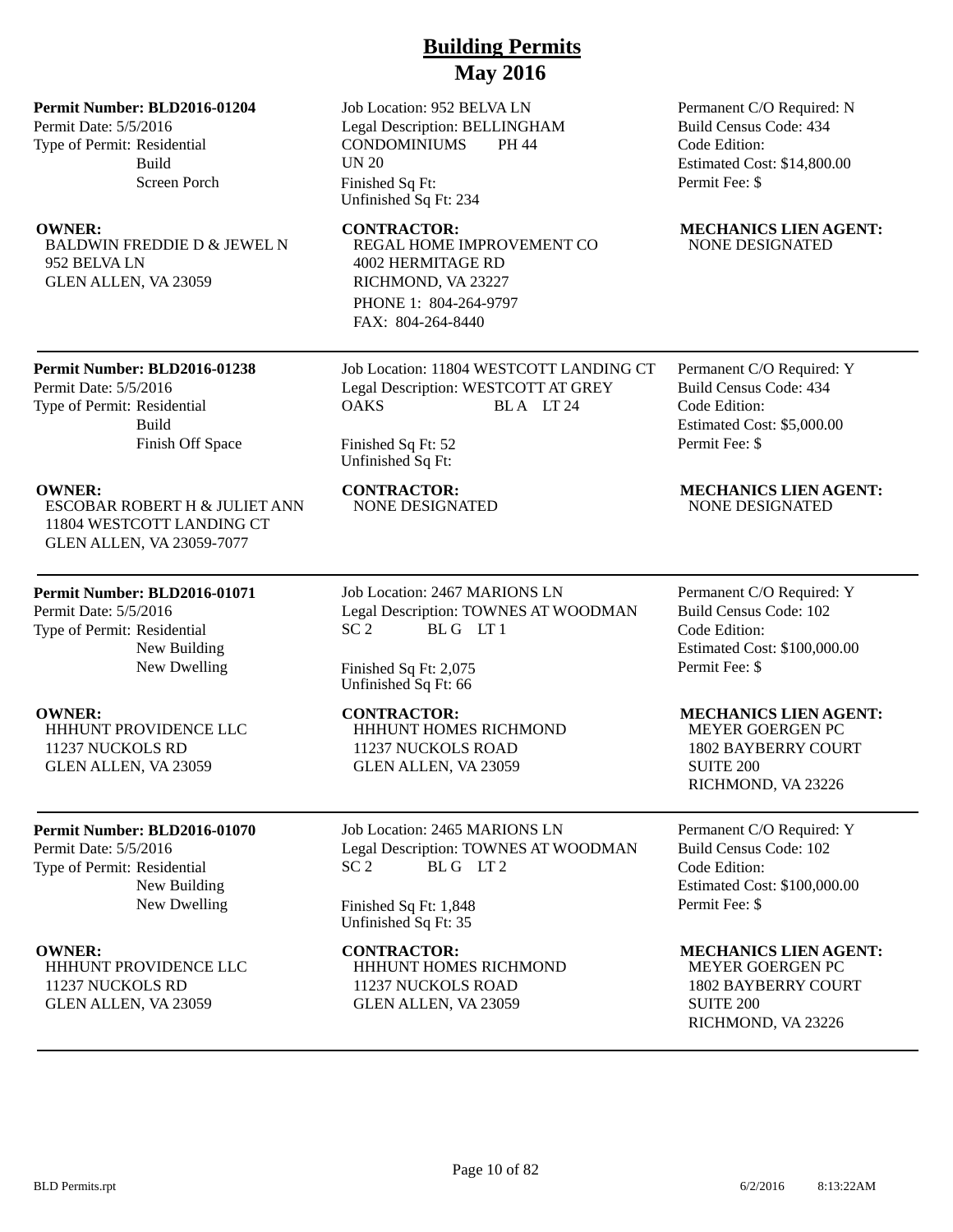## **Permit Number: BLD2016-01069**

Permit Date: 5/5/2016 Type of Permit: Residential New Building New Dwelling

HHHUNT PROVIDENCE LLC 11237 NUCKOLS RD GLEN ALLEN, VA 23059

## **Permit Number: BLD2016-01068**

Permit Date: 5/5/2016 Type of Permit: Residential New Building New Dwelling

HHHUNT PROVIDENCE LLC 11237 NUCKOLS RD GLEN ALLEN, VA 23059

## **Permit Number: BLD2016-01243**

Permit Date: 5/5/2016 Type of Permit: Residential Build Pool

MCCARTY BRIAN D &CAROLYN D 13 DILTON DR HENRICO, VA 23238-5419

## **Permit Number: BLD2016-01067**

Permit Date: 5/5/2016 Type of Permit: Commercial Alter / Repair Tenant Upfit - Existing

HIGHWOODS REALTY LP 3100 SMOKETREE CT STE 600 RALEIGH, NC 27604-1050

## Job Location: 2463 MARIONS LN Legal Description: TOWNES AT WOODMAN SC 2 BLG LT3

Finished Sq Ft: 1,848 Unfinished Sq Ft: 103

HHHUNT HOMES RICHMOND 11237 NUCKOLS ROAD GLEN ALLEN, VA 23059

Job Location: 2461 MARIONS LN Legal Description: TOWNES AT WOODMAN SC 2 BLG LT4

## Finished Sq Ft: 2,075 Unfinished Sq Ft: 66

**OWNER:** CONTRACTOR: MECHANICS LIEN AGENT: HHHUNT HOMES RICHMOND 11237 NUCKOLS ROAD GLEN ALLEN, VA 23059

> Job Location: 13 DILTON DR Legal Description: FOXCHAPEL  $SC 5$  BLD LT 43 67 B2 7 Finished Sq Ft: Unfinished Sq Ft:

ANTHONY AND SYLVAN POOLS 13882 METROTECH DR CHANTILLY, VA 20151 PHONE 1: 540-220-4233

Job Location: 4951 LAKE BROOK DR Legal Description: INNSBROOK NORTH SC C BL B AC 7.403 87 A1 3 Finished Sq Ft: Unfinished Sq Ft:

HIGHWOODS REALTY LIMITED PARTNER 4501 HIGHWOODS PARKWAY SUITE 400 GLEN ALLEN, VA 23060 PHONE 1: 747-7800

Permanent C/O Required: Y Build Census Code: 102 Code Edition: Estimated Cost: \$100,000.00 Permit Fee: \$

## **OWNER:** CONTRACTOR: MECHANICS LIEN AGENT:

MEYER GOERGEN PC 1802 BAYBERRY COURT SUITE 200 RICHMOND, VA 23226

Permanent C/O Required: Y Build Census Code: 102 Code Edition: Estimated Cost: \$100,000.00 Permit Fee: \$

MEYER GOERGEN PC 1802 BAYBERRY COURT SUITE 200 RICHMOND, VA 23226

Permanent C/O Required: N Build Census Code: 434 Code Edition: Estimated Cost: \$73,500.00 Permit Fee: \$

## **OWNER:** CONTRACTOR: MECHANICS LIEN AGENT: NONE DESIGNATED

Permanent C/O Required: Y Build Census Code: 437 Code Edition: Estimated Cost: \$3,000.00 Permit Fee: \$100.00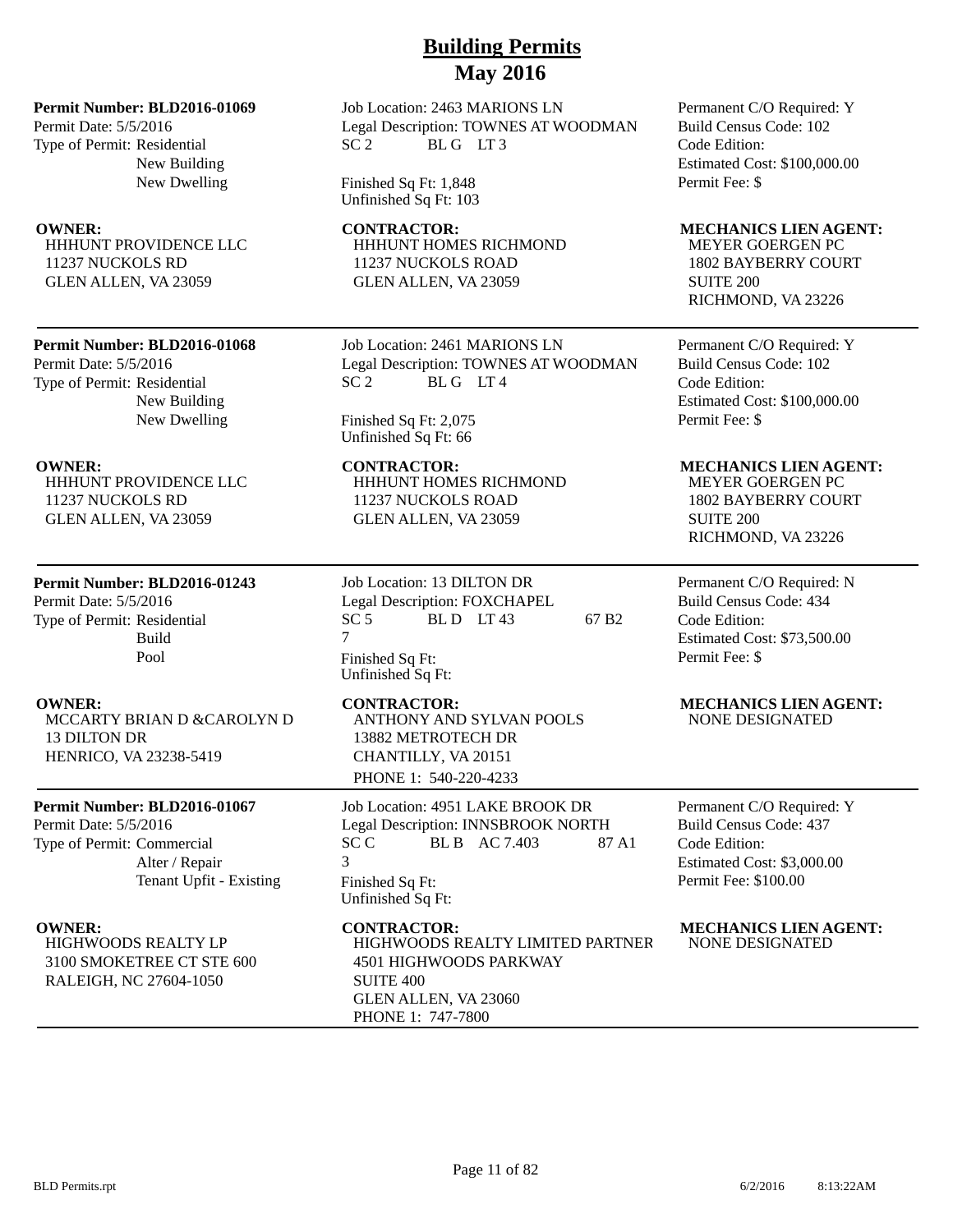## **Permit Number: BLD2016-00992**

Permit Date: 5/5/2016 Type of Permit: Commercial Alter / Repair Tenant Upfit - Existing

CAPITAL REGION AIRPORT COMM 1 RICHARD E BYRD TERMINAL DR HENRICO, VA 23250-2400

## **Permit Number: BLD2016-01078**

Permit Date: 5/5/2016 Type of Permit: Commercial Alter / Repair Tenant Upfit - Existing

TARGET CORPORATION C/O PROPERTY TAX DEPT PO BOX 9456 MINNEAPOLIS, MN 55440-9456

## **Permit Number: BLD2016-01249**

Permit Date: 5/5/2016 Type of Permit: Residential Build **Other** 

BILALAGIC MUGDIM & J 9326 BECTON RD GLEN ALLEN, VA 23060-3501

## **Permit Number: BLD2016-01248**

Permit Date: 5/5/2016 Type of Permit: Residential Alter / Repair **Other** 

DIETZ ROBERT S & DENISE F 13609 SWANHOLLOW DR HENRICO, VA 23233-7623

## Job Location: 1 RICHARD E BYRD TERMINAL L Permanent C/O Required: N Legal Description: BYRD AIRFIELD AC 2298.889 29 B2 1 Code Edition:

Finished Sq Ft: 5,300 Unfinished Sq Ft: 2,100

BROOKS & CO GENERAL CONTRACTOR 4801 HERMITAGE ROAD RICHMOND, VA 23227 PHONE 1: 804-266-6088 FAX: 804-266-6741

Job Location: 11290 W BROAD ST Legal Description: W BROAD ST AC 13.358 PAR A 77 B1 39

Finished Sq Ft: 3,610 Unfinished Sq Ft:

L F JENNINGS INC 7130 GLEN FOREST DR RICHMOND, VA 23226 PHONE 1: 612-1938

Job Location: 9326 BECTON RD Legal Description: BROAD MEADOWS SCA BLC LT3 87 B2 21 Finished Sq Ft: Unfinished Sq Ft: 158

MUGDIM BILALGIC 9326 BECTON RD GLEN ALLEN, VA 23060 PHONE 1: 804-270-5955

Job Location: 13609 SWANHOLLOW DR Legal Description: FOXHALL<br>SC 2 BLA LT 53  $BLA$   $LT 53$  72 B1 31 Finished Sq Ft: Unfinished Sq Ft:

COLONIAL HOMECRAFTER LTD 1791 CAMBRIDE DR HENRICO, VA 23233 PHONE 1: 804-357-6000

Build Census Code: 437 Estimated Cost: \$274,000.00 Permit Fee: \$1,983.00

## **OWNER:** CONTRACTOR: MECHANICS LIEN AGENT: NONE DESIGNATED

Permanent C/O Required: N Build Census Code: 437 Code Edition: Estimated Cost: \$90,200.00 Permit Fee: \$702.00

## **OWNER: CONTRACTOR: MECHANICS LIEN AGENT:** NONE DESIGNATED

Permanent C/O Required: N Build Census Code: 434 Code Edition: Estimated Cost: \$3,000.00 Permit Fee: \$

## **OWNER: CONTRACTOR: MECHANICS LIEN AGENT:** NONE DESIGNATED

Permanent C/O Required: N Build Census Code: 434 Code Edition: Estimated Cost: \$300.00 Permit Fee: \$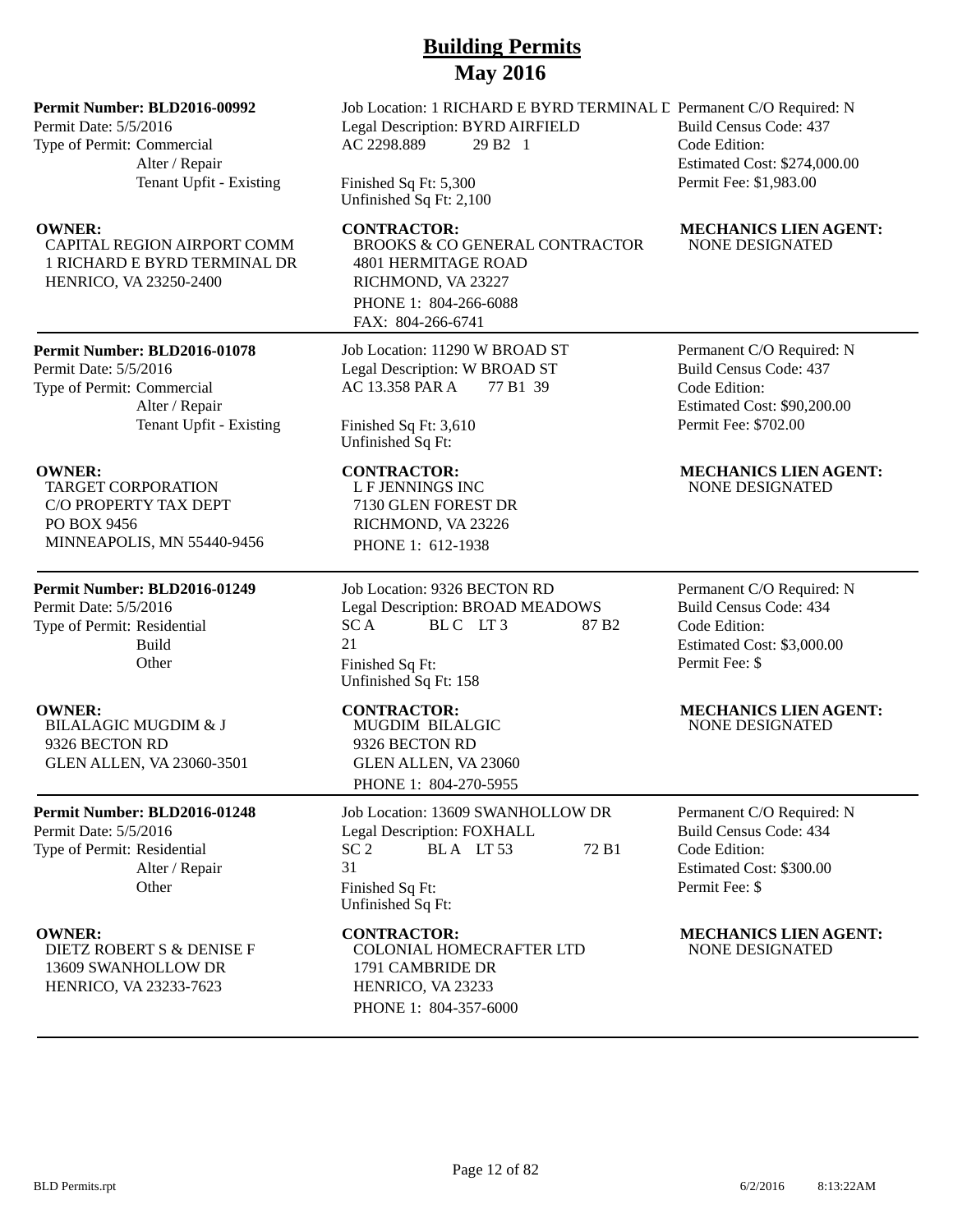**Permit Number: BLD2016-01251**

Permit Date: 5/5/2016 Type of Permit: Residential Alter / Repair Finish Off Space

VELLAMPALLI CHANDRA R 11417 DUBLIN RD GLEN ALLEN, VA 23060

## **Permit Number: BLD2016-01111**

Permit Date: 5/5/2016 Type of Permit: Commercial Alter / Repair Tenant Upfit - Existing

HIGHWOODS REALTY LP 3100 SMOKETREE CT STE 600 RALEIGH, NC 27604-1050

## **Permit Number: BLD2016-01038**

Permit Date: 5/6/2016 Type of Permit: Residential New Building New Dwelling

EAGLE CONSTRUCTION OF VA PROPERT 2250 OLD BRICK RD STE 220 GLEN ALLEN, VA 23060

Job Location: 11417 DUBLIN RD Legal Description: OGLETHORPE PARK @ SADLER WALK BLA LT 28

Finished Sq Ft: 160 Unfinished Sq Ft:

CHANDRA R VELLAMPALLI 11417 DUBLIN RD GLEN ALLEN, VA 23060 PRIMARY PHONE: 804-514-3785 PHONE 1: 804-517-8528

Job Location: 4820 LAKE BROOK DR Legal Description: INNSBROOK NORTH SC C BL B AC 5.134 87 A1 3 Finished Sq Ft: 38,870 Unfinished Sq Ft:

HIGHWOODS REALTY LIMITED PARTNER 4501 HIGHWOODS PARKWAY SUITE 400 GLEN ALLEN, VA 23060 PHONE 1: 747-7800

Job Location: 10900 PARKSHIRE LN Legal Description: SHIRE PLACE SC 1 BLF LT 27 AC .075

Finished Sq Ft: 2,099 Unfinished Sq Ft: 553

EAGLE CONSTRUCTION OF VA LLC 2250 OLD BRICK RD STE 220 GLEN ALLEN, VA 23060 PHONE 1: 804-741-4663 FAX: 804-741-0553

Permanent C/O Required: N Build Census Code: 434 Code Edition: Estimated Cost: \$2,000.00 Permit Fee: \$

## **OWNER:** CONTRACTOR: MECHANICS LIEN AGENT: NONE DESIGNATED

Permanent C/O Required: N Build Census Code: 437 Code Edition: Estimated Cost: \$631,792.00 Permit Fee: \$4,489.00

## **OWNER: CONTRACTOR: MECHANICS LIEN AGENT:** NONE DESIGNATED

Permanent C/O Required: Y Build Census Code: 102 Code Edition: Estimated Cost: \$225,000.00 Permit Fee: \$

## **OWNER: CONTRACTOR: MECHANICS LIEN AGENT:** NONE DESIGNATED

## **Permit Number: BLD2016-01037**

Permit Date: 5/6/2016 Type of Permit: Residential New Building Job Location: 10902 PARKSHIRE LN Legal Description: SHIRE PLACE  $SC 1$  BLF LT 26

New Dwelling Finished Sq Ft: 2,039 Unfinished Sq Ft: 537 Permanent C/O Required: Y Build Census Code: 102 Code Edition: Estimated Cost: \$220,000.00 Permit Fee: \$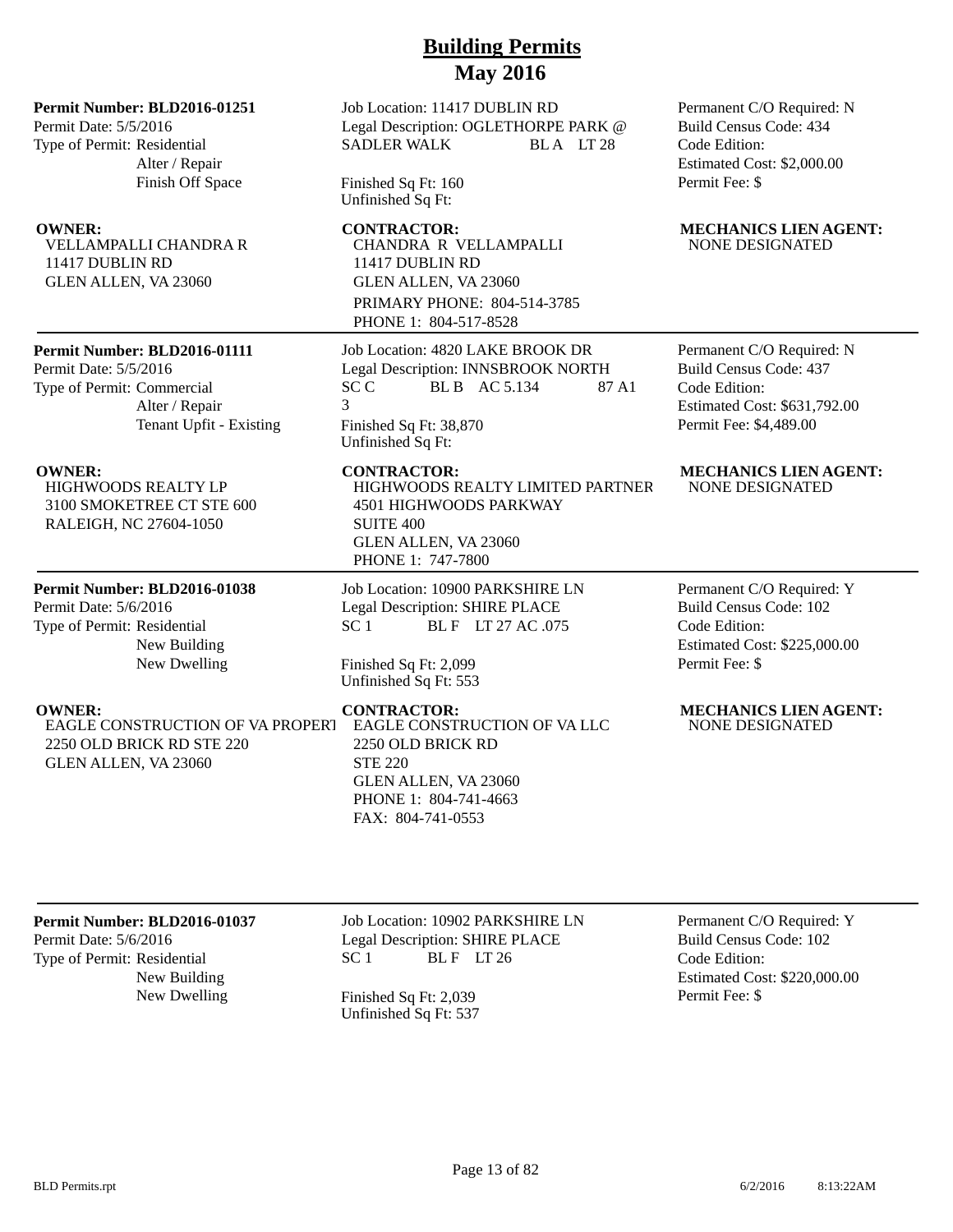EAGLE CONSTRUCTION OF VA PROPERT 2250 OLD BRICK RD STE 220 GLEN ALLEN, VA 23060

EAGLE CONSTRUCTION OF VA LLC 2250 OLD BRICK RD STE 220 GLEN ALLEN, VA 23060 PHONE 1: 804-741-4663 FAX: 804-741-0553

## **OWNER:** CONTRACTOR: MECHANICS LIEN AGENT: NONE DESIGNATED

## **Permit Number: BLD2016-01088**

Permit Date: 5/6/2016 Type of Permit: Commercial **Other Other** 

WB APT LAND LC 1415 E MAIN ST RICHMOND, VA 23219

## **Permit Number: BLD2016-01089**

Permit Date: 5/6/2016 Type of Permit: Commercial **Other Other** 

WB APT LAND LC 1415 E MAIN ST RICHMOND, VA 23219

## **Permit Number: BLD2016-01090**

Permit Date: 5/6/2016 Type of Permit: Commercial **Other Other** 

WB APT LAND LC 1415 E MAIN ST RICHMOND, VA 23219 Job Location: 4900 AVIA CIR Legal Description: WEST BROAD ST AC 20.534 PAR 4

Finished Sq Ft: Unfinished Sq Ft:

FORTUNE-JOHNSON INC 8605 WESTWOOD CENTER DR SUITE 505 VIENNA, VA 22182 PHONE 1: 571-385-2995

Job Location: 4901 AVIA CIR Legal Description: WEST BROAD ST AC 20.534 PAR 4

Finished Sq Ft: Unfinished Sq Ft:

FORTUNE-JOHNSON INC 8605 WESTWOOD CENTER DR SUITE 505 VIENNA, VA 22182 PHONE 1: 571-385-2995

Job Location: 4801 AVIA CIR Legal Description: WEST BROAD ST AC 20.534 PAR 4

Finished Sq Ft: Unfinished Sq Ft:

FORTUNE-JOHNSON INC 8605 WESTWOOD CENTER DR SUITE 505 VIENNA, VA 22182 PHONE 1: 571-385-2995

Permanent C/O Required: N Build Census Code: 329 Code Edition: Estimated Cost: \$10,000.00 Permit Fee: \$135.00

## **OWNER: CONTRACTOR: MECHANICS LIEN AGENT:** NONE DESIGNATED

Permanent C/O Required: N Build Census Code: 329 Code Edition: Estimated Cost: \$10,000.00 Permit Fee: \$135.00

## **OWNER: CONTRACTOR: MECHANICS LIEN AGENT:** NONE DESIGNATED

Permanent C/O Required: N Build Census Code: 329 Code Edition: Estimated Cost: \$10,000.00 Permit Fee: \$135.00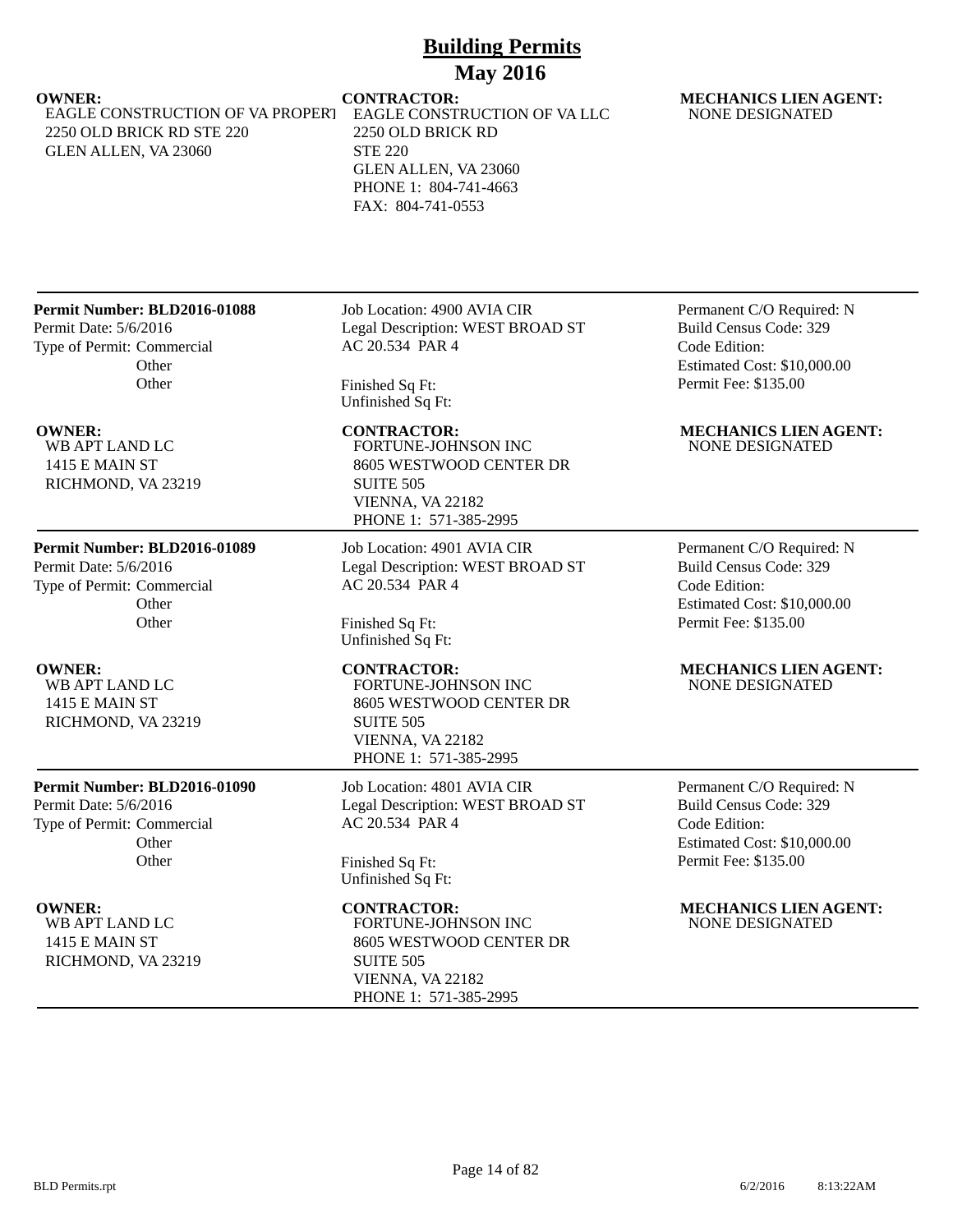Job Location: 4701 AVIA CIR Legal Description: WEST BROAD ST AC 20.534 PAR 4

Finished Sq Ft: Unfinished Sq Ft:

## FORTUNE-JOHNSON INC 8605 WESTWOOD CENTER DR SUITE 505 VIENNA, VA 22182 PHONE 1: 571-385-2995

Job Location: 5100 AVIA CIR Legal Description: WEST BROAD ST AC 20.534 PAR 4

Finished Sq Ft: Unfinished Sq Ft:

FORTUNE-JOHNSON INC

8605 WESTWOOD CENTER DR SUITE 505 VIENNA, VA 22182 PHONE 1: 571-385-2995

Job Location: 4700 AVIA CIR Legal Description: WEST BROAD ST AC 20.534 PAR 4

Finished Sq Ft: Unfinished Sq Ft:

FORTUNE-JOHNSON INC 8605 WESTWOOD CENTER DR SUITE 505 VIENNA, VA 22182 PHONE 1: 571-385-2995

Job Location: 4501 AVIA CIR Legal Description: WEST BROAD ST AC 20.534 PAR 4

Finished Sq Ft: Unfinished Sq Ft:

FORTUNE-JOHNSON INC 8605 WESTWOOD CENTER DR SUITE 505 VIENNA, VA 22182 PHONE 1: 571-385-2995

Permanent C/O Required: N Build Census Code: 329 Code Edition: Estimated Cost: \$10,000.00 Permit Fee: \$135.00

## **OWNER:** CONTRACTOR: MECHANICS LIEN AGENT: NONE DESIGNATED

Permanent C/O Required: N Build Census Code: 329 Code Edition: Estimated Cost: \$10,000.00 Permit Fee: \$135.00

## **OWNER:** CONTRACTOR: MECHANICS LIEN AGENT: NONE DESIGNATED

Permanent C/O Required: N Build Census Code: 329 Code Edition: Estimated Cost: \$10,000.00 Permit Fee: \$135.00

## **OWNER: CONTRACTOR: MECHANICS LIEN AGENT:** NONE DESIGNATED

Permanent C/O Required: N Build Census Code: 329 Code Edition: Estimated Cost: \$10,000.00 Permit Fee: \$135.00

**OWNER:** CONTRACTOR: MECHANICS LIEN AGENT: NONE DESIGNATED

## **Permit Number: BLD2016-01092**

**Permit Number: BLD2016-01091**

**Other Other** 

Permit Date: 5/6/2016 Type of Permit: Commercial

WB APT LAND LC 1415 E MAIN ST RICHMOND, VA 23219

Permit Date: 5/6/2016 Type of Permit: Commercial **Other Other** 

WB APT LAND LC 1415 E MAIN ST RICHMOND, VA 23219

## **Permit Number: BLD2016-01093**

Permit Date: 5/6/2016 Type of Permit: Commercial **Other Other** 

WB APT LAND LC 1415 E MAIN ST RICHMOND, VA 23219

## **Permit Number: BLD2016-01094**

Permit Date: 5/6/2016 Type of Permit: Commercial **Other Other** 

WB APT LAND LC 1415 E MAIN ST RICHMOND, VA 23219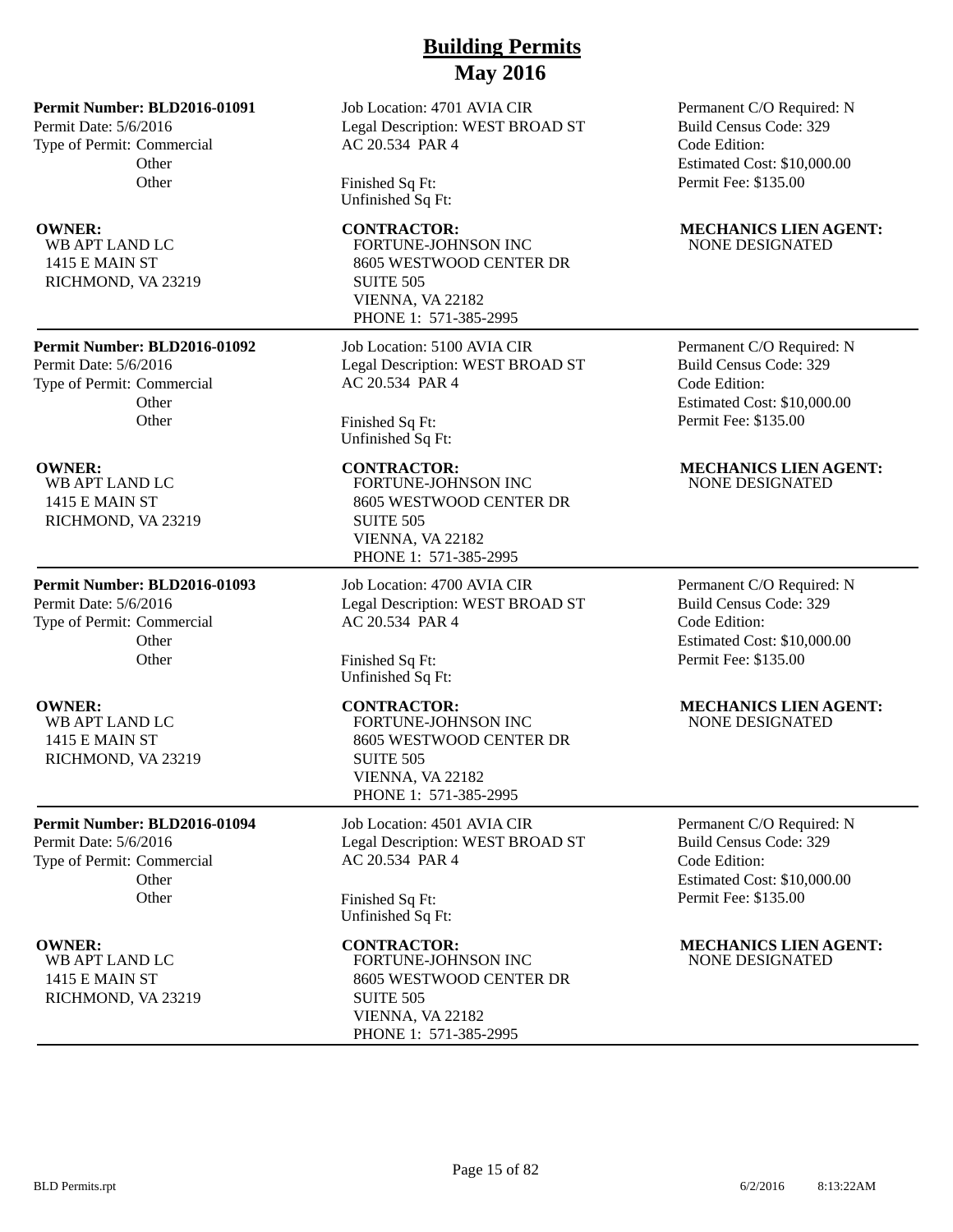Job Location: 4600 AVIA CIR Legal Description: WEST BROAD ST AC 20.534 PAR 4

Finished Sq Ft: Unfinished Sq Ft:

## **OWNER:** CONTRACTOR: MECHANICS LIEN AGENT: FORTUNE-JOHNSON INC 8605 WESTWOOD CENTER DR SUITE 505 VIENNA, VA 22182 PHONE 1: 571-385-2995

Job Location: 4610 AVIA BLVD Legal Description: WEST BROAD ST AC 20.534 PAR 4

Finished Sq Ft: Unfinished Sq Ft:

FORTUNE-JOHNSON INC 8605 WESTWOOD CENTER DR SUITE 505 VIENNA, VA 22182 PHONE 1: 571-385-2995

Job Location: 5100 AVIA CIR Legal Description: WEST BROAD ST AC 20.534 PAR 4

Finished Sq Ft: Unfinished Sq Ft:

FORTUNE-JOHNSON INC 8605 WESTWOOD CENTER DR SUITE 505 VIENNA, VA 22182 PHONE 1: 571-385-2995

Job Location: 4501 AVIA CIR Legal Description: WEST BROAD ST AC 20.534 PAR 4

Finished Sq Ft: Unfinished Sq Ft:

FORTUNE-JOHNSON INC 8605 WESTWOOD CENTER DR SUITE 505 VIENNA, VA 22182 PHONE 1: 571-385-2995

Permanent C/O Required: N Build Census Code: 329 Code Edition: Estimated Cost: \$10,000.00 Permit Fee: \$135.00

# NONE DESIGNATED

Permanent C/O Required: N Build Census Code: 329 Code Edition: Estimated Cost: \$10,000.00 Permit Fee: \$135.00

## **OWNER:** CONTRACTOR: MECHANICS LIEN AGENT: NONE DESIGNATED

Permanent C/O Required: N Build Census Code: 329 Code Edition: Estimated Cost: \$10,000.00 Permit Fee: \$135.00

## **OWNER: CONTRACTOR: MECHANICS LIEN AGENT:** NONE DESIGNATED

Permanent C/O Required: N Build Census Code: 329 Code Edition: Estimated Cost: \$20,000.00 Permit Fee: \$205.00

**OWNER:** CONTRACTOR: MECHANICS LIEN AGENT: NONE DESIGNATED

## **Permit Number: BLD2016-01095**

Permit Date: 5/6/2016 Type of Permit: Commercial **Other Other** 

WB APT LAND LC 1415 E MAIN ST RICHMOND, VA 23219

## **Permit Number: BLD2016-01096**

Permit Date: 5/6/2016 Type of Permit: Commercial **Other Other** 

WB APT LAND LC 1415 E MAIN ST RICHMOND, VA 23219

## **Permit Number: BLD2016-01133**

Permit Date: 5/6/2016 Type of Permit: Commercial **Other Other** 

WB APT LAND LC 1415 E MAIN ST RICHMOND, VA 23219

## **Permit Number: BLD2016-01135**

Permit Date: 5/6/2016 Type of Permit: Commercial **Other Other** 

WB APT LAND LC 1415 E MAIN ST RICHMOND, VA 23219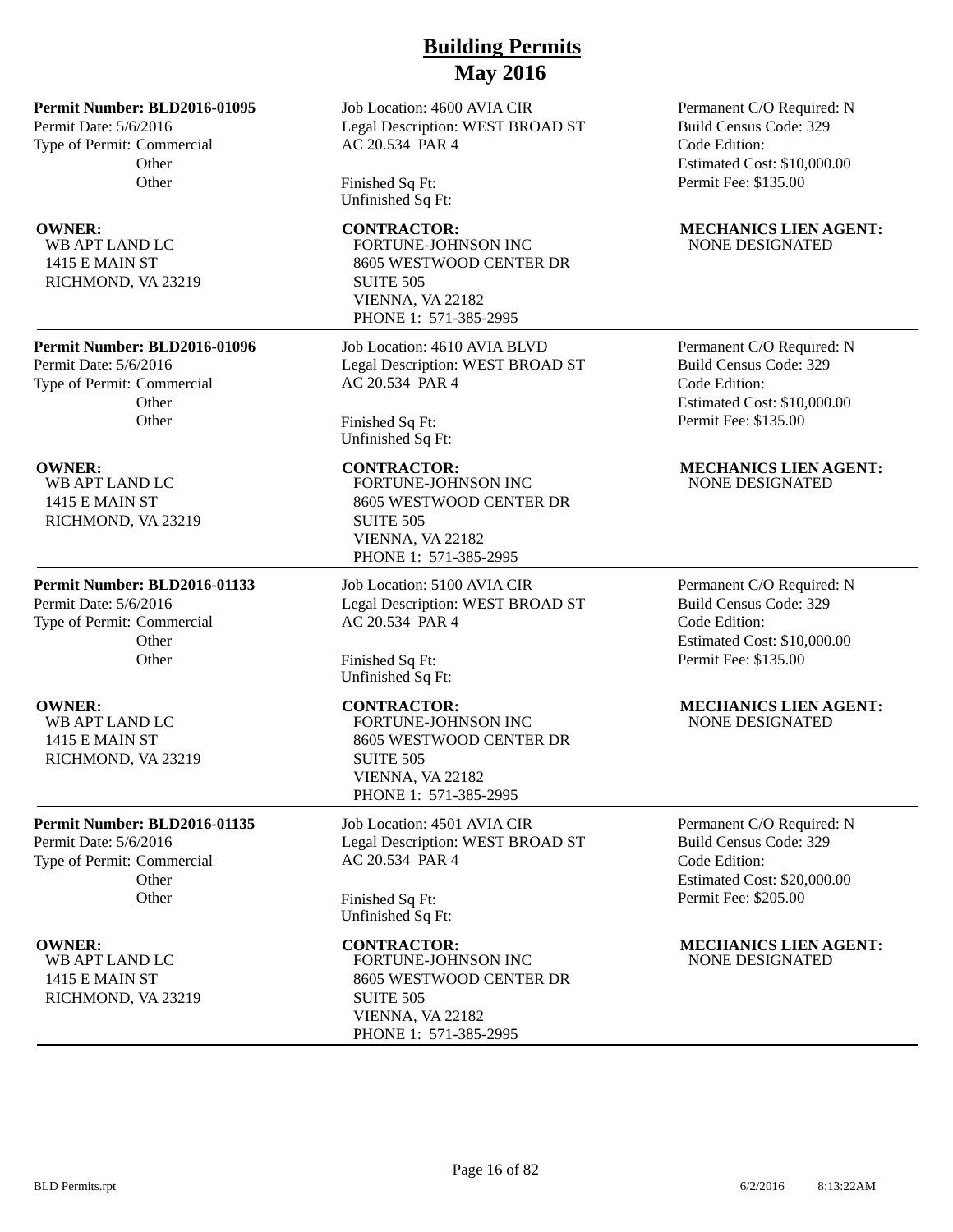## **Permit Number: BLD2016-01035**

Permit Date: 5/6/2016 Type of Permit: Residential New Building New Dwelling

EAGLE CONSTRUCTION OF VA PROPERT 2250 OLD BRICK RD STE 220 GLEN ALLEN, VA 23060

Job Location: 10904 PARKSHIRE LN Legal Description: SHIRE PLACE  $SC 1$  BLF LT 25

Finished Sq Ft: 2,039 Unfinished Sq Ft: 537

EAGLE CONSTRUCTION OF VA LLC 2250 OLD BRICK RD STE 220 GLEN ALLEN, VA 23060 PHONE 1: 804-741-4663 FAX: 804-741-0553

Permanent C/O Required: Y Build Census Code: 102 Code Edition: Estimated Cost: \$220,000.00 Permit Fee: \$

## **OWNER: CONTRACTOR: MECHANICS LIEN AGENT:** NONE DESIGNATED

## **Permit Number: BLD2016-01034**

Permit Date: 5/6/2016 Type of Permit: Residential New Building New Dwelling Job Location: 10906 PARKSHIRE LN Legal Description: SHIRE PLACE  $SC 1$  BLF LT 24

Finished Sq Ft: 2,039 Unfinished Sq Ft: 537

EAGLE CONSTRUCTION OF VA PROPERT 2250 OLD BRICK RD STE 220 GLEN ALLEN, VA 23060

EAGLE CONSTRUCTION OF VA LLC 2250 OLD BRICK RD STE 220 GLEN ALLEN, VA 23060 PHONE 1: 804-741-4663 FAX: 804-741-0553

Permanent C/O Required: Y Build Census Code: 102 Code Edition: Estimated Cost: \$220,000.00 Permit Fee: \$

## **OWNER: CONTRACTOR: MECHANICS LIEN AGENT:** NONE DESIGNATED

## **Permit Number: BLD2016-01032**

Permit Date: 5/6/2016 Type of Permit: Residential New Building New Dwelling

EAGLE CONSTRUCTION OF VA PROPERT 2250 OLD BRICK RD STE 220 GLEN ALLEN, VA 23060

# SC 1 BLF LT 23 AC .075

Job Location: 10908 PARKSHIRE LN Legal Description: SHIRE PLACE

Finished Sq Ft: 2,042 Unfinished Sq Ft: 440

EAGLE CONSTRUCTION OF VA LLC 2250 OLD BRICK RD STE 220 GLEN ALLEN, VA 23060 PHONE 1: 804-741-4663 FAX: 804-741-0553

Permanent C/O Required: Y Build Census Code: 102 Code Edition: Estimated Cost: \$220,000.00 Permit Fee: \$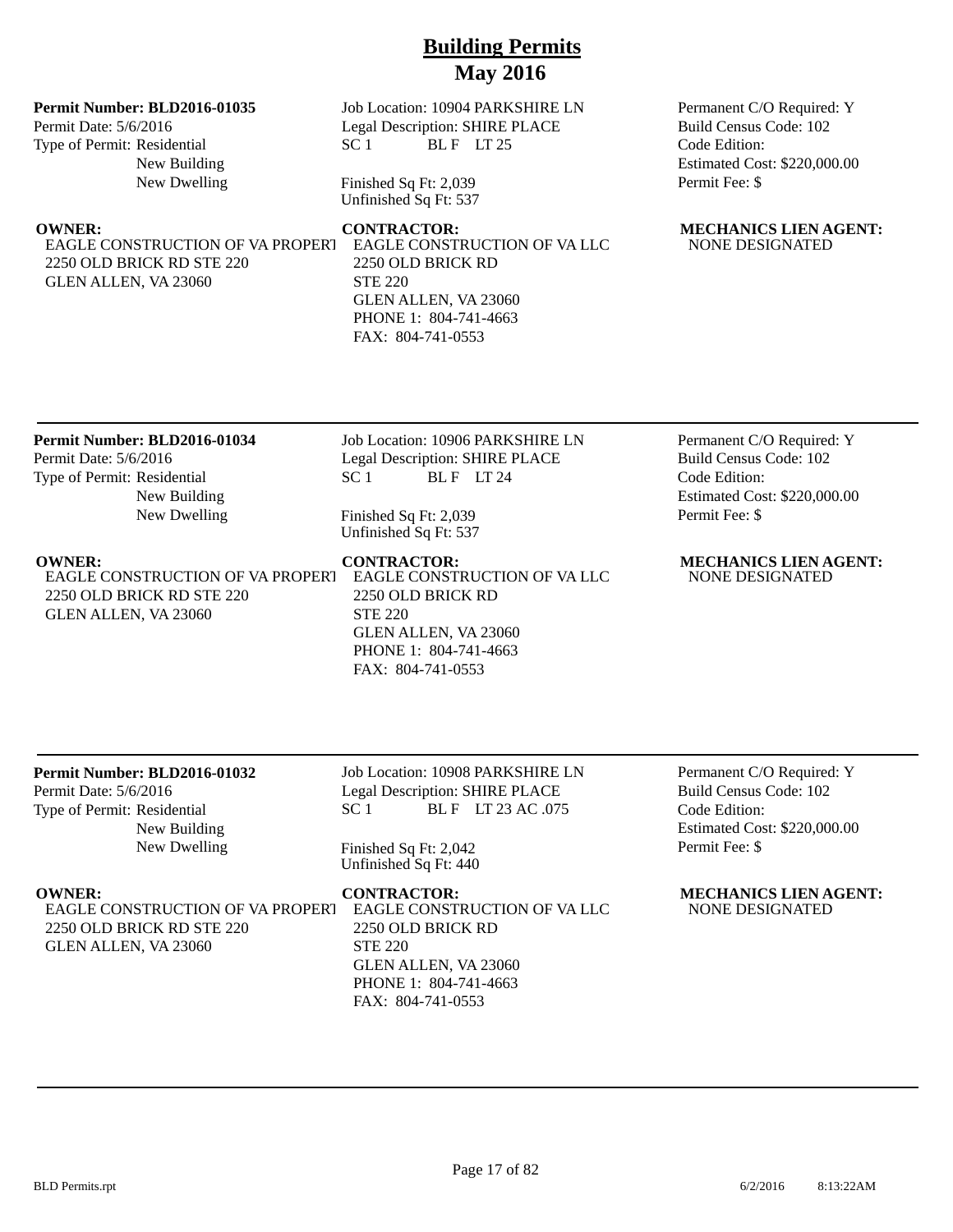**Permit Number: BLD2016-01134**

Permit Date: 5/6/2016 Type of Permit: Commercial **Other Other** 

WB APT LAND LC 1415 E MAIN ST RICHMOND, VA 23219

## **Permit Number: BLD2015-03019**

Permit Date: 5/6/2016 Type of Permit: Commercial Alter / Repair Tenant Upfit - New

SHIVANIL LLC 4932 SADLER GLEN CT GLEN ALLEN, VA 23060

**Permit Number: BLD2016-01257** Permit Date: 5/6/2016 Type of Permit: Residential Build Deck

HINDMAN DAVID M 105 HERON CT WILLIAMSBURG, VA 23188

## **Permit Number: BLD2016-01254**

Permit Date: 5/6/2016 Type of Permit: Residential Alter / Repair **Other** 

DEASY BRIAN B &VIRGINIA L 2 ROSE HILL RD HENRICO, VA 23229-8028

## Job Location: 4800 AVIA CIR Legal Description: WEST BROAD ST AC 20.534 PAR 4

Finished Sq Ft: Unfinished Sq Ft:

FORTUNE-JOHNSON INC 8605 WESTWOOD CENTER DR SUITE 505 VIENNA, VA 22182 PHONE 1: 571-385-2995

Job Location: 2610 TUCKERNUCK DR Legal Description: W BROAD ST AC 2.923 86 A2 15

Finished Sq Ft: 1,700 Unfinished Sq Ft:

GRAY CONSTRUCTION & REALTY CO INC 6767 FOREST HILL AVE SUITE 224 RICHMOND, VA 23225 PHONE 1: 272-0091 FAX: 272-0286

Job Location: 2314 DEE KAY DR Legal Description: ELDRIDGE GROVE BL B LT PT 8 97 A2 16

Finished Sq Ft: Unfinished Sq Ft: 90

TROY RAPP 215 COLONY POINT RD WILLIAMSBURG, VA 23185

Job Location: 2 ROSE HILL RD Legal Description: RIVER HILLS SC C BLF LT 6 PT 7 & ADJ PARS 83 A2 19 Finished Sq Ft: Unfinished Sq Ft:

RIDGELINE CONSTRUCTION INC 402 LANCEY DR SUITE 101 MIDLOTHIAN, VA 23114 FAX: 804-897-2392 PHONE 1: 804-897-2301

Permanent C/O Required: N Build Census Code: 329 Code Edition: Estimated Cost: \$10,000.00 Permit Fee: \$135.00

## **OWNER: CONTRACTOR: MECHANICS LIEN AGENT:** NONE DESIGNATED

Permanent C/O Required: Y Build Census Code: 437 Code Edition: Estimated Cost: \$25,000.00 Permit Fee: \$240.00

## **OWNER:** CONTRACTOR: MECHANICS LIEN AGENT: NONE DESIGNATED

Permanent C/O Required: N Build Census Code: 434 Code Edition: Estimated Cost: \$4,000.00 Permit Fee: \$

## **OWNER: CONTRACTOR: MECHANICS LIEN AGENT:** NONE DESIGNATED

Permanent C/O Required: N Build Census Code: 434 Code Edition: Estimated Cost: \$30,000.00 Permit Fee: \$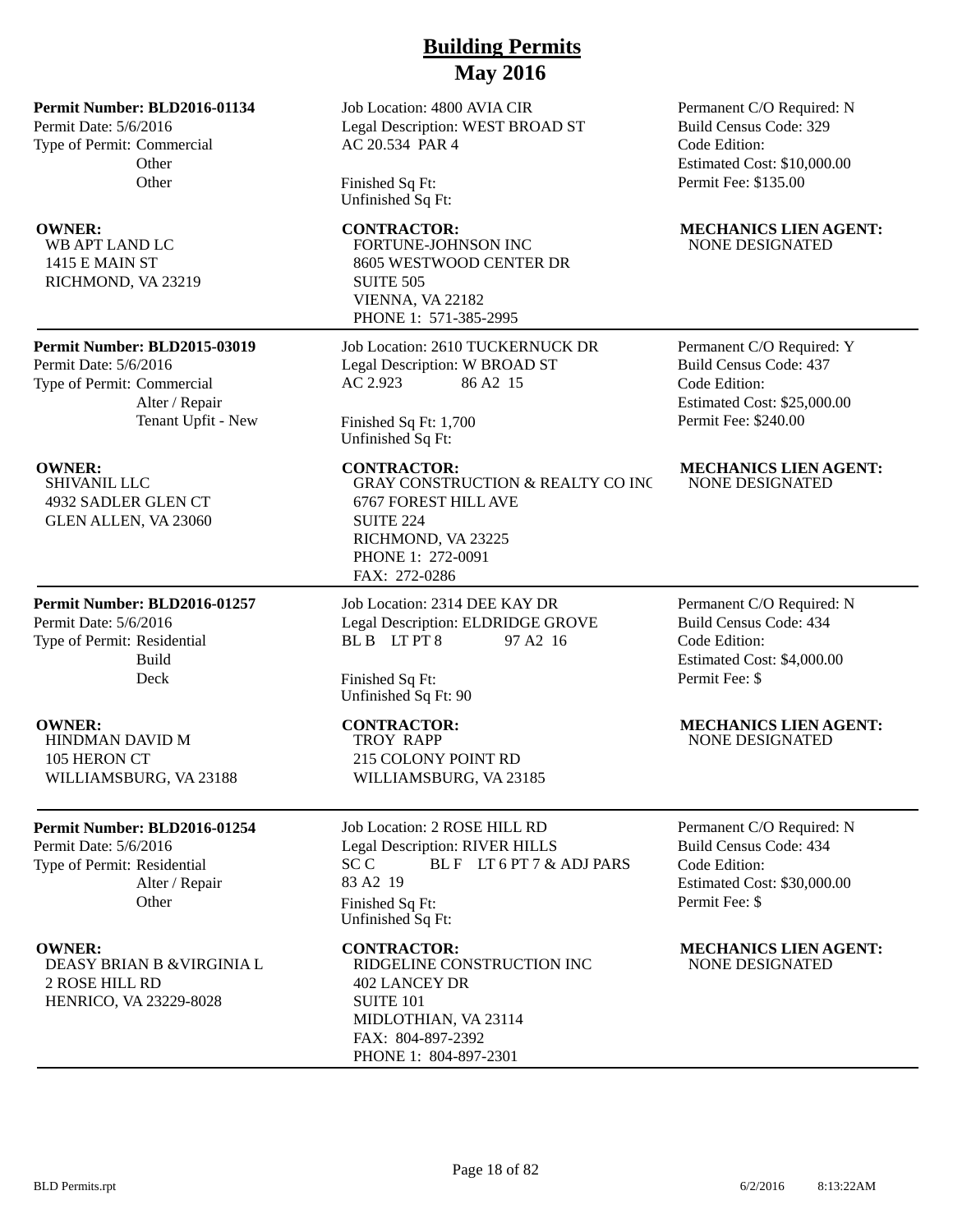## **Permit Number: BLD2016-01260**

Permit Date: 5/6/2016 Type of Permit: Residential Build Deck

GAINES KESHA M 1910 BINFORD LN HENRICO, VA 23223-2002

## **Permit Number: BLD2016-01110**

Permit Date: 5/6/2016 Type of Permit: Residential Build New Dwelling

W L STINSON INC 3210 ST LUKES PL POWHATAN, VA 23139

# **Building Permits May 2016**

Job Location: 1910 BINFORD LN Legal Description: MONTEZUMA GARDENS BL B LT 2 2 B 2 53

Finished Sq Ft: Unfinished Sq Ft: 100

**OWNER:** CONTRACTOR: MECHANICS LIEN AGENT: SELECT MARBLE AND GRANITE 1320 SCHOOL ST RICHMOND, VA 23220

> Job Location: 8409 EDEN ST Legal Description: ROCKY BRANCH FARM SC 1 BLA LT 9

Finished Sq Ft: 2,924 Unfinished Sq Ft: 440

RYAN HOMES 7501 BOULDERS VIEW DRIVE SUITE 450 RICHMOND, VA 23225 PHONE 1: 804-272-7835

## Permanent C/O Required: N Build Census Code: 434 Code Edition: Estimated Cost: \$3,000.00 Permit Fee: \$

# NONE DESIGNATED

Permanent C/O Required: Y Build Census Code: 101 Code Edition: Estimated Cost: \$175,858.00 Permit Fee: \$

## **OWNER: CONTRACTOR: MECHANICS LIEN AGENT:**

BENJAMIN C WINN JR ESQUIRE 3926 PENDER DR SUITE 200 FAIRFAX, VA 22030 PHONE 1: 703-803-7529

## **Permit Number: BLD2016-01262**

Permit Date: 5/6/2016 Type of Permit: Residential Alter / Repair **Other** 

MOCK DAVIN J 1008 SHARON LN HENRICO, VA 23229 Job Location: 1008 SHARON LN Legal Description: UNIVERSITY HTS ADDN BLA LT PT 8 84 B1 17

Finished Sq Ft: Unfinished Sq Ft:

RCI BUILDERS LLC 9245 SHADY GROVE RD STE. 200 MECHANICSVILLE, VA 23116 PHONE 1: 804-569-1520

PHONE 2: 804-814-5712

Permanent C/O Required: N Build Census Code: 434 Code Edition: Estimated Cost: \$18,000.00 Permit Fee: \$

## **OWNER: CONTRACTOR: MECHANICS LIEN AGENT:**

BERNARD G MEYER 1802 BAYBERRY CT. STE. 200 RICHMOND, VA 23226

FAX: 804-288-1990 PHONE 1: 804-288-3600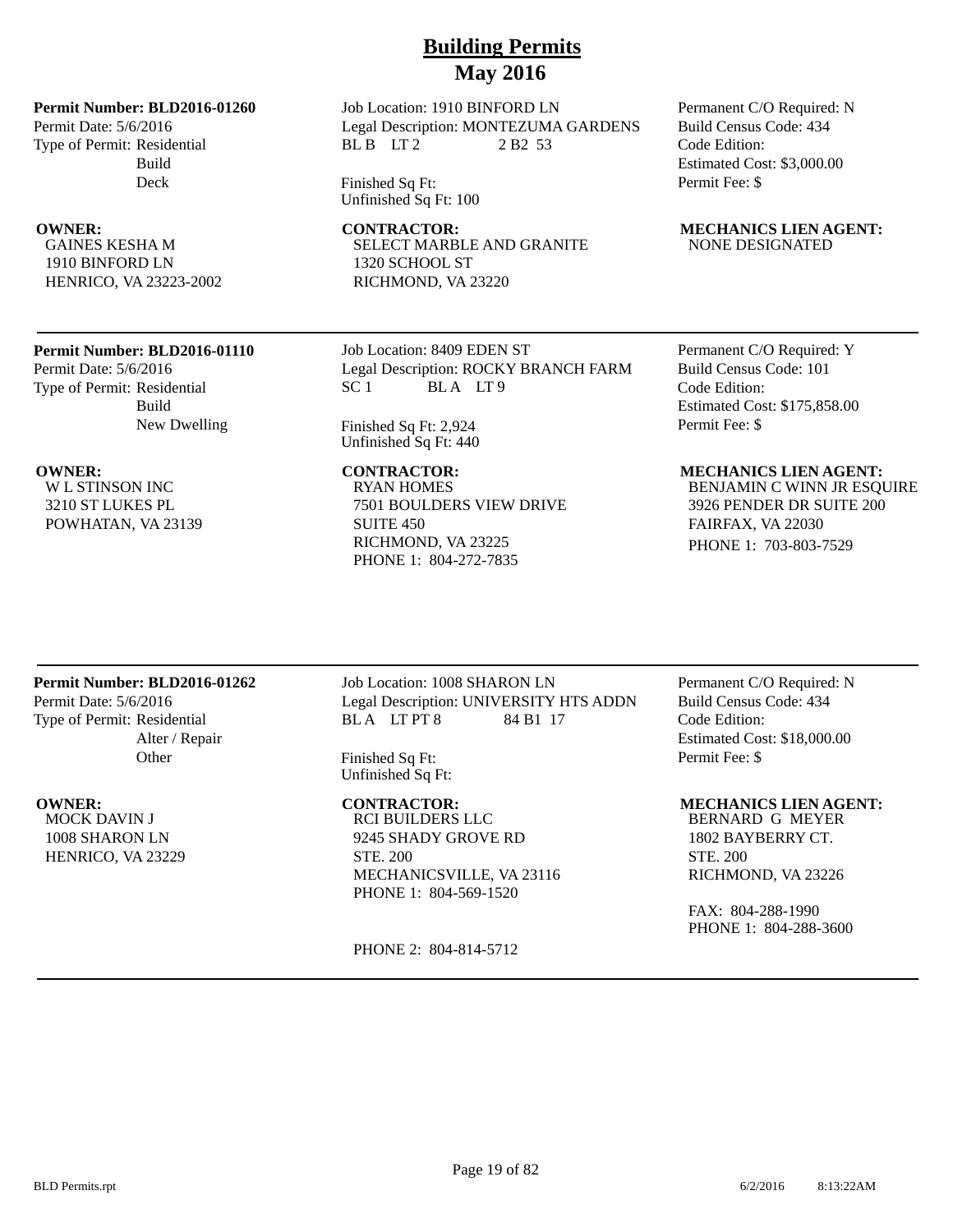**Permit Number: BLD2016-01264**

Permit Date: 5/6/2016 Type of Permit: Residential Alter / Repair **Other** 

DAVIDOW DANIEL N & MIRIAM 202 WESTHAM PKWY HENRICO, VA 23229-7431

## **Permit Number: BLD2016-01139**

Permit Date: 5/6/2016 Type of Permit: Residential New Building New Dwelling

GELLETLY & ASSOCIATES INC C/O EDWARD GELLETLY JR 11248 PRESCOTT PL GLEN ALLEN, VA 23059

Job Location: 202 WESTHAM PKWY Legal Description: WESTHAM BLI LT 1 .717 AC 83 A2 1

Finished Sq Ft: 45 Unfinished Sq Ft:

CHANDLER CONSTRUCTION 11424 HARDWOOD DR MIDLOTHIAN, VA 23114 PHONE 1: 955-0228

Job Location: 5309 JENNIFER POND WAY Legal Description: OAKLEYS CHASE SC 3 BL B LT 67

Finished Sq Ft: 2,389 Unfinished Sq Ft: 560

RYAN HOMES 7501 BOULDERS VIEW DRIVE SUITE 450 RICHMOND, VA 23225 PHONE 1: 804-272-7835

Permanent C/O Required: N Build Census Code: 434 Code Edition: Estimated Cost: \$300.00 Permit Fee: \$

## **OWNER:** CONTRACTOR: MECHANICS LIEN AGENT: NONE DESIGNATED

Permanent C/O Required: Y Build Census Code: 101 Code Edition: Estimated Cost: \$136,447.00 Permit Fee: \$

## **OWNER:** CONTRACTOR: MECHANICS LIEN AGENT:

BENJAMIN C WINN JR ESQUIRE 3926 PENDER DR SUITE 200 FAIRFAX, VA 22030 PHONE 1: 703-803-7529

## **Permit Number: BLD2016-00855**

Permit Date: 5/6/2016 Type of Permit: Residential Build New Dwelling

OCTAVE FRANK & GLORIA J 1408 CHICKVIEW CT HENRICO, VA 23223-1290

## **Permit Number: BLD2016-00939**

Permit Date: 5/6/2016 Type of Permit: Commercial Alter / Repair Tenant Upfit - Existing

SIR PROPERTIES TRUST C/O DAVID BLACKMAN 255 WASHINGTON ST NEWTON, MA 02458

Job Location: 1408 CHICKVIEW CT Legal Description: CLARENDON WOODS SC 3 BLD LT 17

Finished Sq Ft: 2,840 Unfinished Sq Ft: 662

LEGACY CONSTRUCTION VA, LLC 6831 WEST RD. CHESTERFIELD, VA 23838

Job Location: 1920 E PARHAM RD Legal Description: E PARHAM RD AC 9.310 98 A1 50

Finished Sq Ft: 1,110 Unfinished Sq Ft:

L F JENNINGS INC 7130 GLEN FOREST DR RICHMOND, VA 23226 PHONE 1: 612-1938

Permanent C/O Required: Y Build Census Code: 101 Code Edition: Estimated Cost: \$194,000.00 Permit Fee: \$

**OWNER:** CONTRACTOR: MECHANICS LIEN AGENT: NONE DESIGNATED

> Permanent C/O Required: N Build Census Code: 437 Code Edition: Estimated Cost: \$30,000.00 Permit Fee: \$275.00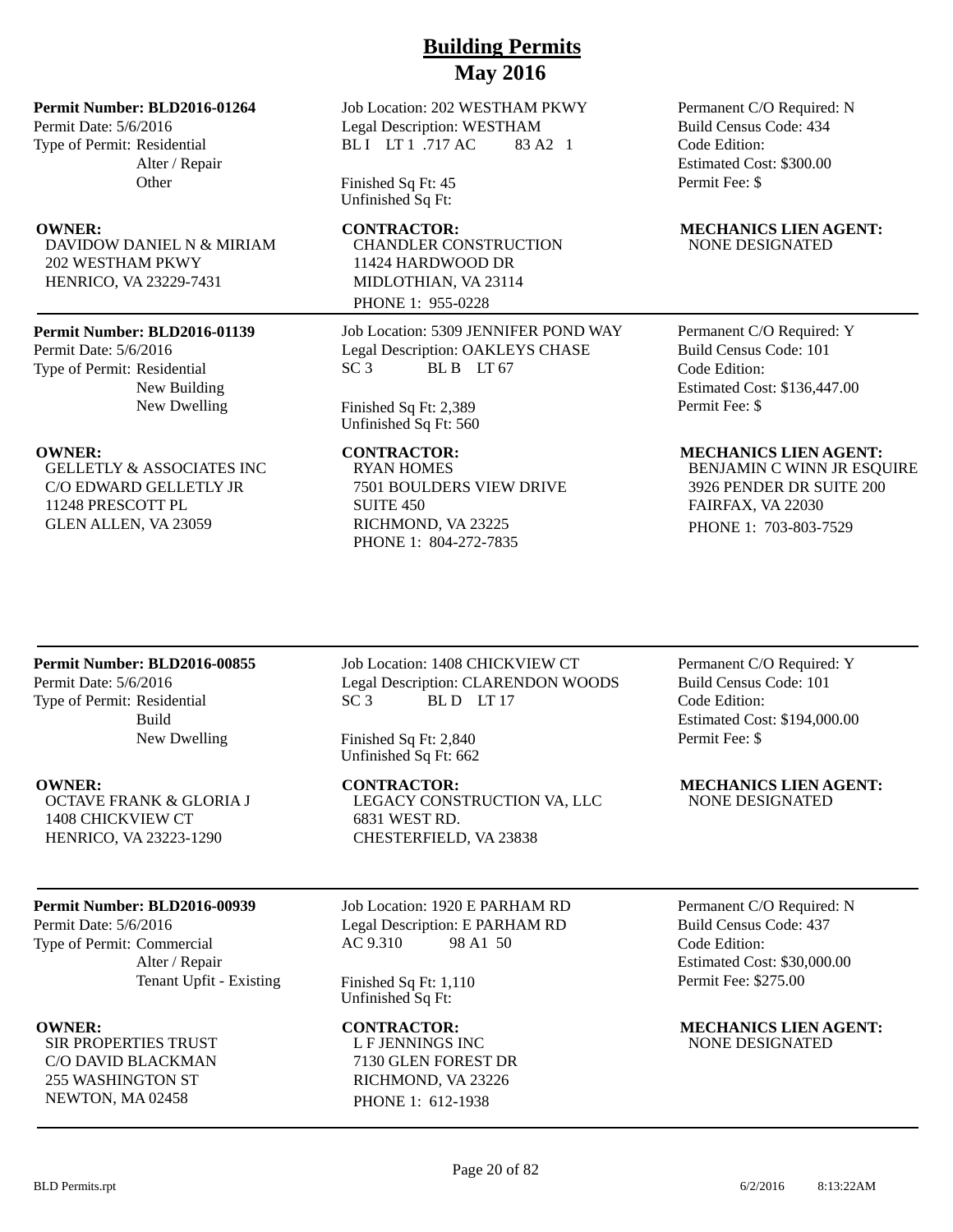## **Permit Number: BLD2016-01083**

Permit Date: 5/6/2016 Type of Permit: Commercial Alter / Repair Tenant Upfit - Existing

LINGERFELT OFFICE PROPERTIES LLC 4198 COX RD STE 201 GLEN ALLEN, VA 23060

## **Permit Number: BLD2016-01061**

Permit Date: 5/6/2016 Type of Permit: Commercial Alter / Repair **Other** 

UDR LEGACY AT MAYLAND LLC C/O PROPERTIES TAX DEPT 1745 SHEA CENTER DR STE 200 HIGHLANDS RANCH, CO 80129

Job Location: 4801 COX RD Legal Description: INNSBROOK NORTH SC B BL C AC 6.612 87 A1 3

Finished Sq Ft: 2,560 Unfinished Sq Ft:

RGI GENERAL CONTRACTORS 3805 GASKINS RD HENRICO, VA 23233 PHONE 1: 288-8118 FAX: 288-6664

Job Location: 8700 QUEENSMERE PL Legal Description: NL PARHAM RD AC 38.939 85 A2 4

Finished Sq Ft: Unfinished Sq Ft:

W E BOWMAN INC 3715 BELT BLVD RICHMOND, VA 23234 PHONE 1: 804-291-3899 Permanent C/O Required: Y Build Census Code: 437 Code Edition: Estimated Cost: \$22,425.00 Permit Fee: \$226.00

## **OWNER:** CONTRACTOR: MECHANICS LIEN AGENT: NONE DESIGNATED

Permanent C/O Required: N Build Census Code: 329 Code Edition: Estimated Cost: \$10,000.00 Permit Fee: \$135.00

## **OWNER: CONTRACTOR: MECHANICS LIEN AGENT:** NONE DESIGNATED

## **Permit Number: BLD2016-01061**

Permit Date: 5/6/2016 Type of Permit: Commercial Alter / Repair **Other** 

UDR LEGACY AT MAYLAND LLC C/O PROPERTIES TAX DEPT 1745 SHEA CENTER DR STE 200 HIGHLANDS RANCH, CO 80129

Job Location: 8800 QUEENSMERE PL Legal Description: NL PARHAM RD AC 38.939 85 A2 4

Finished Sq Ft: Unfinished Sq Ft:

W E BOWMAN INC 3715 BELT BLVD RICHMOND, VA 23234 PHONE 1: 804-291-3899

Permanent C/O Required: N Build Census Code: 329 Code Edition: Estimated Cost: \$10,000.00 Permit Fee: \$135.00

**OWNER: CONTRACTOR: MECHANICS LIEN AGENT:** NONE DESIGNATED

## **Permit Number: BLD2016-01043**

Permit Date: 5/9/2016 Type of Permit: Residential New Building Job Location: 1309 STONE RIDGE PARK TER Legal Description: STONE RIDGE BLE LT5

New Dwelling Finished Sq Ft: 1,497 Unfinished Sq Ft: 23

Permanent C/O Required: Y Build Census Code: 102 Code Edition: Estimated Cost: \$82,335.00 Permit Fee: \$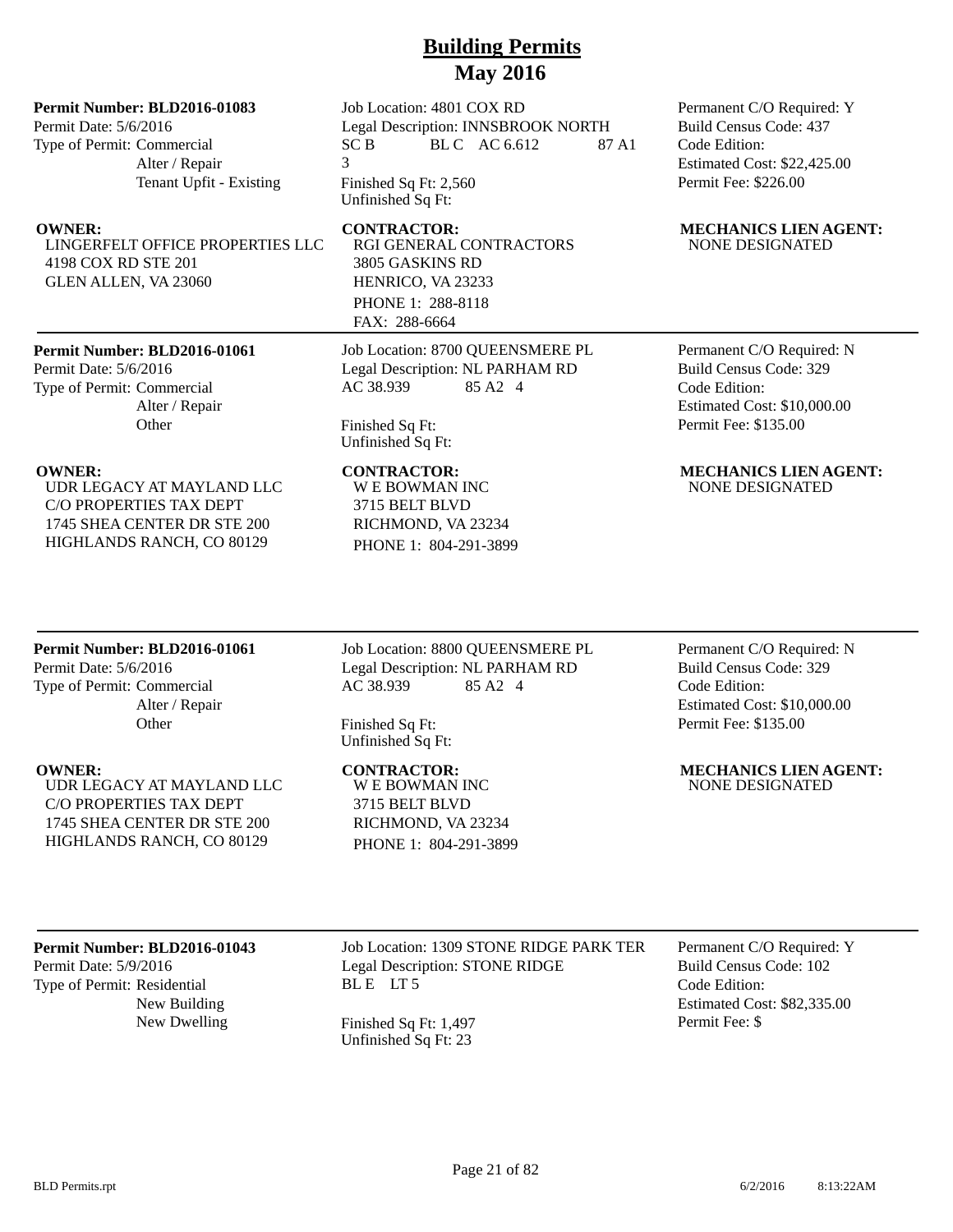STYLE CRAFT HOMES INC 6225 LAKESIDE AVE HENRICO, VA 23228 PHONE 1: 804-627-0000 FAX: 804-627-0002

## **OWNER:** CONTRACTOR: MECHANICS LIEN AGENT: PARKER POLLARD WILTON & PI

6802 PARAGON PLACE SUITE 300 RICHMOND, VA 23230 PRIMARY PHONE: 804-262-3600

## **Permit Number: BLD2016-01044**

VILLA PARK RESIDENTIAL LLC

6225 LAKESIDE AVE HENRICO, VA 23228

Permit Date: 5/9/2016 Type of Permit: Residential New Building New Dwelling

VILLA PARK RESIDENTIAL LLC 6225 LAKESIDE AVE HENRICO, VA 23228

Job Location: 1301 STONE RIDGE PARK TER Legal Description: STONE RIDGE BLE LT1

Finished Sq Ft: 1,497 Unfinished Sq Ft: 23

STYLE CRAFT HOMES INC 6225 LAKESIDE AVE HENRICO, VA 23228 PHONE 1: 804-627-0000 FAX: 804-627-0002

Permanent C/O Required: Y Build Census Code: 102 Code Edition: Estimated Cost: \$82,335.00 Permit Fee: \$

## **OWNER: CONTRACTOR: MECHANICS LIEN AGENT:**

PARKER POLLARD WILTON & PI 6802 PARAGON PLACE SUITE 300 RICHMOND, VA 23230 PRIMARY PHONE: 804-262-3600

## **Permit Number: BLD2016-01045**

Permit Date: 5/9/2016 Type of Permit: Residential New Building New Dwelling

VILLA PARK RESIDENTIAL LLC 6225 LAKESIDE AVE HENRICO, VA 23228

Job Location: 1303 STONE RIDGE PARK TER Legal Description: STONE RIDGE BLE LT2

Finished Sq Ft: 1,497 Unfinished Sq Ft: 23

STYLE CRAFT HOMES INC 6225 LAKESIDE AVE HENRICO, VA 23228 PHONE 1: 804-627-0000 FAX: 804-627-0002

Permanent C/O Required: Y Build Census Code: 102 Code Edition: Estimated Cost: \$82,335.00 Permit Fee: \$

## **OWNER: CONTRACTOR: MECHANICS LIEN AGENT:**

PARKER POLLARD WILTON & PI 6802 PARAGON PLACE SUITE 300 RICHMOND, VA 23230 PRIMARY PHONE: 804-262-3600

## **Permit Number: BLD2016-01047**

Permit Date: 5/9/2016 Type of Permit: Residential New Building New Dwelling

VILLA PARK RESIDENTIAL LLC 6225 LAKESIDE AVE HENRICO, VA 23228

Job Location: 1305 STONE RIDGE PARK TER Legal Description: STONE RIDGE BLE LT3

Finished Sq Ft: 1,497 Unfinished Sq Ft: 23

STYLE CRAFT HOMES INC 6225 LAKESIDE AVE HENRICO, VA 23228 PHONE 1: 804-627-0000

FAX: 804-627-0002

Permanent C/O Required: Y Build Census Code: 102 Code Edition: Estimated Cost: \$82,335.00 Permit Fee: \$

**OWNER: CONTRACTOR: MECHANICS LIEN AGENT:**

PARKER POLLARD WILTON & PI 6802 PARAGON PLACE SUITE 300 RICHMOND, VA 23230 PRIMARY PHONE: 804-262-3600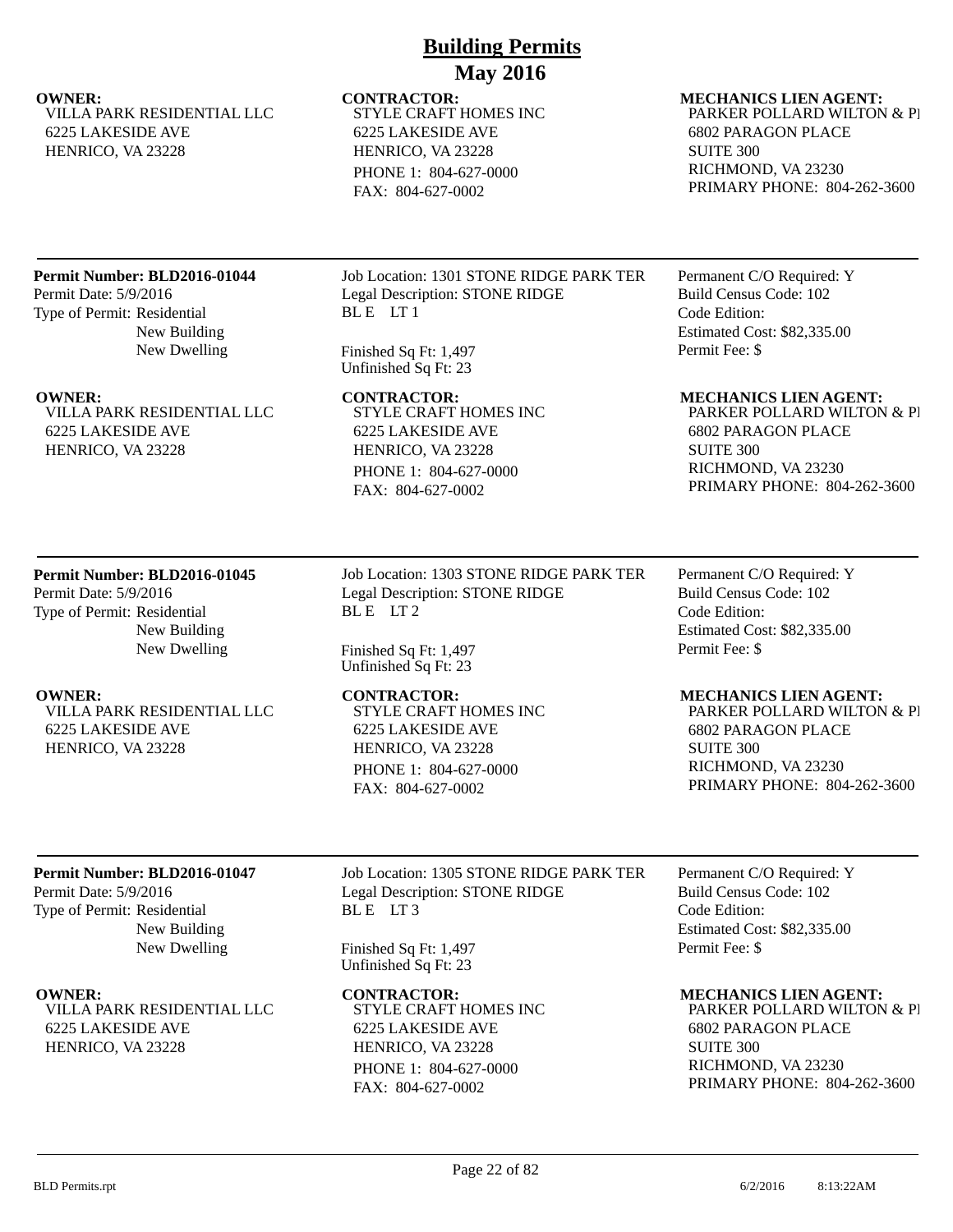## **Permit Number: BLD2016-01048**

Permit Date: 5/9/2016 Type of Permit: Residential New Building New Dwelling

VILLA PARK RESIDENTIAL LLC 6225 LAKESIDE AVE HENRICO, VA 23228

Job Location: 1307 STONE RIDGE PARK TER Legal Description: STONE RIDGE BLE LT4

Finished Sq Ft: 1,497 Unfinished Sq Ft: 23

STYLE CRAFT HOMES INC 6225 LAKESIDE AVE HENRICO, VA 23228 PHONE 1: 804-627-0000 FAX: 804-627-0002

Permanent C/O Required: Y Build Census Code: 102 Code Edition: Estimated Cost: \$82,335.00 Permit Fee: \$

## **OWNER: CONTRACTOR: MECHANICS LIEN AGENT:**

PARKER POLLARD WILTON & PI 6802 PARAGON PLACE SUITE 300 RICHMOND, VA 23230 PRIMARY PHONE: 804-262-3600

## **Permit Number: BLD2016-01041**

Permit Date: 5/9/2016 Type of Permit: Residential New Building New Dwelling

VILLA PARK RESIDENTIAL LLC 6225 LAKESIDE AVE HENRICO, VA 23228

Job Location: 1313 STONE RIDGE PARK TER Legal Description: STONE RIDGE BLE LT7

Finished Sq Ft: 1,497 Unfinished Sq Ft: 23

STYLE CRAFT HOMES INC 6225 LAKESIDE AVE HENRICO, VA 23228 PHONE 1: 804-627-0000 FAX: 804-627-0002

## **OWNER: CONTRACTOR: MECHANICS LIEN AGENT:**

Permanent C/O Required: Y Build Census Code: 102

Estimated Cost: \$82,335.00

Code Edition:

Permit Fee: \$

PARKER POLLARD WILTON & PI 6802 PARAGON PLACE SUITE 300 RICHMOND, VA 23230 PRIMARY PHONE: 804-262-3600

## **Permit Number: BLD2016-01042**

Permit Date: 5/9/2016 Type of Permit: Residential New Building New Dwelling

VILLA PARK RESIDENTIAL LLC 6225 LAKESIDE AVE HENRICO, VA 23228

Job Location: 1311 STONE RIDGE PARK TER Legal Description: STONE RIDGE BLE LT6

Finished Sq Ft: 1,497 Unfinished Sq Ft: 23

STYLE CRAFT HOMES INC 6225 LAKESIDE AVE HENRICO, VA 23228 PHONE 1: 804-627-0000 FAX: 804-627-0002

Permanent C/O Required: Y Build Census Code: 102 Code Edition: Estimated Cost: \$82,335.00 Permit Fee: \$

## **OWNER: CONTRACTOR: MECHANICS LIEN AGENT:**

PARKER POLLARD WILTON & PI 6802 PARAGON PLACE SUITE 300 RICHMOND, VA 23230 PRIMARY PHONE: 804-262-3600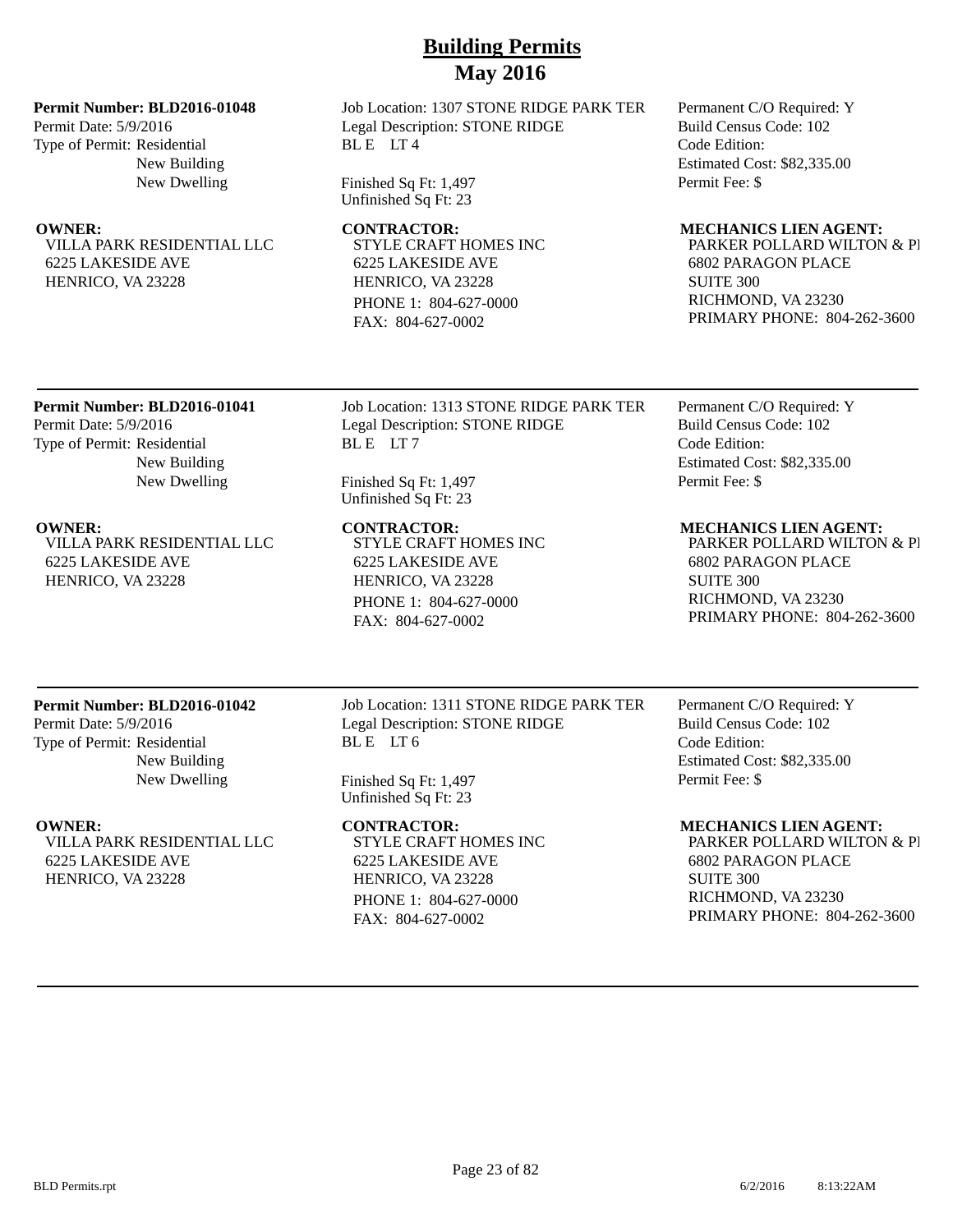## **Permit Number: BLD2016-00917**

Permit Date: 5/9/2016 Type of Permit: Residential Demolition **Other** 

WILLIAMS RODNEY E ESQUIRE 4865 FINLAY ST HENRICO, VA 23231-2746

## **Permit Number: BLD2016-01016**

Permit Date: 5/9/2016 Type of Permit: Residential New Building New Dwelling

BEL ARBOR BUILDERS INC 9842 LORI RD STE 201 CHESTERFIELD, VA 23832

## Job Location: 5517 BLOOMINGDALE AVE Legal Description: BLOOMINGDALE BL 11 LT 9 106 A1 1

Finished Sq Ft: Unfinished Sq Ft:

RODNEY E WILLIAMS 4865 FINLAY STREET HENRICO, VA 23231 PHONE 1: 804-222-2311 office #

Job Location: 11408 MCCABE'S GRANT TER Legal Description: MCCABE'S GRANT BLA LT<sub>12</sub>

Finished Sq Ft: 4,336 Unfinished Sq Ft: 903

BEL ARBOR BUILDERS INC 9842 LORI RD SUITE 201 CHESTERFIELD, VA 23832

FAX: 804-768-0111 PHONE 1: 804-748-9111

## Permanent C/O Required: Build Census Code: 645 Code Edition: Estimated Cost: \$10,000.00 Permit Fee: \$

## **OWNER:** CONTRACTOR: MECHANICS LIEN AGENT: NONE DESIGNATED

Permanent C/O Required: Y Build Census Code: 101 Code Edition: Estimated Cost: \$310,000.00 Permit Fee: \$

## **OWNER: CONTRACTOR: MECHANICS LIEN AGENT:**

DANIELS, WILLIAMS, TUCK & R 11901 IRON BRIDGE RD. CHESTER, VA 23831 PHONE 1: 804-748-9803 FAX: 804-796-2706

## **Permit Number: BLD2016-01103**

Permit Date: 5/9/2016 Type of Permit: Commercial Alter / Repair Tenant Upfit - Existing

WINDSOR BUSINESS PARK LLC C/O E PROP TAX - DEPT 117 PO BOX 4900 SCOTTSDALE, AZ 85261-4900

## **Permit Number: BLD2016-01267**

Permit Date: 5/9/2016 Type of Permit: Residential Build

Job Location: 8580 MAGELLAN PKWY Legal Description: MAGELLAN PKWY AC 9.32 BLDG 4

Finished Sq Ft: 7,553 Unfinished Sq Ft:

J A HEISLER CONTRACTING CO INC 3201 LANVALE AVE RICHMOND, VA 23230 PHONE 1: 355-2616

Job Location: 1812 GREENWOOD GLEN DR Legal Description: GREENWOOD GLEN  $SC<sub>2</sub>$  BLE LT9 99 A2 120 Deck Finished Sq Ft: Unfinished Sq Ft: 160

Permanent C/O Required: N Build Census Code: 437 Code Edition: Estimated Cost: \$78,198.00 Permit Fee: \$618.00

## **OWNER: CONTRACTOR: MECHANICS LIEN AGENT:** NONE DESIGNATED

Permanent C/O Required: N Build Census Code: 434 Code Edition: Estimated Cost: \$2,400.00 Permit Fee: \$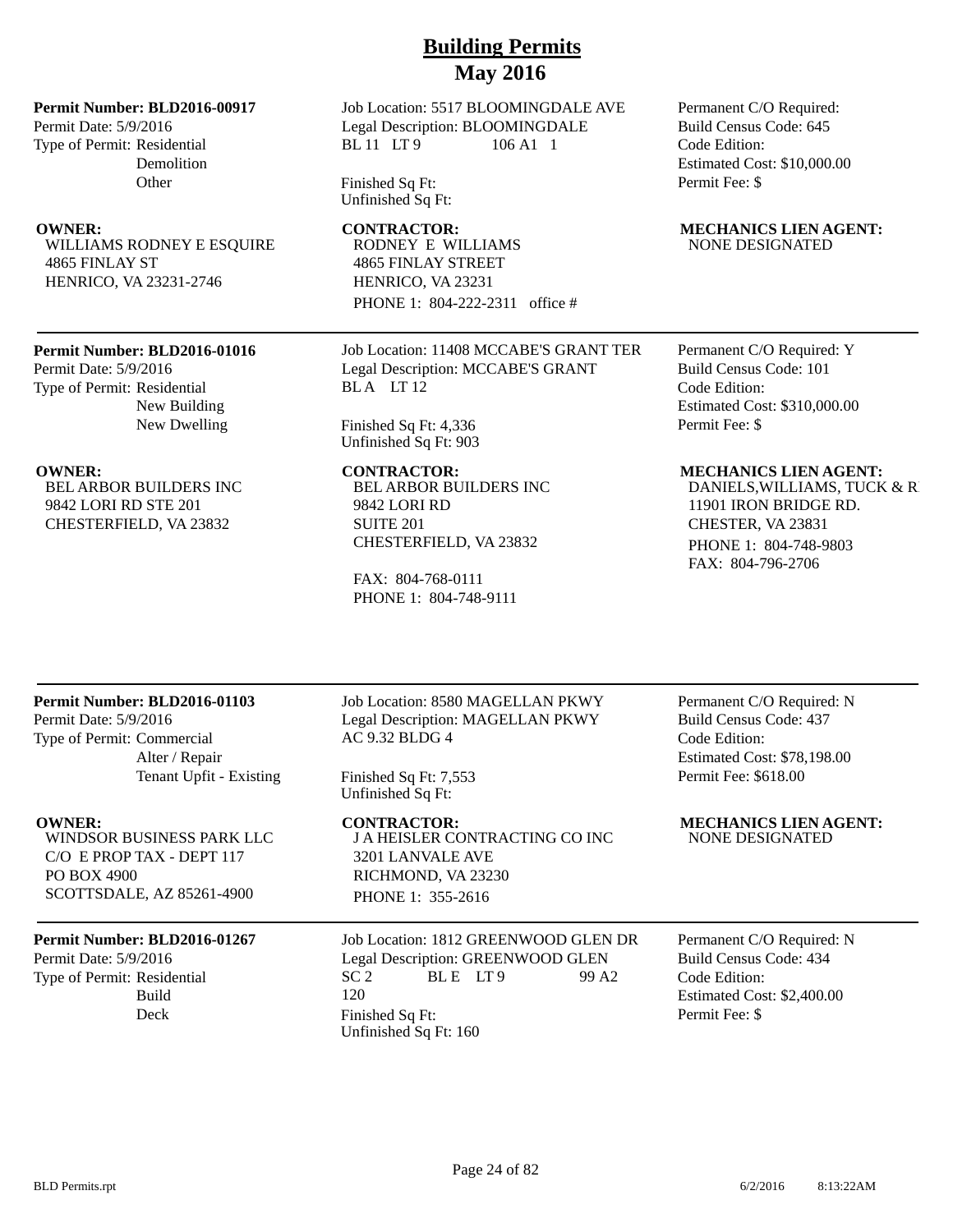| <b>GLEN ALLEN, VA 23059-4668</b>                                                                                                 | MIDLOTHIAN, VA 23114                                                                                                                                                     |                                                                                                                                   |
|----------------------------------------------------------------------------------------------------------------------------------|--------------------------------------------------------------------------------------------------------------------------------------------------------------------------|-----------------------------------------------------------------------------------------------------------------------------------|
|                                                                                                                                  | FAX: 804-915-7110<br>PHONE 1: 804-426-9312                                                                                                                               |                                                                                                                                   |
| Permit Number: BLD2016-01102<br>Permit Date: 5/9/2016<br>Type of Permit: Commercial<br>Build<br>Other                            | Job Location: 5600 BETHLEHEM RD<br>Legal Description: BETHLEHEM RD<br>AC 15.84<br>94 A2 46<br>Finished Sq Ft: 384<br>Unfinished Sq Ft:                                   | Permanent C/O Required: Y<br>Build Census Code: 329<br>Code Edition:<br>Estimated Cost: \$2,500.00<br>Permit Fee: \$100.00        |
| <b>OWNER:</b><br><b>COUNTY SCHOOL BOARD</b><br>C/O DEPT OF RESEARCH & PLNNG<br>PO BOX 23120<br>HENRICO, VA 23223                 | <b>CONTRACTOR:</b><br>OWNER-HENRICO CO REC DEPT-B FRIED                                                                                                                  | <b>MECHANICS LIEN AGENT:</b><br>NONE DESIGNATED                                                                                   |
| Permit Number: BLD2016-01115<br>Permit Date: 5/9/2016<br>Type of Permit: Commercial<br>Other<br>Other                            | Job Location: 10828 W BROAD ST<br>Legal Description: INNSBROOK<br>SC A<br>BLA AC 1.459 PAR C<br>78<br>$A2$ 9<br>Finished Sq Ft:<br>Unfinished Sq Ft:                     | Permanent C/O Required: N<br><b>Build Census Code: 329</b><br>Code Edition:<br>Estimated Cost: \$1,475.00<br>Permit Fee: \$100.00 |
| <b>OWNER:</b><br>WILTON COMMERICAL I LLC<br>4901 DICKENS RD STE 100<br>HENRICO, VA 23230                                         | <b>CONTRACTOR:</b><br>TITAN SIGN & AWNING CORP<br>11001 PIERSON DR.<br><b>STEH</b><br>FREDERICKSBURG, VA 22408<br>FAX: 540-899-5686<br>PHONE 1: 540-899-5334             | <b>MECHANICS LIEN AGENT:</b><br><b>NONE DESIGNATED</b>                                                                            |
| Permit Number: BLD2016-01198<br>Permit Date: 5/9/2016<br>Type of Permit: Commercial<br>Alter / Repair<br>Tenant Upfit - Existing | Job Location: 7721 E PARHAM RD<br>Legal Description: SHRADER SQUARE<br>LT 1 & VAC CAROUSEL<br>SC <sub>B</sub><br>LA 92 B1 45<br>Finished Sq Ft: 208<br>Unfinished Sq Ft: | Permanent C/O Required: N<br>Build Census Code: 437<br>Code Edition:<br>Estimated Cost: \$12,100.00<br>Permit Fee: \$156.00       |
| <b>OWNER:</b><br><b>COUNTY OF HENRICO</b><br><b>C/O REAL PROPERTY</b><br>PO BOX 90775<br>HENRICO, VA 23273-0775                  | <b>CONTRACTOR:</b><br><b>OWNER-HENRICO CO (J POWERS)</b>                                                                                                                 | <b>MECHANICS LIEN AGENT:</b><br><b>NONE DESIGNATED</b>                                                                            |
| Permit Number: BLD2016-01114<br>Permit Date: 5/9/2016<br>Type of Permit: Commercial<br>Other<br>Tent                             | Job Location: 5000 DOMINION BLVD<br>Legal Description: INNSLAKE DRIVE<br>77 B <sub>2</sub> 55<br>AC 63.29<br>Finished Sq Ft:<br>Unfinished Sq Ft:                        | Permanent C/O Required: Y<br><b>Build Census Code: 329</b><br>Code Edition:<br>Estimated Cost: \$4,024.75<br>Permit Fee: \$100.00 |

NONE DESIGNATED

CAMPBELL HOME IMPROVEMENT LLC

**OWNER:** CONTRACTOR: MECHANICS LIEN AGENT:

618 COLONY FOREST DR

## BLD Permits.rpt

SMITH TERENCE O & ALONDA B 1812 GREENWOOD GLEN DR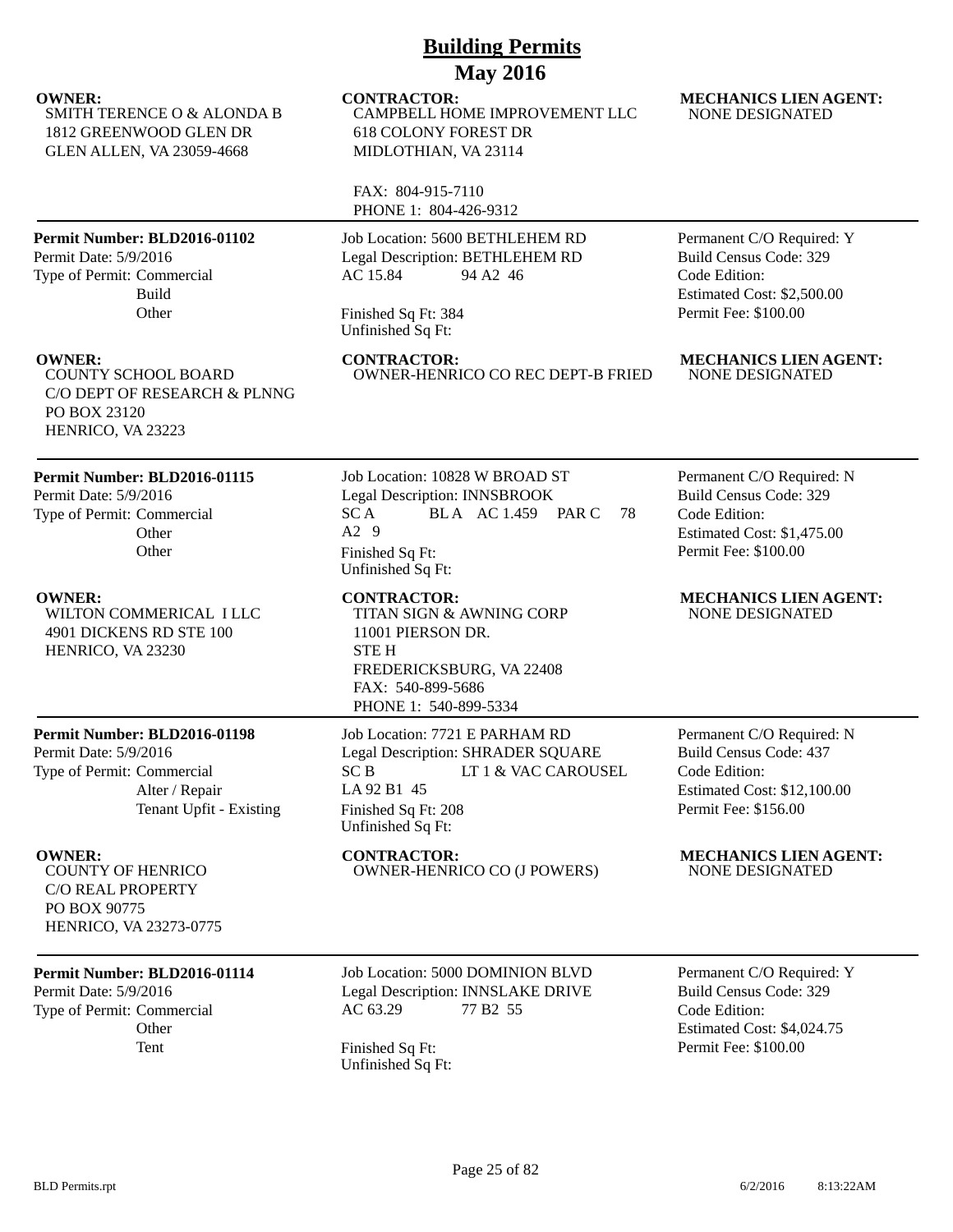| <b>Building Permits</b>                                                                                        |                                                                                                                                                                         |                                                                                                                                   |  |
|----------------------------------------------------------------------------------------------------------------|-------------------------------------------------------------------------------------------------------------------------------------------------------------------------|-----------------------------------------------------------------------------------------------------------------------------------|--|
| <b>OWNER:</b><br><b>VIRGINIA ELECTRIC &amp; POWER</b><br>120 TREDEGAR ST<br>RICHMOND, VA 23219                 | <b>May 2016</b><br><b>CONTRACTOR:</b><br>COMMONWEALTH TENT RENTALS INC<br>5611-C GREENDALE RD<br>HENRICO, VA 23228<br>PHONE 1: 804-264-6621<br>FAX: 804-264-6610        | <b>MECHANICS LIEN AGENT:</b><br><b>NONE DESIGNATED</b>                                                                            |  |
| Permit Number: BLD2016-01180<br>Permit Date: 5/9/2016<br>Type of Permit: Commercial<br>Other<br>Tent           | Job Location: 11463 W BROAD ST<br>Legal Description: W BROAD ST<br>77 B1 25<br>AC.93<br>Finished Sq Ft:<br>Unfinished Sq Ft:                                            | Permanent C/O Required: Y<br><b>Build Census Code: 329</b><br>Code Edition:<br>Estimated Cost: \$2,500.00<br>Permit Fee: \$100.00 |  |
| <b>OWNER:</b><br>RICHARDSON PROPERTIES LC<br>C/O MARK SMITH<br>11463 W BROAD ST<br>HENRICO, VA 23233-1122      | <b>CONTRACTOR:</b><br><b>RENT E QUIP</b><br><b>2600 BLVD</b><br>COLONIAL HEIGHTS, VA 23837<br>PHONE 1: 520-4924                                                         | <b>MECHANICS LIEN AGENT:</b><br><b>NONE DESIGNATED</b>                                                                            |  |
| Permit Number: BLD2016-01187<br>Permit Date: 5/9/2016<br>Type of Permit: Commercial<br>Other<br>Tent           | Job Location: 1039 KINGSLAND RD<br>Legal Description: NEWSTEAD FARMS<br><b>LT PT 48</b><br>24 A1 1<br>Finished Sq Ft:<br>Unfinished Sq Ft:                              | Permanent C/O Required: Y<br>Build Census Code: 329<br>Code Edition:<br>Estimated Cost: \$1,292.00<br>Permit Fee: \$100.00        |  |
| <b>OWNER:</b><br>POUNDS LEAMON S & D L P<br>C/O DOROTHY L PURKS<br>1004 KINGSLAND RD<br>HENRICO, VA 23231-8345 | <b>CONTRACTOR:</b><br>COMMONWEALTH EVENT COMPANY<br>5611-C GREENDALE RD<br>HENRICO, VA 23228<br>PHONE 1: 264-6621<br>FAX: 264-6610                                      | <b>MECHANICS LIEN AGENT:</b><br><b>NONE DESIGNATED</b>                                                                            |  |
| Permit Number: BLD2016-00856<br>Permit Date: 5/9/2016<br>Type of Permit: Commercial<br>Other<br>Tent           | Job Location: 2012 FON-DU-LAC RD<br>Legal Description: SKIPWITH FARMS<br>SC <sub>C</sub><br>BLG LT17<br>85 B <sub>2</sub><br>21<br>Finished Sq Ft:<br>Unfinished Sq Ft: | Permanent C/O Required: N<br>Build Census Code: 329<br>Code Edition:<br>Estimated Cost: \$783.00<br>Permit Fee: \$100.00          |  |
| <b>OWNER:</b><br>HARRELL GARRY E & V G<br>2012 FON DU LAC RD<br>HENRICO, VA 23229-4219                         | <b>CONTRACTOR:</b><br>COMMONWEALTH EVENT COMPANY<br>5611-C GREENDALE RD<br>HENRICO, VA 23228<br>PHONE 1: 264-6621<br>FAX: 264-6610                                      | <b>MECHANICS LIEN AGENT:</b><br>NONE DESIGNATED                                                                                   |  |
| Permit Number: BLD2016-01268<br>Permit Date: 5/9/2016<br>Type of Permit: Residential<br><b>Build</b><br>Deck   | Job Location: 4701 N LAKEFRONT DR<br><b>Legal Description: DUNNCROFT</b><br>91<br>SC <sub>B</sub><br>BLF LT8 & PT7<br>B1 4<br>Finished Sq Ft:<br>Unfinished Sq Ft: 24   | Permanent C/O Required: N<br>Build Census Code: 434<br>Code Edition:<br>Estimated Cost: \$3,000.00<br>Permit Fee: \$              |  |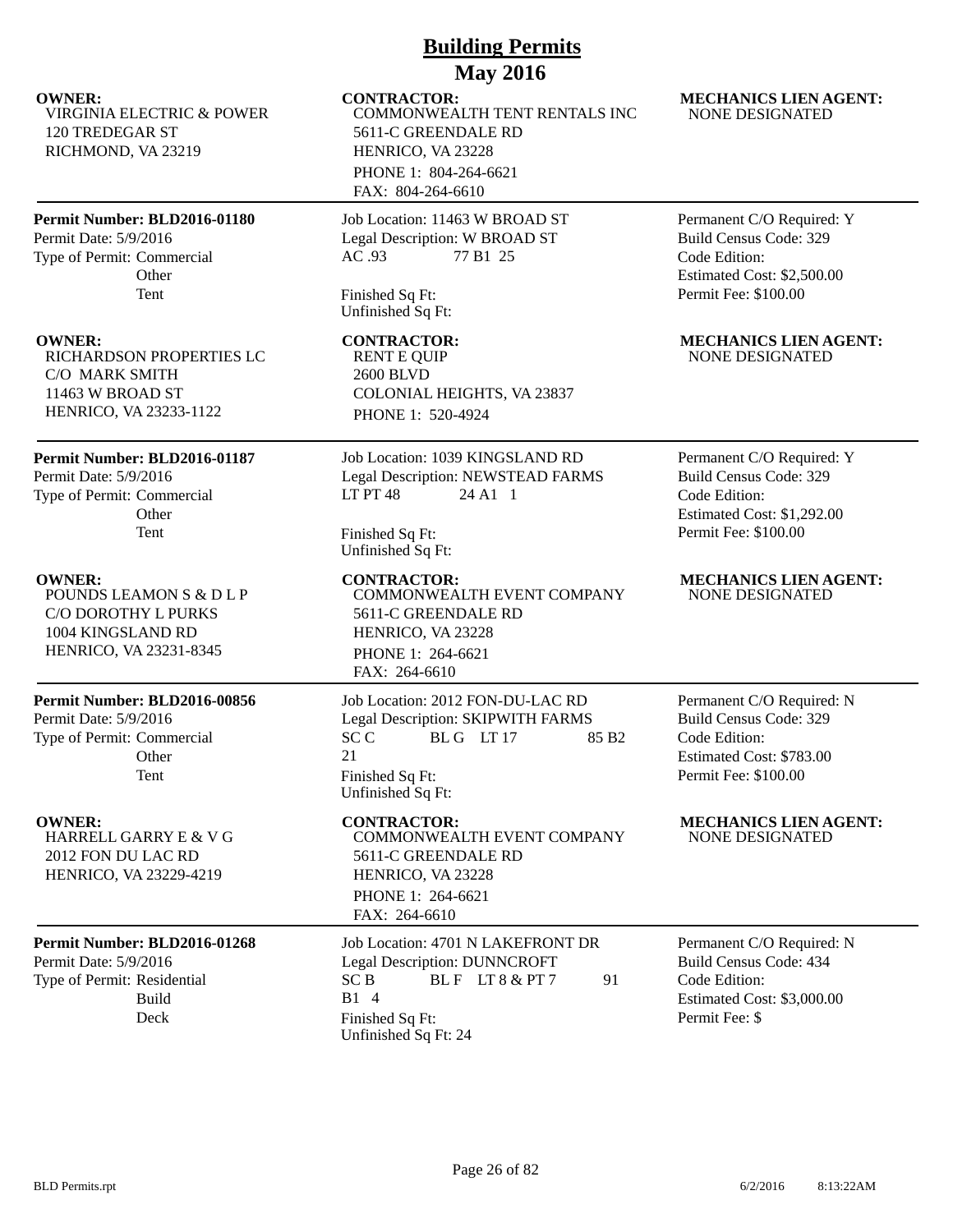SPITZER HELEN S 4701 N LAKEFRONT DR GLEN ALLEN, VA 23060-3616

## **Permit Number: BLD2016-01270**

Permit Date: 5/9/2016 Type of Permit: Residential Build **Other** 

ROBERTSON DANIEL C IV & J 2725 DALKEITH DR HENRICO, VA 23233-1632

## **Permit Number: BLD2016-01231**

Permit Date: 5/9/2016 Type of Permit: Residential Alter / Repair **Other** 

SWEARENGIN ELIZABETH MAE 8218 CADYS MILL RD HANOVER, VA 23069

# **Building Permits May 2016**

MARTIN & WOOD CONST 1908 WILMINGTON AVE RICHMOND, VA 23227

## PHONE 1: 804-337-9648

Job Location: 2725 DALKEITH DR Legal Description: GLEN GARY  $SC A$  BLA LT 7 70 B2 66 Finished Sq Ft: Unfinished Sq Ft: 234

DECK CREATIONS OF RICHMOND 11924 RIMSWELL MEWS MIDLOTHIAN, VA 23112 PHONE 1: 804-320-2212

## Job Location: 10618 GREENWOOD RD Legal Description: GREENWOOD ROAD AC .798 99 A2 18

Finished Sq Ft: Unfinished Sq Ft:

WALKER & FRICK CONST 6015 W BROAD ST RICHMOND, VA 23230 PHONE 1: 804-282-1281

## **OWNER:** CONTRACTOR: MECHANICS LIEN AGENT: NONE DESIGNATED

Permanent C/O Required: N Build Census Code: 434 Code Edition: Estimated Cost: \$14,000.00 Permit Fee: \$

## **OWNER: CONTRACTOR: MECHANICS LIEN AGENT:** NONE DESIGNATED

Permanent C/O Required: Build Census Code: 434 Code Edition: Estimated Cost: \$12,000.00 Permit Fee: \$

## **OWNER: CONTRACTOR: MECHANICS LIEN AGENT:** NONE DESIGNATED

## **Permit Number: BLD2016-01273**

Permit Date: 5/9/2016 Type of Permit: Residential Alter / Repair Finish Off Space

## WYATT DALE R & MELISSA C 5807 CHAMBERLAYNE RD HENRICO, VA 23227

## **Permit Number: BLD2016-01050**

Permit Date: 5/9/2016 Type of Permit: Residential Addition

Job Location: 5807 CHAMBERLAYNE RD Legal Description: CHAMBERLAYNE  $HGHTS$   $SCB$   $BL2$   $LT3 & 4$ 105 A2 2 Finished Sq Ft: 820 Unfinished Sq Ft:

# DALE WYATT 5807 CHAMBERLAYNE RD RICHMOND, VA 23227

Job Location: 217 DOVERLAND RD Legal Description: SLEEPY HOLLOW BL H LT 6 81 A 2 10

New Addition Finished Sq Ft: Unfinished Sq Ft: Permanent C/O Required: N Build Census Code: 434 Code Edition: Estimated Cost: \$12,500.00 Permit Fee: \$

## **OWNER:** CONTRACTOR: MECHANICS LIEN AGENT: NONE DESIGNATED

Permanent C/O Required: Build Census Code: 434 Code Edition: Estimated Cost: \$92,000.00 Permit Fee: \$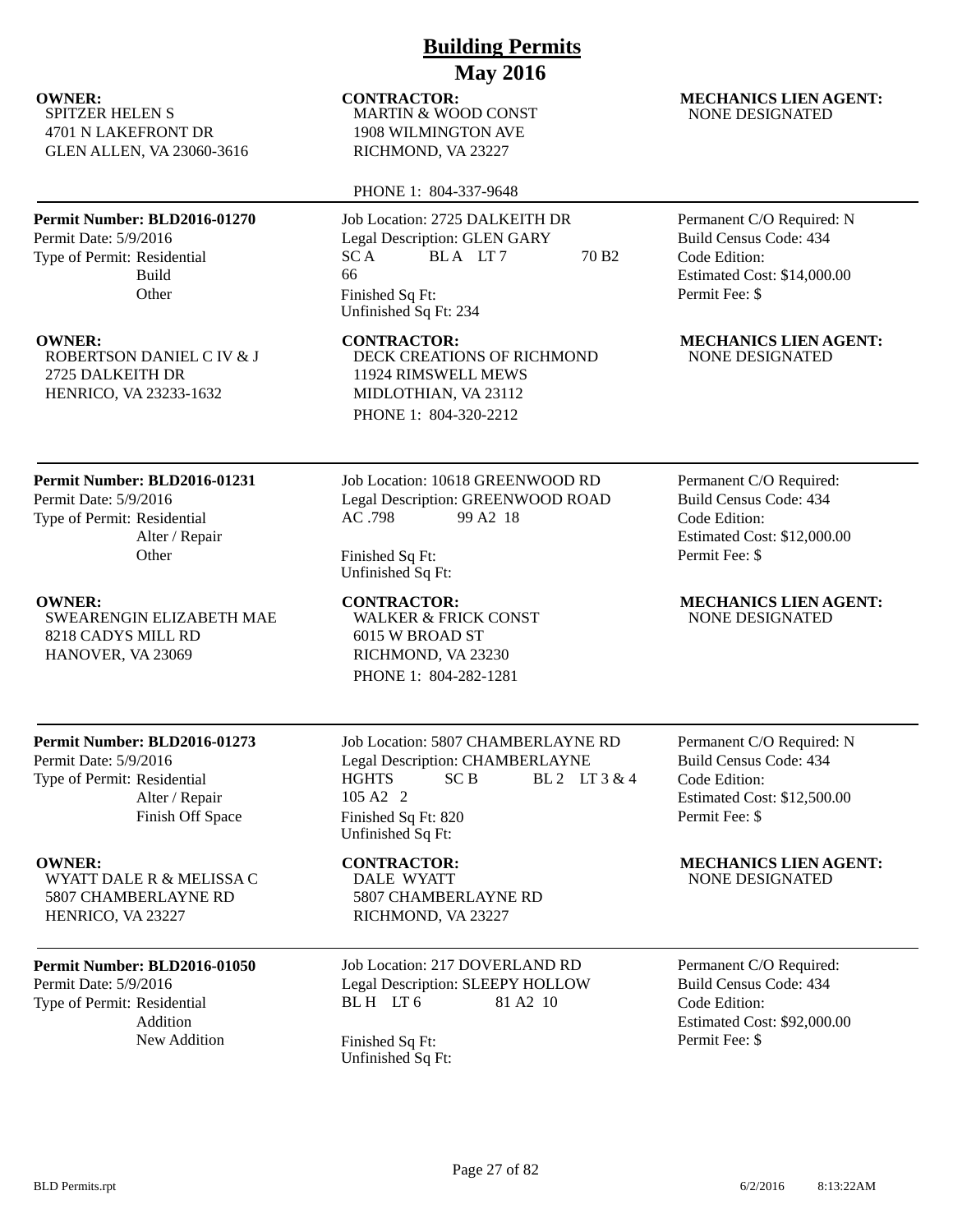MASON BRUCE E & KATHRYN A 4214 ASHFIELD PL SOUTHPORT, NC 28461

## **Permit Number: BLD2016-01282**

Permit Date: 5/9/2016 Type of Permit: Residential Build Deck

LE GAMAN D & VICTOR T QUACH 4412 BELFAST RD GLEN ALLEN, VA 23060

## **Permit Number: BLD2016-01109**

Permit Date: 5/9/2016 Type of Permit: Residential Build New Dwelling

W L STINSON INC 3210 ST LUKES PL POWHATAN, VA 23139

**OWNER:** CONTRACTOR: MECHANICS LIEN AGENT: VIRGINIA TRADITION BUILDERS LLC 7607 HOLLINS RD RICHMOND, VA 23229

## PHONE 1: 282-0129

Job Location: 4412 BELFAST RD Legal Description: DALTON PARK AT SADLER WALK SC 1 BL D LT 17 Finished Sq Ft: Unfinished Sq Ft: 320

NONE DESIGNATED

Job Location: 8419 FORGE RD Legal Description: ROCKY BRANCH FARM SC 1 BLA LT 27

Finished Sq Ft: 2,135 Unfinished Sq Ft: 440

RYAN HOMES 7501 BOULDERS VIEW DRIVE SUITE 450 RICHMOND, VA 23225 PHONE 1: 804-272-7835

OLD REPUBLIC NATIONAL TITL 1800 BAYBERRY COURT THE MERIDIAN CT SUITE 104 RICHMOND, VA 23226 PHONE 1: 804-281-7490

Permanent C/O Required: N Build Census Code: 434 Code Edition: Estimated Cost: \$3,000.00 Permit Fee: \$

**OWNER:** CONTRACTOR: MECHANICS LIEN AGENT:<br>
LE GAMAN D & VICTOR T OUACH MONE DESIGNATED MONE DESIGNATED NONE DESIGNATED

Permanent C/O Required: Y Build Census Code: 101 Code Edition: Estimated Cost: \$170,656.00 Permit Fee: \$

**OWNER:** CONTRACTOR: MECHANICS LIEN AGENT: BENJAMIN C WINN JR ESQUIRE

3926 PENDER DR SUITE 200 FAIRFAX, VA 22030 PHONE 1: 703-803-7529

## **Permit Number: BLD2016-01138**

Permit Date: 5/9/2016 Type of Permit: Residential New Building New Dwelling

GELLETLY & ASSOCIATES INC C/O EDWARD GELLETLY JR 11248 PRESCOTT PL GLEN ALLEN, VA 23059

Job Location: 5436 ZOE CT Legal Description: OAKLEYS CHASE SC 5 BLA LT 12

Finished Sq Ft: 1,944 Unfinished Sq Ft: 600

RYAN HOMES 7501 BOULDERS VIEW DRIVE SUITE 450 RICHMOND, VA 23225 PHONE 1: 804-272-7835

Permanent C/O Required: Y Build Census Code: 101 Code Edition: Estimated Cost: \$131,417.00 Permit Fee: \$

## **OWNER: CONTRACTOR: MECHANICS LIEN AGENT:**

BENJAMIN C WINN JR ESQUIRE 3926 PENDER DR SUITE 200 FAIRFAX, VA 22030 PHONE 1: 703-803-7529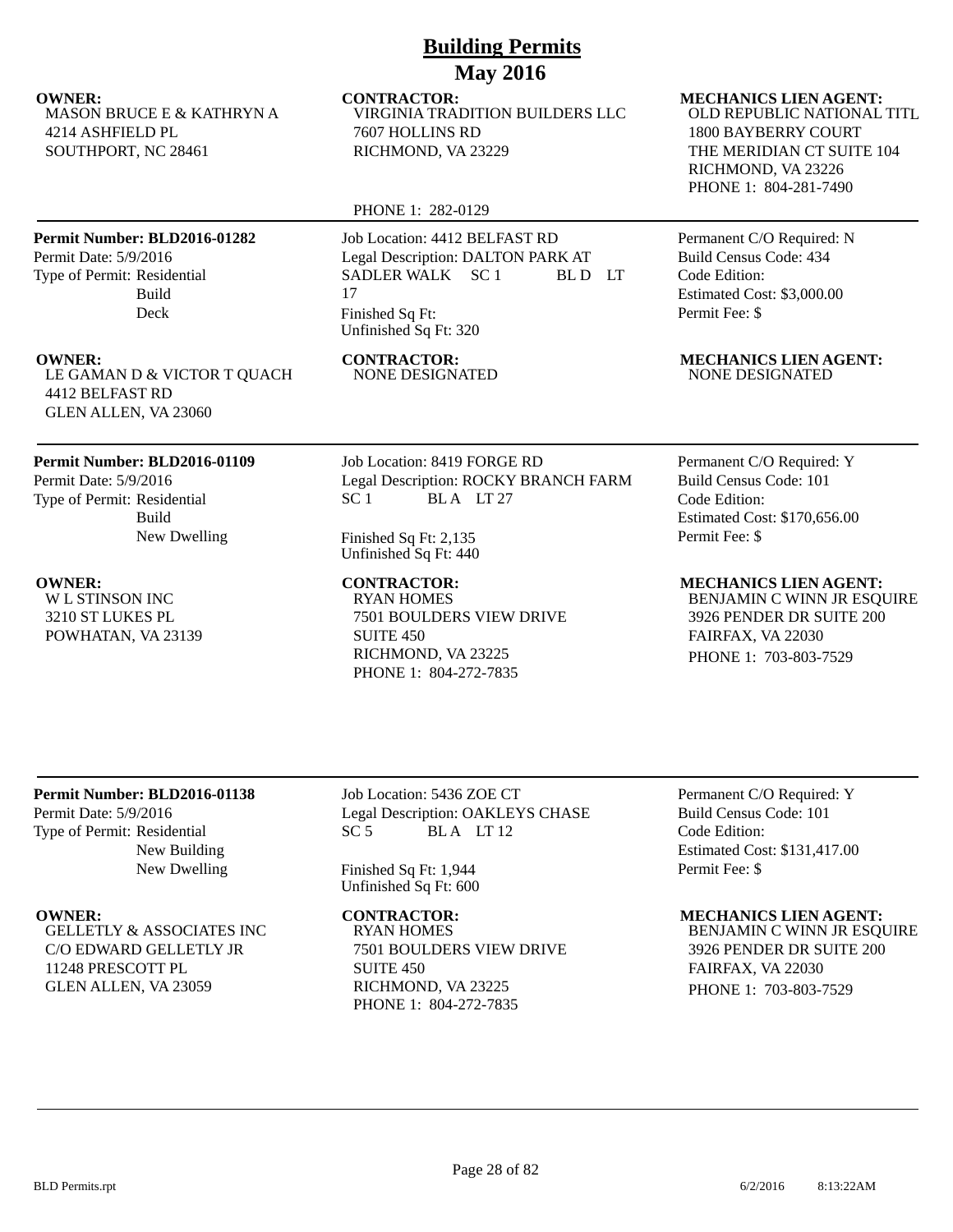## **Permit Number: BLD2016-00941**

Permit Date: 5/9/2016 Type of Permit: Commercial Alter / Repair Tenant Upfit - Existing

RANCO-RIC LLC C/O VA FOOD SERVICE 7422 RANCO RD HENRICO, VA 23228-3702

## **Permit Number: BLD2016-01056**

Permit Date: 5/9/2016 Type of Permit: Commercial Alter / Repair Tenant Upfit - Existing

HCA HEALTH SERVICES OF VA INC C/O DUCHARME MCMILLEN & ASSOC PO BOX 80610 INDIANAPOLIS, IN 46280

## **Permit Number: BLD2016-01205**

Permit Date: 5/10/2016 Type of Permit: Residential Build New Dwelling

LIFESTYLE BUILDERS & DEVELOPERS I 4561 LIFESTYLE LN MIDLOTHIAN, VA 23112-4807

# Legal Description: WL RANCO RD AC 13.082 97 A1 24

Job Location: 7420 RANCO RD

Finished Sq Ft: 14,778 Unfinished Sq Ft:

ESI CONSTRUCTORS INC 950 WALNUT RIDGE DR HARTLAND, WI 53029 PHONE 1: 262-369-3535

Job Location: 1602 SKIPWITH RD Legal Description: WL SKIPWITH RD AC 21.5683 94 A1 2

Finished Sq Ft: 1,675 Unfinished Sq Ft:

TAYLOR & PARRISH INC 710 PERRY ST RICHMOND, VA 23224 FAX: 804-230-3825 PHONE 1: 804-233-9856

Job Location: 4916 TURNER RIDGE CT Legal Description: HOLLOWAY AT WYNDHAM FOREST SC 1 BL D LT 17 Finished Sq Ft: 3,814 Unfinished Sq Ft: 504

LIFESTYLE BUILDERS & DEVELOPERS 4561 LIFESTYLE LN MIDLOTHIAN, VA 23112 PHONE 1: 804-639-9440 FAX: 804-639-9442

## **Permit Number: BLD2016-01145**

Permit Date: 5/10/2016 Type of Permit: Residential Alter / Repair **Other** 

CANTRELL SIERRA N 2103 INGLESIDE AVE HENRICO, VA 23228

Job Location: 2103 INGLESIDE AVE Legal Description: INGLESIDE AVE AC .17 97 B2 91

Finished Sq Ft: Unfinished Sq Ft:

JES CONSTRUCTION 2410 SOUTHLAND DR CHESTER, VA 23831 PHONE 1: 804-425-9912

Permanent C/O Required: N Build Census Code: 437 Code Edition: Estimated Cost: \$509,980.00 Permit Fee: \$

## **OWNER:** CONTRACTOR: MECHANICS LIEN AGENT: NONE DESIGNATED

Permanent C/O Required: N Build Census Code: 437 Code Edition: Estimated Cost: \$190,000.00 Permit Fee: \$1,395.00

## **OWNER:** CONTRACTOR: MECHANICS LIEN AGENT: NONE DESIGNATED

Permanent C/O Required: Y Build Census Code: 101 Code Edition: Estimated Cost: \$195,000.00 Permit Fee: \$

## **OWNER: CONTRACTOR: MECHANICS LIEN AGENT:**

PHILLIP MCDANIEL 250 BROWNS HILL CT. MIDLOTHIAN, VA 23114 FAX: 804-794-5288 PHONE 1: 804-794-7164

Permanent C/O Required: Build Census Code: 434 Code Edition: Estimated Cost: \$3,835.50 Permit Fee: \$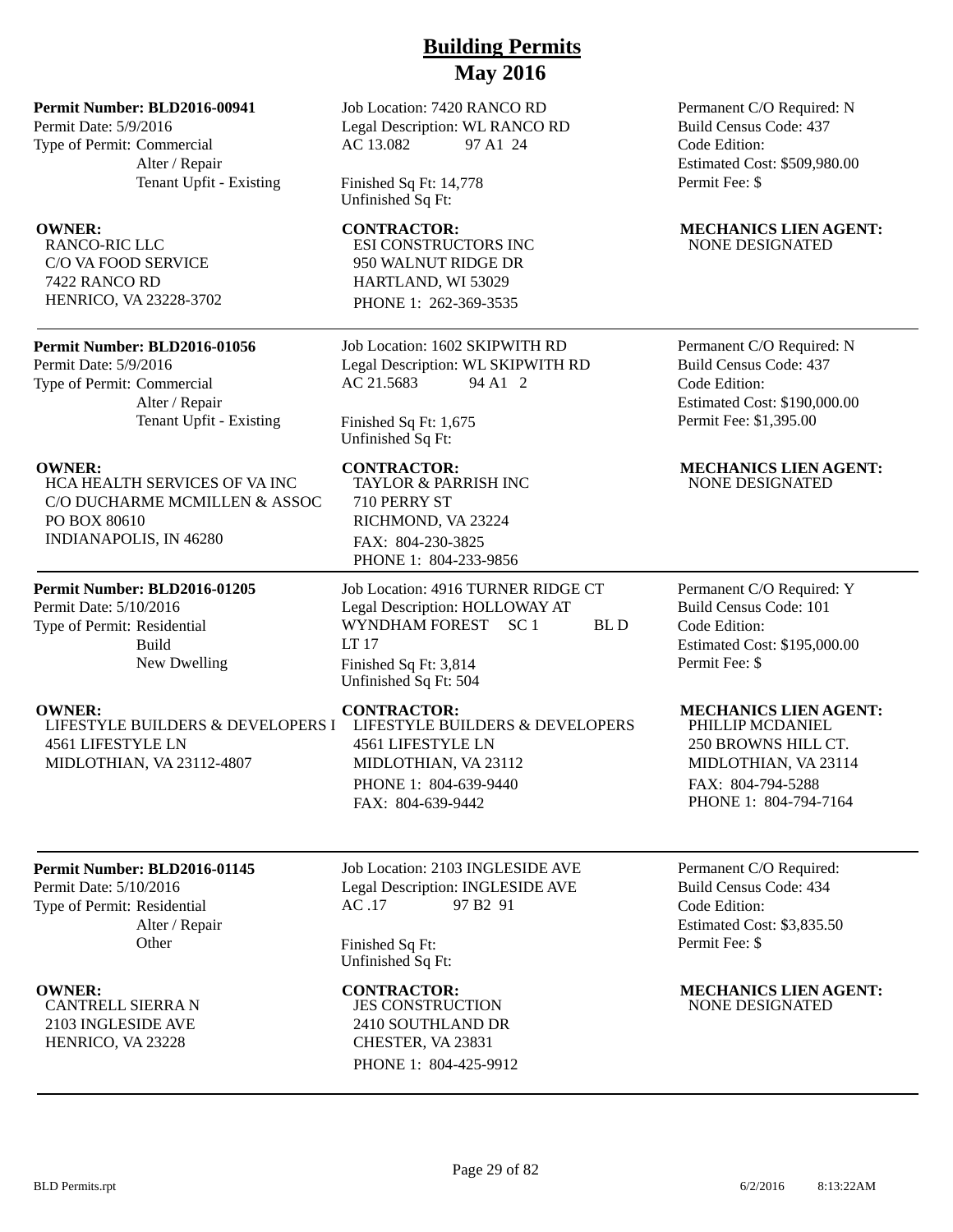## **Permit Number: BLD2016-00915**

Permit Date: 5/10/2016 Type of Permit: Residential Addition New Addition

SLEEPY HOLLOW JRJC LLC 310 SLEEPY HOLLOW RD HENRICO, VA 23229

## **Permit Number: BLD2016-01146**

Permit Date: 5/10/2016 Type of Permit: Residential Alter / Repair **Other** 

HODGES DONALD L & C D 10420 OLD COURTNEY RD GLEN ALLEN, VA 23060-3054

## **Permit Number: BLD2016-01149**

Permit Date: 5/10/2016 Type of Permit: Residential Alter / Repair **Other** 

CONNELLY KEVIN P & K C 8316 CHARING LN GLEN ALLEN, VA 23059-5389

## **Permit Number: BLD2016-01150**

Permit Date: 5/10/2016 Type of Permit: Residential Alter / Repair **Other** 

SPITZNER WAYNE G & C S 13212 FOREST LIGHT CT HENRICO, VA 23233-7533

Job Location: 308 SLEEPY HOLLOW RD Legal Description: SLEEPY HOLLOW ESTS BLI LT1 81 A2 13

Finished Sq Ft: 4,050 Unfinished Sq Ft:

FALLING WATER CONSTRUCTION & DESI 1600 ROSENEATH ROAD RICHMOND, VA 23230

Job Location: 10420 OLD COURTNEY RD Legal Description: WL COURTNEY ROAD AC .821 91 A1 47

Finished Sq Ft: Unfinished Sq Ft:

JES CONSTRUCTION 2410 SOUTHLAND DR CHESTER, VA 23831 PHONE 1: 804-425-9912

Job Location: 8316 CHARING LN Legal Description: CAMBRIDGE  $SC3$  BLB LT5 73 A2 69 Finished Sq Ft: Unfinished Sq Ft:

JES CONSTRUCTION 2410 SOUTHLAND DR CHESTER, VA 23831 PHONE 1: 804-425-9912

Job Location: 13212 FOREST LIGHT CT Legal Description: KENSINGTON GRN WELL BLB LT 34 72 B1 33 Finished Sq Ft: Unfinished Sq Ft:

JES CONSTRUCTION 2410 SOUTHLAND DR CHESTER, VA 23831 PHONE 1: 804-425-9912 Permanent C/O Required: Build Census Code: 434 Code Edition: Estimated Cost: \$118,000.00 Permit Fee: \$

## **OWNER:** CONTRACTOR: MECHANICS LIEN AGENT:

PAGE ALLEN & ASSOCIATES PC 11521 E. MIDLOTHIAN TRPK RICHMOND, VA 23235 FAX: 804-794-6132

Permanent C/O Required: Build Census Code: 434 Code Edition: Estimated Cost: \$15,189.00 Permit Fee: \$

## **OWNER: CONTRACTOR: MECHANICS LIEN AGENT:** NONE DESIGNATED

Permanent C/O Required: Build Census Code: 434 Code Edition: Estimated Cost: \$5,218.00 Permit Fee: \$

## **OWNER:** CONTRACTOR: MECHANICS LIEN AGENT: NONE DESIGNATED

Permanent C/O Required: Build Census Code: 434 Code Edition: Estimated Cost: \$4,375.00 Permit Fee: \$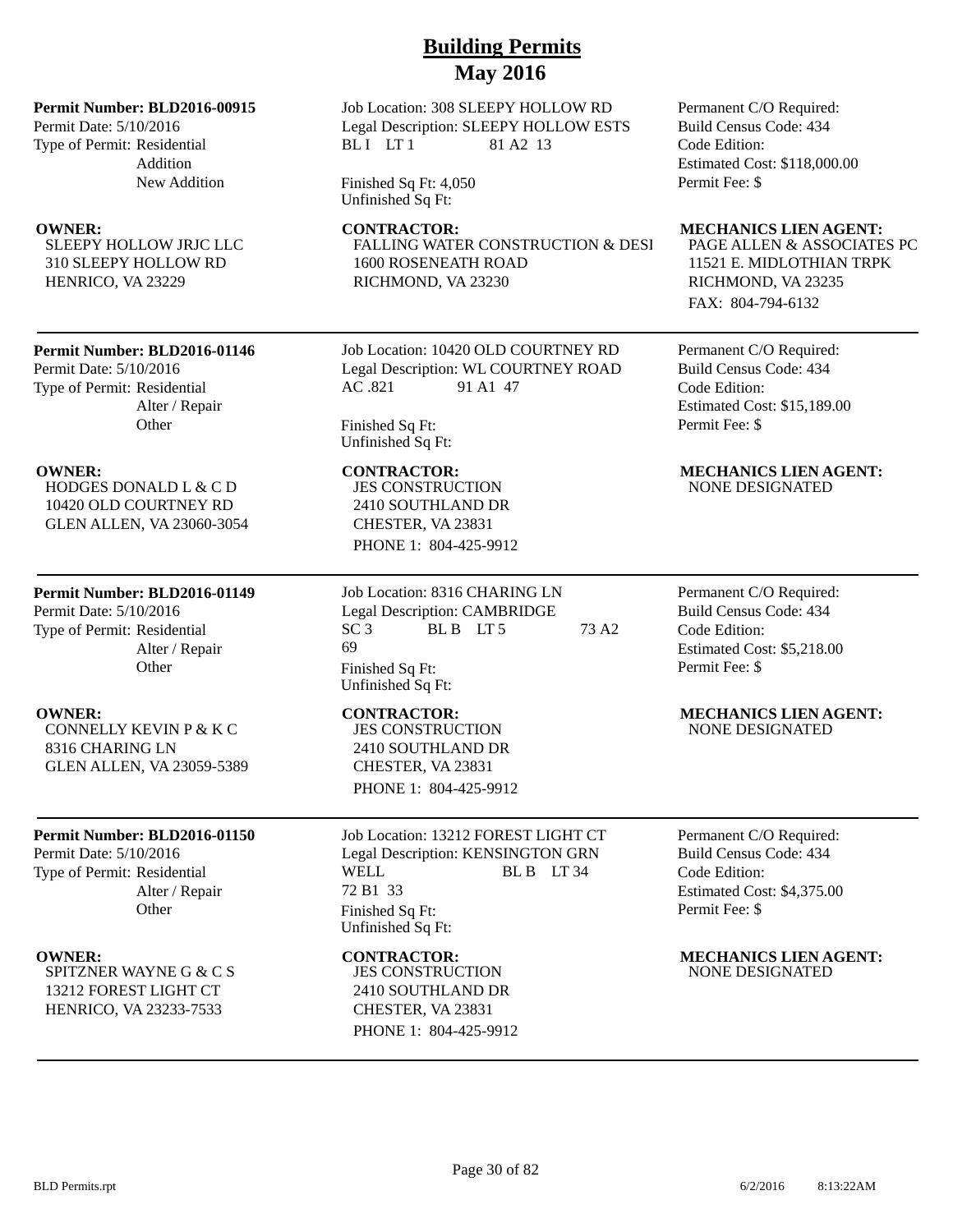## **Permit Number: BLD2016-01230**

Permit Date: 5/10/2016 Type of Permit: Residential Alter / Repair **Other** 

DENBY TERESA A & FREDRICK L CAIN J 9920 STAPLES MILL RD GLEN ALLEN, VA 23060

## **Permit Number: BLD2016-01218**

Permit Date: 5/10/2016 Type of Permit: Commercial **Other** Tent

ARMSTRONG TIFFANY B & K B 8701 RIVER RD HENRICO, VA 23229-8303

## **Permit Number: BLD2016-01086**

Permit Date: 5/10/2016 Type of Permit: Commercial Alter / Repair Tenant Upfit - Existing

MAY DEPART STORES CO C/O PROP TAX 7 W SEVENTH ST FL 19 CINCINNATI, OH 45202

## **Permit Number: BLD2016-00956**

Permit Date: 5/10/2016 Type of Permit: Commercial Alter / Repair Tenant Upfit - Existing

PUMP ROAD SHOPPING CENTER C/O S L NUSBAUM REALTY CO PO BOX 2491 NORFOLK, VA 23501-2491

Job Location: 9920 STAPLES MILL RD Legal Description: VIAL SC 1 BL A LT 1 91 B1 11

Finished Sq Ft: Unfinished Sq Ft:

JES CONSTRUCTION 2410 SOUTHLAND DR CHESTER, VA 23831 PHONE 1: 804-425-9912

Job Location: 8701 RIVER RD Legal Description: SS RIVER ROAD AC 5.610 83 B1 12

Finished Sq Ft: Unfinished Sq Ft:

COMMONWEALTH TENT RENTALS INC 5611-C GREENDALE RD HENRICO, VA 23228 PHONE 1: 804-264-6621 FAX: 804-264-6610

Job Location: 11872 W BROAD ST Legal Description: W BROAD ST AC 3.078 LT 1

Finished Sq Ft: Unfinished Sq Ft:

TRAINOR COMMERCIAL CONSTRUCTION 381 CASA LINDA PLAZA SUITE 216 DALLAS, TX 75218 PHONE 1: 214-212-3804

Job Location: 3428 PUMP RD Legal Description: PUMP RD AC 9.8104 70 A2 3

Finished Sq Ft: Unfinished Sq Ft:

CROSS CREEK BUILDERS LLC 2144 TOWER HILL RD POWHATAN, VA 23139 FAX: 804-414-8688 PHONE 1: 804-615-2396

Permanent C/O Required: Build Census Code: 434 Code Edition: Estimated Cost: \$6,466.00 Permit Fee: \$

## **OWNER:** CONTRACTOR: MECHANICS LIEN AGENT: NONE DESIGNATED

Permanent C/O Required: Y Build Census Code: 329 Code Edition: Estimated Cost: \$3,510.00 Permit Fee: \$100.00

## **OWNER: CONTRACTOR: MECHANICS LIEN AGENT:** NONE DESIGNATED

Permanent C/O Required: N Build Census Code: 437 Code Edition: Estimated Cost: \$79,000.00 Permit Fee: \$618.00

## **OWNER:** CONTRACTOR: MECHANICS LIEN AGENT: NONE DESIGNATED

Permanent C/O Required: N Build Census Code: 437 Code Edition: Estimated Cost: \$4,200.00 Permit Fee: \$100.00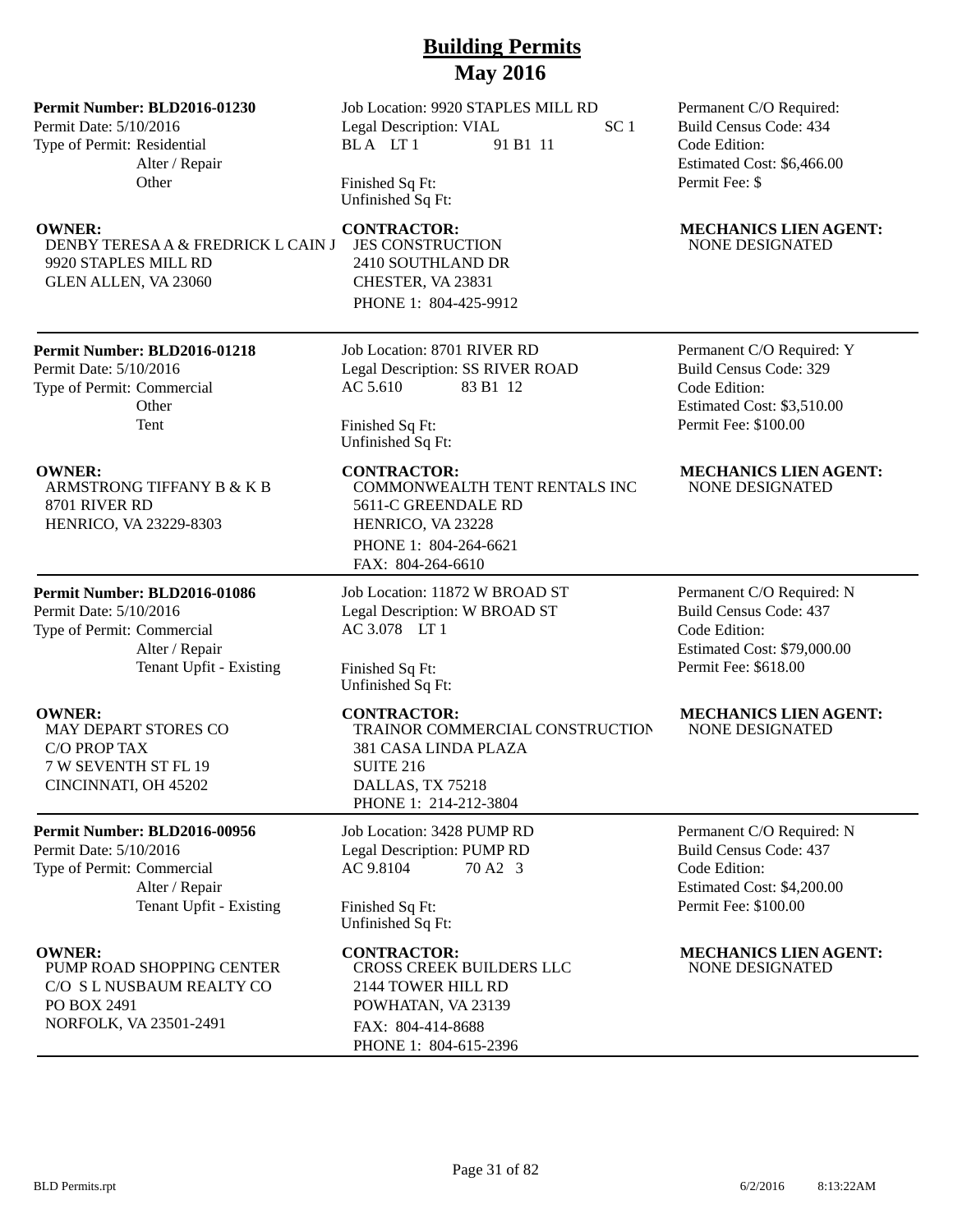## **Permit Number: BLD2016-01284**

Permit Date: 5/10/2016 Type of Permit: Residential Alter / Repair **Other** 

MCGEHEE DONALD W 9101 GREENFORD DR HENRICO, VA 23294-5714

## **Permit Number: BLD2016-00817**

Permit Date: 5/10/2016 Type of Permit: Commercial **Other Other** 

CURLES NECK PROPERTIES LLC C/O THE TOBACCO COMPANY 1201 E CARY ST RICHMOND, VA 23219-4115

## **Permit Number: BLD2016-00969**

Permit Date: 5/10/2016 Type of Permit: Commercial Alter / Repair Tenant Upfit - Existing

LINGERFELT OFFICE PROPERTIES LLC 4198 COX RD STE 201 GLEN ALLEN, VA 23060

## **Permit Number: BLD2016-00972**

Permit Date: 5/10/2016 Type of Permit: Commercial Alter / Repair Tenant Upfit - Existing

RENACER COMPANY LLC 8410 STAPLES MILL RD HENRICO, VA 23228

Job Location: 9101 GREENFORD DR Legal Description: WEST END MANOR  $SC N$  BL BB LT 5 86 A2 2 Finished Sq Ft:

Unfinished Sq Ft:

TIMOTHY A LEDFORD 2712 BOWLES LN GLEN ALLEN, VA 23060 PHONE 1: 804-264-4984

Job Location: CURLES NECK RD Legal Description: NEW MARKET ROAD AC 91.9 39 B2

Finished Sq Ft: Unfinished Sq Ft:

HOMESCAPES, LTD 2501 HERMITAGE RD RICHMOND, VA 23220 PHONE 1: 804-359-4710 FAX: 804-359-1794

Job Location: 4801 COX RD Legal Description: INNSBROOK NORTH  $SC B$  BLC AC 6.612 87 A1 3 Finished Sq Ft: 3,169 Unfinished Sq Ft:

RGI GENERAL CONTRACTORS 3805 GASKINS RD HENRICO, VA 23233 PHONE 1: 288-8118 FAX: 288-6664

Job Location: 8410 STAPLES MILL RD Legal Description: HERMITAGE FARMS  $SC B$  BL G LT PT 1 92 B2 78 Finished Sq Ft: Unfinished Sq Ft:

OWNER/TENANT-RAUL RAMOS

Permanent C/O Required: N Build Census Code: 434 Code Edition: Estimated Cost: \$8,500.00 Permit Fee: \$

## **OWNER:** CONTRACTOR: MECHANICS LIEN AGENT: NONE DESIGNATED

Permanent C/O Required: N Build Census Code: 329 Code Edition: Estimated Cost: \$60,000.00 Permit Fee: \$485.00

## **OWNER: CONTRACTOR: MECHANICS LIEN AGENT:** NONE DESIGNATED

Permanent C/O Required: N Build Census Code: 437 Code Edition: Estimated Cost: \$61,400.00 Permit Fee: \$499.00

## **OWNER: CONTRACTOR: MECHANICS LIEN AGENT:** NONE DESIGNATED

Permanent C/O Required: Y Build Census Code: 437 Code Edition: Estimated Cost: \$12,000.00 Permit Fee: \$149.00

# **OWNER:** CONTRACTOR: MECHANICS LIEN AGENT: CONTRACTOR: MECHANICS LIEN AGENT: MENACER COMPANY LLC OWNER/TENANT-RAUL RAMOS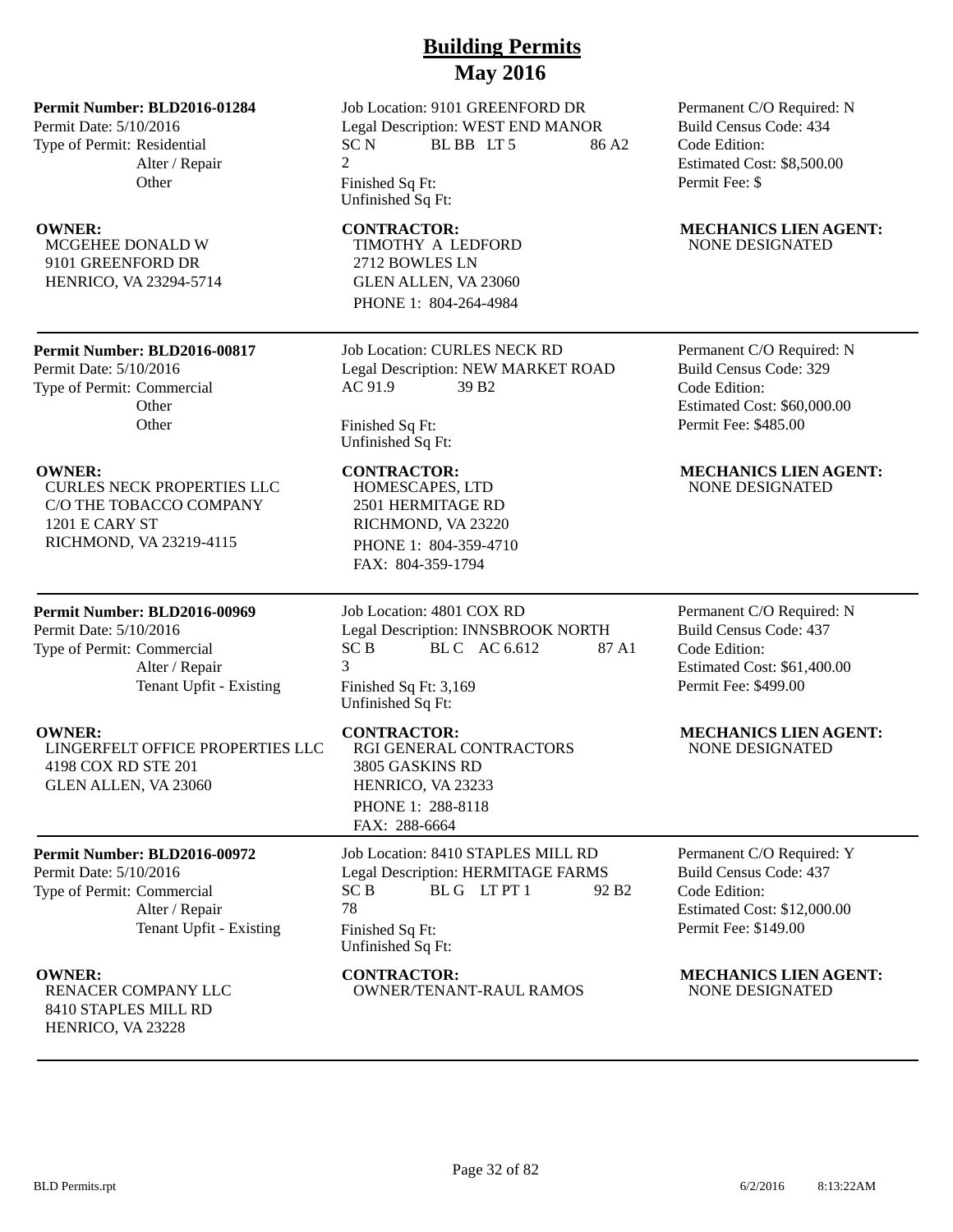Job Location: 4501 AVIA CIR Legal Description: WEST BROAD ST AC 20.534 PAR 4

Finished Sq Ft: Unfinished Sq Ft:

## FORTUNE-JOHNSON INC 8605 WESTWOOD CENTER DR SUITE 505 VIENNA, VA 22182 PHONE 1: 571-385-2995

Job Location: 8400 W BROAD ST Legal Description: PINE GROVE  $LT 2 PT 1$  92 B1 7

Finished Sq Ft: Unfinished Sq Ft:

**OWNER:** CONTRACTOR: MECHANICS LIEN AGENT: J A HEISLER CONTRACTING CO INC 3201 LANVALE AVE RICHMOND, VA 23230 PHONE 1: 355-2616

> Job Location: 2205 LOREINE'S LANDING CT Legal Description: MCCABE'S GRANT BLA LT 17

Finished Sq Ft: Unfinished Sq Ft: 900

ARTIGLIA CONST LLC 203 RACE COURSE ST ASHLAND, VA 23005 PHONE 1: 804-641-4013

Job Location: 1009 GRAPEVINE RD Legal Description: ES GRAPEVINE RD AC 1.34 44 A1 20

Finished Sq Ft: Unfinished Sq Ft: 224

SHEILA J JOHNSON 1009 GRAPEVINE RD

SANDSTON, VA 23150

Permanent C/O Required: Y Build Census Code: 329 Code Edition: Estimated Cost: \$30,000.00 Permit Fee: \$275.00

## **OWNER:** CONTRACTOR: MECHANICS LIEN AGENT: NONE DESIGNATED

Permanent C/O Required: Y Build Census Code: 437 Code Edition: Estimated Cost: \$32,809.00 Permit Fee: \$296.00

# NONE DESIGNATED

Permanent C/O Required: N Build Census Code: 434 Code Edition: Estimated Cost: \$90,000.00 Permit Fee: \$

# NONE DESIGNATED

Permanent C/O Required: N Build Census Code: 434 Code Edition: Estimated Cost: \$12,500.00 Permit Fee: \$

**OWNER:** CONTRACTOR: MECHANICS LIEN AGENT: NONE DESIGNATED

# **Permit Number: BLD2016-01001**

**Permit Number: BLD2016-01136**

**Other Other** 

Permit Date: 5/10/2016 Type of Permit: Commercial

WB APT LAND LC 1415 E MAIN ST RICHMOND, VA 23219

Permit Date: 5/10/2016 Type of Permit: Commercial Alter / Repair Tenant Upfit - Existing

8400 WEST BROAD STREET LLC PO BOX 6482 HENRICO, VA 23230-0482

## **Permit Number: BLD2016-01291**

Permit Date: 5/10/2016 Type of Permit: Residential Build Deck

**OWNER: CONTRACTOR: MECHANICS LIEN AGENT:** SEEMAN BENJAMIN G 2205 LOREINES LANDING CT HENRICO, VA 23233

## **Permit Number: BLD2016-01253**

Permit Date: 5/10/2016 Type of Permit: Residential Build **Other** 

JOHNSON SHEILA J 1009 GRAPEVINE RD SANDSTON, VA 23150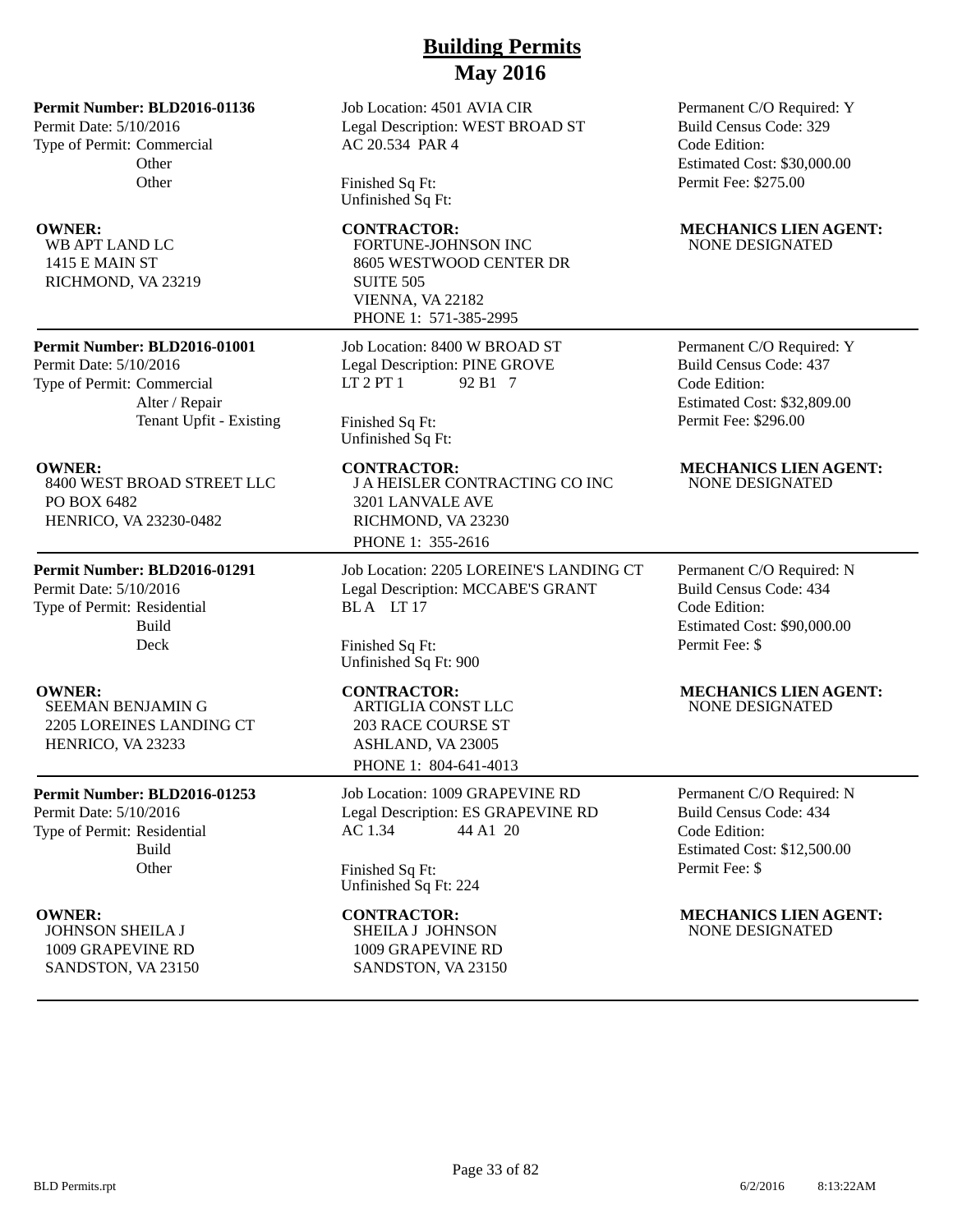## **Permit Number: BLD2016-01244**

Permit Date: 5/11/2016 Type of Permit: Residential Build New Dwelling

GELLETLY & ASSOCIATES INC C/O EDWARD GELLETLY JR 11248 PRESCOTT PL GLEN ALLEN, VA 23059

## Job Location: 5305 JENNIFER POND WAY Legal Description: OAKLEYS CHASE  $SC3$  BL B LT 68

Finished Sq Ft: 3,259 Unfinished Sq Ft: 491

RYAN HOMES 7501 BOULDERS VIEW DRIVE SUITE 450 RICHMOND, VA 23225 PHONE 1: 804-272-7835

Permanent C/O Required: Y Build Census Code: 101 Code Edition: Estimated Cost: \$151,339.00 Permit Fee: \$

## **OWNER: CONTRACTOR: MECHANICS LIEN AGENT:**

BENJAMIN C WINN JR ESQUIRE 3926 PENDER DR SUITE 200 FAIRFAX, VA 22030 PHONE 1: 703-803-7529

## **Permit Number: BLD2016-00837** Permit Date: 5/11/2016 Type of Permit: Residential

New Building New Dwelling

WINDSOR LAND TRUST LLC P O BOX 4824 GLEN ALLEN, VA 23058

Job Location: 207 LAKESIDE BLVD Legal Description: LAKESIDE TERRACE BL 25 LTS18-20-60-61PT21-22

Finished Sq Ft: 1,440 Unfinished Sq Ft: 144

**OWNER: CONTRACTOR: MECHANICS LIEN AGENT:** LIBERTY HOMES INC 8249 CROWN COLONY PKWY

> MECHANICSVILLE, VA 23116 PHONE 1: 804-730-7770 ext. 108

FAX: 804-730-7220

## **Permit Number: BLD2016-01199**

Permit Date: 5/11/2016 Type of Permit: Residential Build New Dwelling

LAUHER A NORTON & S W 310 ZIONTOWN RD HENRICO, VA 23229-7406

Job Location: 8426 SLEEPY DUCK PL Legal Description: ZIONTOWN ROAD<br>AC .7363 83 A1 35 83 A1 35

Finished Sq Ft: 4,166 Unfinished Sq Ft: 890

DANIEL E WILSON 1401 GRAND DR MANAKIN SABOT, VA 23103 FAX: 804-708-0351 PHONE 1: 804-282-4299

Permanent C/O Required: Y Build Census Code: 101 Code Edition: Estimated Cost: \$90,000.00 Permit Fee: \$

L ANDERSON HUGHES 1326 ALVERSER PLAZA MIDLOTHIAN, VA 23113 FAX: 804-419-1285

Permanent C/O Required: Y Build Census Code: 101 Code Edition: Estimated Cost: \$434,000.00 Permit Fee: \$

## **OWNER: CONTRACTOR: MECHANICS LIEN AGENT:**

COMMONWEALTH ESCROW TIT 5609 PATTERSON ROAD SUITE C RICHMOND, VA 23226 PHONE 1: 804-359-2382 FAX: 804-359-8946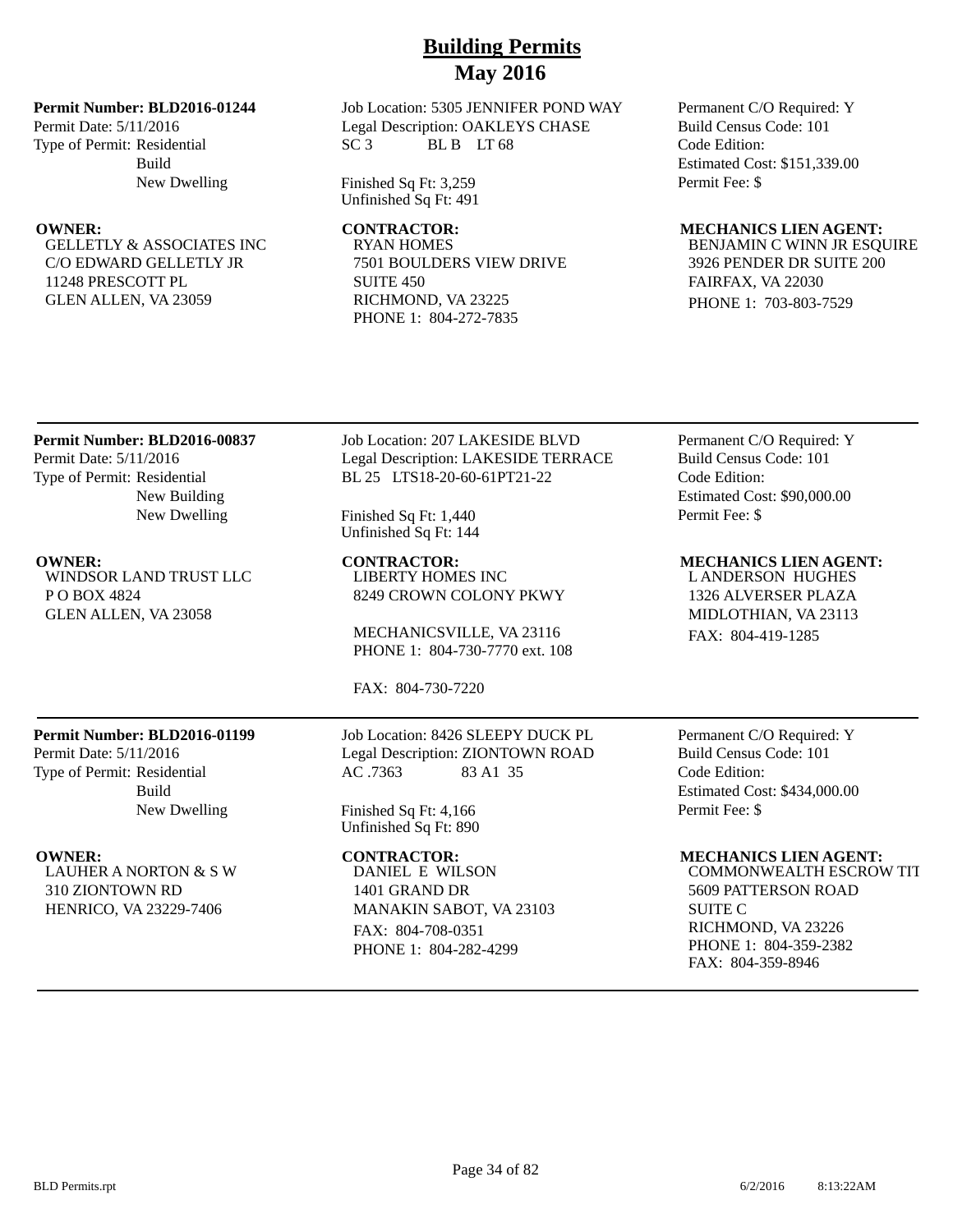Job Location: 355 N MULLENS LN Legal Description: GREENDALE PARK LT 104 307 PT 103 ETC 14 B1 1

Finished Sq Ft: 1,800 Unfinished Sq Ft:

R W WILLIAMS 6101 HINGHAM DR. NEW KENT, VA 23124

Job Location: 9804 DURANGO RD Legal Description: WOODMAN TERRACE<br>SC M BL M LT 11 98 A SC M BL M LT 11 98 A1 65

Finished Sq Ft: Unfinished Sq Ft:

> HRBERT B DUNNAVANT 9804 DURANGO ROAD HENRICO, VA 23228

DUNNAVANT HERBERT B JR 9804 DURANGO RD HENRICO, VA 23228-1334

**Other** 

**Permit Number: BLD2016-01277**

**Permit Number: BLD2016-01263**

Alter / Repair **Other** 

Alter / Repair

Permit Date: 5/11/2016 Type of Permit: Residential

DOWELL CECILE 355 N MULLENS LN HENRICO, VA 23075-1903

Permit Date: 5/11/2016 Type of Permit: Residential

## **Permit Number: BLD2016-00920**

Permit Date: 5/11/2016 Type of Permit: Residential New Building New Dwelling

NONE DESIGNATED RYAN HOMES

Job Location: 4104 NEW HERMITAGE PL Legal Description: HERMITAGE TOWNES  $SC 1$  BLD LT1

Finished Sq Ft: 1,841 Unfinished Sq Ft: 316

7501 BOULDERS VIEW DRIVE SUITE 450 RICHMOND, VA 23225 PHONE 1: 804-272-7835

Permanent C/O Required: Build Census Code: 434 Code Edition: Estimated Cost: \$102,125.00 Permit Fee: \$

## **OWNER:** CONTRACTOR: MECHANICS LIEN AGENT: NONE DESIGNATED

Permanent C/O Required: Build Census Code: 434 Code Edition: Estimated Cost: \$5,000.00 Permit Fee: \$

## **OWNER:** CONTRACTOR: MECHANICS LIEN AGENT: NONE DESIGNATED

Permanent C/O Required: Y Build Census Code: 102 Code Edition: Estimated Cost: \$123,000.00 Permit Fee: \$

## **OWNER:** CONTRACTOR: MECHANICS LIEN AGENT:

BENJAMIN C WINN JR ESQUIRE 3926 PENDER DR SUITE 200 FAIRFAX, VA 22030 PHONE 1: 703-803-7529

## **Permit Number: BLD2016-00919**

Permit Date: 5/11/2016 Type of Permit: Residential New Building Job Location: 4102 NEW HERMITAGE PL Legal Description: HERMITAGE TOWNES  $SC 1$  BLD LT 2

New Dwelling Finished Sq Ft: 1,841 Unfinished Sq Ft: 316

Permanent C/O Required: Y Build Census Code: 102 Code Edition: Estimated Cost: \$112,000.00 Permit Fee: \$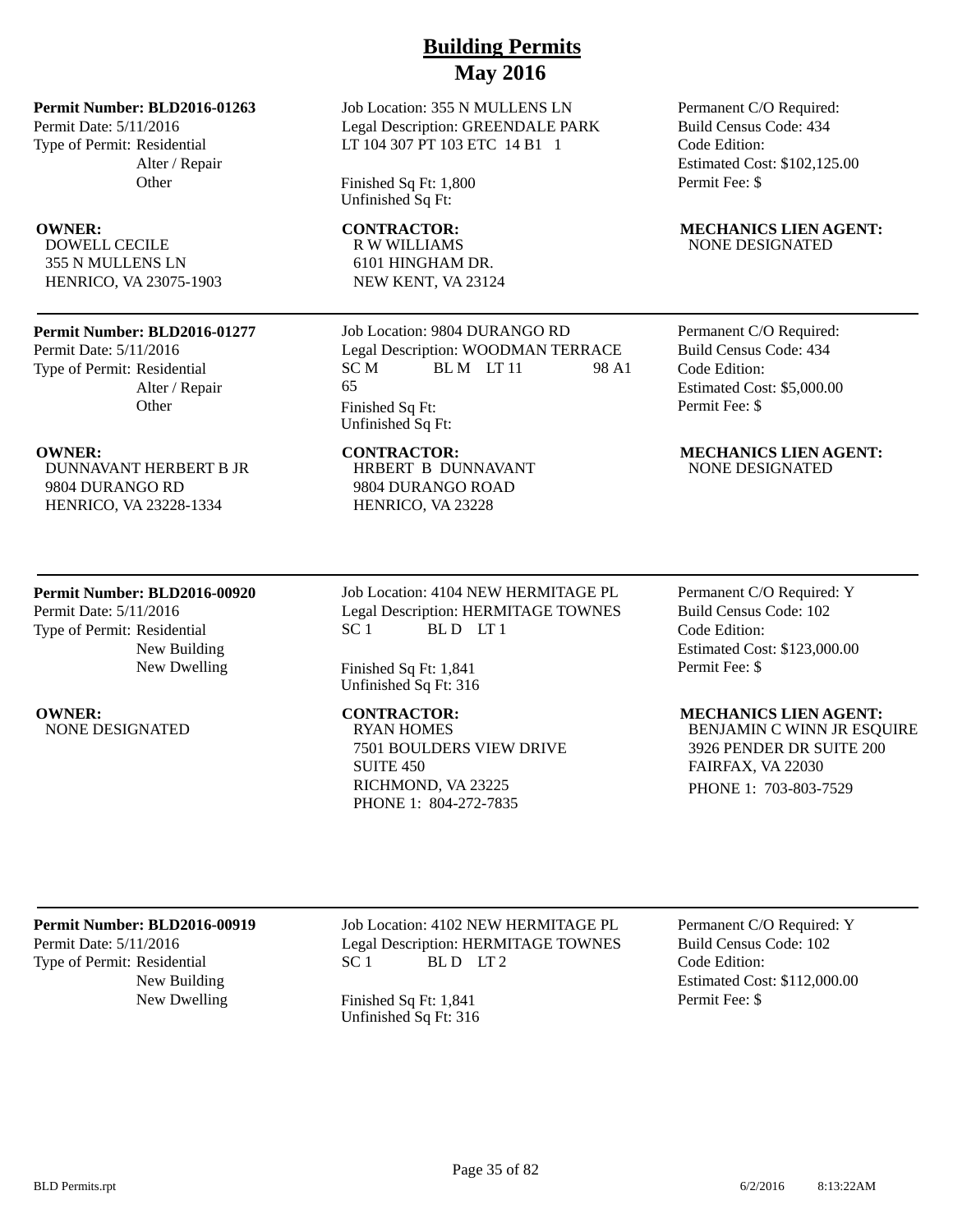# NONE DESIGNATED

# **Building Permits May 2016**

## **OWNER:** CONTRACTOR: MECHANICS LIEN AGENT:<br>NONE DESIGNATED RYAN HOMES RYAN BENJAMIN C WINN JR ESO 7501 BOULDERS VIEW DRIVE SUITE 450 RICHMOND, VA 23225 PHONE 1: 804-272-7835

# BENJAMIN C WINN JR ESQUIRE 3926 PENDER DR SUITE 200

FAIRFAX, VA 22030 PHONE 1: 703-803-7529

## **Permit Number: BLD2016-00325**

Permit Date: 5/11/2016 Type of Permit: Commercial **Other** Antennas/Shelter

TUCKAHOE-RICHMOND LODGE 4366 SPRINGFIELD RD GLEN ALLEN, VA 23060-4109

## **Permit Number: BLD2016-00387**

Permit Date: 5/4/2016 Type of Permit: Residential New Building New Dwelling

PARKS FRANCIS W & CAROLYN 4904 WALL AVE HENRICO, VA 23231-2726

**Permit Number: BLD2016-00470**

Demolition **Other** 

Permit Date: 5/9/2016 Type of Permit: Residential

COUNTY OF HENRICO C/O REAL PROPERTY

HENRICO, VA 23273-0775

PO BOX 90775

## Job Location: 4366 SPRINGFIELD RD Legal Description: WL SPRINGFIELD RD AC 3.773 86 A1 39

Finished Sq Ft: Unfinished Sq Ft:

VELOCITEL INC 8000 REGENCY PKWY CARY, NC 27518 PHONE 1: 919-380-0062 x212

Job Location: 4904 WALL AVE Legal Description: LARCHMONT BL 9 LT 5&6 25&26 PT ALLEY 9 B2 25

Finished Sq Ft: 1,440 Unfinished Sq Ft: 144

LIBERTY HOMES INC 8249 CROWN COLONY PKWY

MECHANICSVILLE, VA 23116 PHONE 1: 804-730-7770 ext. 108

FAX: 804-730-7220

Job Location: 1276 NEW MARKET RD Legal Description: NEW MARKET RD AC 2.502 18 B2 3

Finished Sq Ft: Unfinished Sq Ft:

PRYOR HAULING INC 4509 POUNCEY TRACT RD GLEN ALLEN, VA 23059

FAX: 360-2681 PHONE 1: 360-2120

Permanent C/O Required: N Build Census Code: 329 Code Edition: Estimated Cost: \$15,500.00 Permit Fee: \$177.00

## **OWNER: CONTRACTOR: MECHANICS LIEN AGENT:** NONE DESIGNATED

Permanent C/O Required: Y Build Census Code: 101 Code Edition: Estimated Cost: \$80,000.00 Permit Fee: \$

## **OWNER: CONTRACTOR: MECHANICS LIEN AGENT:**

STUART AUTOMATED TITLE SO 1802 BAYBERRY CT #305 RICHMOND, VA 23226 PHONE 1: 804-897-0000

Permanent C/O Required: Build Census Code: 645 Code Edition: Estimated Cost: \$21,147.75 Permit Fee: \$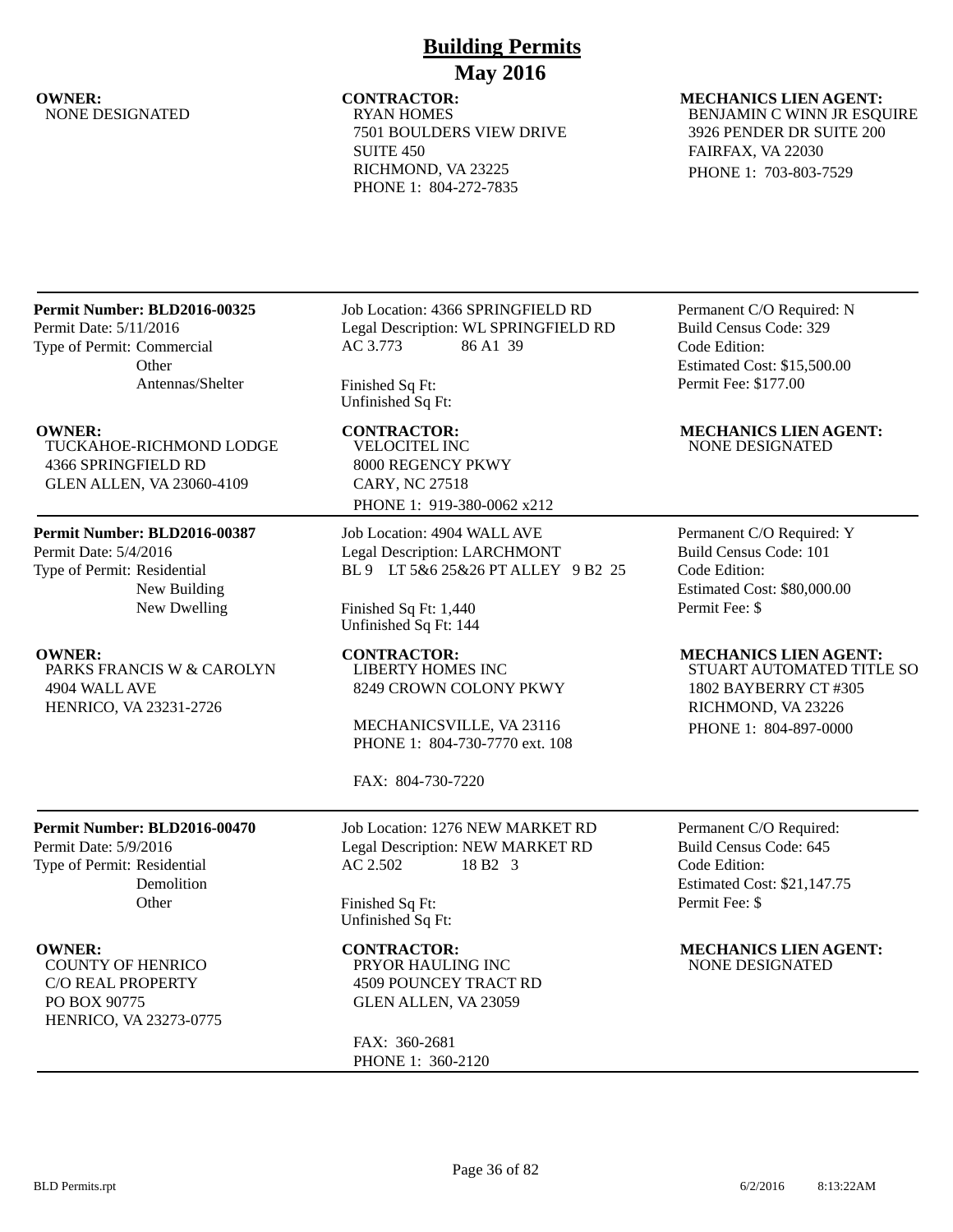### **Permit Number: BLD2016-00530**

Permit Date: 5/10/2016 Type of Permit: Residential New Building New Dwelling

WU ANDREW N & CHI CHAO 3316 APRILBUD PL HENRICO, VA 23233

### **Permit Number: BLD2016-00507**

Permit Date: 5/10/2016 Type of Permit: Commercial Alter / Repair Tenant Upfit - Existing

PF COLONNADES WEST CORP C/O RYAN LLC MARIE BASTON PO BOX 847 CARLSBAD, CA 92018

### **Permit Number: BLD2016-00303**

**Permit Number: BLD2016-00302**

Permit Date: 5/5/2016 Type of Permit: Residential

1718 E CARY ST RICHMOND, VA 23223

Permit Date: 5/5/2016 Type of Permit: Residential New Building New Dwelling

EMERALD LAND DEVELOPMENT LLC 1718 E CARY ST RICHMOND, VA 23223

> New Building New Dwelling

EMERALD LAND DEVELOPMENT LLC

Job Location: 11517 BRIDGETENDER DR Legal Description: BARRINGTON  $SC D$  BL B  $LT 26$  78 B1 60 Finished Sq Ft: 5,454 Unfinished Sq Ft:

BROMAC CONSTRUCTION CO P O BOX 637 ASHLAND, VA 23005 PHONE 1: 804-798-4190 FAX: 804-798-3848

Job Location: 10921 W BROAD ST Legal Description: W BROAD ST & COX AC 14.7322 78 A2 40

Finished Sq Ft: Unfinished Sq Ft:

OWNER/TENANT-TUAN DAM

Job Location: 4902 WALL AVE Legal Description: LARCHMONT BL 9 LT 3&4 23&24 PT ALLEY 9 B2 25

Finished Sq Ft: 1,440 Unfinished Sq Ft: 144

LIBERTY HOMES INC 8249 CROWN COLONY PKWY

MECHANICSVILLE, VA 23116 PHONE 1: 804-730-7770 ext. 108

### FAX: 804-730-7220

Job Location: 4900 WALL AVE Legal Description: LARCHMONT BL 9 LT 1&2 21&22 PT ALLEY

Finished Sq Ft: 1,440 Unfinished Sq Ft: 144

**OWNER: CONTRACTOR: MECHANICS LIEN AGENT:** LIBERTY HOMES INC 8249 CROWN COLONY PKWY

> MECHANICSVILLE, VA 23116 PHONE 1: 804-730-7770 ext. 108

FAX: 804-730-7220

Permanent C/O Required: Y Build Census Code: 101 Code Edition: Estimated Cost: \$550,000.00 Permit Fee: \$

### **OWNER:** CONTRACTOR: MECHANICS LIEN AGENT: NONE DESIGNATED

Permanent C/O Required: Y Build Census Code: 437 Code Edition: Estimated Cost: \$20,000.00 Permit Fee: \$205.00

# **OWNER:** CONTRACTOR: MECHANICS LIEN AGENT:<br>PE COLONNADES WEST CORP OWNER/TENANT-TUAN DAM NONE DESIGNATED

Permanent C/O Required: Y Build Census Code: 101 Code Edition: Estimated Cost: \$80,000.00 Permit Fee: \$

### **OWNER:** CONTRACTOR: MECHANICS LIEN AGENT:

STUART AUTOMATED TITLE SO 1802 BAYBERRY CT #305 RICHMOND, VA 23226 PHONE 1: 804-897-0000

Permanent C/O Required: Y Build Census Code: 101 Code Edition: Estimated Cost: \$80,000.00 Permit Fee: \$

STUART AUTOMATED TITLE SO 1802 BAYBERRY CT #305 RICHMOND, VA 23226 PHONE 1: 804-897-0000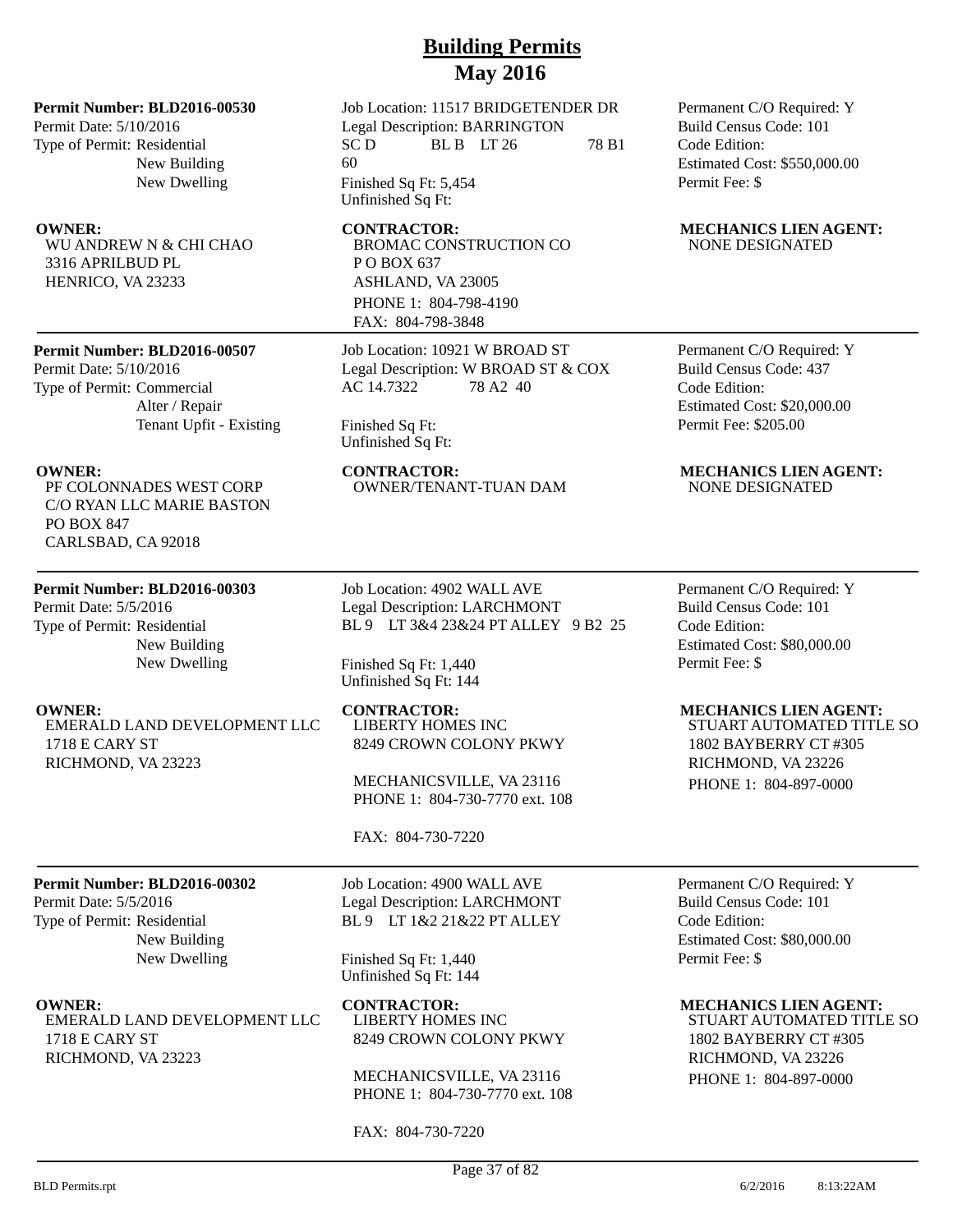### **Permit Number: BLD2016-00716**

Permit Date: 5/5/2016 Type of Permit: Commercial Alter / Repair Tenant Upfit - Existing

SHORT PUMP TOWN CENTER LLC C/O SHARED SERVICES DEPT PO BOX 94877 CLEVELAND, OH 44101-4877

### **Permit Number: BLD2016-00612**

Permit Date: 5/6/2016 Type of Permit: Commercial Alter / Repair Tenant Upfit - Existing

FEDERAL REALTY INVESTMENT C/O DIRECTOR OF PROP ANALYSIS 1626 E JEFFERSON ST ROCKVILLE, MD 20852-4041

### **Permit Number: BLD2016-00918**

Permit Date: 5/11/2016 Type of Permit: Residential New Building New Dwelling

**OWNER:** CONTRACTOR: MECHANICS LIEN AGENT:<br>NONE DESIGNATED RYAN HOMES RYAN BENJAMIN C WINN JR ESO NONE DESIGNATED

Job Location: 11800 W BROAD ST Legal Description: CDA W BROAD ST AC 62.32 PAR#9 & ADJ 72 B2 8

Finished Sq Ft: Unfinished Sq Ft:

**OWNER:** CONTRACTOR: MECHANICS LIEN AGENT: HORIZON RETAIL CONSTRUCTION INC 1500 HORIZON DR STURTEVANT, WI 53177 PHONE 1: 262-504-6183

> Job Location: 1601 WILLOW LAWN DR Legal Description: NORTH WILLOW LAWN AC 20.332 96 B1 43

Finished Sq Ft: 5,219 Unfinished Sq Ft:

BRIAN LEE WELKER 1182 OAK LEVEL CHURCH RD STOKESDALE, NC 27357

Job Location: 4100 NEW HERMITAGE PL Legal Description: HERMITAGE TOWNES  $SC 1$  BLD LT3

Finished Sq Ft: 1,841 Unfinished Sq Ft: 316

7501 BOULDERS VIEW DRIVE SUITE 450 RICHMOND, VA 23225 PHONE 1: 804-272-7835

Permanent C/O Required: N Build Census Code: 437 Code Edition: Estimated Cost: \$121,000.00 Permit Fee: \$912.00

# NONE DESIGNATED

Permanent C/O Required: Y Build Census Code: 437 Code Edition: Estimated Cost: \$40,000.00 Permit Fee: \$

### **OWNER: CONTRACTOR: MECHANICS LIEN AGENT:** NONE DESIGNATED

Permanent C/O Required: Y Build Census Code: 102 Code Edition: Estimated Cost: \$124,000.00 Permit Fee: \$

BENJAMIN C WINN JR ESQUIRE 3926 PENDER DR SUITE 200 FAIRFAX, VA 22030 PHONE 1: 703-803-7529

### **Permit Number: BLD2016-01304**

Permit Date: 5/11/2016 Type of Permit: Residential **Other Other** 

AKERS SANDRA L 4714 LAURIE LN HENRICO, VA 23223-5626 Job Location: 4714 LAURIE LN Legal Description: HECHLER VILLAGE  $SC 1$  BL B  $LT 15$  8 B2 32 Finished Sq Ft: Unfinished Sq Ft:

JAXSON CONSTRUCTION 02 S CEDAR AVE HIGHLAND SPRINGS, VA 23075

Permanent C/O Required: N Build Census Code: 434 Code Edition: Estimated Cost: \$380.00 Permit Fee: \$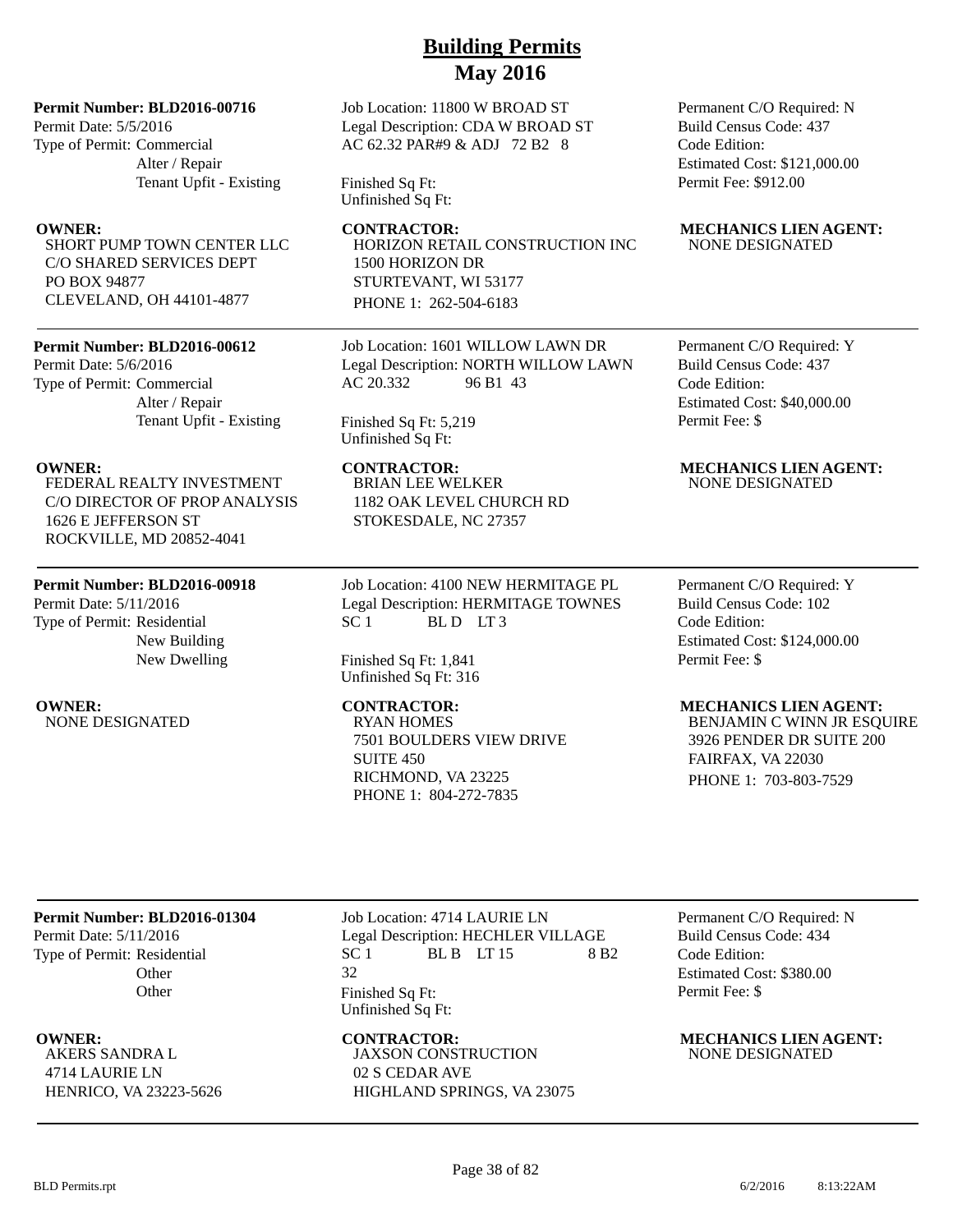### **Permit Number: BLD2016-00744**

Permit Date: 5/11/2016 Type of Permit: Residential New Building New Dwelling

POUNCEY TRACT PROP INC 4130 INNSLAKE DR GLEN ALLEN, VA 23060-3344

### **Permit Number: BLD2016-01010**

Permit Date: 5/11/2016 Type of Permit: Commercial Alter / Repair Tenant Upfit - Existing

VIRGINIA COMMONWEALTH BANK PO BOX 1777 PETERSBURG, VA 23805

### **Permit Number: BLD2016-00584**

Permit Date: 5/11/2016 Type of Permit: Commercial Alter / Repair Tenant Upfit - New

LIBERTY PROPERTY LP 500 CHESTERFIELD PKWY MALVERN, PA 19355-8707

### **Permit Number: BLD2016-01004**

Permit Date: 5/11/2016 Type of Permit: Commercial Alter / Repair Tenant Upfit - Existing

BOWMAN RICHMOND LLC 10228 GOVERNOR LANE BLVD STE 3 WILLIAMSPORT, MD 21795

Job Location: 5805 CHESWICK HOUSE CT Legal Description: HENLEY SC D BLA LT 45

Finished Sq Ft: 7,130 Unfinished Sq Ft: 1,170

RICHARD ATACK CONSTRUCTION II 4130 INNSLAKE DR GLEN ALLEN, VA 23060 PHONE 1: 804-200-6794 FAX: 804-346-9840

Job Location: 900 N PARHAM RD Legal Description: PARHAM RD AC .57 84 B1 1

### Finished Sq Ft: 2,109 Unfinished Sq Ft:

**OWNER:** CONTRACTOR: MECHANICS LIEN AGENT: P W CAMPBELL CONTRACTING COMPAN 109 ZETA DR PITTSBURGH, PA 15238 PHONE 1: 412-963-0100

> Job Location: 5800 EASTPORT BLVD Legal Description: EASTPORT SC A BLA LT PT 2 (4.094 AC) 29 B1 15 Finished Sq Ft: 45,132 Unfinished Sq Ft:

MGT CONSTRUCTION 1919 WEST MAIN ST RICHMOND, VA 23220

PHONE 1: 804-285-7140 FAX: 804-285-5082

Job Location: 1570 FAUVER AVE Legal Description: OAKLEIGH CIRCLE SC A BL B LT 1 PT VAC ALLEY 104 A1 9 Finished Sq Ft: 973 Unfinished Sq Ft:

INFINITY CONSTRUCTION & DESIGN LLC 1205 BETHANY CHURCH RD BUMPASS, VA 23024

Permanent C/O Required: Y Build Census Code: 101 Code Edition: Estimated Cost: \$550,000.00 Permit Fee: \$

### **OWNER: CONTRACTOR: MECHANICS LIEN AGENT:**

BON AIR TITLE AGENCY INC 9211 FOREST HILL AVE STE 111 RICHMOND, VA 23235 PHONE 1: 804-320-1336 FAX: 804-320-0024

Permanent C/O Required: N Build Census Code: 437 Code Edition: Estimated Cost: \$206,661.00 Permit Fee: \$1,514.00

# NONE DESIGNATED

Permanent C/O Required: Y Build Census Code: 437 Code Edition: Estimated Cost: \$335,000.00 Permit Fee: \$2,410.00

### **OWNER:** CONTRACTOR: MECHANICS LIEN AGENT: NONE DESIGNATED

Permanent C/O Required: N Build Census Code: 437 Code Edition: Estimated Cost: \$31,000.00 Permit Fee: \$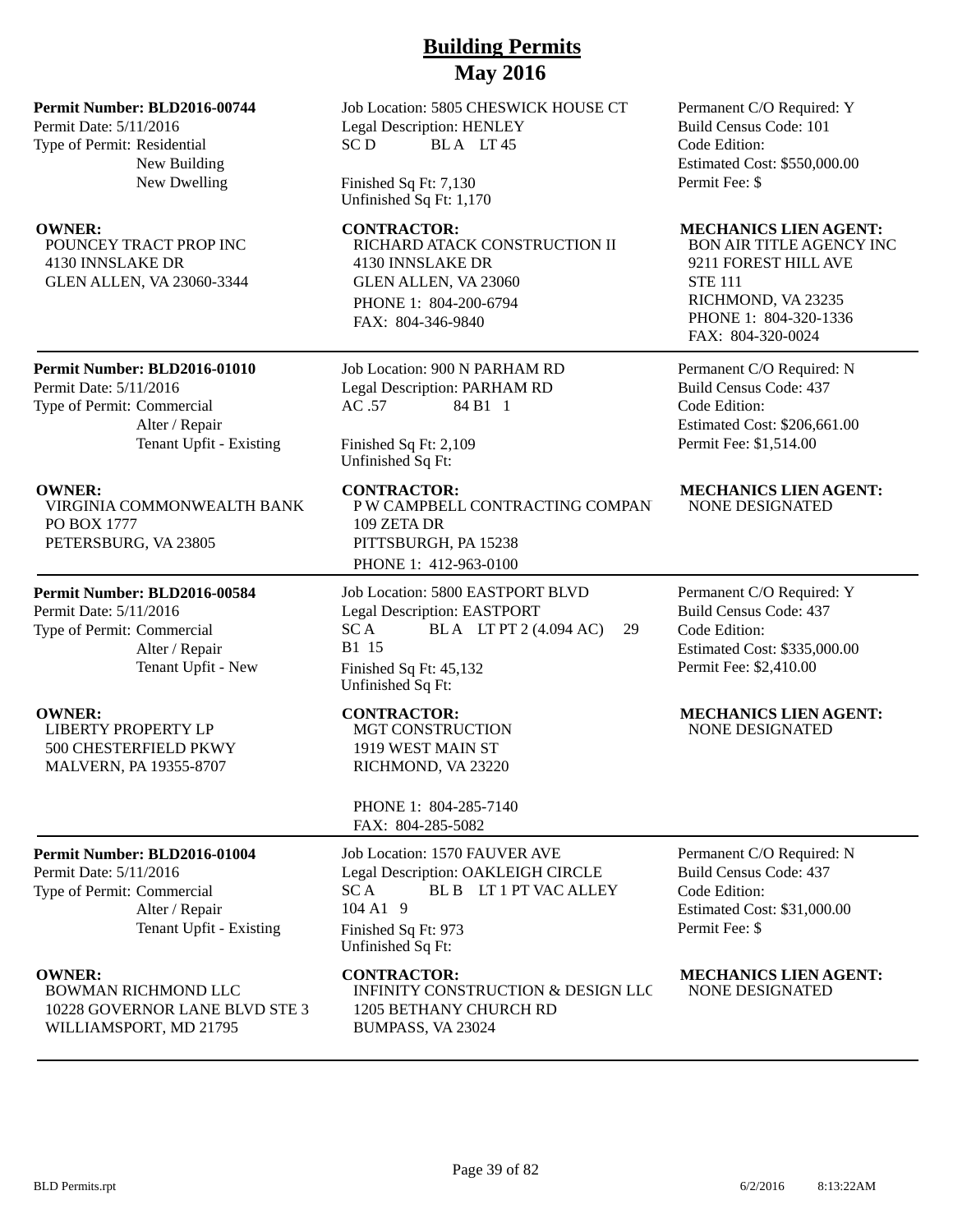### **Permit Number: BLD2016-01164**

Permit Date: 5/12/2016 Type of Permit: Residential New Building New Dwelling

MM&T HOMES LLC 1507 BELLEVUE AVE RICHMOND, VA 23227

Permit Date: 5/12/2016 Type of Permit: Residential

BROWN KENNETH W 9420 VARINA RD HENRICO, VA 23231

Permit Date: 5/12/2016 Type of Permit: Residential

PO BOX 35745

**Permit Number: BLD2016-01183**

Demolition **Other** 

GRAHAM MEADOWS INVESTORS LLC

NORTH CHESTERFIELD, VA 23235

**Permit Number: BLD2016-01106**

Build

Modular Unit

Job Location: 1612 HENNINGTON TER Legal Description: CEDAR GROVE  $SC 5$  BLA LT6

Finished Sq Ft: 2,254 Unfinished Sq Ft: 483

MATTMO CONSTRUCTION LLC 1507 BELLEVUE AVENUE RICHMOND, VA 23230

### FAX: 804-612-4788

Job Location: 9420 VARINA RD Legal Description: VARINA RD AC 3.77 PAR 2

Finished Sq Ft: 1,591 Unfinished Sq Ft:

CUSTOM BUILDERS EXPRESS LLC 328-A OLD YORK HAMPTON HWY YORKTOWN, VA 23692 FAX: 757-898-3068 PHONE 1: 757-898-0710

Job Location: 12129 GRAHAM MEADOWS DR Legal Description: BROAD & GAYTON RD AC 1.462 PAR 2 72 B1 22

Finished Sq Ft: Unfinished Sq Ft:

S B COX INC-(COM) 901 POTOMAC STREET PO BOX 7737 HENRICO, VA 23231 PHONE 1: 804-222-3500 FAX: 804-222-6251

### Permanent C/O Required: Y Build Census Code: 101 Code Edition: Estimated Cost: \$112,700.00 Permit Fee: \$

### **OWNER: CONTRACTOR: MECHANICS LIEN AGENT:**

TABB BROCKENBROUGH & RAC 4905 DICKENS RD #200 RICHMOND, VA 23230

Permanent C/O Required: Y Build Census Code: 112 Code Edition: Estimated Cost: \$176,000.00 Permit Fee: \$

### **OWNER: CONTRACTOR: MECHANICS LIEN AGENT:**

THE CLOSERS OF VIRGINIA 417 J CLYDE MORRIS BLVD NEWPORT NEWS, VA 23606 PHONE 1: 757-595-4707

Permanent C/O Required: N Build Census Code: 645 Code Edition: Estimated Cost: \$7,500.00 Permit Fee: \$121.00

### **OWNER:** CONTRACTOR: MECHANICS LIEN AGENT: NONE DESIGNATED

### **Permit Number: BLD2016-01182**

Permit Date: 5/12/2016 Type of Permit: Residential Demolition Job Location: 12133 GRAHAM MEADOWS DR Legal Description: S OF W BROAD ST AC 2.712 72 B1 32

Other Finished Sq Ft: Unfinished Sq Ft: Permanent C/O Required: N Build Census Code: 645 Code Edition: Estimated Cost: \$9,000.00 Permit Fee: \$128.00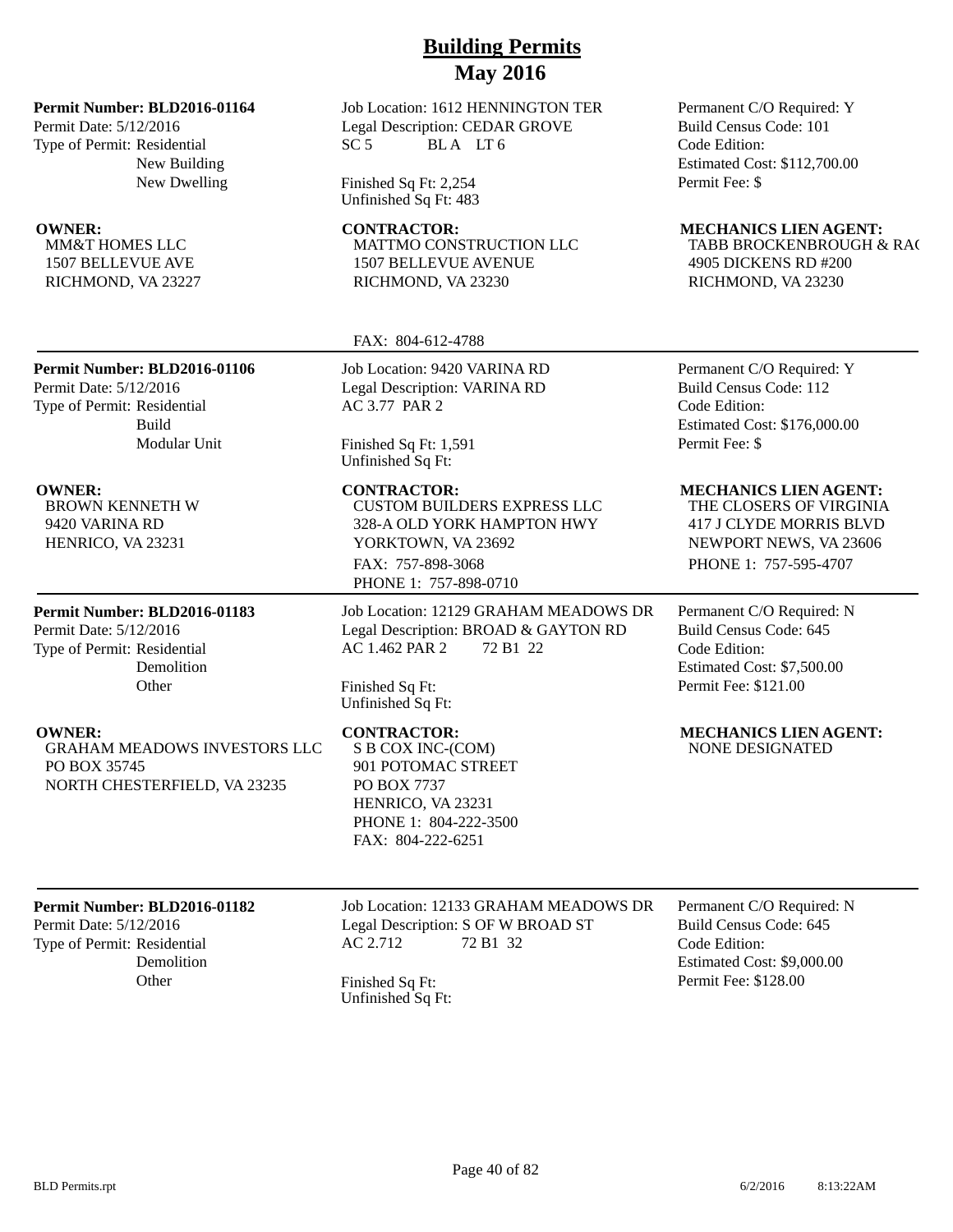S B COX INC-(COM) 901 POTOMAC STREET PO BOX 7737 HENRICO, VA 23231 PHONE 1: 804-222-3500 FAX: 804-222-6251

### **Permit Number: BLD2016-00905**

GRAHAM MEADOWS INVESTORS LLC

NORTH CHESTERFIELD, VA 23235

Permit Date: 5/12/2016 Type of Permit: Residential Build New Dwelling

PO BOX 35745

CHRISTIANSEN C H & BETTY 7027 HUGHES RD SANDSTON, VA 23150-5710

### **Permit Number: BLD2016-01326**

Permit Date: 5/12/2016 Type of Permit: Residential Alter / Repair **Other** 

ROSSI BENJAMIN & JOANN 406 WALSING DR HENRICO, VA 23229-7645

### **Permit Number: BLD2016-01147**

Permit Date: 5/12/2016 Type of Permit: Residential Alter / Repair **Other** 

FUENTES JAYSON A & COURTNEY E 104 LEE AVE HENRICO, VA 23075

Job Location: 7047 HUGHES RD Legal Description: HUGHES RD AC 23.2 63 B1 3

Finished Sq Ft: 1,568 Unfinished Sq Ft:

CHARLES CHRISTIANSEN 7027 HUGHES RD SANDSTON, VA 23150

Job Location: 406 WALSING DR Legal Description: DORSET WOODS SOUTH  $SC A$  BLH LT4 81 A1 23 Finished Sq Ft: Unfinished Sq Ft:

LANE HOMES & REMODELING 12536 PATTERSON AVE HENRICO, VA 23233 PHONE 1: 804-784-0012 FAX: 804-784-0025

Job Location: 104 LEE AVE Legal Description: WL LEE AVE AC .401 12 A2 17

Finished Sq Ft: Unfinished Sq Ft:

JES CONSTRUCTION 2410 SOUTHLAND DR CHESTER, VA 23831 PHONE 1: 804-425-9912

### **OWNER:** CONTRACTOR: MECHANICS LIEN AGENT: NONE DESIGNATED

Permanent C/O Required: Y Build Census Code: 101 Code Edition: Estimated Cost: \$3,000.00 Permit Fee: \$

### **OWNER:** CONTRACTOR: MECHANICS LIEN AGENT: NONE DESIGNATED

Permanent C/O Required: N Build Census Code: 434 Code Edition: Estimated Cost: \$6,500.00 Permit Fee: \$

### **OWNER:** CONTRACTOR: MECHANICS LIEN AGENT: NONE DESIGNATED

Permanent C/O Required: Build Census Code: 434 Code Edition: Estimated Cost: \$7,900.00 Permit Fee: \$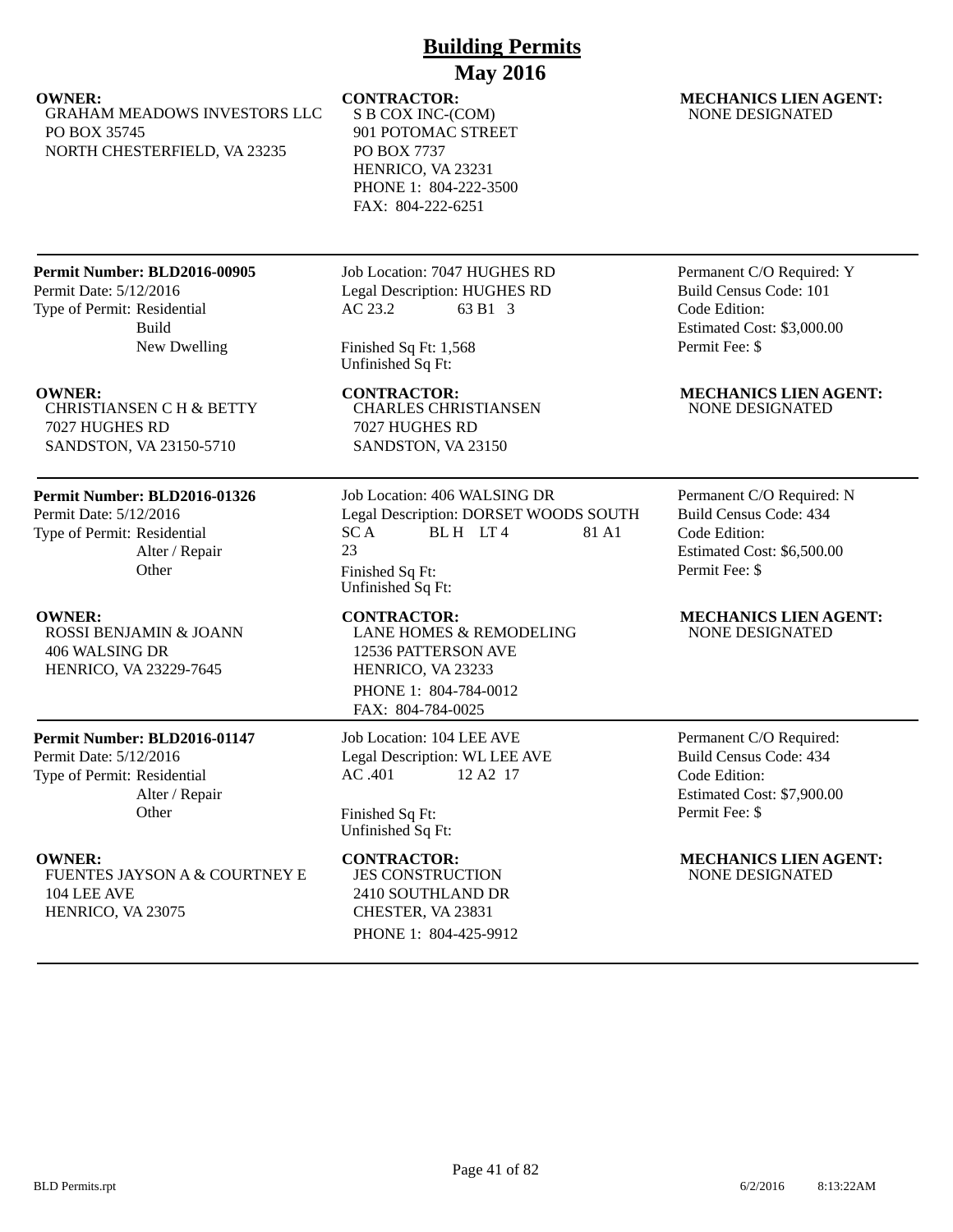### **Permit Number: BLD2016-01171**

Permit Date: 5/13/2016 Type of Permit: Commercial Alter / Repair Tenant Upfit - Existing

TIC HICKORY CREEK 1 ETALS C/O CORE R E 1600 DOVE ST STE 450 NEWPORT BEACH, CA 92660-2447

### **Permit Number: BLD2016-01172**

Permit Date: 5/13/2016 Type of Permit: Commercial Alter / Repair Tenant Upfit - Existing

TIC HICKORY CREEK 1 ETALS C/O CORE R E 1600 DOVE ST STE 450 NEWPORT BEACH, CA 92660-2447

### **Permit Number: BLD2016-00986**

Permit Date: 5/13/2016 Type of Permit: Commercial Alter / Repair **Other** 

RIDGE ADDITION LLC 1567 N PARHAM RD HENRICO, VA 23229

### **Permit Number: BLD2016-00906**

Permit Date: 5/13/2016 Type of Permit: Commercial Alter / Repair Tenant Upfit - Existing

7705 IMPALA DR HENRICO, VA 23228 Job Location: 2321 HICKORY CREEK DR Legal Description: MAYLAND DR AC 20.408 86 B2 40

Finished Sq Ft: Unfinished Sq Ft:

ADVANCED CONSTRUCTION 251 OUTERBELT ST COLUMBUS, OH 43213 PHONE 1: 614-758-1005

Job Location: 2325 HICKORY CREEK DR Legal Description: MAYLAND DR AC 20.408 86 B2 40

Finished Sq Ft: Unfinished Sq Ft:

ADVANCED CONSTRUCTION 251 OUTERBELT ST COLUMBUS, OH 43213 PHONE 1: 614-758-1005

Job Location: 1537 N PARHAM RD Legal Description: N PARHAM RD AC 2.3077 84 A1 92

Finished Sq Ft: 2,240 Unfinished Sq Ft:

WALKER & FRICK CONST 6015 W BROAD ST RICHMOND, VA 23230 PHONE 1: 804-282-1281

Job Location: 7705 IMPALA DR Legal Description: EL IMPALA DR AC 5.057 97 A1 82

Finished Sq Ft: Unfinished Sq Ft:

ISLAMIC CTR OF HENRICO/MASJID AL F OWNER/TENANT-NAZIR A CHAUDHARY NONE DESIGNATED

Permanent C/O Required: N Build Census Code: 437 Code Edition: Estimated Cost: \$500,000.00 Permit Fee: \$3,565.00

### **OWNER:** CONTRACTOR: MECHANICS LIEN AGENT: NONE DESIGNATED

Permanent C/O Required: N Build Census Code: 437 Code Edition: Estimated Cost: \$200,000.00 Permit Fee: \$1,465.00

### **OWNER:** CONTRACTOR: MECHANICS LIEN AGENT: NONE DESIGNATED

Permanent C/O Required: N Build Census Code: 437 Code Edition: Estimated Cost: \$10,000.00 Permit Fee: \$135.00

### **OWNER: CONTRACTOR: MECHANICS LIEN AGENT:** NONE DESIGNATED

Permanent C/O Required: N Build Census Code: 437 Code Edition: Estimated Cost: \$750.00 Permit Fee: \$100.00

**OWNER:** CONTRACTOR: MECHANICS LIEN AGENT:<br>ISLAMIC CTR OF HENRICO/MASJID AL F OWNER/TENANT-NAZIR A CHAUDHARY NONE DESIGNATED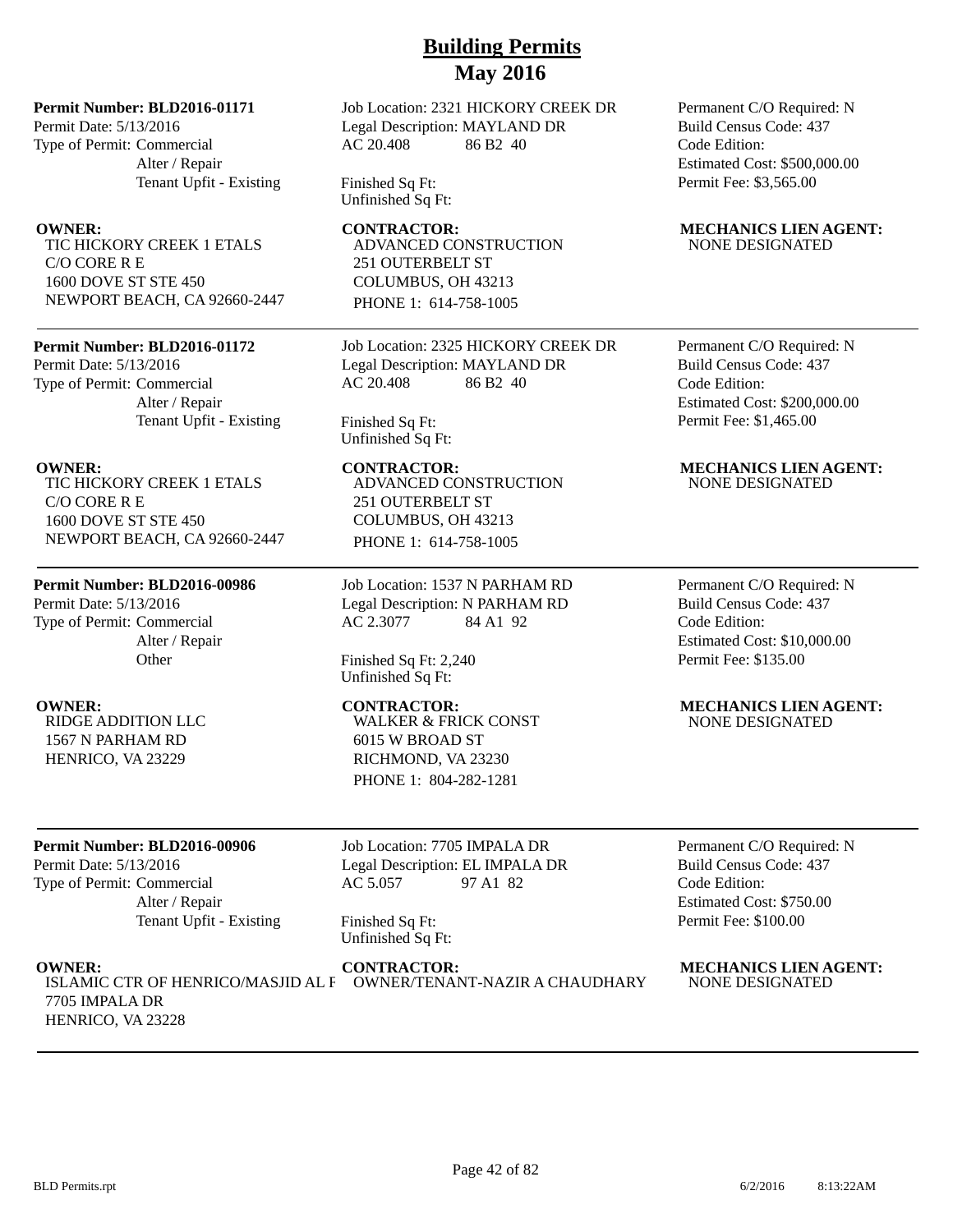### **Permit Number: BLD2016-01328**

Permit Date: 5/13/2016 Type of Permit: Residential Build Deck

WIMBERLY JERMAINE & TIFFANY 6524 VAN NESS PL HENRICO, VA 23231

### **Permit Number: BLD2016-01283**

Permit Date: 5/13/2016 Type of Permit: Residential Build Detached Garage

MOON SUSAN D C/O SUSAN LITTLE 391 N CAROLINA RD MANQUIN, VA 23106-2524

### **Permit Number: BLD2016-01330**

Permit Date: 5/13/2016 Type of Permit: Residential Build Detached Garage

DISANTO JOSEPH & JANE 11204 INGALLSTON RD HENRICO, VA 23233

### **Permit Number: BLD2016-01332**

Permit Date: 5/13/2016 Type of Permit: Residential Build Deck

MARTIN HOWARD T & G A 8380 HAWK NEST DR HENRICO, VA 23227-1214

Job Location: 6524 VAN NESS PL Legal Description: NORTH JAMES ESTATES SC 1 LT 48

Finished Sq Ft: Unfinished Sq Ft: 256

# LEE PECK

11920 SILBYRD DR MIDLOTHIAN, VA 23113 PHONE 1: 804-291-8273

Job Location: 5 HUNTSMAN RD Legal Description: SANDSTON  $SC A$  BLA LT3 11 B2 8

Finished Sq Ft: Unfinished Sq Ft: 900

SUSAN LITTLE 5 HUNTSMAN SANDSTON, VA 23150

Job Location: 11204 INGALLSTON RD Legal Description: RIDGEFIELD  $SC A$  BLD LT 11 68 A1 11 Finished Sq Ft: Unfinished Sq Ft: 1,092

ZERO PUNCH LIST 2521 LIBERTY HILL RD POWHATAN, VA 23139

Job Location: 8380 HAWK NEST DR Legal Description: ASHBURY AT STONELEIGH SC 2 BL B LT 53 Finished Sq Ft: Unfinished Sq Ft: 36

CREATIVE HOME RENOVATIONS INC. 12921 BUTLERS RD AMELIA COURT HOUSE, VA 23002 PHONE 1: 437-3284

Permanent C/O Required: N Build Census Code: 434 Code Edition: Estimated Cost: \$3,000.00 Permit Fee: \$

### **OWNER:** CONTRACTOR: MECHANICS LIEN AGENT: NONE DESIGNATED

Permanent C/O Required: N Build Census Code: 434 Code Edition: Estimated Cost: \$9,000.00 Permit Fee: \$

### **OWNER:** CONTRACTOR: MECHANICS LIEN AGENT: NONE DESIGNATED

Permanent C/O Required: N Build Census Code: 438 Code Edition: Estimated Cost: \$42,250.00 Permit Fee: \$

### **OWNER: CONTRACTOR: MECHANICS LIEN AGENT:** NONE DESIGNATED

Permanent C/O Required: N Build Census Code: 434 Code Edition: Estimated Cost: \$700.00 Permit Fee: \$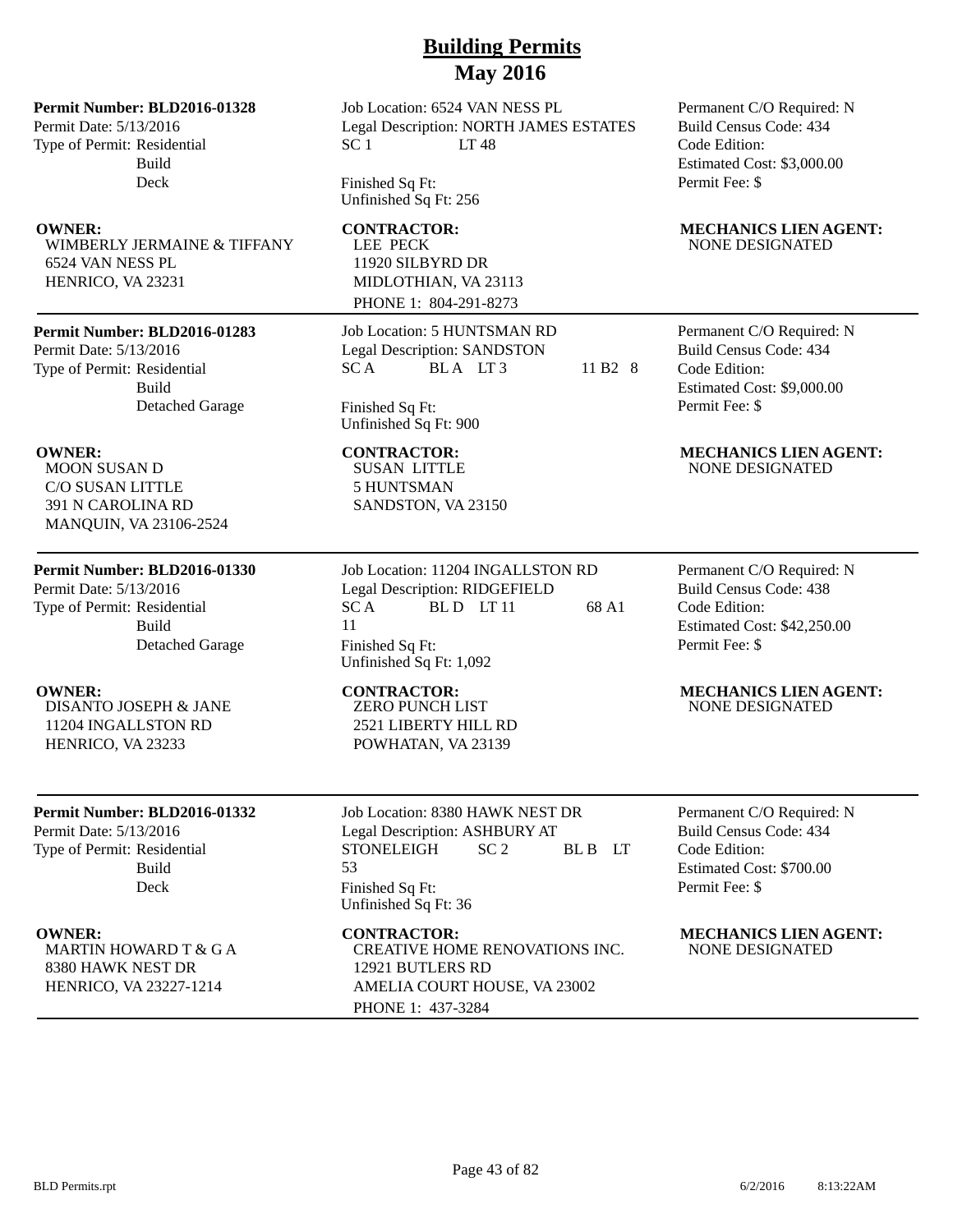### **Permit Number: BLD2016-01148**

Permit Date: 5/13/2016 Type of Permit: Residential Alter / Repair **Other** 

DOUGLAS EARL L & SHIRLEY 4701 DOGWOOD OAKS HENRICO, VA 23231-7646

### **Permit Number: BLD2016-01333**

Permit Date: 5/13/2016 Type of Permit: Residential Build Deck

SHANK JONATHAN W 5903 BROOKSIDE BLVD HENRICO, VA 23227

### **Permit Number: BLD2016-01207**

Permit Date: 5/13/2016 Type of Permit: Residential Build New Dwelling

BACOVA DEVELOPMENT COMPANY LLC 11533 NUCKOLS RD STE C GLEN ALLEN, VA 23059

Job Location: 4701 DOGWOOD OAKS Legal Description: WEST OF BRADBURY RD AC 8.12 48 B1 64 Finished Sq Ft: Unfinished Sq Ft:

JES CONSTRUCTION 2410 SOUTHLAND DR CHESTER, VA 23831 PHONE 1: 804-425-9912

Job Location: 5903 BROOKSIDE BLVD Legal Description: CHAMBERLAYNE FARMS SC 5 BLD LT 14 105 A2 6 Finished Sq Ft: Unfinished Sq Ft: 72

JOHNATHAN SHANK 5903 BROOKSIDE BLVD RICHMOND, VA 23227

Job Location: 4616 MANOR GLEN TRL Legal Description: SHORT PUMP MANOR AT BACOVA SC 2 BLD LT 1

Finished Sq Ft: 4,659 Unfinished Sq Ft: 440

RYAN HOMES 7501 BOULDERS VIEW DRIVE SUITE 450 RICHMOND, VA 23225 PHONE 1: 804-272-7835

Permanent C/O Required: Build Census Code: 434 Code Edition: Estimated Cost: \$9,399.60 Permit Fee: \$

### **OWNER:** CONTRACTOR: MECHANICS LIEN AGENT: NONE DESIGNATED

Permanent C/O Required: N Build Census Code: 434 Code Edition: Estimated Cost: \$300.00 Permit Fee: \$

### **OWNER:** CONTRACTOR: MECHANICS LIEN AGENT: NONE DESIGNATED

Permanent C/O Required: Y Build Census Code: 101 Code Edition: Estimated Cost: \$314,724.00 Permit Fee: \$

### **OWNER:** CONTRACTOR: MECHANICS LIEN AGENT:

BENJAMIN C WINN JR ESQUIRE 3926 PENDER DR SUITE 200 FAIRFAX, VA 22030 PHONE 1: 703-803-7529

### **Permit Number: BLD2016-01286**

Permit Date: 5/13/2016 Type of Permit: Residential Alter / Repair **Other** 

MCNIVEN ANDREW P & SUZANNE M 7707 BISCAYNE RD HENRICO, VA 23294

Job Location: 7707 BISCAYNE RD Legal Description: WILLIAMSBURG PARK  $SC A$  BLA LT 12 93 A1 76 Finished Sq Ft: Unfinished Sq Ft:

JES CONSTRUCTION 2410 SOUTHLAND DR CHESTER, VA 23831 PHONE 1: 804-425-9912 Permanent C/O Required: Build Census Code: 434 Code Edition: Estimated Cost: \$5,863.16 Permit Fee: \$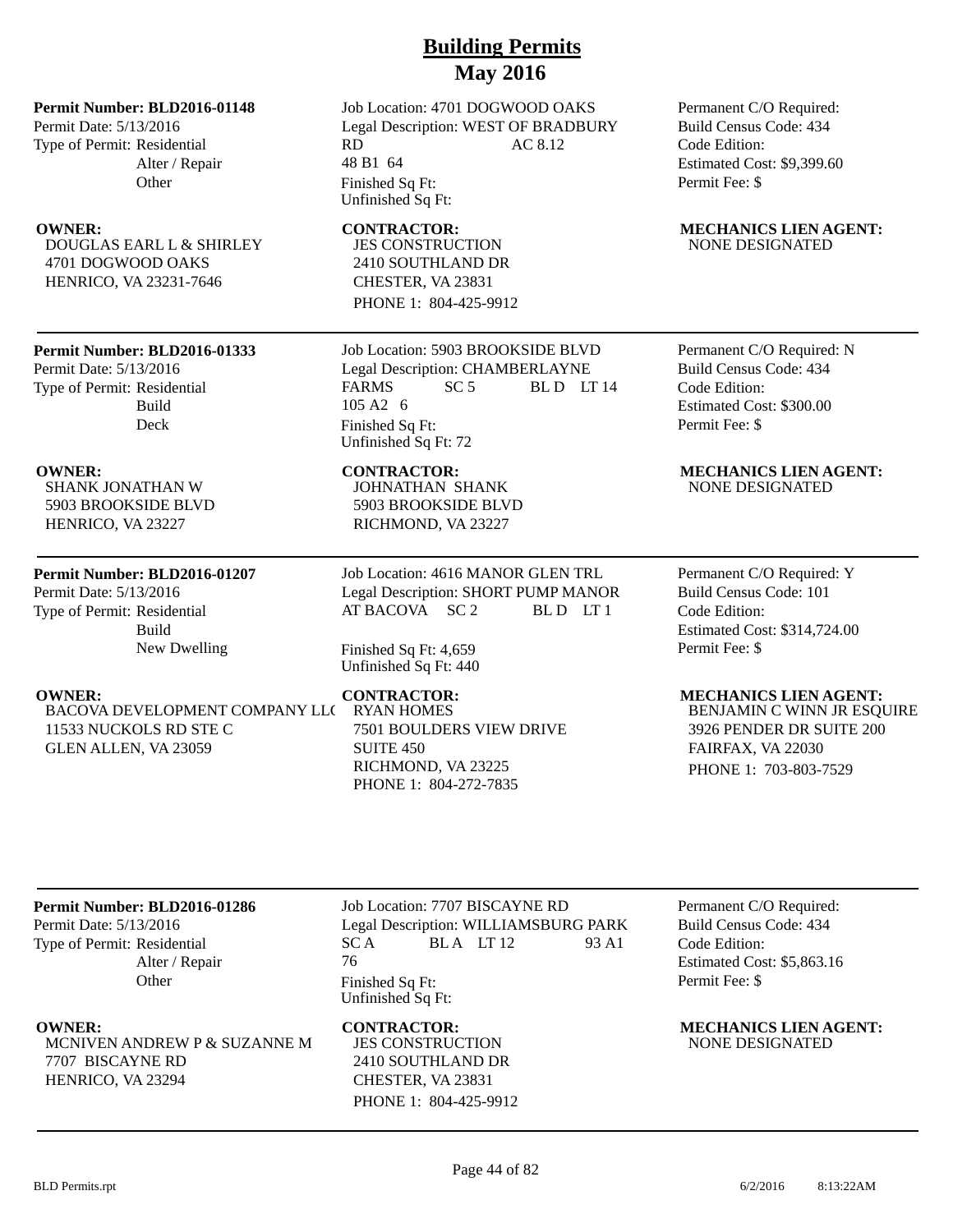### **Permit Number: BLD2016-01287**

Permit Date: 5/13/2016 Type of Permit: Residential Alter / Repair **Other** 

SMITH MICHAEL M & PATRICIA E 6013 ALMOND CREEK LN HENRICO, VA 23231-4830

### **Permit Number: BLD2016-01289**

Permit Date: 5/13/2016 Type of Permit: Residential Alter / Repair **Other** 

HOBGOOD BRYAN C & LINWOOD W 9121 WOODCHUCK PL GLEN ALLEN, VA 23060-2851

### **Permit Number: BLD2016-01288**

Permit Date: 5/13/2016 Type of Permit: Residential Alter / Repair **Other** 

HALL STEVE S & CHERYL L HAYES 9501 WILLOW RIDGE DR GLEN ALLEN, VA 23060

### **Permit Number: BLD2016-01210**

Permit Date: 5/16/2016 Type of Permit: Residential Build New Dwelling

SM RICHMOND LLC 11170 PLAZA AMERICA DR STE 110 RESTON, VA 20190

Job Location: 6013 ALMOND CREEK LN Legal Description: ALMOND CREEK  $SC<sub>3</sub>$  BLC LT 29 10 B1 47 Finished Sq Ft:

Unfinished Sq Ft:

JES CONSTRUCTION 2410 SOUTHLAND DR CHESTER, VA 23831 PHONE 1: 804-425-9912

Job Location: 9121 WOODCHUCK PL Legal Description: TIMBERS THE BL B LT 2 87 A 2 12

Finished Sq Ft: Unfinished Sq Ft:

JES CONSTRUCTION 2410 SOUTHLAND DR CHESTER, VA 23831 PHONE 1: 804-425-9912

Job Location: 9501 WILLOW RIDGE DR Legal Description: HUNGARY RIDGE SC 2 BLA LT 100 92 A1 65 Finished Sq Ft: Unfinished Sq Ft:

JES CONSTRUCTION 2410 SOUTHLAND DR CHESTER, VA 23831 PHONE 1: 804-425-9912

Job Location: 12004 STABLE RIDGE TER Legal Description: STABLE HILL SC 3 BLB LT7

Finished Sq Ft: 2,579 Unfinished Sq Ft: 0

STANLEY MARTIN COMPANIES,LLC 5030 SADLER PLACE SUITE 101 GLEN ALLEN, VA 23060 FAX: 804-562-9256

Permanent C/O Required: Build Census Code: 434 Code Edition: Estimated Cost: \$5,893.31 Permit Fee: \$

### **OWNER:** CONTRACTOR: MECHANICS LIEN AGENT: NONE DESIGNATED

Permanent C/O Required: Build Census Code: 434 Code Edition: Estimated Cost: \$9,610.20 Permit Fee: \$

### **OWNER: CONTRACTOR: MECHANICS LIEN AGENT:** NONE DESIGNATED

Permanent C/O Required: Build Census Code: 434 Code Edition: Estimated Cost: \$6,272.05 Permit Fee: \$

### **OWNER:** CONTRACTOR: MECHANICS LIEN AGENT: NONE DESIGNATED

Permanent C/O Required: Y Build Census Code: 101 Code Edition: Estimated Cost: \$200,000.00 Permit Fee: \$

### **OWNER: CONTRACTOR: MECHANICS LIEN AGENT:**

CHAPLIN & QURESHI PLC 4900 DOMINION BLVD SUITE A-1 GLEN ALLEN, VA 23060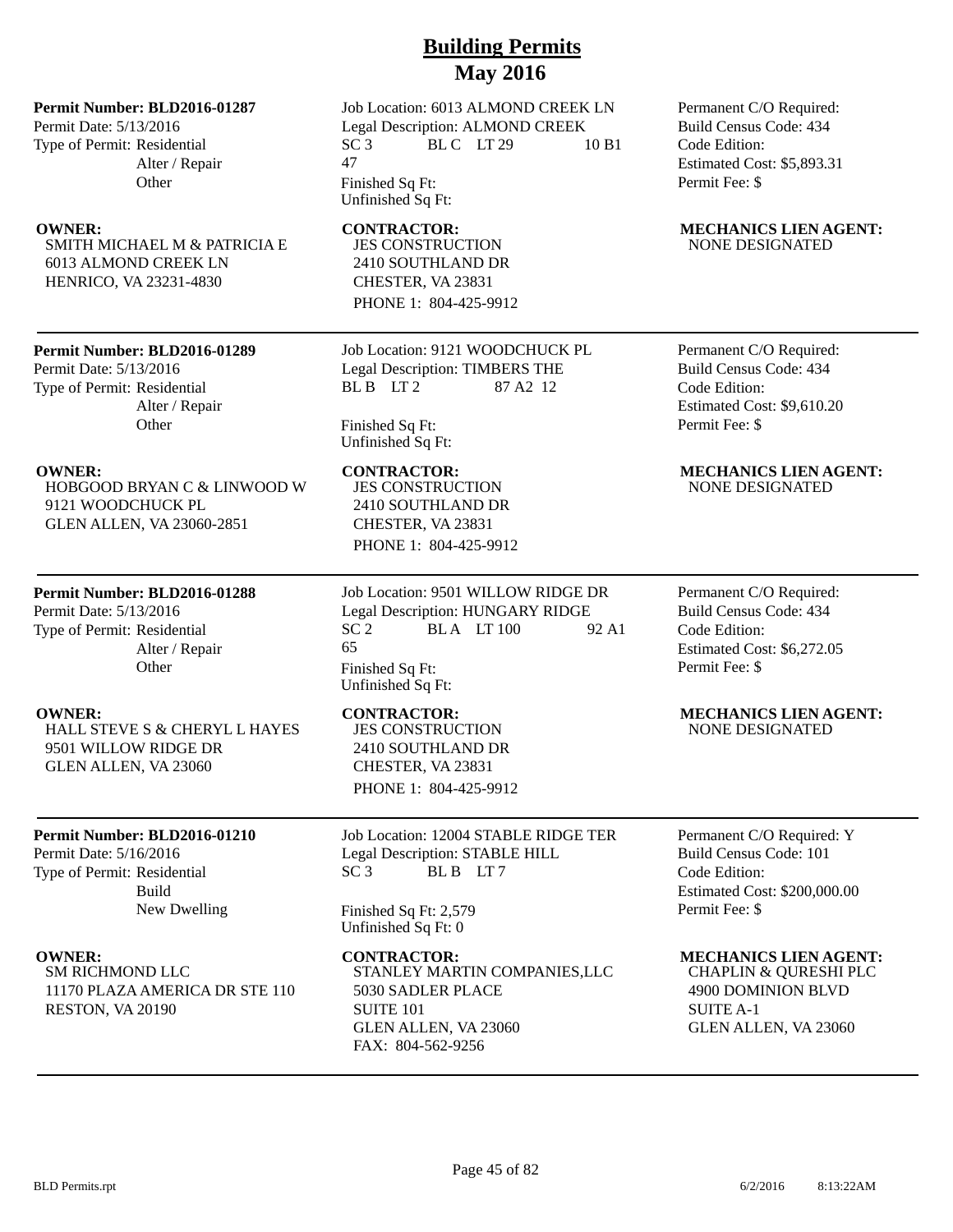### **Permit Number: BLD2016-01209**

Permit Date: 5/16/2016 Type of Permit: Residential Build New Dwelling

EAGLE CONSTRUCTION OF VA LLC 2250 OLD BRICK RD STE 220 GLEN ALLEN, VA 23060

Job Location: 4961 GREY OAKS VILLAS DR Legal Description: FARMOUNT TERRACE AC .182 PAR D

Finished Sq Ft: 2,686 Unfinished Sq Ft: 475

EAGLE CONSTRUCTION OF VA LLC

2250 OLD BRICK RD STE 220 GLEN ALLEN, VA 23060 FAX: 804-741-0553

Permanent C/O Required: Y Build Census Code: 101 Code Edition: Estimated Cost: \$230,000.00 Permit Fee: \$

|                                                                                                                       | PHONE 1: 804-741-4663                                                                                                                                |                                                                                                                              |
|-----------------------------------------------------------------------------------------------------------------------|------------------------------------------------------------------------------------------------------------------------------------------------------|------------------------------------------------------------------------------------------------------------------------------|
| Permit Number: BLD2016-00307<br>Permit Date: 5/16/2016<br>Type of Permit: Commercial<br>Other<br>Other                | Job Location: 1214 WILMER AVE<br>Legal Description: WS BROOK RD<br>AC 12.576<br>105 B1 29<br>Finished Sq Ft: 294<br>Unfinished Sq Ft:                | Permanent C/O Required: Y<br>Build Census Code: 329<br>Code Edition:<br>Estimated Cost: \$18,000.00<br>Permit Fee: \$191.00  |
| <b>OWNER:</b><br><b>EMMANUEL PROTSTNT EPISCOP</b><br>1214 WILMER AVE<br>HENRICO, VA 23227-2405                        | <b>CONTRACTOR:</b><br>J B CONTRACTING INC (DECKTECH)<br>17801 HULL ST RD<br>MOSELEY, VA 23126<br>PHONE 1: 804-744-1001<br>FAX: 804-744-1087          | <b>MECHANICS LIEN AGENT:</b><br><b>NONE DESIGNATED</b>                                                                       |
| Permit Number: BLD2016-01278<br>Permit Date: 5/16/2016<br>Type of Permit: Residential<br><b>Build</b><br>Pool         | Job Location: 2 OLD SELLERS WAY<br>Legal Description: STERLING FOREST<br>BLB LT81<br>SC <sub>3</sub><br>Finished Sq Ft:<br>Unfinished Sq Ft: 576     | Permanent C/O Required: N<br><b>Build Census Code: 434</b><br>Code Edition:<br>Estimated Cost: \$14,000.00<br>Permit Fee: \$ |
| <b>OWNER:</b><br><b>SCHLOBOHM CHRISTOPHER &amp; ALYSON</b><br><b>2 OLD SELLERS WAY</b><br>HENRICO, VA 23227           | <b>CONTRACTOR:</b><br><b>ALYSON SCHLOBOHM</b><br><b>2 OLD SELLERS WAY</b><br>RICHMOND, VA 23227                                                      | <b>MECHANICS LIEN AGENT:</b><br><b>NONE DESIGNATED</b>                                                                       |
| Permit Number: BLD2016-01140<br>Permit Date: 5/16/2016<br>Type of Permit: Residential<br>New Building<br>New Dwelling | Job Location: 11313 DUNCAN PARK CT<br>Legal Description: DUNCAN PARK AT<br>SADLER WALK SC 1<br>BLM LT1<br>Finished Sq Ft: 1,584<br>Unfinished Sq Ft: | Permanent C/O Required: Y<br>Build Census Code: 102<br>Code Edition:<br>Estimated Cost: \$129,000.00<br>Permit Fee: \$       |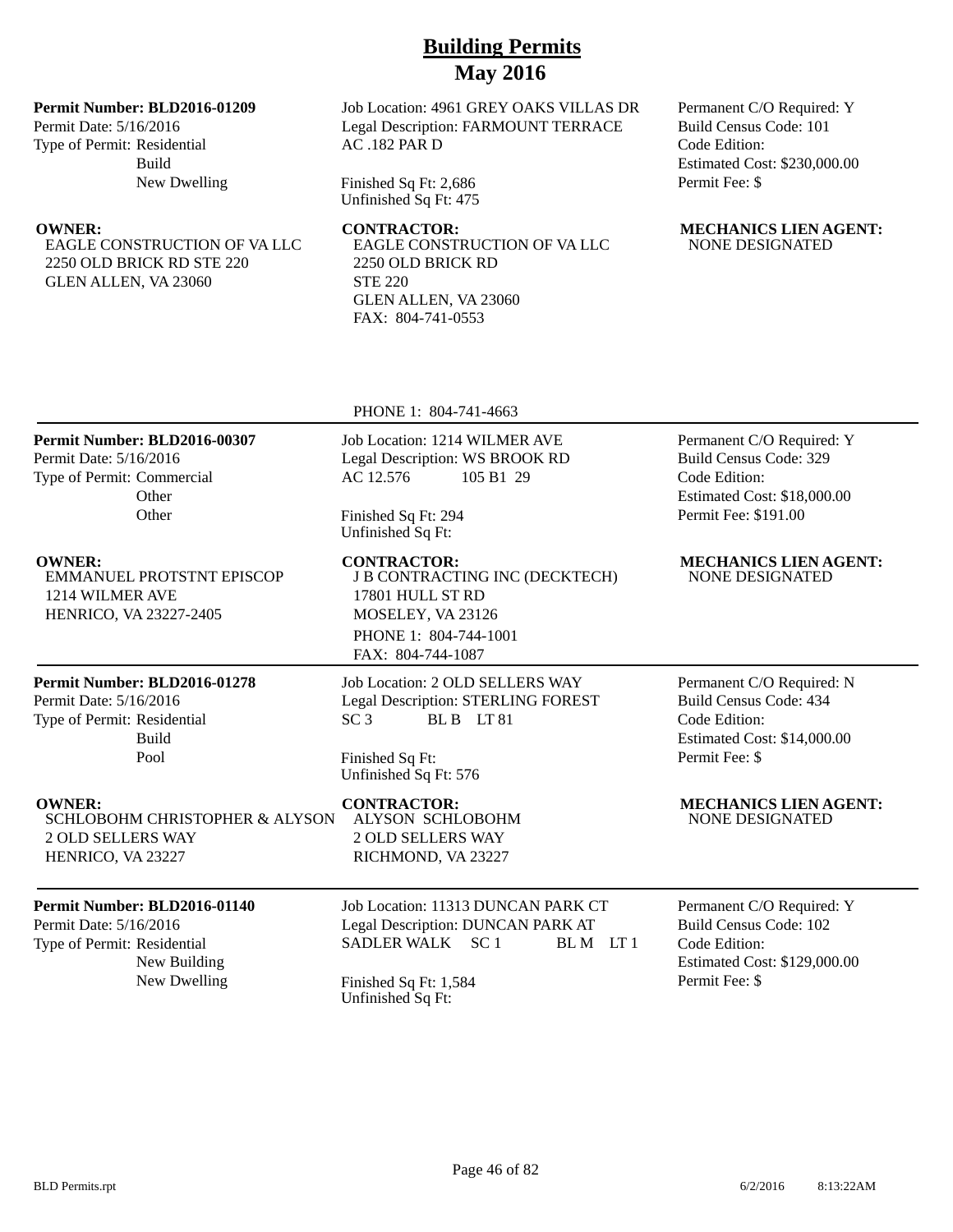### **OWNER:** CONTRACTOR: MECHANICS LIEN AGENT: OGLETHORPE PARK LLC PO BOX 423 MECHANICSVILLE, VA 23111-0423

RYAN HOMES 7501 BOULDERS VIEW DRIVE SUITE 450 RICHMOND, VA 23225 PHONE 1: 804-272-7835

## BENJAMIN C WINN JR ESQUIRE 3926 PENDER DR SUITE 200 FAIRFAX, VA 22030

PHONE 1: 703-803-7529

### **Permit Number: BLD2016-01141**

Permit Date: 5/16/2016 Type of Permit: Residential New Building New Dwelling

OGLETHORPE PARK LLC PO BOX 423 MECHANICSVILLE, VA 23111-0423 Job Location: 11311 DUNCAN PARK CT Legal Description: DUNCAN PARK AT SADLER WALK SC 1 BL M LT 2

Finished Sq Ft: 1,584 Unfinished Sq Ft:

RYAN HOMES 7501 BOULDERS VIEW DRIVE SUITE 450 RICHMOND, VA 23225 PHONE 1: 804-272-7835

### Permanent C/O Required: Y Build Census Code: 102 Code Edition: Estimated Cost: \$119,377.00 Permit Fee: \$

### **OWNER:** CONTRACTOR: MECHANICS LIEN AGENT:

BENJAMIN C WINN JR ESQUIRE 3926 PENDER DR SUITE 200 FAIRFAX, VA 22030 PHONE 1: 703-803-7529

### **Permit Number: BLD2016-01142**

Permit Date: 5/16/2016 Type of Permit: Residential New Building New Dwelling

**OWNER: CONTRACTOR: MECHANICS LIEN AGENT:** OGLETHORPE PARK LLC PO BOX 423 MECHANICSVILLE, VA 23111-0423

Job Location: 11309 DUNCAN PARK CT Legal Description: DUNCAN PARK AT SADLER WALK SC 1 BL M LT 3

Finished Sq Ft: 1,584 Unfinished Sq Ft:

RYAN HOMES 7501 BOULDERS VIEW DRIVE SUITE 450 RICHMOND, VA 23225 PHONE 1: 804-272-7835

Permanent C/O Required: Y Build Census Code: 102 Code Edition: Estimated Cost: \$129,000.00 Permit Fee: \$

BENJAMIN C WINN JR ESQUIRE 3926 PENDER DR SUITE 200 FAIRFAX, VA 22030 PHONE 1: 703-803-7529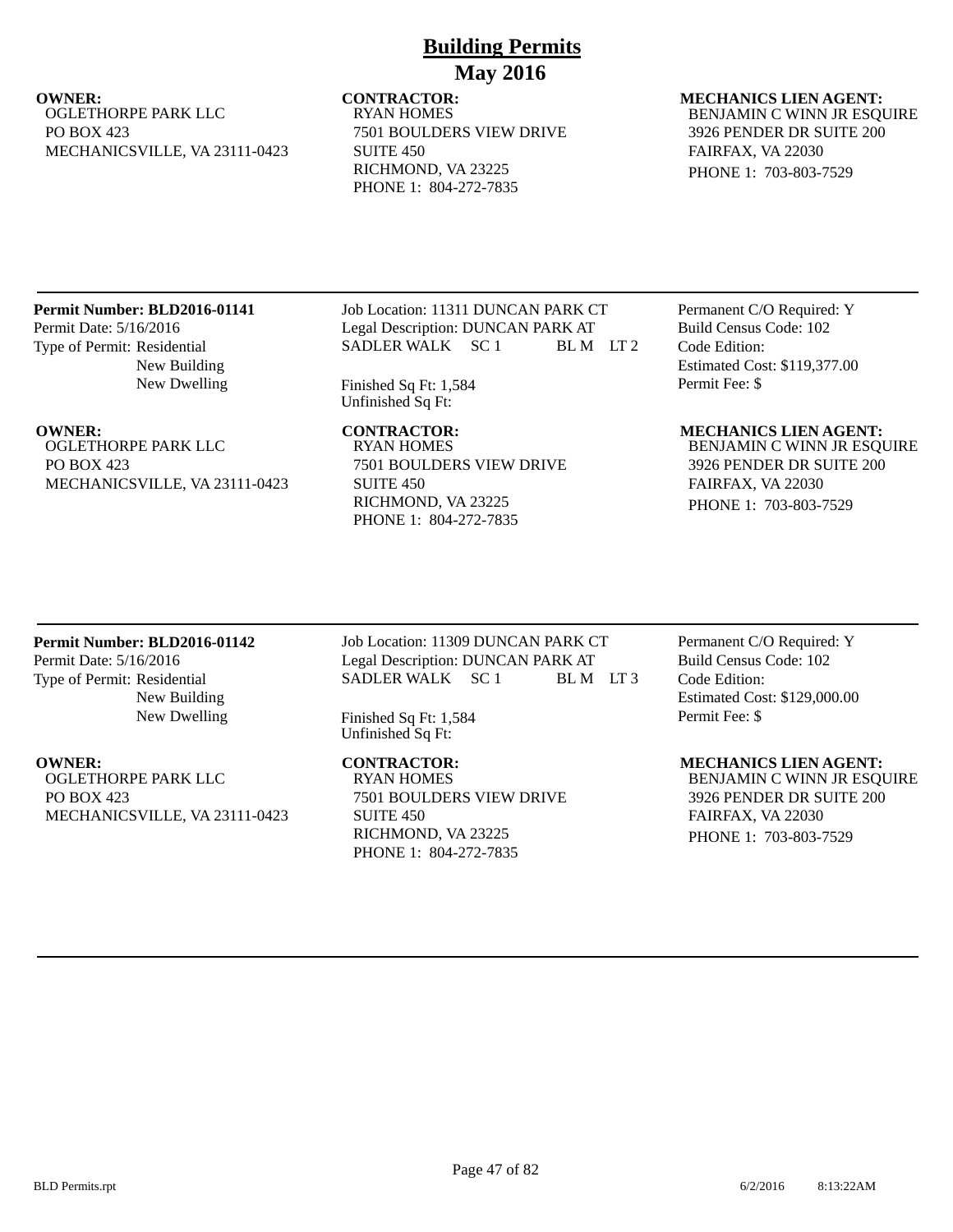### **Permit Number: BLD2016-01336**

Permit Date: 5/16/2016 Type of Permit: Residential Build Deck

TYLER THOMAS R & SUSAN L 5905 SOUTHERLY CT GLEN ALLEN, VA 23059

### **Permit Number: BLD2016-01343**

Permit Date: 5/16/2016 Type of Permit: Residential **Other** Chimney Liner

LEWIS THOMAS D & L W H 8300 GWINNETT RD HENRICO, VA 23229-3217

### **Permit Number: BLD2016-01344**

Permit Date: 5/16/2016 Type of Permit: Residential Build Deck

DAVIES RICHARD A & JILL R 8002 DOBBIN RD HENRICO, VA 23229-3314

### **Permit Number: BLD2016-01285**

Permit Date: 5/17/2016 Type of Permit: Residential Addition New Addition

AVERY MICHAEL B & DIANA J 2600 MALLARDS XING HENRICO, VA 23233-2162

## **Building Permits May 2016**

Job Location: 5905 SOUTHERLY CT Legal Description: KETTERLEY AT GREY OAKS BLA LT9

Finished Sq Ft: Unfinished Sq Ft: 320

S R MAJEWSKI CONSTUCTION P O BOX 35814 RICHMOND, VA 23235 PHONE 1: 804-218-5019 PHONE 2: 804-218-5020

Job Location: 8300 GWINNETT RD Legal Description: PARHAM HILLS BL D LT PT 4 & ADJ STRIP 85 A1 40

Finished Sq Ft: Unfinished Sq Ft:

HANOVER CHIMNEY SWEEPS 6235 PINE SLASH RD MECHANICSVILLE, VA 23229

Job Location: 8002 DOBBIN RD Legal Description: WEST LAWN BL Q LT 11 85 B2 65

Finished Sq Ft: 96 Unfinished Sq Ft:

SCOTT ROWLAND 8002 WINAMACK ROAD MIDLOTHIAN, VA 23114

Job Location: 2600 MALLARDS CROSSING Legal Description: MALLARDS CROSSING BLA LT 6 69 A2 1

Finished Sq Ft: 416 Unfinished Sq Ft:

RBM REMODELING 12060 BRIDGEFORTH MILL DR AMELIA, VA 23002 FAX: 804-561-2649 PHONE 1: 804-561-2659

Permanent C/O Required: N Build Census Code: 434 Code Edition: Estimated Cost: \$6,000.00 Permit Fee: \$

### **OWNER:** CONTRACTOR: MECHANICS LIEN AGENT: NONE DESIGNATED

Permanent C/O Required: N Build Census Code: 434 Code Edition: Estimated Cost: \$1,000.00 Permit Fee: \$

### **OWNER: CONTRACTOR: MECHANICS LIEN AGENT:** NONE DESIGNATED

Permanent C/O Required: N Build Census Code: 434 Code Edition: Estimated Cost: \$6,250.00 Permit Fee: \$

### **OWNER: CONTRACTOR: MECHANICS LIEN AGENT:** NONE DESIGNATED

Permanent C/O Required: Build Census Code: 434 Code Edition: Estimated Cost: \$42,000.00 Permit Fee: \$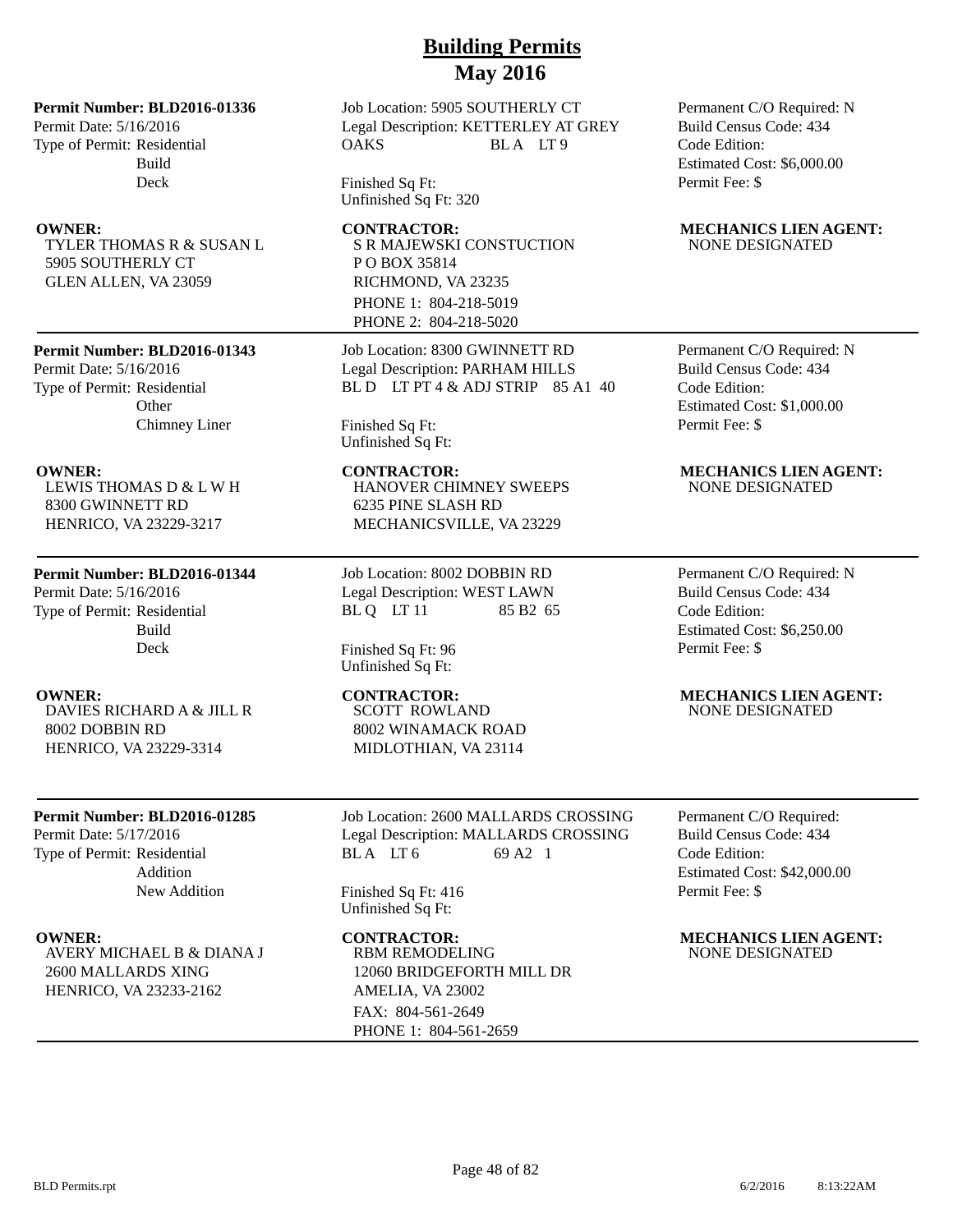### **Permit Number: BLD2016-01242**

Permit Date: 5/17/2016 Type of Permit: Residential Build New Dwelling

STYLE CRAFT HOMES INC OF VIRGINIA STYLECRAFT HOMES INC 6225 LAKESIDE AVE HENRICO, VA 23228-5238

### Job Location: 316 O'BRIEN RD Legal Description: HUNTINGTON PLACE BLA LT7 105 B2 6

Finished Sq Ft: 1,466 Unfinished Sq Ft: 278

6225 LAKESIDE AVE STE 1 RICHMOND, VA 23228 PHONE 1: 627-0000 EXT 1450 FAX: 627-0002

Permanent C/O Required: Y Build Census Code: 101 Code Edition: Estimated Cost: \$65,430.00 Permit Fee: \$

### **OWNER: CONTRACTOR: MECHANICS LIEN AGENT:**

PARKER POLLARD WILTON & PI 6802 PARAGON PLACE SUITE 300 RICHMOND, VA 23230 PRIMARY PHONE: 804-262-3600

### **Permit Number: BLD2016-01144**

Permit Date: 5/17/2016 Type of Permit: Residential New Building New Dwelling

STYLE CRAFT HOMES INC OF VIRGINIA STYLECRAFT HOMES INC 6225 LAKESIDE AVE HENRICO, VA 23228-5238

Job Location: 122 NEW MARKET VILLAGE PKW Permanent C/O Required: Y Legal Description: NEW MARKET VILLAGE  $SC 1$  BLH LT 11

Finished Sq Ft: 2,266 Unfinished Sq Ft:

# 6225 LAKESIDE AVE STE<sub>1</sub>

RICHMOND, VA 23228 PHONE 1: 627-0000 EXT 1450 FAX: 627-0002

Build Census Code: 101 Code Edition: Estimated Cost: \$102,830.00 Permit Fee: \$

### **OWNER:** CONTRACTOR: MECHANICS LIEN AGENT:

PARKER POLLARD WILTON & PI 6802 PARAGON PLACE SUITE 300 RICHMOND, VA 23230 PRIMARY PHONE: 804-262-3600

### **Permit Number: BLD2016-01143**

Permit Date: 5/17/2016 Type of Permit: Residential New Building New Dwelling Job Location: 2500 NEW HARVEST RD Legal Description: NEW MARKET VILLAGE SC 1 BLG LT6

Finished Sq Ft: 2,266 Unfinished Sq Ft:

STYLE CRAFT HOMES INC OF VIRGINIA 6225 LAKESIDE AVE HENRICO, VA 23228-5238

### **OWNER: CONTRACTOR: MECHANICS LIEN AGENT:**

STYLECRAFT HOMES INC 6225 LAKESIDE AVE STE 1 RICHMOND, VA 23228 PHONE 1: 627-0000 EXT 1450 FAX: 627-0002

Permanent C/O Required: Y Build Census Code: 101 Code Edition: Estimated Cost: \$102,830.00 Permit Fee: \$

PARKER POLLARD WILTON & PI 6802 PARAGON PLACE SUITE 300 RICHMOND, VA 23230

PRIMARY PHONE: 804-262-3600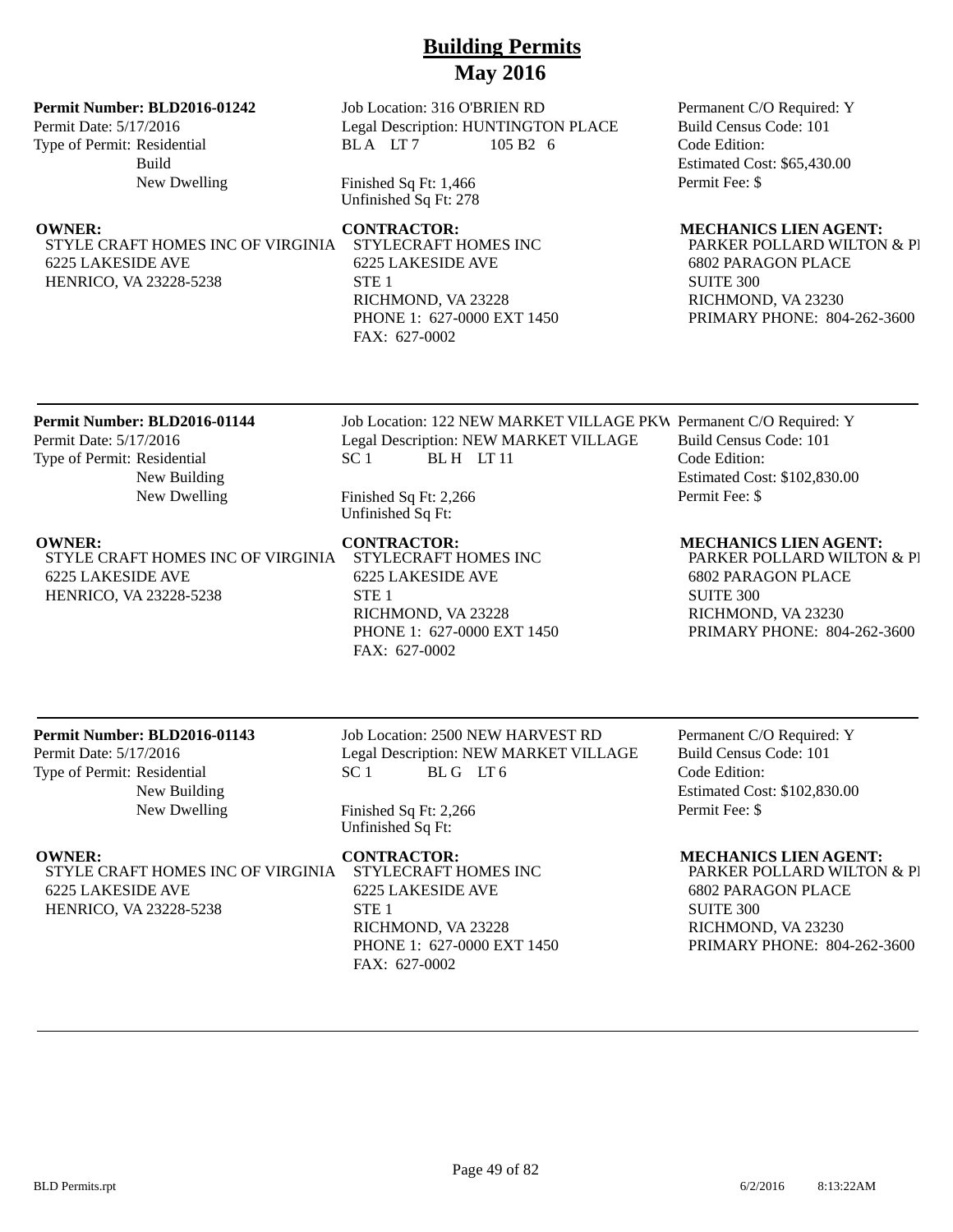### **Permit Number: BLD2016-01211**

Permit Date: 5/17/2016 Type of Permit: Residential Build New Dwelling

SM RICHMOND LLC 11170 PLAZA AMERICA DR STE 110 RESTON, VA 20190

**Permit Number: BLD2016-00977**

Permit Date: 5/17/2016 Type of Permit: Commercial Alter / Repair Tenant Upfit - Existing

UNION COMMERCE PLAZA LLC C/O UNION LAND & MGT CO 481 CARLISLE DR HERNDON, VA 20170

### **Permit Number: BLD2016-00555**

Permit Date: 5/17/2016 Type of Permit: Residential Build New Addition

BALDWIN LLOYD W JR & JUSTINE M 5702 WYTHE AVE HENRICO, VA 23226

### **Permit Number: BLD2016-01373**

Permit Date: 5/17/2016 Type of Permit: Residential Build Pool

HOUGHTALING SCOTT & ANN M 10676 ANNA MARIE DR GLEN ALLEN, VA 23060-6464

Job Location: 5000 HUNTER HILL CT Legal Description: STABLE HILL SC 3 BLC LT 1

Finished Sq Ft: 4,137 Unfinished Sq Ft: 456

STANLEY MARTIN COMPANIES LLC 5030 SADLER PLACE SUITE 101 GLEN ALLEN, VA 23060

### FAX: 804-562-9256

Job Location: 2809 EMERYWOOD PKWY Legal Description: COMMERCE CENTER SC A BL B AC 4.390 PLAZA I 93 B1 45 Finished Sq Ft: 1,370 Unfinished Sq Ft:

ATHENS BUILDING CORP 1700 BROAD ROCK RD RICHMOND, VA 23224 PHONE 1: 804-264-9744

Job Location: 5702 WYTHE AVE Legal Description: MONUMENT AVE CREST BL B LT 11 95A A2 2

Finished Sq Ft: 1,369 Unfinished Sq Ft: 632

LLOYD W BALDWIN,JR 5702 WYTHE AVE HENRICO, VA 23226 PHONE 1: 804-306-4526

Job Location: 10676 ANNA MARIE DR Legal Description: GREENSPRINGS SC 3 BLA LT 23 87 B1 37 Finished Sq Ft: Unfinished Sq Ft:

ULTIMATE POOLS INC. 2175 LANIER LN ROCKVILLE, VA 23146 PHONE 1: 804-749-4706 FAX: 804-749-4336

Permanent C/O Required: Y Build Census Code: 101 Code Edition: Estimated Cost: \$200,000.00 Permit Fee: \$

### **OWNER: CONTRACTOR: MECHANICS LIEN AGENT:**

CHAPLIN & QURESHI, PLC 4900 DOMINION BLVD. SUITE A-1 GLEN ALLEN, VA 23060

Permanent C/O Required: N Build Census Code: 437 Code Edition: Estimated Cost: \$21,500.00 Permit Fee: \$219.00

### **OWNER: CONTRACTOR: MECHANICS LIEN AGENT:** NONE DESIGNATED

Permanent C/O Required: N Build Census Code: 434 Code Edition: Estimated Cost: \$81,000.00 Permit Fee: \$

### **OWNER: CONTRACTOR: MECHANICS LIEN AGENT:** NONE DESIGNATED

Permanent C/O Required: N Build Census Code: 329 Code Edition: Estimated Cost: \$30,000.00 Permit Fee: \$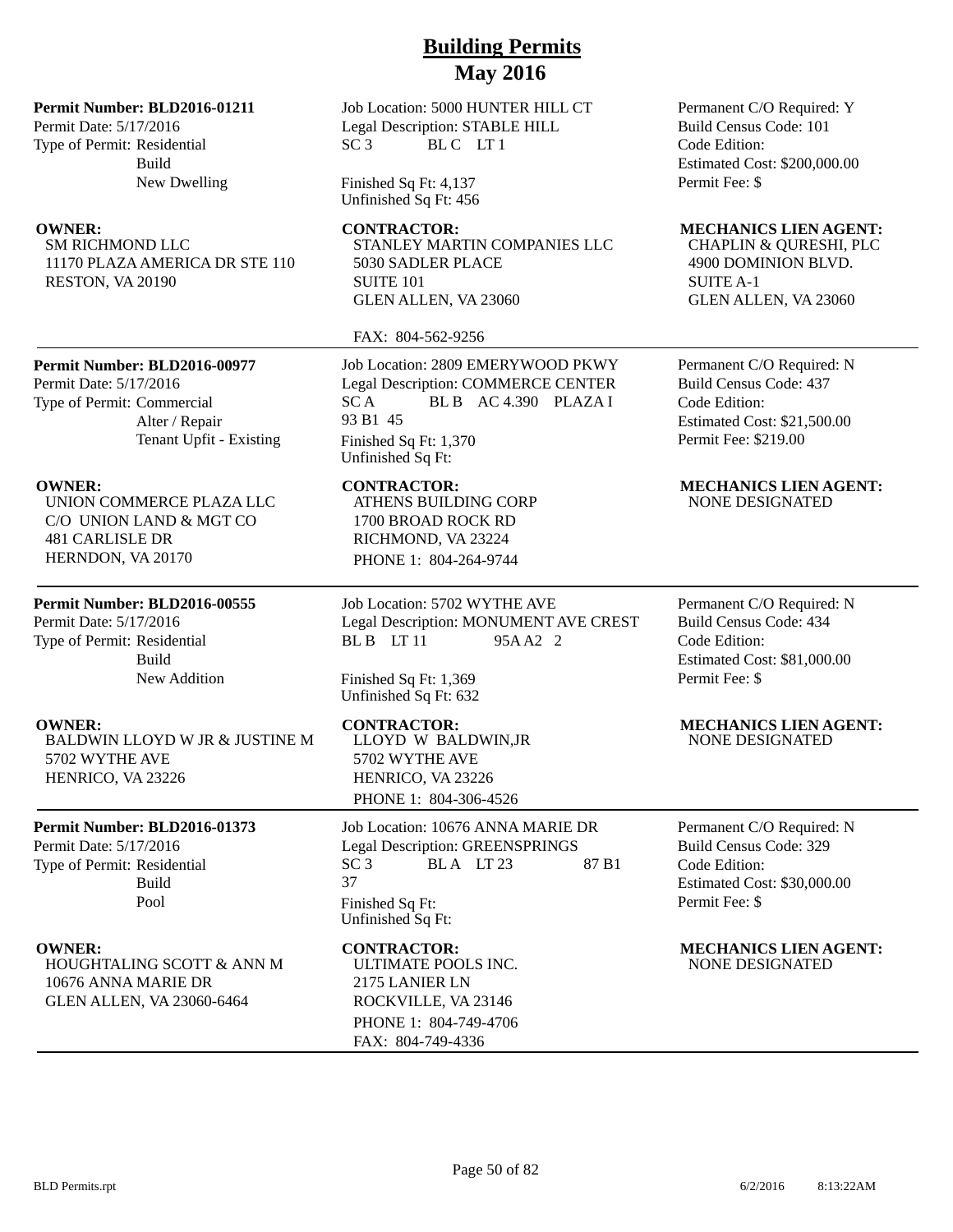### **Permit Number: BLD2016-01374**

Permit Date: 5/17/2016 Type of Permit: Residential Alter / Repair **Other** 

OWENS GARY T II & M F O 11705 NETTLEHAM CT HENRICO, VA 23233-2482

### **Permit Number: BLD2016-01216**

Permit Date: 5/18/2016 Type of Permit: Residential Alter / Repair **Other** 

BENNETT BEATRICE D & C 1423 GREEN PASTURE RD SANDSTON, VA 23150-1005

### **Permit Number: BLD2016-00295**

Permit Date: 5/18/2016 Type of Permit: Commercial Alter / Repair Tenant Upfit - Existing

OLD DOMINION RESTAURANTS C/O THE STARBOARD GROUP 12540 W ATLANTIC BLVD CORAL SPRINGS, FL 33071

### **Permit Number: BLD2016-01377**

Permit Date: 5/18/2016 Type of Permit: Residential Build **Other** 

RUSSO ROBIN & CYNTHIA I TRUSTEES 5732 STONEHURST ESTATES TER GLEN ALLEN, VA 23059

Job Location: 11705 NETTLEHAM CT Legal Description: KESWICK SC 5 BL B LT 60 70 B2 74 Finished Sq Ft: Unfinished Sq Ft:

GARY OWENS 11705 NETTLEHAM CT HENRICO, VA 23233 PHONE 1: 804-912-3036

Job Location: 1423 GREEN PASTURE RD Legal Description: FAIRLAWN ESTATES  $SC 1$  BLB LT 12 15 A1 78 Finished Sq Ft: 950 Unfinished Sq Ft: 500

CAPITAL CONSTRUCTION SERVICES 601 MOOREFIELD PARK DR N. CHESTERFIELD, VA 23236 PRIMARY PHONE: 804-323-4002

Job Location: 9116 W BROAD ST Legal Description: FARM FRESH LT 2 .539 AC 86 B2 72

Finished Sq Ft: 2,460 Unfinished Sq Ft:

BRYAN JAMES HAMAD 154 EAST AURORA RD # 155 NORTHFIELD, OH 44067

Job Location: 5732 STONEHURST ESTATES TER Permanent C/O Required: N Legal Description: STONEHURST SC 2 BLA LT 9

Finished Sq Ft: Unfinished Sq Ft: 256

### **OWNER:** CONTRACTOR: MECHANICS LIEN AGENT:

ROBERT P BAIN CONST. INC. 3002 HUNGARY SPRING RD. RICHMOND, VA 23228

PHONE 1: 804-672-3994

Permanent C/O Required: N Build Census Code: 434 Code Edition: Estimated Cost: \$5,598.00 Permit Fee: \$

### **OWNER:** CONTRACTOR: MECHANICS LIEN AGENT: NONE DESIGNATED

Permanent C/O Required: N Build Census Code: 434 Code Edition: Estimated Cost: \$40,000.00 Permit Fee: \$

### **OWNER: CONTRACTOR: MECHANICS LIEN AGENT:** NONE DESIGNATED

Permanent C/O Required: Y Build Census Code: 437 Code Edition: Estimated Cost: \$185,000.00 Permit Fee: \$1,360.00

### **OWNER:** CONTRACTOR: MECHANICS LIEN AGENT: NONE DESIGNATED

Permit Fee: \$

Estimated Cost: \$20,000.00

Build Census Code: 434

Code Edition:

NONE DESIGNATED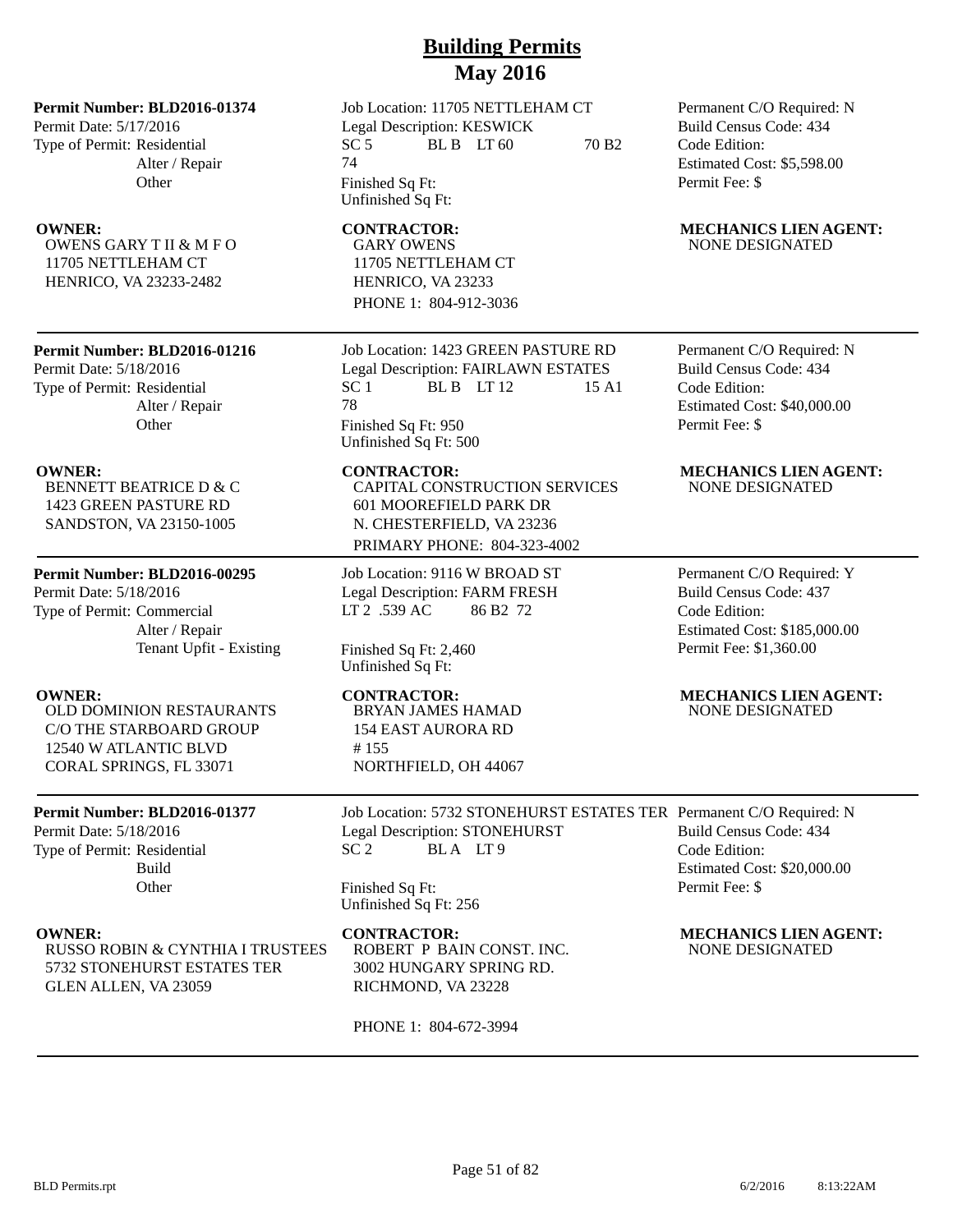### **Permit Number: BLD2016-01239**

Permit Date: 5/18/2016 Type of Permit: Commercial Alter / Repair Tenant Upfit - Existing

VA KINGS CROSSING ASSOC PO BOX 31335 HENRICO, VA 23294-1335

### **Permit Number: BLD2016-01240**

Permit Date: 5/18/2016 Type of Permit: Commercial Alter / Repair Tenant Upfit - Existing

VA KINGS CROSSING ASSOC PO BOX 31335 HENRICO, VA 23294-1335

### **Permit Number: BLD2016-01379**

Permit Date: 5/18/2016 Type of Permit: Residential Build **Other** 

ALI ASMAT 5144 TOPPING LN GLEN ALLEN, VA 23060-2418

### **Permit Number: BLD2016-01247**

Permit Date: 5/18/2016 Type of Permit: Residential Build New Addition

NELSON WILLIAM C JR & V RENEE JONE 7403 FAIRWAY AVE HENRICO, VA 23228

Job Location: 10004 CASTILE RD Legal Description: CROFTON AT KINGS CROSSING APTS.PH 1&2 AC 34.860 80 A1 45 Finished Sq Ft: 1,323 Unfinished Sq Ft:

OWNER-WEINSTEIN PROPERTIES 3951-A STILLMAN PARKWAY GLEN ALLEN, VA 23060 FAX: 747-6742 PHONE 1: 967-5118

Job Location: 919 PALACE WAY Legal Description: CROFTON AT KINGS CROSSING APTS.PH 1&2 AC 34.860 80 A1 45 Finished Sq Ft: 1,323 Unfinished Sq Ft:

OWNER-WEINSTEIN PROPERTIES 3951-A STILLMAN PARKWAY GLEN ALLEN, VA 23060 FAX: 747-6742 PHONE 1: 967-5118

Job Location: 5144 TOPPING LN Legal Description: OAKS AT CROSSRIDGE  $SC 1$  BL K  $LT 1$  91 A1 29 Finished Sq Ft: Unfinished Sq Ft: 50

ASMAT ALI 5144 TOPPING LN GLEN ALLEN, VA 23060

Job Location: 7403 FAIRWAY AVE Legal Description: LAKESIDE HILLS BLE LT2 105 A1 1

Finished Sq Ft: 150 Unfinished Sq Ft:

WINDLE CO INC 4151 MOUNTAIN RD RICHMOND, VA 23060 Permanent C/O Required: N Build Census Code: 437 Code Edition: Estimated Cost: \$2,000.00 Permit Fee: \$100.00

### **OWNER:** CONTRACTOR: MECHANICS LIEN AGENT: NONE DESIGNATED

Permanent C/O Required: N Build Census Code: 437 Code Edition: Estimated Cost: \$2,000.00 Permit Fee: \$100.00

### **OWNER: CONTRACTOR: MECHANICS LIEN AGENT:** NONE DESIGNATED

Permanent C/O Required: N Build Census Code: 434 Code Edition: Estimated Cost: \$1,400.00 Permit Fee: \$

### **OWNER:** CONTRACTOR: MECHANICS LIEN AGENT: NONE DESIGNATED

Permanent C/O Required: Y Build Census Code: 434 Code Edition: Estimated Cost: \$30,000.00 Permit Fee: \$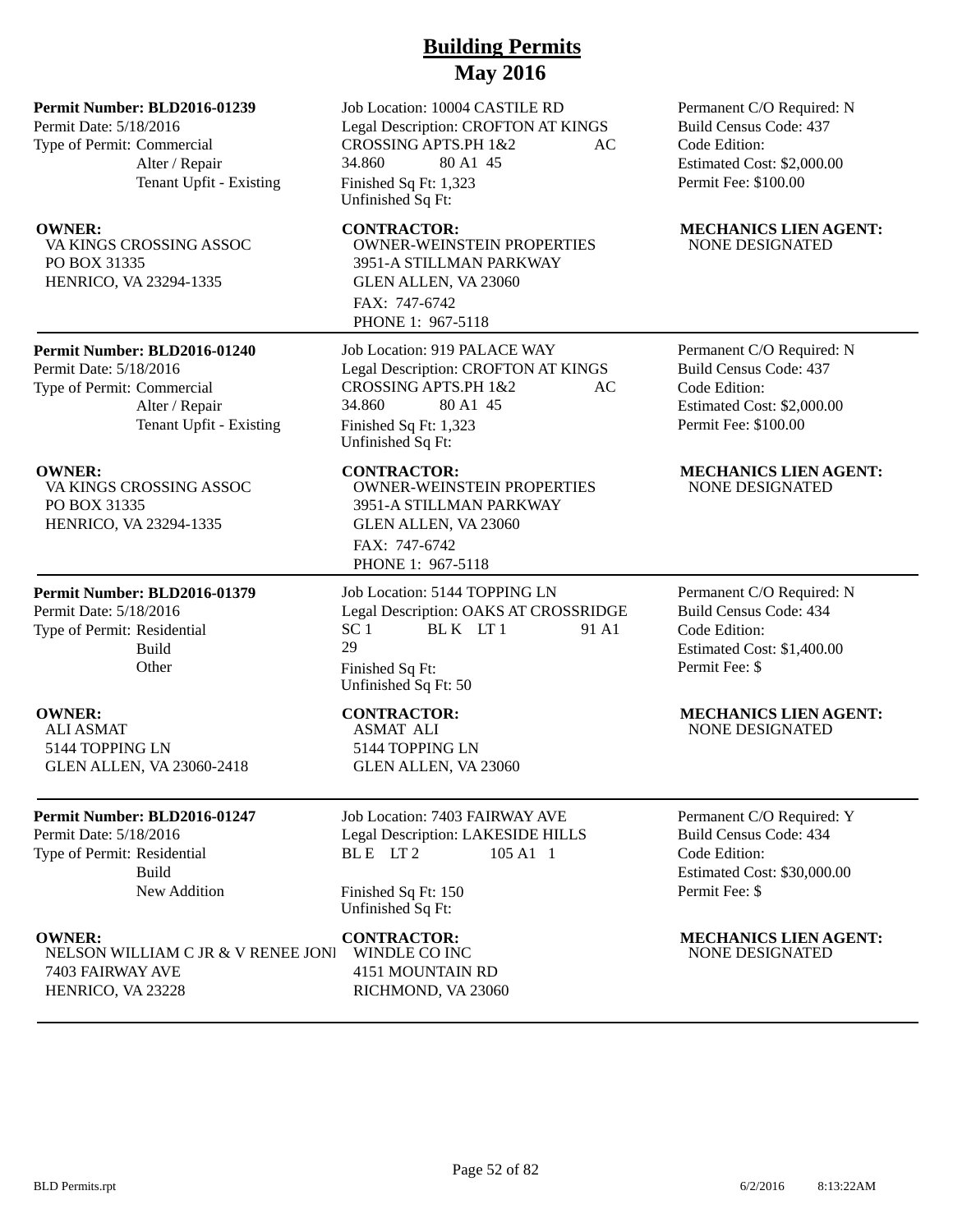### **Permit Number: BLD2016-01256**

Permit Date: 5/18/2016 Type of Permit: Commercial Alter / Repair **Other** 

EVERGREEN SERVICES INC 14221 COMPTON RD CENTREVILLE, VA 20121

### **Permit Number: BLD2016-01246**

Permit Date: 5/18/2016 Type of Permit: Commercial Alter / Repair Tenant Upfit - Existing

PUMP ROAD SHOPPING CENTER C/O S L NUSBAUM REALTY CO PO BOX 2491 NORFOLK, VA 23501-2491

### **Permit Number: BLD2016-01384**

Permit Date: 5/18/2016 Type of Permit: Residential Build Deck

TINDER DOUGLAS R & SHARON 2721 WINDINGDALE DR HENRICO, VA 23233-7565

### **Permit Number: BLD2016-01281**

Permit Date: 5/18/2016 Type of Permit: Commercial Alter / Repair **Other** 

FIRST CAPITAL BANK 4222 COX RD GLEN ALLEN, VA 23060

Job Location: 5500 WILLIAMSBURG RD Legal Description: GILMOUR PLACE SC A LT PT 9-10-11-ADJ STRP 11 B2 1 Finished Sq Ft: Unfinished Sq Ft:

RIVER CITY WELDING 19 S LAKE AVE RICHMOND, VA 23223 PHONE 1: 426-2111

Job Location: 3406 PUMP RD Legal Description: PUMP RD AC 9.8104 70 A2 3

Finished Sq Ft: 3,480 Unfinished Sq Ft:

COMMONWEALTH COMMECIAL CONSTR 4685 STUDLEY RD PO BOX 22 STUDLEY, VA 23162 PHONE 1: 241-7144

Job Location: 2721 WINDINGDALE DR Legal Description: GLEN GARY SC C BL K LT 6 70 B2 66 Finished Sq Ft: Unfinished Sq Ft: 192

J B CONTRACTING INC (DECKTECH) 17801 HULL ST RD MOSELEY, VA 23126 PHONE 1: 804-744-1001 FAX: 804-744-1087

Job Location: 11001 W BROAD ST Legal Description: SS BROAD ST RD AC .830 PAR A -2

Finished Sq Ft: 10,000 Unfinished Sq Ft:

W E BOWMAN INC 3715 BELT BLVD RICHMOND, VA 23234 PHONE 1: 804-291-3899 Permanent C/O Required: N Build Census Code: 329 Code Edition: Estimated Cost: \$18,000.00 Permit Fee: \$

### **OWNER:** CONTRACTOR: MECHANICS LIEN AGENT: NONE DESIGNATED

Permanent C/O Required: Y Build Census Code: 437 Code Edition: Estimated Cost: \$15,355.00 Permit Fee: \$177.00

### **OWNER:** CONTRACTOR: MECHANICS LIEN AGENT: NONE DESIGNATED

Permanent C/O Required: N Build Census Code: 434 Code Edition: Estimated Cost: \$4,000.00 Permit Fee: \$

### **OWNER: CONTRACTOR: MECHANICS LIEN AGENT:** NONE DESIGNATED

Permanent C/O Required: N Build Census Code: 437 Code Edition: Estimated Cost: \$10,000.00 Permit Fee: \$135.00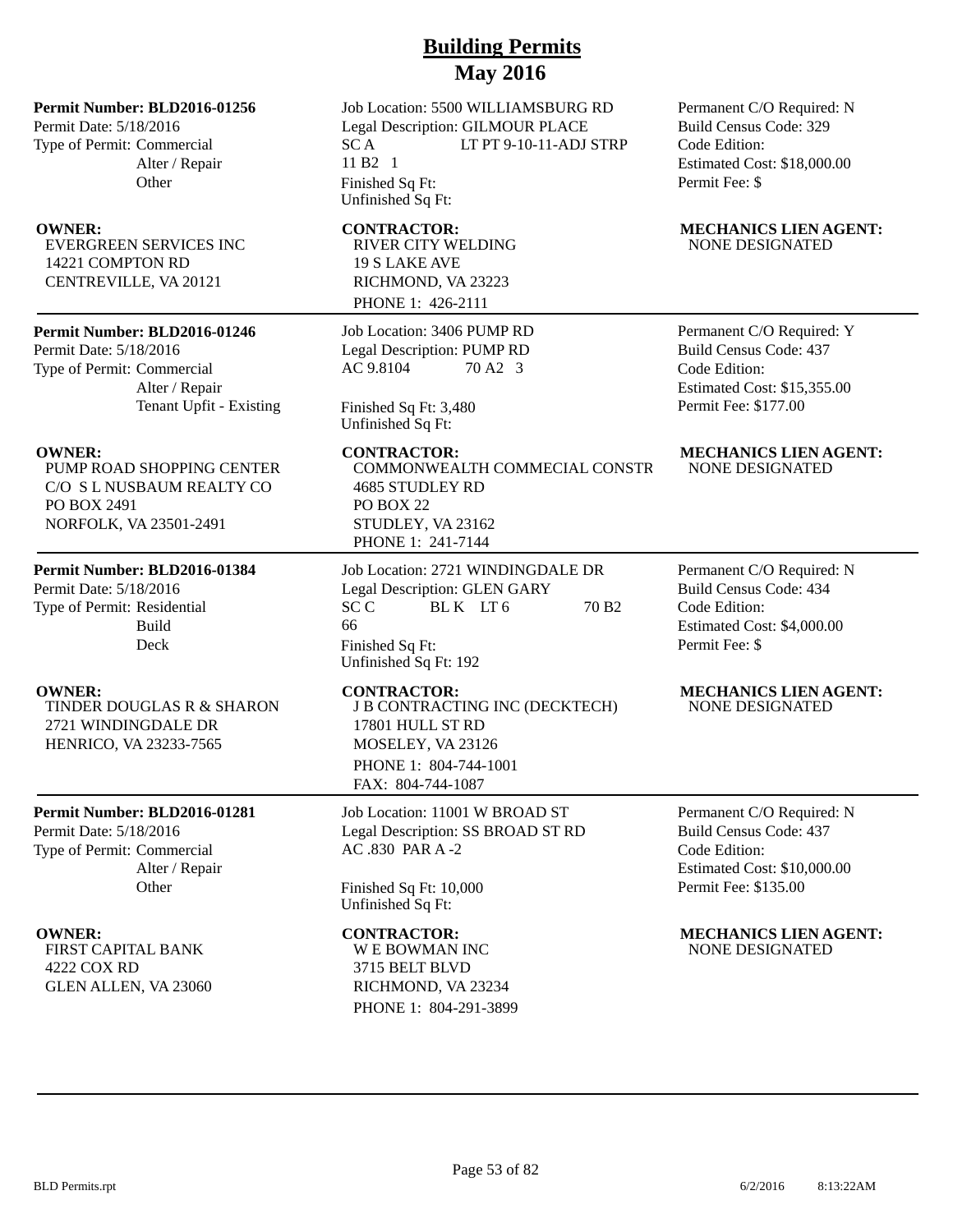Job Location: 1503 CUTSHAW PL Legal Description: NORTH WILLOW LAWN  $SC A$  BL B LT 38 96 B1 43 Finished Sq Ft: 395 Unfinished Sq Ft:

KIM TU 5200 BELVA RD GLEN ALLEN, VA 23059

Job Location: 2006 N PARHAM RD Legal Description: WEDGEWOOD PARK  $SC A$  BLB LTPT 1 85 A1 57 Finished Sq Ft: Unfinished Sq Ft: 378

RICHARD WIENER 2006 N. PARHAM RD HENRICO, VA 23229

Job Location: 12121 W BROAD ST Legal Description: W BROAD ST AC 66.90 PAR B 72 B1 1

Finished Sq Ft: 10,463 Unfinished Sq Ft:

TAYLOR & PARRISH INC 710 PERRY ST RICHMOND, VA 23224 PHONE 1: 804-233-9856 FAX: 804-230-3825

Job Location: 12121 W BROAD ST Legal Description: W BROAD ST AC 66.90 PAR B 72 B1 1

Finished Sq Ft: 6,239 Unfinished Sq Ft:

TAYLOR & PARRISH INC 710 PERRY ST RICHMOND, VA 23224 PHONE 1: 804-233-9856 FAX: 804-230-3825

Permanent C/O Required: N Build Census Code: 434 Code Edition: Estimated Cost: \$5,000.00 Permit Fee: \$

### **OWNER:** CONTRACTOR: MECHANICS LIEN AGENT: NONE DESIGNATED

Permanent C/O Required: N Build Census Code: 434 Code Edition: Estimated Cost: \$3,255.00 Permit Fee: \$

### **OWNER: CONTRACTOR: MECHANICS LIEN AGENT:** NONE DESIGNATED

Permanent C/O Required: L Build Census Code: 324 Code Edition: Estimated Cost: \$954,260.00 Permit Fee: \$6,750.00

### **OWNER: CONTRACTOR: MECHANICS LIEN AGENT:** NONE DESIGNATED

Permanent C/O Required: L Build Census Code: 324 Code Edition: Estimated Cost: \$514,600.00 Permit Fee: \$3,670.00

**OWNER: CONTRACTOR: MECHANICS LIEN AGENT:** NONE DESIGNATED

### Permit Date: 5/18/2016

Type of Permit: Residential Alter / Repair Finish Off Space

**Permit Number: BLD2016-01388**

KIM TU 5200 BELVA RD GLEN ALLEN, VA 23059 FAX: 804-381-4246 PHONE 1: 804-938-3558

### **Permit Number: BLD2016-01390**

Permit Date: 5/19/2016 Type of Permit: Residential Build **Other** 

WIENER RICHARD G & R L 2006 N PARHAM RD HENRICO, VA 23229-4110

### **Permit Number: BLD2016-00860**

Permit Date: 5/19/2016 Type of Permit: Commercial Build Shell Building

ME NUCKOLS LLC 2250 OLD BRICK RD STE 200 GLEN ALLEN, VA 23060

### **Permit Number: BLD2016-00861**

Permit Date: 5/19/2016 Type of Permit: Commercial Build Shell Building

ME NUCKOLS LLC 2250 OLD BRICK RD STE 200 GLEN ALLEN, VA 23060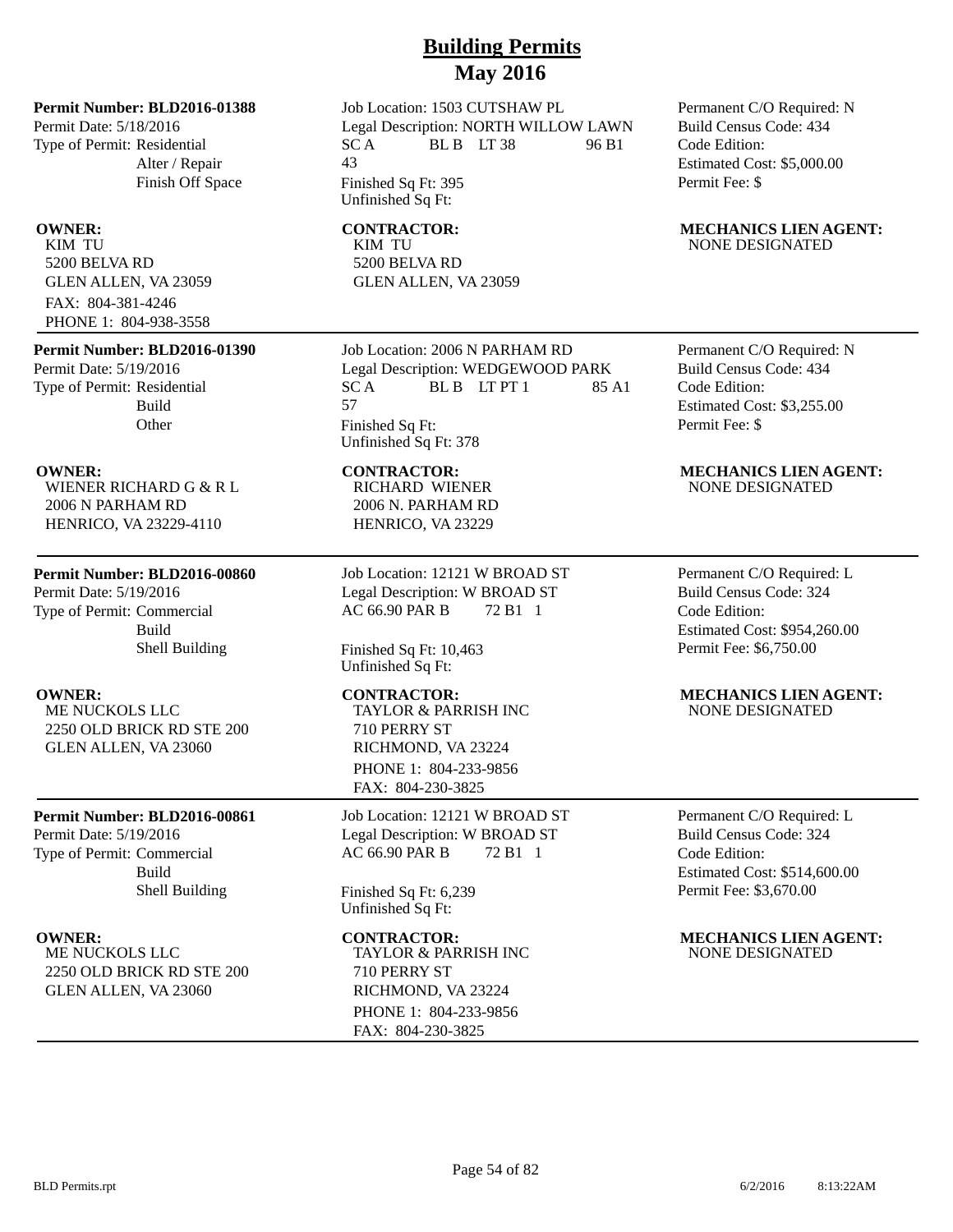**Permit Number: BLD2016-00862**

Permit Date: 5/19/2016 Type of Permit: Commercial Build Shell Building

ME NUCKOLS LLC 2250 OLD BRICK RD STE 200 GLEN ALLEN, VA 23060

### **Permit Number: BLD2016-00863**

Permit Date: 5/19/2016 Type of Permit: Commercial Build Shell Building

ME NUCKOLS LLC 2250 OLD BRICK RD STE 200 GLEN ALLEN, VA 23060

### **Permit Number: BLD2016-00864**

Permit Date: 5/19/2016 Type of Permit: Commercial Build Shell Building

ME NUCKOLS LLC 2250 OLD BRICK RD STE 200 GLEN ALLEN, VA 23060

### **Permit Number: BLD2016-00865**

Permit Date: 5/19/2016 Type of Permit: Commercial Build Shell Building

ME NUCKOLS LLC 2250 OLD BRICK RD STE 200 GLEN ALLEN, VA 23060

Job Location: 12121 W BROAD ST Legal Description: W BROAD ST AC 66.90 PAR B 72 B1 1

Finished Sq Ft: 11,380 Unfinished Sq Ft:

TAYLOR & PARRISH INC 710 PERRY ST RICHMOND, VA 23224 PHONE 1: 804-233-9856 FAX: 804-230-3825

Job Location: 12121 W BROAD ST Legal Description: W BROAD ST AC 66.90 PAR B 72 B1 1

Finished Sq Ft: 6,300 Unfinished Sq Ft:

TAYLOR & PARRISH INC 710 PERRY ST RICHMOND, VA 23224 PHONE 1: 804-233-9856 FAX: 804-230-3825

Job Location: 12121 W BROAD ST Legal Description: W BROAD ST AC 66.90 PAR B 72 B1 1

Finished Sq Ft: 6,000 Unfinished Sq Ft:

TAYLOR & PARRISH INC 710 PERRY ST RICHMOND, VA 23224 PHONE 1: 804-233-9856 FAX: 804-230-3825

Job Location: 12121 W BROAD ST Legal Description: W BROAD ST AC 66.90 PAR B 72 B1 1

Finished Sq Ft: 11,713 Unfinished Sq Ft:

TAYLOR & PARRISH INC 710 PERRY ST RICHMOND, VA 23224 PHONE 1: 804-233-9856 FAX: 804-230-3825

Permanent C/O Required: L Build Census Code: 324 Code Edition: Estimated Cost: \$787,160.00 Permit Fee: \$5,581.00

### **OWNER:** CONTRACTOR: MECHANICS LIEN AGENT: NONE DESIGNATED

Permanent C/O Required: L Build Census Code: 324 Code Edition: Estimated Cost: \$537,375.00 Permit Fee: \$3,831.00

### **OWNER: CONTRACTOR: MECHANICS LIEN AGENT:** NONE DESIGNATED

Permanent C/O Required: L Build Census Code: 324 Code Edition: Estimated Cost: \$523,115.00 Permit Fee: \$3,733.00

### **OWNER:** CONTRACTOR: MECHANICS LIEN AGENT: NONE DESIGNATED

Permanent C/O Required: L Build Census Code: 324 Code Edition: Estimated Cost: \$887,250.00 Permit Fee: \$6,281.00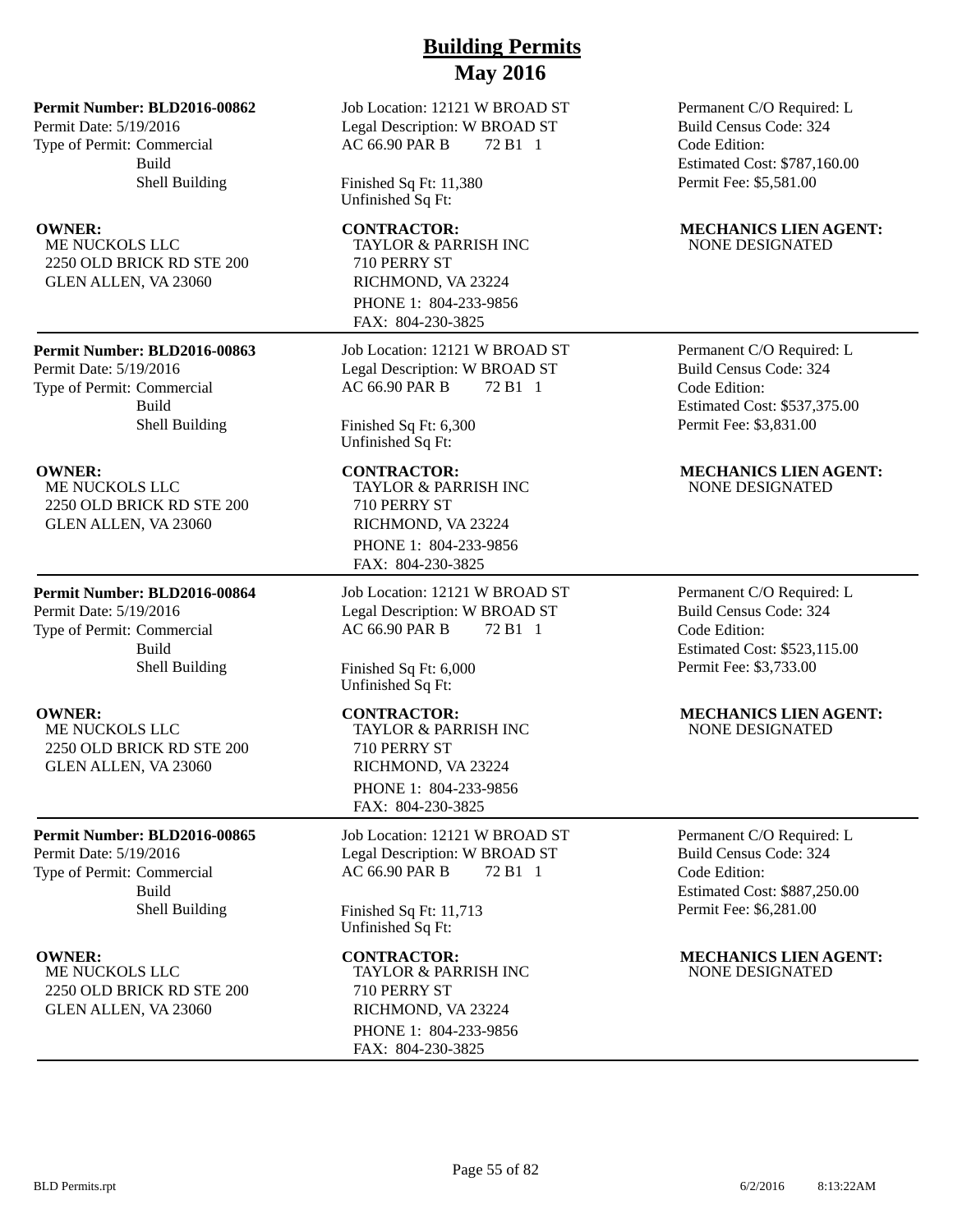**Permit Number: BLD2016-00866**

Permit Date: 5/19/2016 Type of Permit: Commercial Build Shell Building

ME NUCKOLS LLC 2250 OLD BRICK RD STE 200 GLEN ALLEN, VA 23060

### **Permit Number: BLD2016-01404**

Permit Date: 5/19/2016 Type of Permit: Residential Build **Other** 

MUNSON JOHN B & ANNE L 17 BRIDGEWAY RD HENRICO, VA 23226

### **Permit Number: BLD2016-01293**

Permit Date: 5/19/2016 Type of Permit: Commercial Alter / Repair **Other** 

OAKLEYS TOWNHOUSES LLC 11100 W BROAD ST GLEN ALLEN, VA 23060

### **Permit Number: BLD2016-01290**

Permit Date: 5/19/2016 Type of Permit: Residential New Building New Dwelling

EAGLE CONSTRUCTION OF VA LLC 2250 OLD BRICK RD STE 220 GLEN ALLEN, VA 23060

Job Location: 12121 W BROAD ST Legal Description: W BROAD ST AC 66.90 PAR B 72 B1 1

Finished Sq Ft: 11,914 Unfinished Sq Ft:

TAYLOR & PARRISH INC 710 PERRY ST RICHMOND, VA 23224 PHONE 1: 804-233-9856 FAX: 804-230-3825

Job Location: 17 BRIDGEWAY RD Legal Description: CHATHAM HILLS LT PT 19 20 95A B1 7

Finished Sq Ft: Unfinished Sq Ft:

DAVIS DESIGN 7824 CHEROKEE RD RICHMOND, VA 23225

Job Location: 4638 DEMAREE CT Legal Description: NL FINLAY STREET AC 11.501 11 B1 1

Finished Sq Ft: Unfinished Sq Ft:

BELFOR USA GROUP INC 2161 TOMLYNN ST RICHMOND, VA 23230 PHONE 1: 342-7444

Job Location: 11916 MONTFORT CIR Legal Description: MONTFORT CIRCLE AC .654 PAR H

Finished Sq Ft: 2,686 Unfinished Sq Ft: 475

EAGLE CONSTRUCTION OF VA LLC 2250 OLD BRICK RD STE 220 GLEN ALLEN, VA 23060 PHONE 1: 804-741-4663 FAX: 804-741-0553

Permanent C/O Required: L Build Census Code: 324 Code Edition: Estimated Cost: \$865,810.00 Permit Fee: \$6,127.00

### **OWNER:** CONTRACTOR: MECHANICS LIEN AGENT: NONE DESIGNATED

Permanent C/O Required: N Build Census Code: 434 Code Edition: Estimated Cost: \$1,500.00 Permit Fee: \$

### **OWNER: CONTRACTOR: MECHANICS LIEN AGENT:** NONE DESIGNATED

Permanent C/O Required: N Build Census Code: 437 Code Edition: Estimated Cost: \$8,000.00 Permit Fee: \$121.00

### **OWNER:** CONTRACTOR: MECHANICS LIEN AGENT: NONE DESIGNATED

Permanent C/O Required: Y Build Census Code: 101 Code Edition: Estimated Cost: \$220,000.00 Permit Fee: \$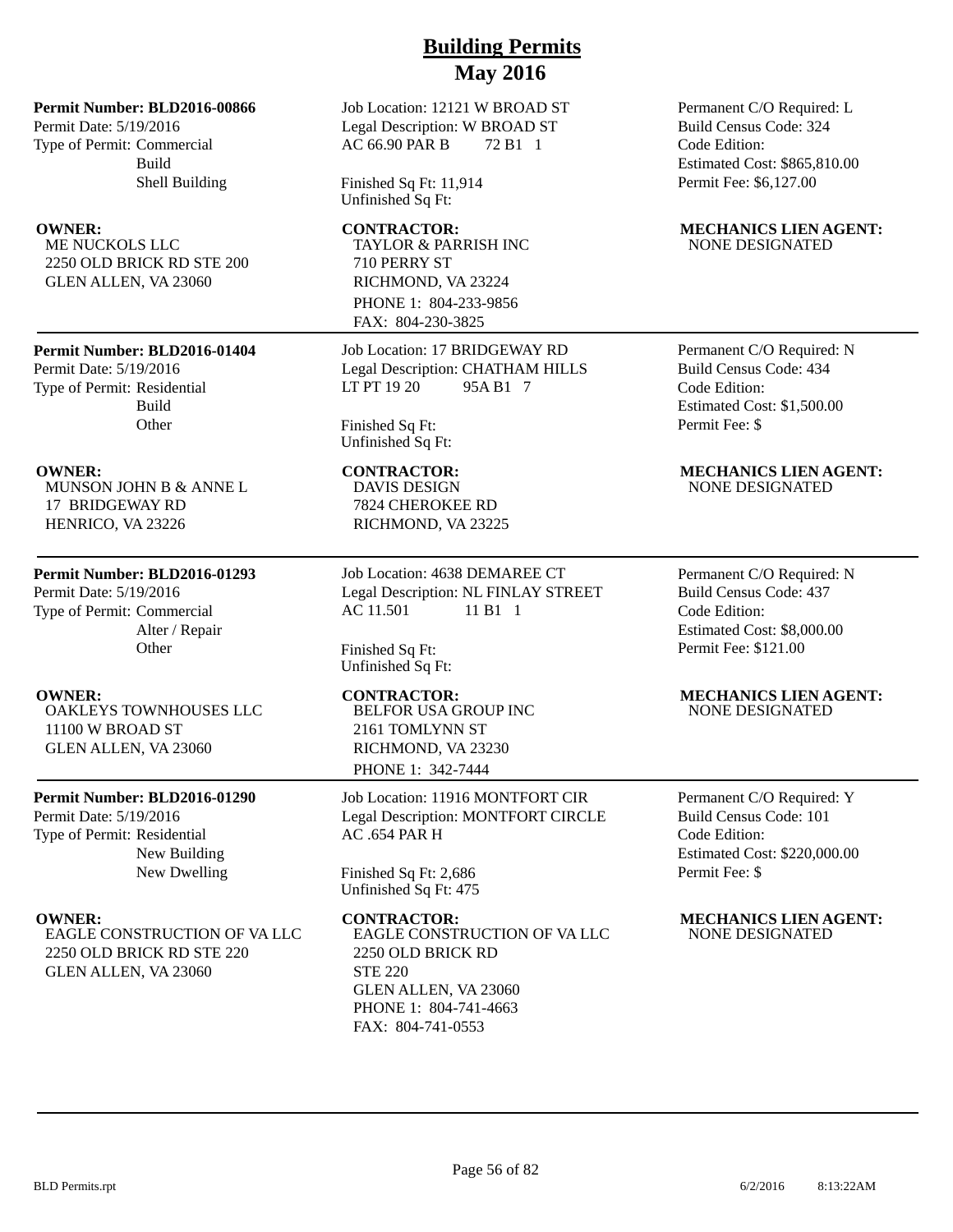**Permit Number: BLD2015-02988**

Permit Date: 5/19/2016 Type of Permit: Commercial Build Shell Building

EASTGATE TOWN CENTER LLC C/O JOSHUA RICHTER 18631 N 19TH AVE STE 158606 PHOENIX, AZ 85027

### **Permit Number: BLD2015-02989**

Permit Date: 5/19/2016 Type of Permit: Commercial Build Shell Building

EASTGATE TOWN CENTER LLC C/O JOSHUA RICHTER 18631 N 19TH AVE STE 158606 PHOENIX, AZ 85027

### **Permit Number: BLD2016-01414**

Permit Date: 5/19/2016 Type of Permit: Residential Alter / Repair Deck

AUSTIN HENRY M & S M 2310 MARVIN DR HENRICO, VA 23223-3916

### **Permit Number: BLD2016-01415**

Permit Date: 5/20/2016 Type of Permit: Residential Alter / Repair **Other** 

PURCELL BARBARA JO 2416 BUCKINGHAM AVE HENRICO, VA 23228-5921

### Job Location: 4869 NINE MILE RD Legal Description: NINE MILE RD AC 10.052 PRCL 1

Finished Sq Ft: 7,200 Unfinished Sq Ft: 8,653

HOURIGAN CONSTRUCTION 411 EAST FRANKLIN ST STE 400 RICHMOND, VA 23219

Job Location: 4869 NINE MILE RD Legal Description: NINE MILE RD AC 10.052 PRCL 1

Finished Sq Ft: 41,000 Unfinished Sq Ft: 53,965

HOURIGAN CONSTRUCTION 411 EAST FRANKLIN ST STE 400 RICHMOND, VA 23219

Job Location: 2310 MARVIN DR Legal Description: COOL LANE COURT  $SC A$  BL B  $IT 1 & PTRIS I T #1$ 1 A2 11 Finished Sq Ft: Unfinished Sq Ft:

JAXSON CONSTRUCTION 02 S CEDAR AVE HIGHLAND SPRINGS, VA 23075

Job Location: 2416 BUCKINGHAM AVE Legal Description: BRYAN PARKWAY  $SC B$  BL 17 LT 21 96 A2 14 Finished Sq Ft: Unfinished Sq Ft:

B K MARTIN ENT INC P O BOX 14589 RICHMOND, VA 23221

FAX: 804-673-0265 PHONE 1: 804-673-0138 Permanent C/O Required: N Build Census Code: 327 Code Edition: Estimated Cost: \$88,000.00 Permit Fee: \$

### **OWNER:** CONTRACTOR: MECHANICS LIEN AGENT: NONE DESIGNATED

Permanent C/O Required: Y Build Census Code: 327 Code Edition: Estimated Cost: \$2,870,000.00 Permit Fee: \$

### **OWNER: CONTRACTOR: MECHANICS LIEN AGENT:** NONE DESIGNATED

Permanent C/O Required: N Build Census Code: 434 Code Edition: Estimated Cost: \$1,200.00 Permit Fee: \$

### **OWNER: CONTRACTOR: MECHANICS LIEN AGENT:** NONE DESIGNATED

Permanent C/O Required: N Build Census Code: 434 Code Edition: Estimated Cost: \$35,000.00 Permit Fee: \$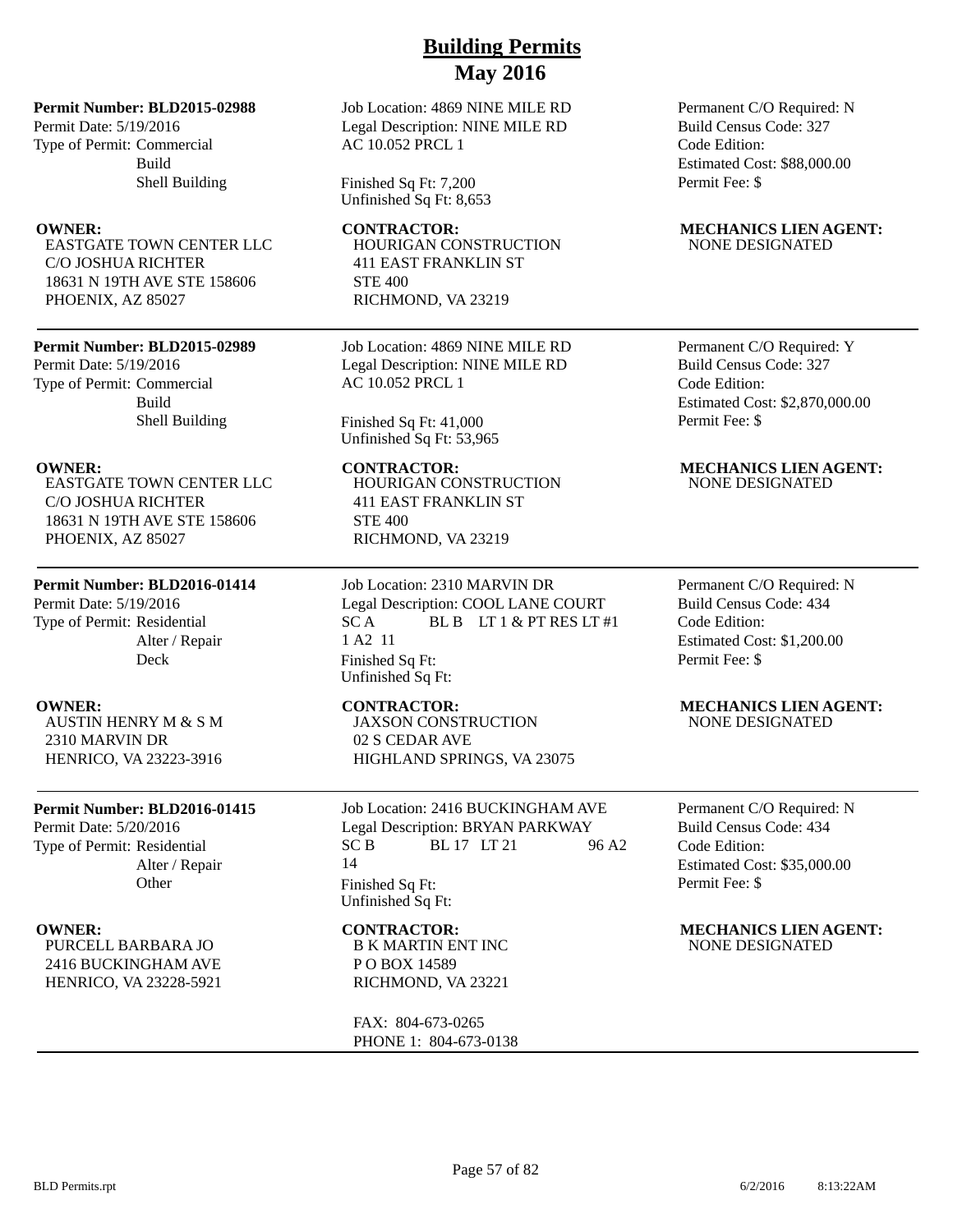### **Permit Number: BLD2016-01003**

Permit Date: 5/20/2016 Type of Permit: Residential New Building New Dwelling

AUSTIN HAMLIN HOMES INC 3605 MAYLAND CT HENRICO, VA 23233-1409

Job Location: 5120 HUNTER'S MEADOW PL Legal Description: HUNTER'S KNOLL SCA BLALT8

Finished Sq Ft: 2,044 Unfinished Sq Ft: 240

**OWNER:** CONTRACTOR: MECHANICS LIEN AGENT: AUSTIN HAMLIN HOMES INC 3605 MAYLAND CT HENRICO, VA 23233 PHONE 1: 804-762-9800 FAX: 804-762-9428

### **Permit Number: BLD2016-01417**

Permit Date: 5/20/2016 Type of Permit: Residential Alter / Repair Finish Off Space

REESE MARY A 3004 ENGLEWOOD RD GLEN ALLEN, VA 23060-2601

### **Permit Number: BLD2016-01258**

Permit Date: 5/20/2016 Type of Permit: Commercial **Other** Reroof

LOWE'S HOME CENTERS INC PO BOX 1111 NORTH WILKESBORO, NC 28659-1111

### **Permit Number: BLD2016-01160**

Permit Date: 5/20/2016 Type of Permit: Commercial Build **Other** 

WB APT LAND LC 1415 E MAIN ST RICHMOND, VA 23219 Job Location: 3004 ENGLEWOOD RD Legal Description: FOREST LODGE ACRES BL 2 LT PT 1A 91 A 2 30

Finished Sq Ft: 80 Unfinished Sq Ft:

MARY A REESE 3004 ENGLEWOOD RD GLEN ALLEN, VA 23060 PHONE 1: 804-672-0610

Job Location: 8001 BROOK RD Legal Description: PARHAM RD AC 18.320 104 B1 20

Finished Sq Ft: Unfinished Sq Ft:

MID-SOUTH SUBCONTRACTORS INC PO BOX 45717 ATLANTA, GA 30320 PHONE 1: 404-361-5154 FAX: 404-965-9356

Job Location: 4501 AVIA CIR Legal Description: WEST BROAD ST AC 20.534 PAR 4

Finished Sq Ft: 2,549 Unfinished Sq Ft:

## DOMINION POOLS INC 2221 STARFISH RD VIRGINIA BEACH, VA 23451 PHONE 1: 757-481-5551 FAX: 757-481-6698

Permanent C/O Required: Y Build Census Code: 101 Code Edition: Estimated Cost: \$160,000.00 Permit Fee: \$

KIMBERLY WRIGHT 1503 SANTA ROSA RD STE. 109 HENRICO, VA 23229 PHONE 1: 804-288-9573

Permanent C/O Required: N Build Census Code: 434 Code Edition: Estimated Cost: \$500.00 Permit Fee: \$

## **OWNER: CONTRACTOR: MECHANICS LIEN AGENT:**

NONE DESIGNATED

Permanent C/O Required: N Build Census Code: 437 Code Edition: Estimated Cost: \$199,330.00 Permit Fee: \$1,465.00

### **OWNER:** CONTRACTOR: MECHANICS LIEN AGENT: NONE DESIGNATED

Permanent C/O Required: Y Build Census Code: 329 Code Edition: Estimated Cost: \$259,595.00 Permit Fee: \$1,885.00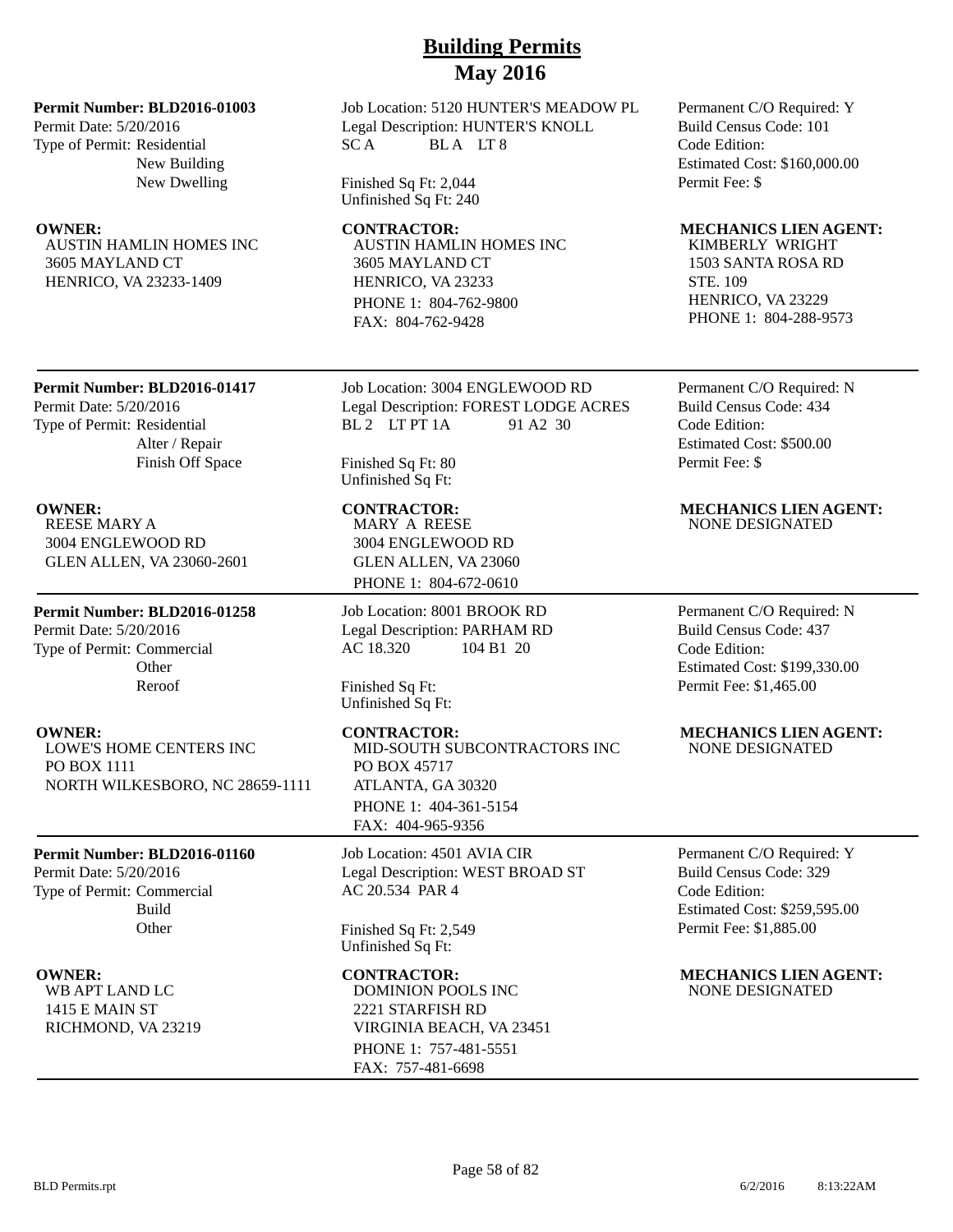**Permit Number: BLD2016-01380**

Permit Date: 5/20/2016 Type of Permit: Residential Addition Sunroom

LANCASTER WALLACE JR &V G 11406 GAYTON RD HENRICO, VA 23238-3419

### **Permit Number: BLD2016-01389**

Permit Date: 5/20/2016 Type of Permit: Residential Alter / Repair Finish Off Space

CHILDRESS JUDSON E JR & L 104 RUNNING CEDAR CIR HENRICO, VA 23229-7842

### **Permit Number: BLD2016-01202**

Permit Date: 5/20/2016 Type of Permit: Commercial Alter / Repair Tenant Upfit - Existing

9830 MAYLAND LLC 9830 MAYLAND DR STE L HENRICO, VA 23233-1456

### **Permit Number: BLD2016-01202**

Permit Date: 5/20/2016 Type of Permit: Commercial Alter / Repair Tenant Upfit - Existing

9830 MAYLAND LLC 9830 MAYLAND DR STE L HENRICO, VA 23233-1456

Job Location: 11406 GAYTON RD Legal Description: SUSSEX BL B LT 10 68 B2 7

Finished Sq Ft: 288 Unfinished Sq Ft:

HARRINGTON CONSTRUCTION CO 1814 RYANDALE RD HENRICO, VA 23238 PHONE 1: 804-741-6772

Job Location: 104 RUNNING CEDAR CIR Legal Description: COUNTRYSIDE  $SC D$  BLG LT 11 83 B1 15 Finished Sq Ft: 231 Unfinished Sq Ft:

ROBERTSON & COMPANY CUSTOM BUILD 8501 PATTERSON AVENUE HENRICO, VA 23229 PHONE 1: 804-750-1948 FAX: 804-740-3286

Job Location: 9830 MAYLAND DR Legal Description: MAYLAND DR AC 2.906 PAR B 86 A1 80

Finished Sq Ft: 3,275 Unfinished Sq Ft:

M L BELL CONSTRUCTION LLC 11008 RICHARDSON RD SUITE B ASHLAND, VA 23005 PHONE 1: 752-6032

Job Location: 9830 MAYLAND DR Legal Description: PEMBERTON RD AC 2.565 PAR A 86 A1 81

Finished Sq Ft: 3,275 Unfinished Sq Ft:

M L BELL CONSTRUCTION LLC 11008 RICHARDSON RD SUITE B ASHLAND, VA 23005 PHONE 1: 752-6032

Permanent C/O Required: N Build Census Code: 434 Code Edition: Estimated Cost: \$30,000.00 Permit Fee: \$

### **OWNER:** CONTRACTOR: MECHANICS LIEN AGENT: NONE DESIGNATED

Permanent C/O Required: N Build Census Code: 434 Code Edition: Estimated Cost: \$21,000.00 Permit Fee: \$

### **OWNER: CONTRACTOR: MECHANICS LIEN AGENT:** NONE DESIGNATED

Permanent C/O Required: N Build Census Code: 437 Code Edition: Estimated Cost: \$45,000.00 Permit Fee: \$380.00

### **OWNER: CONTRACTOR: MECHANICS LIEN AGENT:** NONE DESIGNATED

Permanent C/O Required: N Build Census Code: 437 Code Edition: Estimated Cost: \$45,000.00 Permit Fee: \$380.00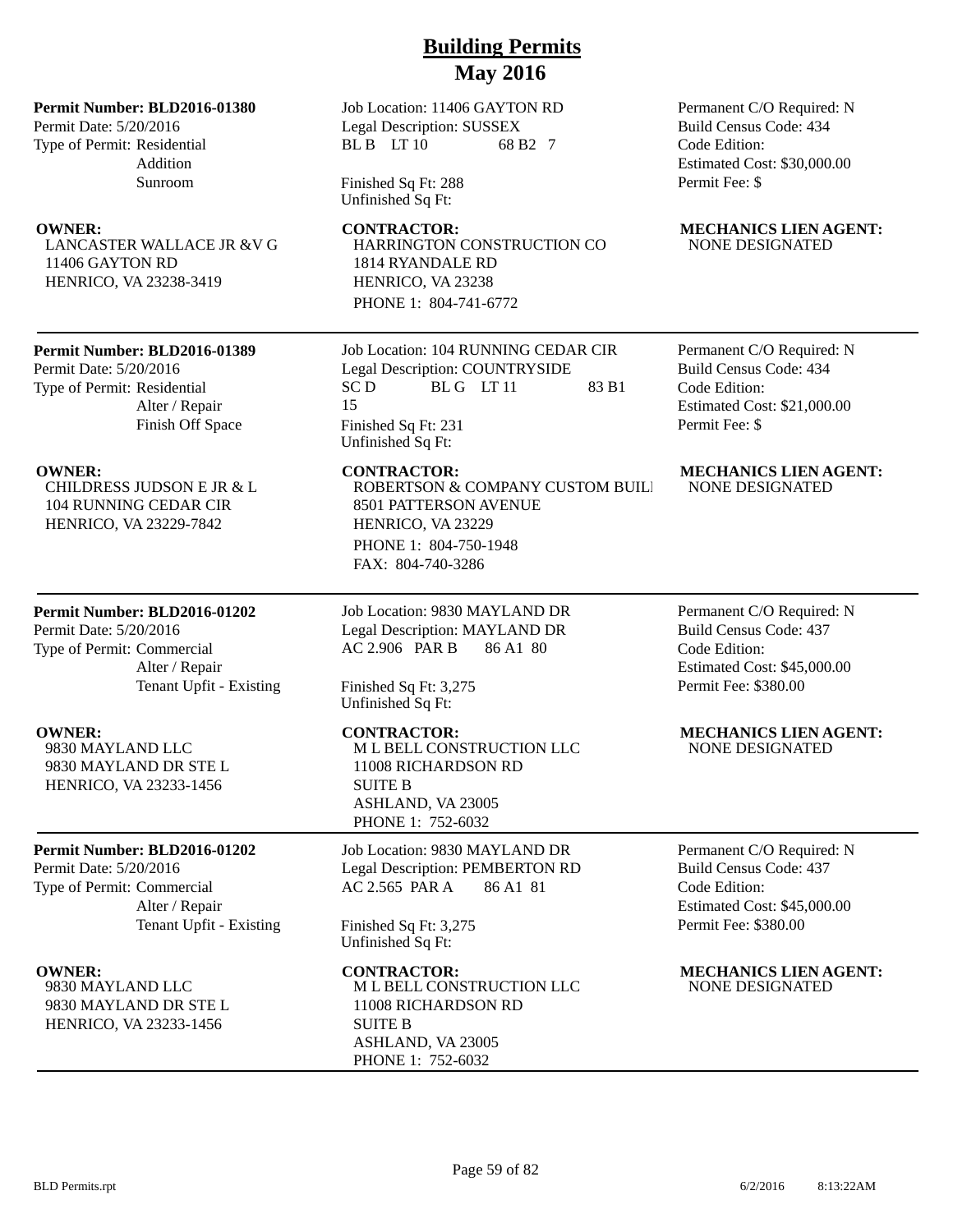### **Permit Number: BLD2016-01275**

Permit Date: 5/20/2016 Type of Permit: Commercial Alter / Repair Tenant Upfit - Existing

LIT INDUSTRIAL LP C/O CORPORATION SERVICE COMPAN 1111 E MAIN ST FL 16 RICHMOND, VA 23219

Job Location: 1580 E PARHAM RD Legal Description: PARHAM RD AC 7.185 98 A2 88

Finished Sq Ft: Unfinished Sq Ft:

> DALLAN CONSTRUCTION INC 4900 FITZHUGH AVE RICHMOND, VA 23230 PHONE 1: 421-9326

FAX: 804-421-9328

**Permit Number: BLD2016-01234**

Permit Date: 5/20/2016 Type of Permit: Commercial Alter / Repair Tenant Upfit - Existing

HIGHWOODS REALTY LP 3100 SMOKETREE CT STE 600 RALEIGH, NC 27604-1050

### **Permit Number: BLD2016-01191**

Permit Date: 5/20/2016 Type of Permit: Commercial Alter / Repair Tenant Upfit - Existing

LINGERFELT OFFICE PROPERTIES LLC 4198 COX RD STE 201 GLEN ALLEN, VA 23060

### **Permit Number: BLD2016-01220**

Permit Date: 5/20/2016 Type of Permit: Commercial Alter / Repair Tenant Upfit - Existing

GPT PROPERTIES TRUST 255 WASHINGTON ST NEWTON, MA 02458-1634

Job Location: 4951 LAKE BROOK DR Legal Description: INNSBROOK NORTH SC C BL B AC 7.403 87 A1 3 Finished Sq Ft: 11,357 Unfinished Sq Ft:

HIGHWOODS REALTY LIMITED PARTNER 4501 HIGHWOODS PARKWAY SUITE 400 GLEN ALLEN, VA 23060 PHONE 1: 747-7800

Job Location: 4801 COX RD Legal Description: INNSBROOK NORTH SC B BL C AC 6.612 87 A1 3 Finished Sq Ft: 11,900 Unfinished Sq Ft: 29,500

DUFFEY SOUTHEAST INC 144 NORTH HAMPTON BLVD STAFFORD, VA 22554 PHONE 1: 703-677-2685

Job Location: 9960 MAYLAND DR Legal Description: MAYLAND DR AC 13.326 78 A2 25

Finished Sq Ft: Unfinished Sq Ft:

DALLAN CONSTRUCTION INC 4900 FITZHUGH AVE RICHMOND, VA 23230 PHONE 1: 421-9326 FAX: 804-421-9328

Permanent C/O Required: Y Build Census Code: 437 Code Edition: Estimated Cost: \$50,707.94 Permit Fee: \$422.00

### **OWNER: CONTRACTOR: MECHANICS LIEN AGENT:** NONE DESIGNATED

Permanent C/O Required: N Build Census Code: 437 Code Edition: Estimated Cost: \$13,000.00 Permit Fee: \$156.00

### **OWNER:** CONTRACTOR: MECHANICS LIEN AGENT: NONE DESIGNATED

Permanent C/O Required: N Build Census Code: 437 Code Edition: Estimated Cost: \$40,000.00 Permit Fee: \$345.00

### **OWNER:** CONTRACTOR: MECHANICS LIEN AGENT: NONE DESIGNATED

Permanent C/O Required: N Build Census Code: 437 Code Edition: Estimated Cost: \$358,421.00 Permit Fee: \$2,578.00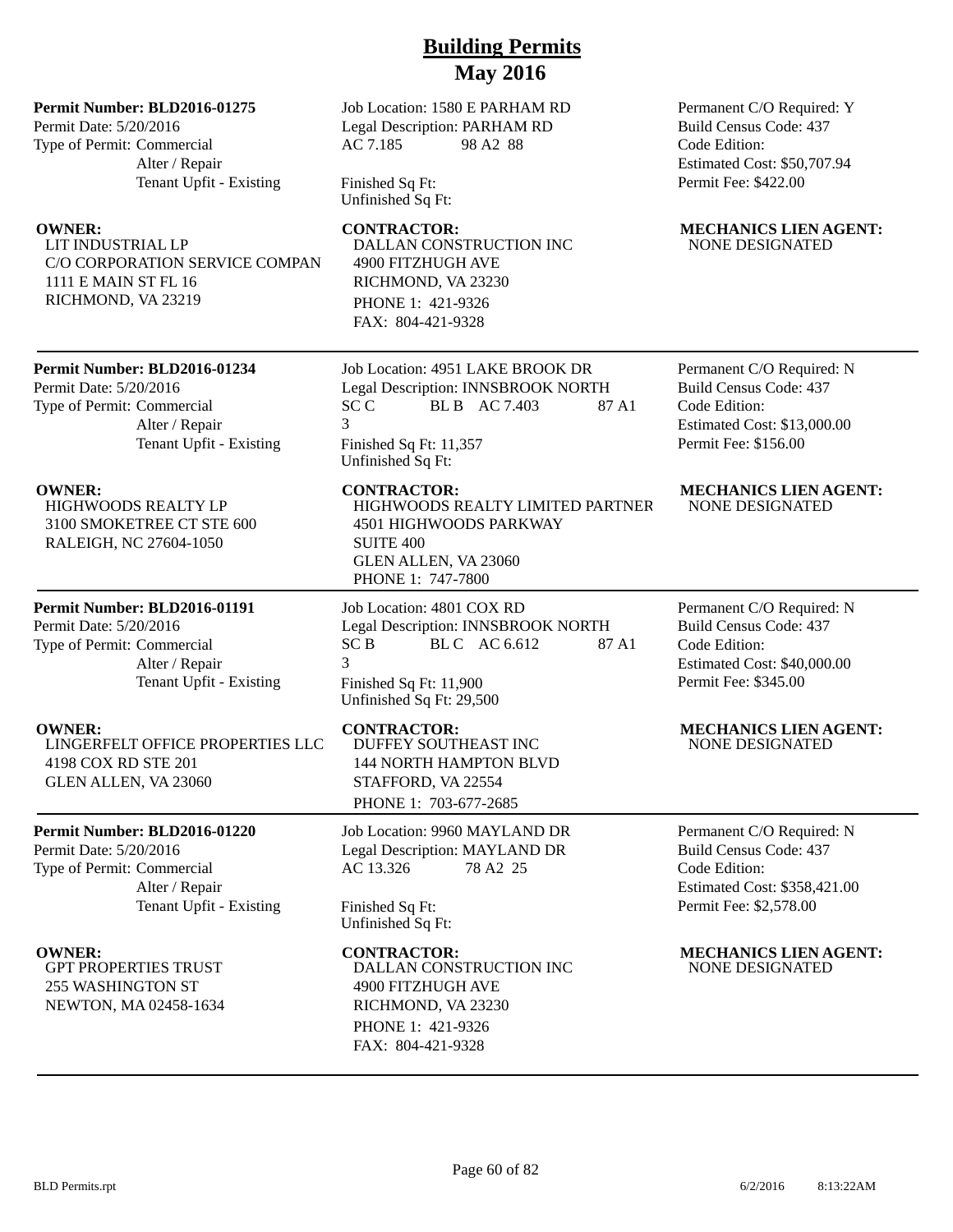### **Permit Number: BLD2016-01432**

Permit Date: 5/20/2016 Type of Permit: Residential Build Pool

OLEY MARK A & CELESTE B 9612 CRAGMONT DR HENRICO, VA 23229-7615

### **Permit Number: BLD2016-01161**

Permit Date: 5/20/2016 Type of Permit: Residential Build Deck

DERRICKSON DAVID WAYNE & A T S 2301 EAGLES LANDING AVE HENRICO, VA 23231

### **Permit Number: BLD2016-01118**

Permit Date: 5/23/2016 Type of Permit: Residential Build New Dwelling

DARRELL KELLUM INC 662 SHARON RD KING WILLIAM, VA 23086

### **Permit Number: BLD2016-00761**

Permit Date: 5/23/2016 Type of Permit: Commercial **Other Other** 

PARTNERS LLC 2508 MECHANICSVILLE TPKE HENRICO, VA 23223-2330

## **Building Permits May 2016**

Job Location: 9612 CRAGMONT DR Legal Description: TUCKAHOE NORTH SECT BLB LT 8 AC 1.731 81 A1 18 Finished Sq Ft: Unfinished Sq Ft: 760

EXQUISITE POOLS INC 17099 CHISHOLM TRAIL ROCKVILLE, VA 23146

Job Location: 2301 EAGLES LANDING AVE Legal Description: EAGLE'S NEST SC D BL B LT 19

Finished Sq Ft: Unfinished Sq Ft: 501

DAVID DERRICKSON

2301 EAGLES LANDING AVE. RICHMOND, VA 23231 PRIMARY PHONE: 804-543-5157

Job Location: 7065 DI'S CT Legal Description: FISHER'S WOODS BL A LT PT 14 1.877 ACS (14A)

Finished Sq Ft: 1,972 Unfinished Sq Ft:

DARRELL KELLUM INC 662 SHARON RD. KING WILLIAM, VA 23086

### PHONE 1: 370-4704 -- cell#

Job Location: 2508 MECHANICSVILLE TPKE Legal Description: LINCOLN HEIGHTS BL P AC 1.846 1 A2 26

Finished Sq Ft: 1,240 Unfinished Sq Ft:

CHEWNING & WILMER INC 1100 HULL ST RICHMOND, VA 23224 PHONE 1: 231-7373 FAX: 231-1330

Permanent C/O Required: N Build Census Code: 434 Code Edition: Estimated Cost: \$51,450.00 Permit Fee: \$

### **OWNER:** CONTRACTOR: MECHANICS LIEN AGENT: NONE DESIGNATED

Permanent C/O Required: N Build Census Code: 437 Code Edition: Estimated Cost: \$3,000.00 Permit Fee: \$

### **OWNER:** CONTRACTOR: MECHANICS LIEN AGENT: NONE DESIGNATED

Permanent C/O Required: Y Build Census Code: 101 Code Edition: Estimated Cost: \$120,000.00 Permit Fee: \$

### **OWNER:** CONTRACTOR: MECHANICS LIEN AGENT:

AYRES TITLE & SETTLEMENT 5468 RICH TAPP HWY KING WILLIAM, VA 23086

Permanent C/O Required: Y Build Census Code: 329 Code Edition: Estimated Cost: \$11,715.00 Permit Fee: \$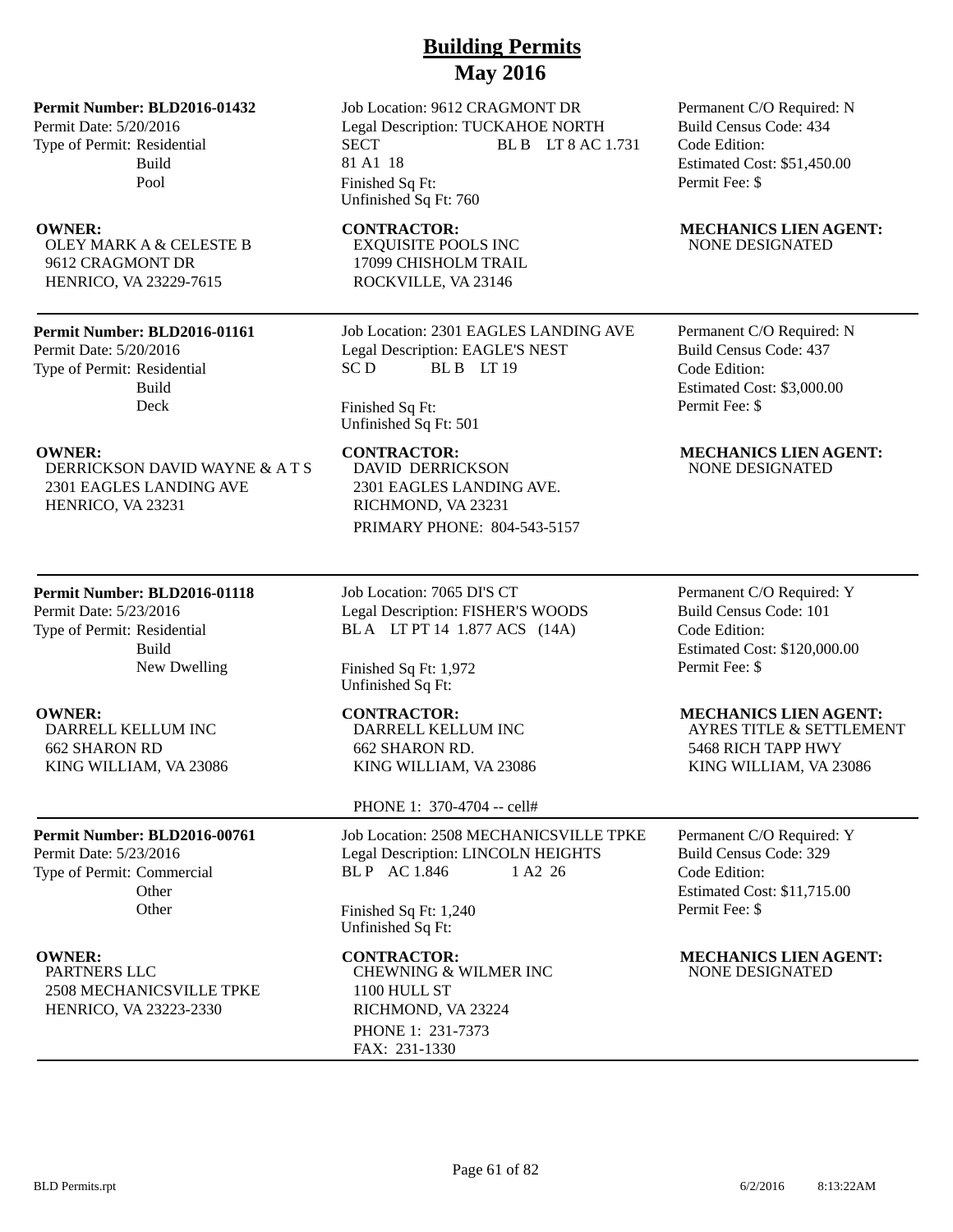### **Permit Number: BLD2016-01279**

Permit Date: 5/23/2016 Type of Permit: Commercial **Other** Tent

SHADY GROVE METH CHURCH 4825 POUNCEY TRACT RD GLEN ALLEN, VA 23059-5738

### **Permit Number: BLD2016-01306**

Permit Date: 5/23/2016 Type of Permit: Commercial Alter / Repair **Other** 

VIRGINIA UNITED METHODIST HOMES C/O KEVIN L SALMINEN CFO 5101 COX RD STE 225 GLEN ALLEN, VA 23060

### **Permit Number: BLD2016-01241**

Permit Date: 5/23/2016 Type of Permit: Residential Build New Dwelling

STYLE CRAFT HOMES INC OF VIRGINIA 6225 LAKESIDE AVE HENRICO, VA 23228-5238

Job Location: 4825 POUNCEY TRACT RD Legal Description: POUNCEY TRACT ROAD AC 5.452 PAR A B 73 B2 32

Finished Sq Ft: Unfinished Sq Ft:

TOPSIDE RENTALS 1605 E WASHINGTON PETERSBURG, VA 23803 PHONE 1: 804-731-3768

Job Location: 2300 CEDARFIELD PKWY Legal Description: S OF THREE CHOPT RD AC 90.235 78 B2 51

Finished Sq Ft: 0 Unfinished Sq Ft:

OWNER/TENANT-JAY QUEL

Job Location: 312 O'BRIEN RD Legal Description: HUNTINGTON PLACE BLA LT9 105 B2 6

Finished Sq Ft: 1,466 Unfinished Sq Ft: 312

STYLECRAFT HOMES INC 6225 LAKESIDE AVE STE<sub>1</sub> RICHMOND, VA 23228 PHONE 1: 627-0000 EXT 1450 FAX: 627-0002

Permanent C/O Required: Y Build Census Code: 329 Code Edition: Estimated Cost: \$1,500.00 Permit Fee: \$100.00

### **OWNER:** CONTRACTOR: MECHANICS LIEN AGENT: NONE DESIGNATED

Permanent C/O Required: Build Census Code: 437 Code Edition: Estimated Cost: \$1,500.00 Permit Fee: \$100.00

# **OWNER:** CONTRACTOR: MECHANICS LIEN AGENT:<br>
VIRGINIA UNITED METHODIST HOMES OWNER/TENANT-JAY OUEL NONE DESIGNATED

Permanent C/O Required: Y Build Census Code: 101 Code Edition: Estimated Cost: \$65,430.00 Permit Fee: \$

### **OWNER:** CONTRACTOR: MECHANICS LIEN AGENT:

PARKER POLLARD WILTON & PI 6802 PARAGON PLACE SUITE 300 RICHMOND, VA 23230 PRIMARY PHONE: 804-262-3600

### **Permit Number: BLD2016-01433**

Permit Date: 5/23/2016 Type of Permit: Residential Build Deck

JAHN TERRY A 4920 MERLIN LN GLEN ALLEN, VA 23060-4917 Job Location: 4920 MERLIN LN Legal Description: CASTLE POINT  $SC 1$  BLE LT 73 87 A2 18 Finished Sq Ft: Unfinished Sq Ft: 154

VIKING BUILDERS 12311 STANCROFT RD ROCKVILLE, VA 23146 PHONE 1: 804-749-8779 FAX: 804-749-8729

Permanent C/O Required: N Build Census Code: 434 Code Edition: Estimated Cost: \$5,625.00 Permit Fee: \$

**OWNER: CONTRACTOR: MECHANICS LIEN AGENT:** NONE DESIGNATED

BLD Permits.rpt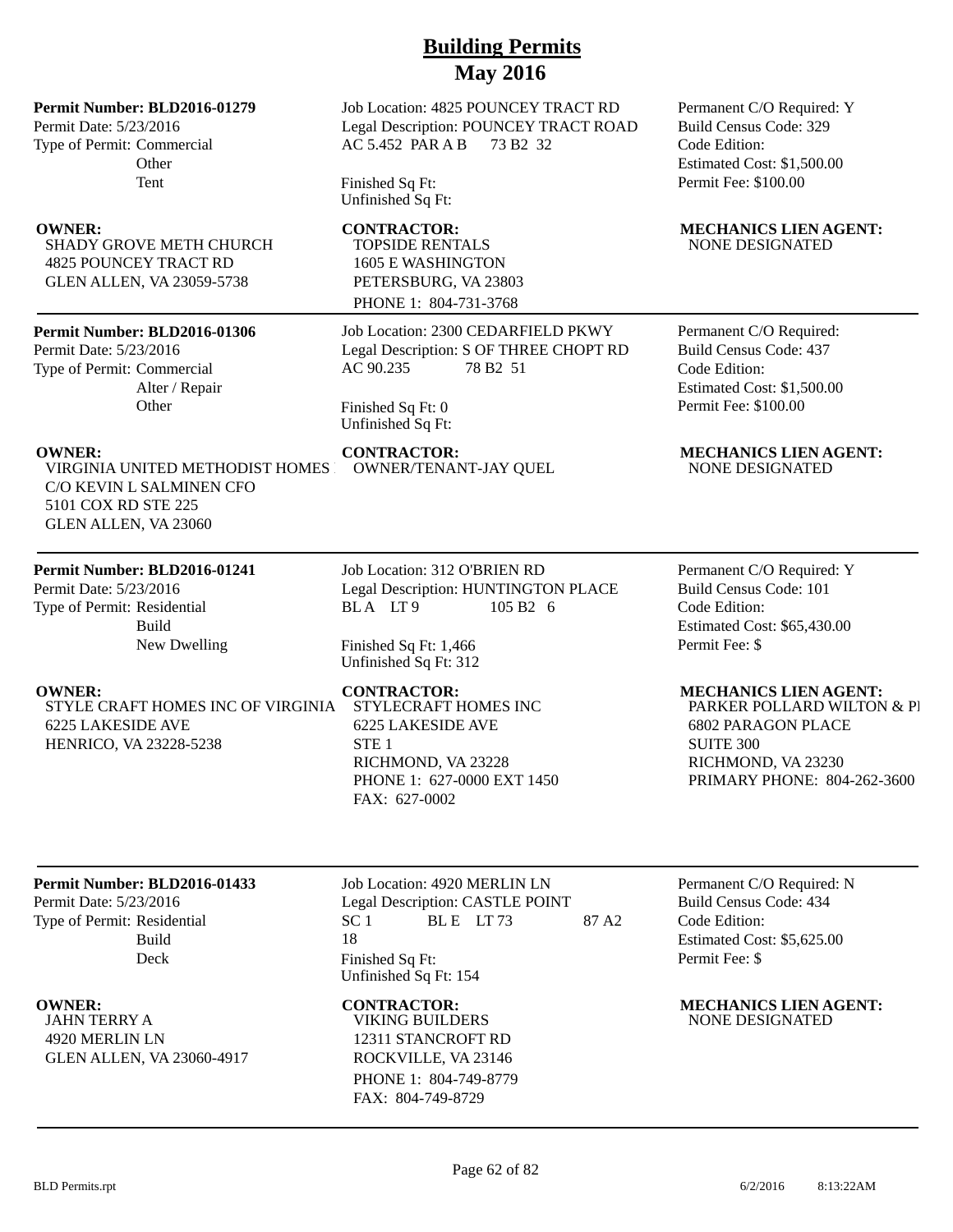### **Permit Number: BLD2016-01280**

Permit Date: 5/23/2016 Type of Permit: Residential Addition Deck

IRBY ROBERT C III & JOAN M 3619 HAWTHORNE AVE RICHMOND, VA 23222-1823

### **Permit Number: BLD2016-01434**

Permit Date: 5/23/2016 Type of Permit: Residential Build **Other** 

KHODJIEV JAKHONGIR 1901 N PARHAM RD HENRICO, VA 23229

### **Permit Number: BLD2016-01446**

Permit Date: 5/23/2016 Type of Permit: Residential Build Screen Porch

HARRISON NANCY J 2928 BROADFORD TER HENRICO, VA 23233-8008

### **Permit Number: BLD2016-01295**

Permit Date: 5/23/2016 Type of Permit: Residential New Building New Dwelling

BACOVA DEVELOPMENT COMPANY LLC 11533 NUCKOLS RD STE C GLEN ALLEN, VA 23059

Job Location: 1519 RUSTLING CEDAR LN Legal Description: OSBORNE PIKE AC 16 PARCEL F 25 B1 1

Finished Sq Ft: 1,500 Unfinished Sq Ft: 500

ROBERT IRBY 1519 RUSTLING CEDAR LN. HENRICO, VA 23231

Job Location: 1901 N PARHAM RD Legal Description: WESTDALE ESTATES  $SC E$  BLH LT PT 8 9 85 B1 57 Finished Sq Ft: Unfinished Sq Ft:

GULNORA LLC 1901 N PARHAM RD HENRICO, VA 23229 PHONE 1: 850-319-2395

Job Location: 2928 BROADFORD TER Legal Description: BROADFORD  $SC A$  BLB LT 55 70 A1 13 Finished Sq Ft: Unfinished Sq Ft: 196

DECK CREATIONS OF RICHMOND 11924 RIMSWELL MEWS MIDLOTHIAN, VA 23112 PHONE 1: 804-320-2212

Job Location: 12240 MANOR CROSSING DR Legal Description: SHORT PUMP MANOR AT BACOVA SC 2 BL F LT 18

Finished Sq Ft: 4,659 Unfinished Sq Ft: 440

RYAN HOMES 7501 BOULDERS VIEW DRIVE SUITE 450 RICHMOND, VA 23225 PHONE 1: 804-272-7835

Permanent C/O Required: N Build Census Code: 434 Code Edition: Estimated Cost: \$4,000.00 Permit Fee: \$

### **OWNER:** CONTRACTOR: MECHANICS LIEN AGENT: NONE DESIGNATED

Permanent C/O Required: N Build Census Code: 434 Code Edition: Estimated Cost: \$1,000.00 Permit Fee: \$

### **OWNER:** CONTRACTOR: MECHANICS LIEN AGENT: NONE DESIGNATED

Permanent C/O Required: N Build Census Code: 434 Code Edition: Estimated Cost: \$16,000.00 Permit Fee: \$

### **OWNER: CONTRACTOR: MECHANICS LIEN AGENT:** NONE DESIGNATED

Permanent C/O Required: Y Build Census Code: 101 Code Edition: Estimated Cost: \$314,268.00 Permit Fee: \$

### **OWNER:** CONTRACTOR: MECHANICS LIEN AGENT:

BENJAMIN C WINN JR ESQUIRE 3926 PENDER DR SUITE 200 FAIRFAX, VA 22030 PHONE 1: 703-803-7529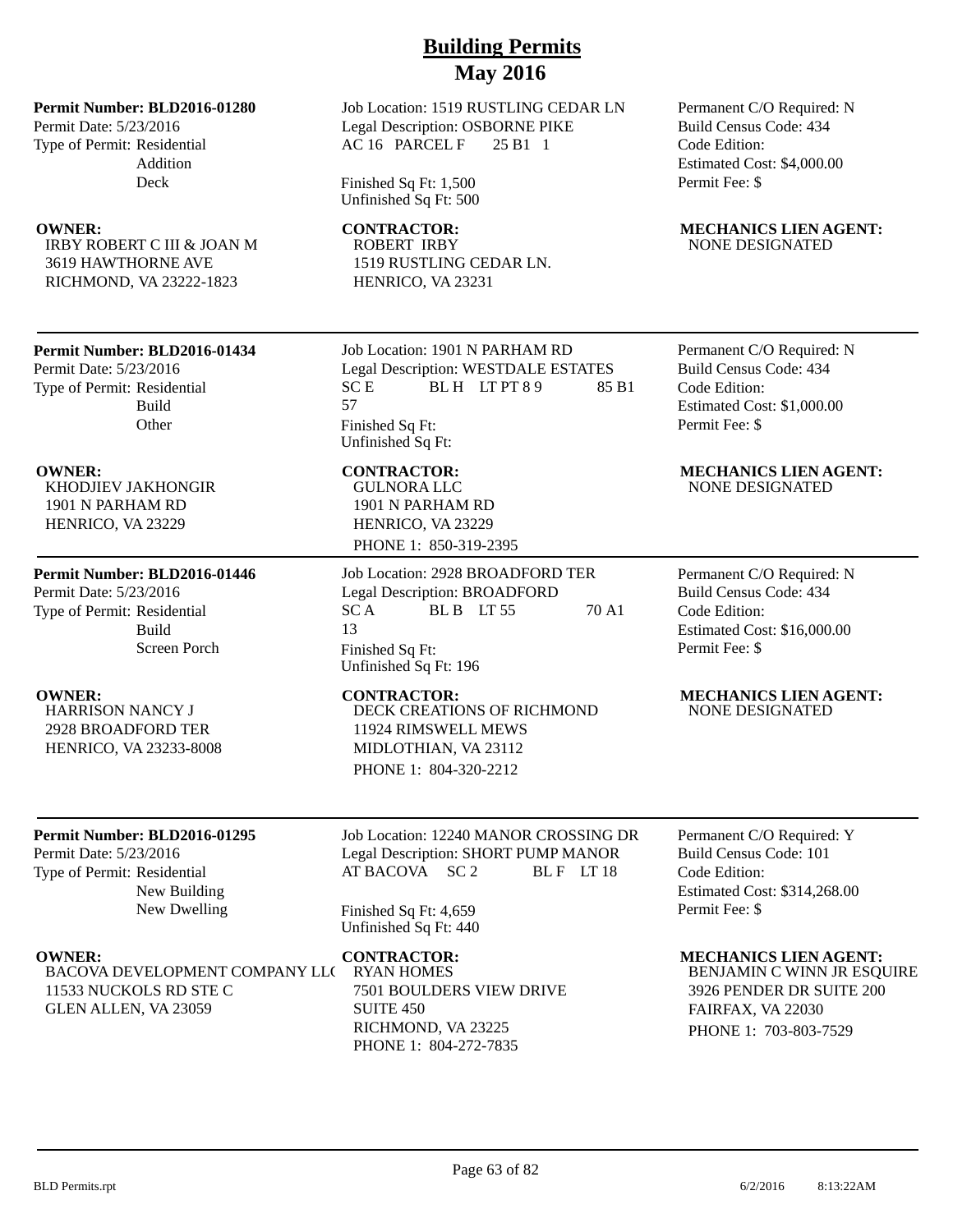### **Permit Number: BLD2016-01447**

Permit Date: 5/23/2016 Type of Permit: Residential Build New Addition

PERSON KENNON D & GERALDINE C 11212 MILL PLACE TER GLEN ALLEN, VA 23060

### **Permit Number: BLD2016-01259**

Permit Date: 5/23/2016 Type of Permit: Residential Build **Other** 

KELLEY PATRICIA 4116 COLES POINT WAY GLEN ALLEN, VA 23060

### **Permit Number: BLD2016-01303**

Permit Date: 5/23/2016 Type of Permit: Commercial Alter / Repair Tenant Upfit - Existing

STAPLES MILL MARKETPLACE LLC C/O KROGER CO PROP TAX DEPT 1014 VINE ST FL 7 CINCINNATI, OH 45202

### **Permit Number: BLD2016-01449**

Permit Date: 5/24/2016 Type of Permit: Residential Build **Other** 

WILLIAMS DHANA L 1451 W LINCOLN TRAIL BLVD APT RADCLIFF, KY 40160

Job Location: 11212 MILL PLACE TER Legal Description: MILL PLACE WEST SC B BL B LT 33

Finished Sq Ft: 224 Unfinished Sq Ft: 135

BARRETT CONTRACTORS LLC 708 NORTHSIDE AVE RICHMOND, VA 23222 PHONE 1: 804-714-5397

Job Location: 4116 COLE'S POINT WAY Legal Description: COTTAGES AT CROSSRIDGE SC 4 BL D LT 73 Finished Sq Ft: Unfinished Sq Ft: 120

BROOKS GENERAL SERVICES 14110 YANKEE TOWN RD ASHLAND, VA 23005

### PHONE 1: 804-241-8568

Job Location: 9000 STAPLES MILL RD Legal Description: STAPLES MILL RD AC 10.980 PAR A1

Finished Sq Ft: 123,702 Unfinished Sq Ft:

KENNETH J LAYTON INC PO BOX 1205 ROCKINGHAM, NC 28380 PHONE 1: 910-895-2068

Job Location: 3100 WHISTLING ARROW DR Legal Description: EDENWOOD  $BLC$   $LT1$  9 B2 69

Finished Sq Ft: Unfinished Sq Ft: 120

RANDY KIRBY 2801 DUNDAS ROAD N CHESTERFIELD, VA 23237 PHONE 1: 804-922-2090

Permanent C/O Required: N Build Census Code: 434 Code Edition: Estimated Cost: \$23,000.00 Permit Fee: \$

### **OWNER:** CONTRACTOR: MECHANICS LIEN AGENT: NONE DESIGNATED

Permanent C/O Required: N Build Census Code: 434 Code Edition: Estimated Cost: \$7,700.00 Permit Fee: \$

### **OWNER:** CONTRACTOR: MECHANICS LIEN AGENT: NONE DESIGNATED

Permanent C/O Required: N Build Census Code: 437 Code Edition: Estimated Cost: \$144,000.00 Permit Fee: \$1,073.00

### **OWNER:** CONTRACTOR: MECHANICS LIEN AGENT: NONE DESIGNATED

Permanent C/O Required: N Build Census Code: 434 Code Edition: Estimated Cost: \$600.00 Permit Fee: \$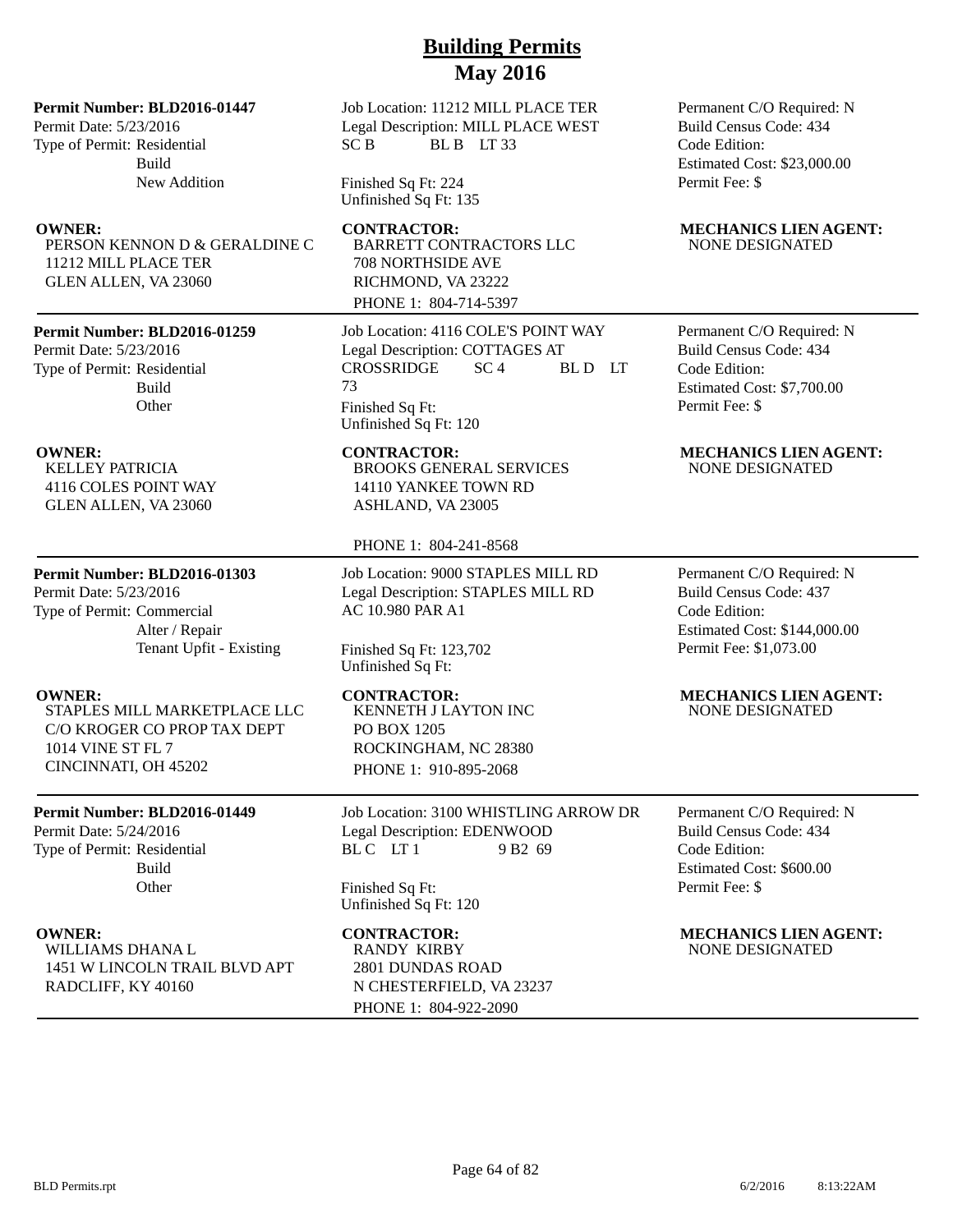### **Permit Number: BLD2016-01018**

Permit Date: 5/24/2016 Type of Permit: Residential New Building New Dwelling

RUFFIN & PAYNE 4200 VAWTER AVE HENRICO, VA 23222

### **Permit Number: BLD2016-01212**

Permit Date: 5/24/2016 Type of Permit: Residential Build New Dwelling

HILTON M RUBIN INC 5314 W GRACE ST RICHMOND, VA 23226

### **Permit Number: BLD2016-01166**

Permit Date: 5/24/2016 Type of Permit: Residential New Building New Dwelling

RCI BUILDERS LLC 9245 SHADY GROVE RD STE 200 Job Location: 11733 OLDE COVINGTON WAY Legal Description: COVINGTON SC 1 BL B LT 57

Finished Sq Ft: 3,536 Unfinished Sq Ft: 604

J R WALKER HOMES LLC 5314 TWIN HICKORY RD. GLEN ALLEN, VA 23059

FAX: 270-0754 PHONE 1: 270-7195

Job Location: 9803 ST PAGES LN Legal Description: PEMBERTON RD AC .3077 PAR A

Finished Sq Ft: 1,624 Unfinished Sq Ft: 288

HILTON M RUBIN INC 5314 W GRACE ST HENRICO, VA 23226

FAX: 804-553-9418

Job Location: 5004 KELLY JANE CT Legal Description: JENKINS BLUFF BLA LT8

Finished Sq Ft: 2,543 Unfinished Sq Ft: 1,525

RCI BUILDERS LLC 9245 SHADY GROVE RD STE. 200 MECHANICSVILLE, VA 23116 PHONE 1: 804-569-1520

PHONE 2: 804-814-5712

### **Permit Number: BLD2016-00980**

MECHANICSVILLE, VA 23116-2893

Permit Date: 5/24/2016 Type of Permit: Residential New Building Job Location: 7512 SETTLERS RIDGE CT Legal Description: SETTLERS RIDGE SC B BLD LT3

New Dwelling Finished Sq Ft: 1,700 Unfinished Sq Ft: 460 Permanent C/O Required: Y Build Census Code: 101 Code Edition: Estimated Cost: \$296,440.00 Permit Fee: \$

### **OWNER: CONTRACTOR: MECHANICS LIEN AGENT:**

MEYER GOERGEN PC 1802 BAYBERRY COURT SUITE 200 RICHMOND, VA 23226

Permanent C/O Required: Y Build Census Code: 101 Code Edition: Estimated Cost: \$160,000.00 Permit Fee: \$

### **OWNER: CONTRACTOR: MECHANICS LIEN AGENT:**

BON AIR TITLE AGENCY INC 9211 FOREST HILL AVE STE 111 RICHMOND, VA 23235 PHONE 1: 804-320-1336 FAX: 804-320-0024

Permanent C/O Required: Y Build Census Code: 101 Code Edition: Estimated Cost: \$202,007.00 Permit Fee: \$

### **OWNER:** CONTRACTOR: MECHANICS LIEN AGENT:

MG LAW 1802 BAYBERRY CT. STE. 200 RICHMOND, VA 23226 FAX: 804-288-1990 PHONE 1: 804-288-3600

Permanent C/O Required: Y Build Census Code: 101 Code Edition: Estimated Cost: \$180,000.00 Permit Fee: \$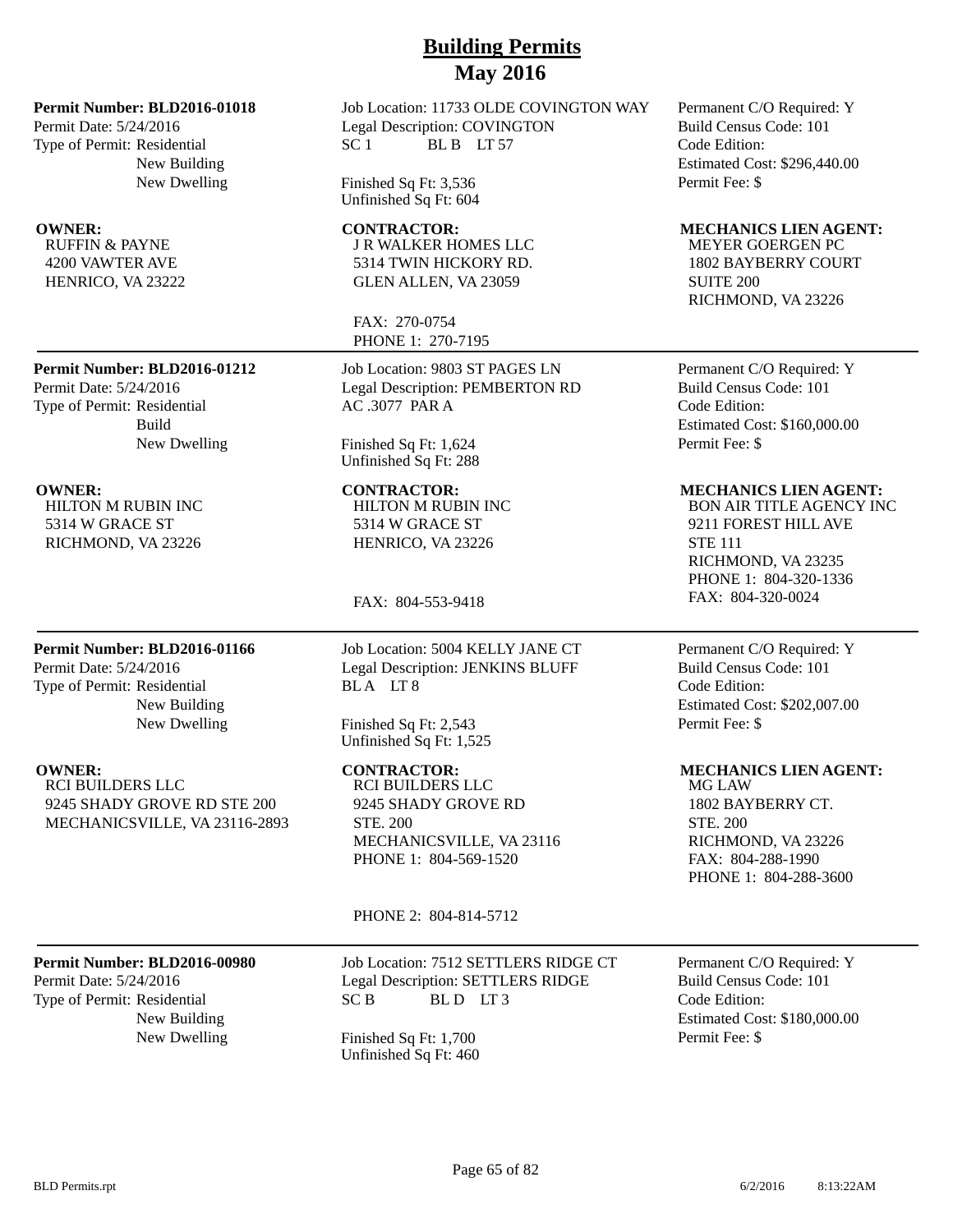SETTLERS 34 LLC 10204 W BROAD ST GLEN ALLEN, VA 23060-3305

### **Permit Number: BLD2016-00775**

Permit Date: 5/24/2016 Type of Permit: Residential Addition New Addition

BOWMAN WILLIAM EDWARDS JR & LOI 500 OLD PROVIDENCE CIR HENRICO, VA 23229

## **Building Permits May 2016**

MAR-MAL HOME BUILDERS LLC 10204 WEST BROAD ST. GLEN ALLEN, VA 23060

PHONE 1: 504-514-3582

Job Location: 500 OLD PROVIDENCE CIR Legal Description: CARTER'S RIDGE SC 1 BLA LT 5 AC 1.062

Finished Sq Ft: 125 Unfinished Sq Ft: 260

W E BOWMAN INC 3715 BELT BLVD RICHMOND, VA 23234 PHONE 1: 804-291-3899

**OWNER:** CONTRACTOR: MECHANICS LIEN AGENT: KANE - JEFFRIES 1700 BAYBERRY COURT HENRICO, VA 23229

> Permanent C/O Required: Build Census Code: 434 Code Edition: Estimated Cost: \$25,000.00 Permit Fee: \$

**OWNER:** CONTRACTOR: MECHANICS LIEN AGENT: NONE DESIGNATED

### **Permit Number: BLD2016-00958**

Permit Date: 5/24/2016 Type of Permit: Residential New Building New Dwelling

BAIN ROBERT P CONSTRUCTION INC 3002 HUNGARY SPRING RD HENRICO, VA 23228

> New Building New Dwelling

ALEXANDER DEVELOPMENT CO LLC

**Permit Number: BLD2016-01169**

11533 NUCKOLS RD STE C GLEN ALLEN, VA 23059-5672

Permit Date: 5/24/2016 Type of Permit: Residential

Job Location: 12005 CAMERON CREEK RD Legal Description: CAMERON AT GREY OAKS SC 1 BLA LT 2 AC .314 Finished Sq Ft: 3,383 Unfinished Sq Ft: 735

BAIN-WARING BUILDERS 3002 HUNGARY SPRING RD. RICHMOND, VA 23228

### FAX: 804-672-2508

Job Location: 5339 HEATHER BROOK LN Legal Description: BENSON AT GREY OAKS  $SC1$  BLA LT6

Finished Sq Ft: 3,657 Unfinished Sq Ft: 669

QUALITY BUILDERS OF VA 1515 FORREST MEADOW LA MANAKIN SABOT, VA 23103 PHONE 1: 804-784-4158 FAX: 804-784-5686

Permanent C/O Required: Y Build Census Code: 101 Code Edition: Estimated Cost: \$120,000.00 Permit Fee: \$

### **OWNER:** CONTRACTOR: MECHANICS LIEN AGENT:

HERITAGE TITLE 3002 HUNGARY SPRING RD. RICHMOND, VA 23228 FAX: 804-672-2508 PHONE 1: 804-672-3029

Permanent C/O Required: Y Build Census Code: 101 Code Edition: Estimated Cost: \$45,000.00 Permit Fee: \$

### **OWNER:** CONTRACTOR: MECHANICS LIEN AGENT:

PAGE ALLEN & ASSOCIATES PC 11521 E. MIDLOTHIAN TRPK RICHMOND, VA 23235 FAX: 804-794-6132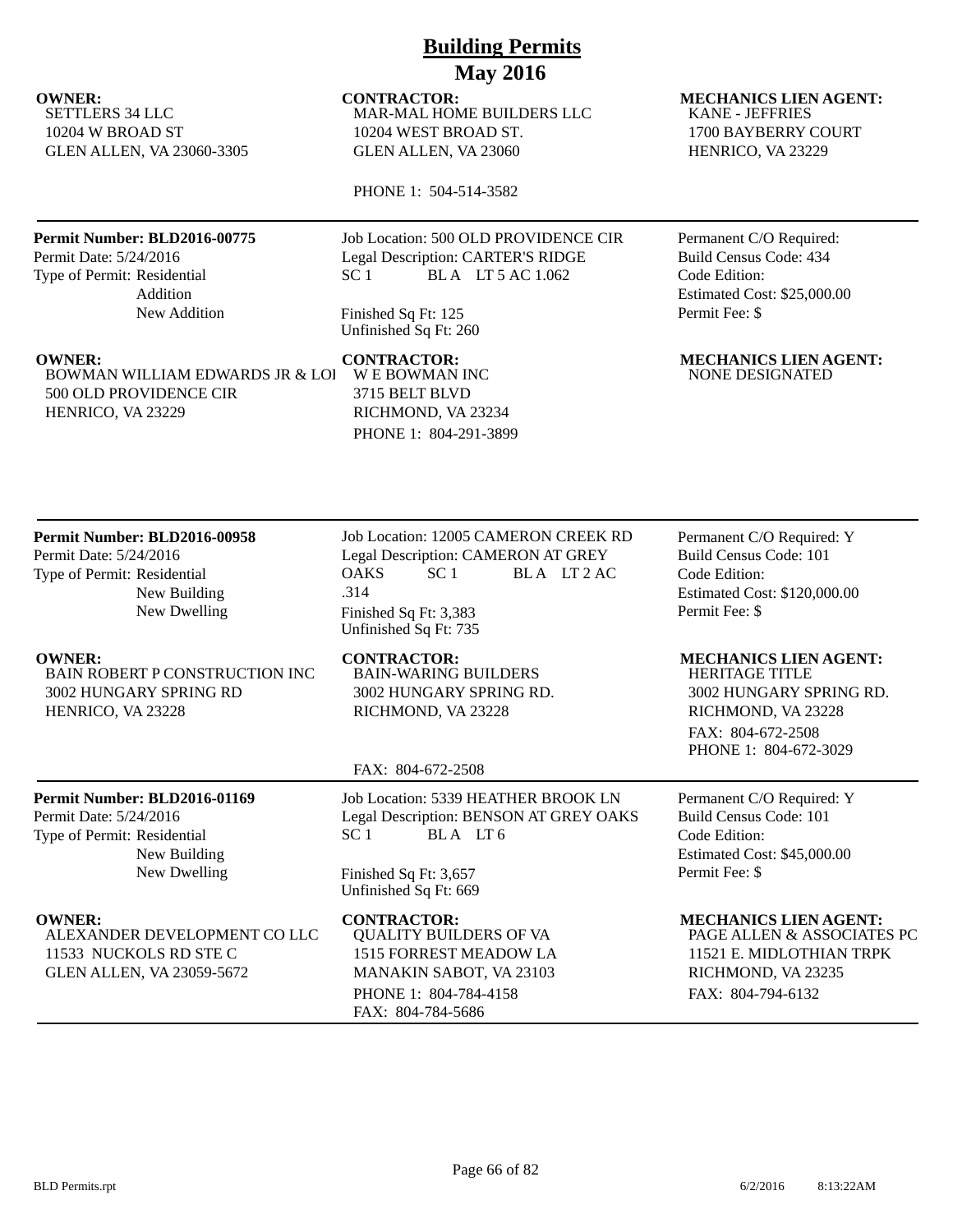### **Permit Number: BLD2015-02987**

Permit Date: 5/24/2016 Type of Permit: Commercial Build Shell Building

EASTGATE TOWN CENTER LLC C/O JOSHUA RICHTER 18631 N 19TH AVE STE 158606 PHOENIX, AZ 85027

### **Permit Number: BLD2016-01302**

Permit Date: 5/24/2016 Type of Permit: Commercial Alter / Repair Tenant Upfit - Existing

ST MARYS HOSPITAL OF RICHMOND INC C/O KIM SULLIVAN 3310 WEST END AVE STE 700 NASHVILLE, TN 37203-1097

### **Permit Number: BLD2016-01386**

Permit Date: 5/24/2016 Type of Permit: Commercial **Other** Antennas/Shelter

MOUNTAIN ROAD LLC 8 S PLUM ST RICHMOND, VA 23220

### **Permit Number: BLD2016-01455**

Permit Date: 5/24/2016 Type of Permit: Residential Build Attached Garage

TRAN KY BINH & LINH L MAO 2301 CHOWNING PL HENRICO, VA 23294-4006

Job Location: 4869 NINE MILE RD Legal Description: NINE MILE RD AC 10.052 PRCL 1

Finished Sq Ft: 41,000 Unfinished Sq Ft: 53,965

HOURIGAN CONSTRUCTION 411 EAST FRANKLIN ST STE 400 RICHMOND, VA 23219

Job Location: 5899 BREMO RD Legal Description: PAXTON ST AC .765 95A A2 9

Finished Sq Ft: 9,665 Unfinished Sq Ft:

RVA CONSTRUCTION INC 8001 FRANKLIN FARMS DR SUITE 138 RICHMOND, VA 23229

Job Location: 1301 MOUNTAIN RD Legal Description: MOUNTAIN ROAD AC 3.44 104 A1 8

Finished Sq Ft: Unfinished Sq Ft:

SIGNAL POINT SYSTEMS INC 1270 SHILOH RD SUITE 100 KENNESAW, GA 30144 PHONE 1: 770-499-0439

Job Location: 2301 CHOWNING PL Legal Description: CHOWNING PLACE<br>BLA LT 14 93 A1 23 BLA LT 14

Finished Sq Ft: Unfinished Sq Ft: 480

KY TRAN 2301 CHOWNING PL RICHMOND, VA 23294 PHONE 1: 804-868-0860

Permanent C/O Required: Y Build Census Code: 327 Code Edition: Estimated Cost: \$2,870,000.00 Permit Fee: \$

### **OWNER:** CONTRACTOR: MECHANICS LIEN AGENT: NONE DESIGNATED

Permanent C/O Required: N Build Census Code: 437 Code Edition: Estimated Cost: \$750,000.00 Permit Fee: \$5,315.00

### **OWNER: CONTRACTOR: MECHANICS LIEN AGENT:** NONE DESIGNATED

Permanent C/O Required: N Build Census Code: 329 Code Edition: Estimated Cost: \$9,000.00 Permit Fee: \$

### **OWNER: CONTRACTOR: MECHANICS LIEN AGENT:** NONE DESIGNATED

Permanent C/O Required: N Build Census Code: 434 Code Edition: Estimated Cost: \$4,000.00 Permit Fee: \$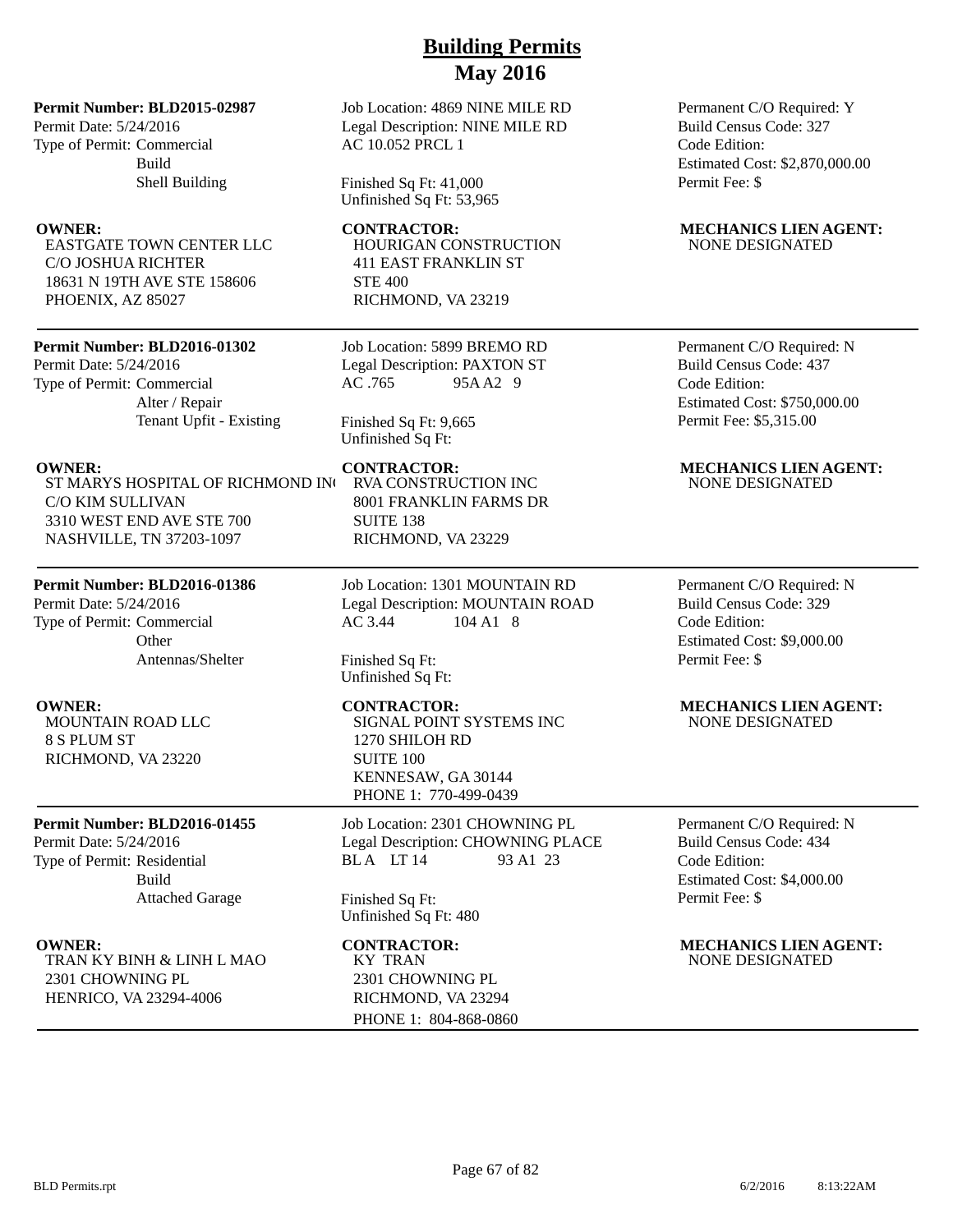### **Permit Number: BLD2016-01331**

Permit Date: 5/24/2016 Type of Permit: Commercial **Other** Antennas/Shelter

SHORT PUMP SIMPLY STORAGE C/O ANTHONY CANNELLA 4475 POUNCEY TRACT RD GLEN ALLEN, VA 23059-5833

### **Permit Number: BLD2016-01331**

Permit Date: 5/24/2016 Type of Permit: Commercial **Other** Antennas/Shelter

SHORT PUMP SIMPLY STORAGE C/O ANTHONY CANNELLA 4475 POUNCEY TRACT RD GLEN ALLEN, VA 23059-5833

### **Permit Number: BLD2016-01351**

Permit Date: 5/24/2016 Type of Permit: Commercial **Other** Antennas/Shelter

BOZE BETTY C LIFE INT 2400 BROADLEAF RD SANDSTON, VA 23150

### **Permit Number: BLD2016-01391**

Permit Date: 5/24/2016 Type of Permit: Commercial Other Antennas/Shelter

MARTHA NJ LLC 5607 GROVE AVE RICHMOND, VA 23226-2101 Job Location: 4457 POUNCEY TRACT RD Legal Description: POUNCEY TRCT 64 295 AC 4.005 77 B1 30

Finished Sq Ft: Unfinished Sq Ft:

SIGNAL POINT SYSTEMS INC 1270 SHILOH RD SUITE 100 KENNESAW, GA 30144 PHONE 1: 770-499-0439

Job Location: 4457 POUNCEY TRACT RD Legal Description: N L EXIT RAMP 295 AC .069 77 B1 32

Finished Sq Ft: Unfinished Sq Ft:

SIGNAL POINT SYSTEMS INC 1270 SHILOH RD SUITE 100 KENNESAW, GA 30144 PHONE 1: 770-499-0439

Job Location: 2307 OLD HANOVER RD Legal Description: OLD HANOVER RD AC 25.03 16 B1 26

Finished Sq Ft: Unfinished Sq Ft:

SIGNAL POINT SYSTEMS INC 1270 SHILOH RD SUITE 100 KENNESAW, GA 30144 PHONE 1: 770-499-0439

Job Location: 1503 SANTA ROSA RD Legal Description: KOGER OFFICE CENTER BL PT A AC 3.378 NELSON BLDG 84 A2 46 Finished Sq Ft: Unfinished Sq Ft:

MASTEC NETWORK SOLUTIONS, INC 806 DOUGLAS RD 11TH FL CORAL GABLES, FL 33134

Permanent C/O Required: N Build Census Code: 329 Code Edition: Estimated Cost: \$9,000.00 Permit Fee: \$128.00

### **OWNER:** CONTRACTOR: MECHANICS LIEN AGENT: NONE DESIGNATED

Permanent C/O Required: N Build Census Code: 329 Code Edition: Estimated Cost: \$9,000.00 Permit Fee: \$128.00

### **OWNER: CONTRACTOR: MECHANICS LIEN AGENT:** NONE DESIGNATED

Permanent C/O Required: N Build Census Code: 437 Code Edition: Estimated Cost: \$9,000.00 Permit Fee: \$128.00

### **OWNER: CONTRACTOR: MECHANICS LIEN AGENT:** NONE DESIGNATED

Permanent C/O Required: N Build Census Code: 329 Code Edition: Estimated Cost: \$25,000.00 Permit Fee: \$240.00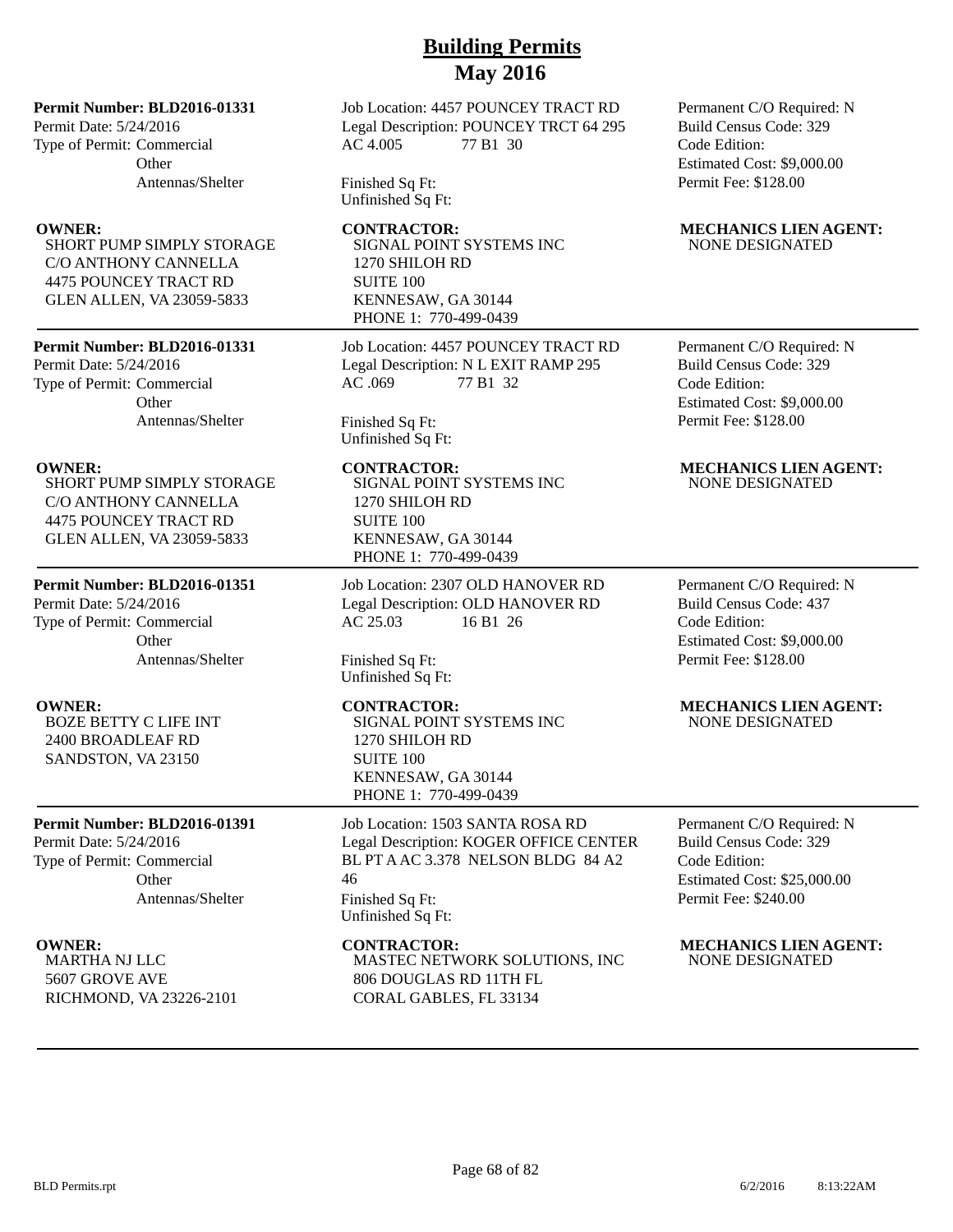**Permit Number: BLD2016-01423**

Permit Date: 5/24/2016 Type of Permit: Residential Build New Addition

VERDI JOANNE C 7208 ALYCIA AVE HENRICO, VA 23228-4323

### **Permit Number: BLD2016-01457**

Permit Date: 5/24/2016 Type of Permit: Residential Build New Addition

AKENS SIDNEY J JR & PATRICIA A 9004 STONEBROOK DR GLEN ALLEN, VA 23060

### **Permit Number: BLD2016-01429**

Permit Date: 5/24/2016 Type of Permit: Residential Alter / Repair Finish Off Space

SHROFF ASHISH & AMI 11708 NORWICH PKWY GLEN ALLEN, VA 23059-3427

### **Permit Number: BLD2016-01458**

Permit Date: 5/24/2016 Type of Permit: Residential Build Detached Garage

BURGESS TYLER A & ELIZABETH K 8905 RIVER RD HENRICO, VA 23229

Job Location: 7208 ALYCIA AVE Legal Description: OAKMONT BL D LT 17 97 A1 64

Finished Sq Ft: 80 Unfinished Sq Ft:

**OWNER:** CONTRACTOR: MECHANICS LIEN AGENT: TAYLOR CONSTRUCTION SERVICE HTG\/ 8500 PERRYMONT RD RICHMOND, VA 23237 FAX: 804-271-7772 PHONE 1: 804-271-7776

> Job Location: 9004 STONEBROOK DR Legal Description: DUNNCROFT  $SC E$  BLE LT 89 91 B1  $\Lambda$ Finished Sq Ft: 144 Unfinished Sq Ft:

BNW BUILDERS 8601 STAPLES MILL RD RICHMOND, VA 23228

Job Location: 11708 NORWICH PKWY Legal Description: HAMPSHIRE SC 2 BL B LT 8

Finished Sq Ft: 465 Unfinished Sq Ft:

ASHISH SHROFF 11708 NORWICH PKWY GLEN ALLEN, VA 23059

### PHONE 1: 804-364-1322

Job Location: 8905 RIVER RD Legal Description: MOORELAND FARMS LT PT 3 .634 AC 81 A2 1

Finished Sq Ft: Unfinished Sq Ft: 1,232

TYLER BURGESS 8905 RIVER RD HRNRICO, VA 23229 Permanent C/O Required: N Build Census Code: 434 Code Edition: Estimated Cost: \$10,000.00 Permit Fee: \$

# NONE DESIGNATED

Permanent C/O Required: N Build Census Code: 434 Code Edition: Estimated Cost: \$13,000.00 Permit Fee: \$

### **OWNER: CONTRACTOR: MECHANICS LIEN AGENT:** NONE DESIGNATED

Permanent C/O Required: N Build Census Code: 434 Code Edition: Estimated Cost: \$200.00 Permit Fee: \$

### **OWNER: CONTRACTOR: MECHANICS LIEN AGENT:** NONE DESIGNATED

Permanent C/O Required: N Build Census Code: 434 Code Edition: Estimated Cost: \$50,000.00 Permit Fee: \$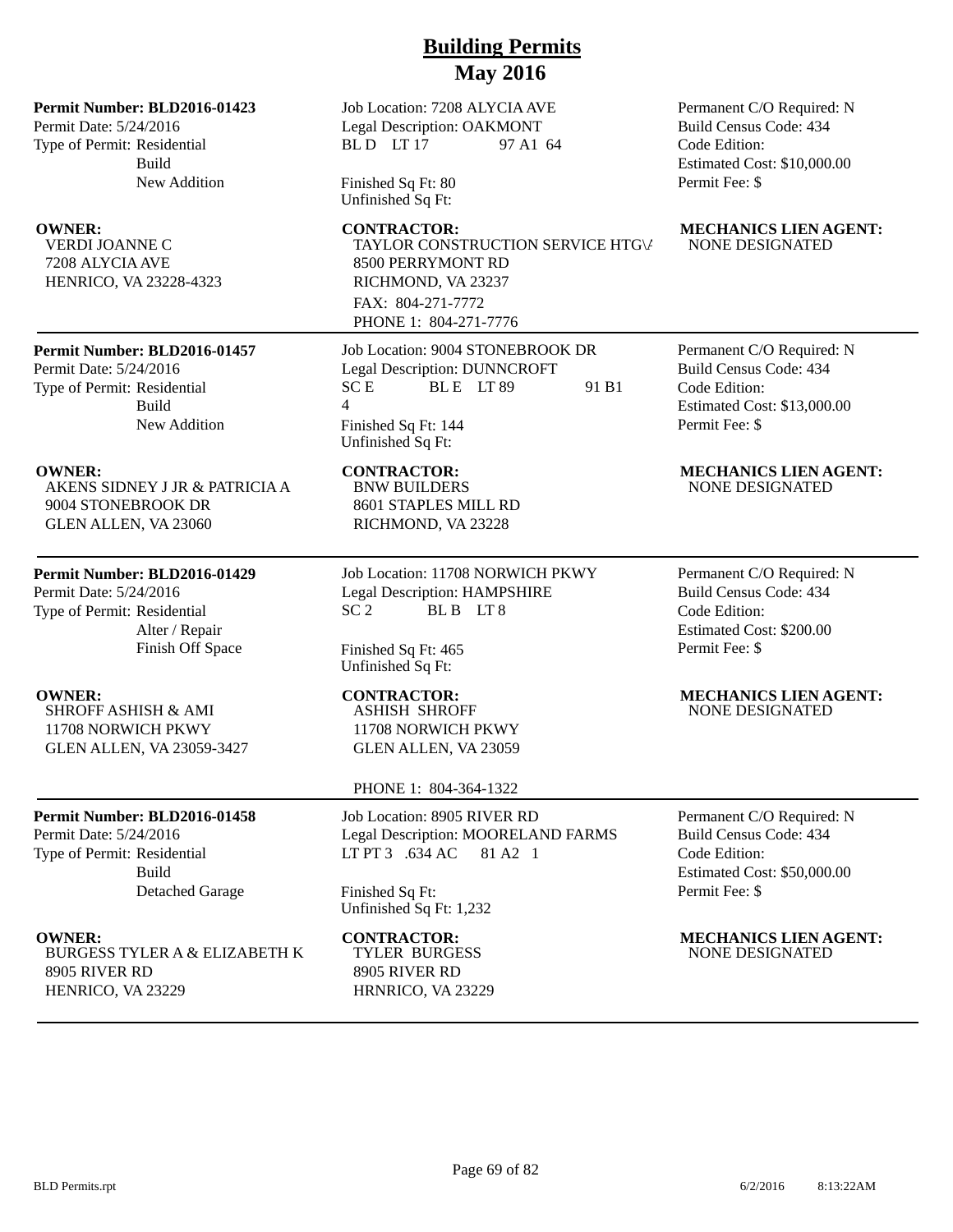### **Permit Number: BLD2016-00730**

Permit Date: 5/24/2016 Type of Permit: Commercial Alter / Repair Tenant Upfit - Existing

WAWA INC 260 W BALTIMORE PIKE MEDIA, PA 19063-5620

**Permit Number: BLD2016-01460** Permit Date: 5/24/2016 Type of Permit: Residential Build Deck

TOWLES KENNETH W & DONNA 1605 CHERRY VIEW CT HENRICO, VA 23228-1511

### **Permit Number: BLD2016-01339**

Permit Date: 5/25/2016 Type of Permit: Residential New Building New Dwelling

HHHUNT HOLLOWAY LLC 11237 NUCKOLS RD GLEN ALLEN, VA 23059

### **Permit Number: BLD2016-00952**

Permit Date: 5/25/2016 Type of Permit: Residential Demolition **Other** 

JOHNSON ALFRED EUGENE & EJH & LW PO BOX 355 HENRICO, VA 23075-0355

Job Location: 5231 BROOK RD Legal Description: BROOK RD AC 1.755 105 B1 20

Finished Sq Ft: 4,833 Unfinished Sq Ft:

GRAYBEALE CONSTRUCTION INC 8420 MEADOWBRIDGE RD SUITE F MECHANICSVILLE, VA 23116 PHONE 1: 804-569-6185 FAX: 804-569-6186

Job Location: 1605 CHERRY VIEW CT Legal Description: CEDAR GROVE  $SC 1$  BLB LT5 98 A2 35 Finished Sq Ft: Unfinished Sq Ft: 324

KENNETH W TOWLES 1605 CHERRY VIEW CT HENRICO, VA 23228 PHONE 1: 804-363-1257

Job Location: 5005 MABEN HILL LN Legal Description: HOLLOWAY AT WYNDHAM FOREST SC 2 BL G LT 17 Finished Sq Ft: 3,600 Unfinished Sq Ft: 835

HHHUNT HOMES RICHMOND 11237 NUCKOLS ROAD GLEN ALLEN, VA 23059

### FAX: (804) 762-9769

Job Location: 4314 CREIGHTON RD Legal Description: SMITH CHARLES A AC 7.93 13 A1 2

Finished Sq Ft: Unfinished Sq Ft:

EVELYN HOLLADAY 9244 SHANNON ROAD MECHANICSVILLE, VA 23116 Permanent C/O Required: N Build Census Code: 437 Code Edition: Estimated Cost: \$125,000.00 Permit Fee: \$

### **OWNER: CONTRACTOR: MECHANICS LIEN AGENT:** NONE DESIGNATED

### Permanent C/O Required: N Build Census Code: 434 Code Edition: Estimated Cost: \$1,500.00 Permit Fee: \$

### **OWNER:** CONTRACTOR: MECHANICS LIEN AGENT: NONE DESIGNATED

Permanent C/O Required: Y Build Census Code: 101 Code Edition: Estimated Cost: \$100,000.00 Permit Fee: \$

### **OWNER: CONTRACTOR: MECHANICS LIEN AGENT:**

MEYER GOERGEN PC 1802 BAYBERRY COURT SUITE 200 RICHMOND, VA 23226

Permanent C/O Required: Build Census Code: 645 Code Edition: Estimated Cost: \$3,000.00 Permit Fee: \$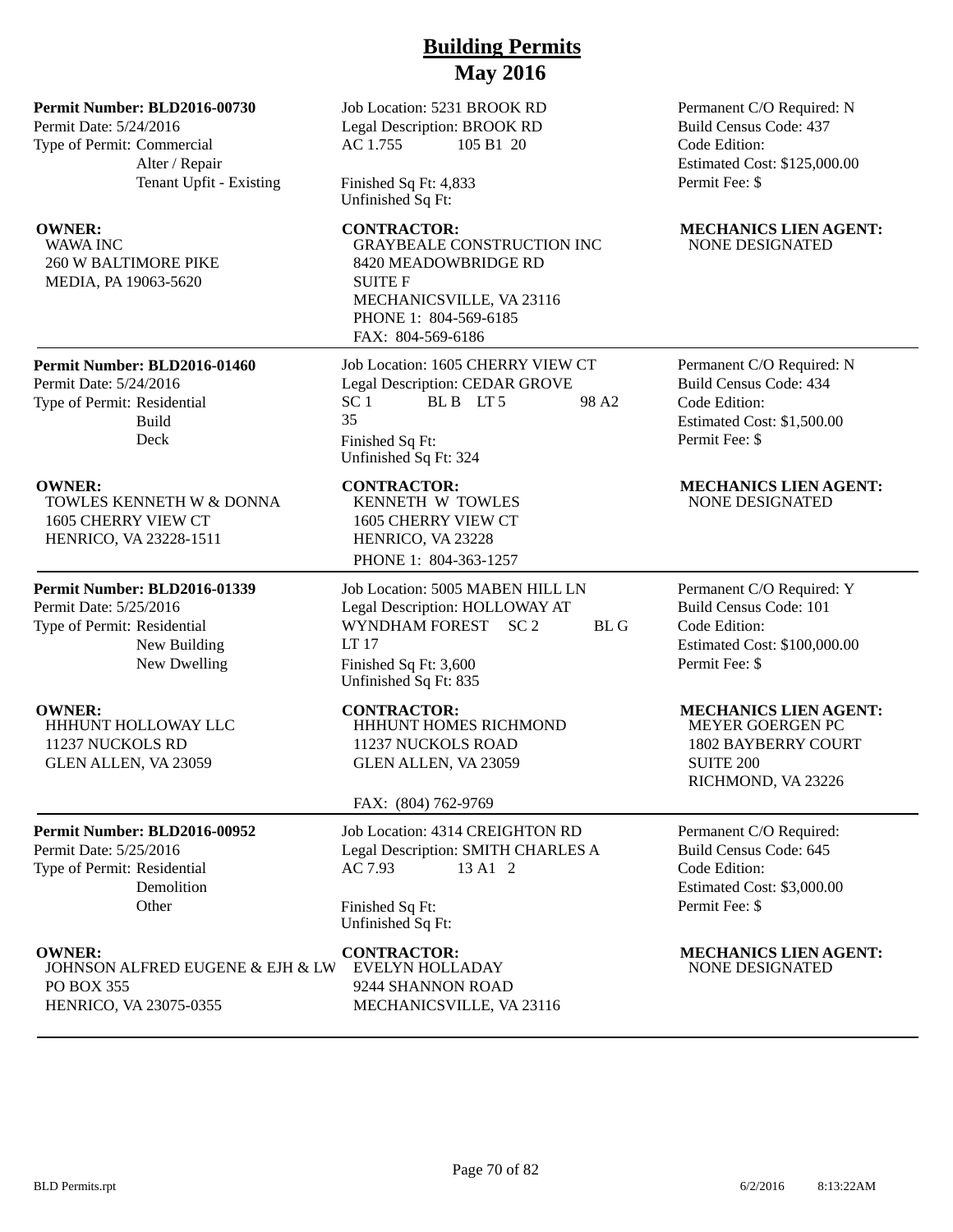### **Permit Number: BLD2016-01112**

Permit Date: 5/25/2016 Type of Permit: Commercial Alter / Repair Tenant Upfit - New

FEDERAL REALTY INVT TRUST 1626 E JEFFERSON ST ROCKVILLE, MD 20852-4041

### **Permit Number: BLD2016-01124**

Permit Date: 5/25/2016 Type of Permit: Commercial **Other** Trailer

COUNTY SCHOOL BOARD C/O DEPT OF RESEARCH & PLNNG PO BOX 23120 HENRICO, VA 23223

### **Permit Number: BLD2016-01300**

Permit Date: 5/25/2016 Type of Permit: Commercial **Other** Trailer

COUNTY SCHOOL BOARD C/O DEPT OF RESEARCH & PLNNG PO BOX 23120 HENRICO, VA 23223

### **Permit Number: BLD2016-01375**

Permit Date: 5/25/2016 Type of Permit: Residential Build New Addition

WEBBER JOSEPH G & KATHY G 217 PILGRIM LN HENRICO, VA 23227

Job Location: 1601 WILLOW LAWN DR Legal Description: SS BROAD ST RD AC 16.917 95 A1 33

Finished Sq Ft: 2,380 Unfinished Sq Ft: 2,400

B&L CONSTRUCTION INC 223 RIVERVIEW DR SUITE M DANVILLE, VA 24541 PHONE 1: 804-955-9002

Job Location: 2401 SKIPWITH RD Legal Description: SKIPWITH AVE AC 20 93 A1 47

Finished Sq Ft: 653 Unfinished Sq Ft:

**OWNER: CONTRACTOR: MECHANICS LIEN AGENT:** OWNER-HCPS DAWN HICKS NONE DESIGNATED

> Job Location: 7300 GALAXIE RD Legal Description: EL IMPALA DR AC 17.98 97 A1 9

Finished Sq Ft: 653 Unfinished Sq Ft:

## OWNER-HENRICO CO DAWN HICKS NONE DESIGNATED

Job Location: 217 PILGRIM LN Legal Description: ROLLING HILLS BLA LT7 5 B1 1

Finished Sq Ft: Unfinished Sq Ft: 192

# JOSEPH G WEBBER

217 PILGRIM LN HENRICO, VA 23227 Permanent C/O Required: Y Build Census Code: 437 Code Edition: Estimated Cost: \$85,000.00 Permit Fee: \$

### **OWNER:** CONTRACTOR: MECHANICS LIEN AGENT: NONE DESIGNATED

Permanent C/O Required: Y Build Census Code: 328 Code Edition: Estimated Cost: \$4,000.00 Permit Fee: \$100.00

Permanent C/O Required: Y Build Census Code: 328 Code Edition: Estimated Cost: \$4,000.00 Permit Fee: \$100.00

# **OWNER: CONTRACTOR: MECHANICS LIEN AGENT:**

Permanent C/O Required: N Build Census Code: 434 Code Edition: Estimated Cost: \$4,000.00 Permit Fee: \$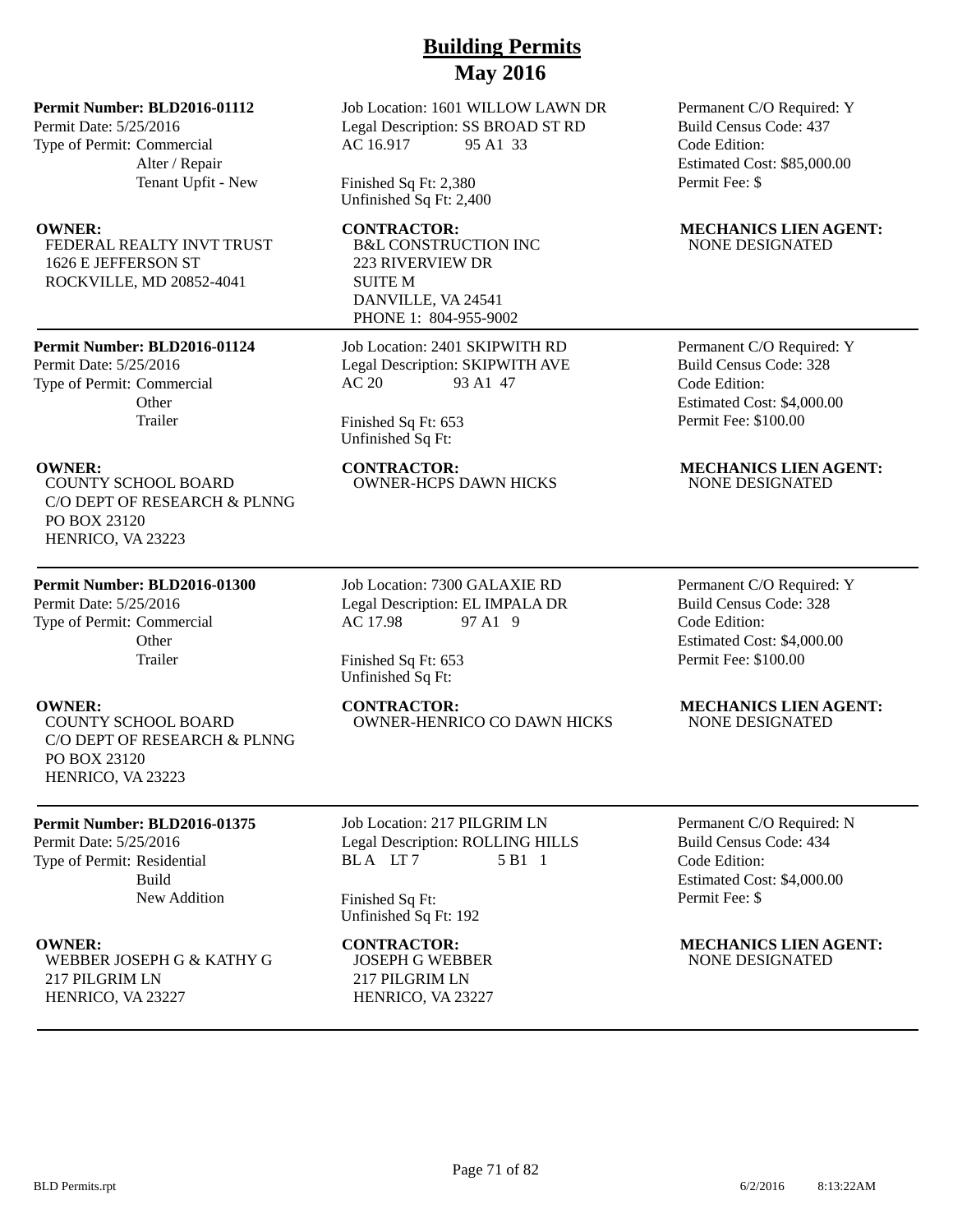### **Permit Number: BLD2016-00916**

Permit Date: 5/26/2016 Type of Permit: Residential Demolition **Other** 

ROBERTS ROBERT M JR & STUART C 204 S MOORELAND RD HENRICO, VA 23229

### **Permit Number: BLD2016-00810**

Permit Date: 5/26/2016 Type of Permit: Residential Alter / Repair **Other** 

SEEMEEN SHAHEDA 9111 HUNGARY RD HENRICO, VA 23294-5931

## **Permit Number: BLD2016-01481**

Permit Date: 5/26/2016 Type of Permit: Residential Build **Other** 

PATTERSON JOHN R & SUSAN 910 MORATTICO CIR GLEN ALLEN, VA 23060

### **Permit Number: BLD2016-00016**

Permit Date: 5/13/2016 Type of Permit: Residential New Building New Dwelling

GELLETLY & ASSOCIATES INC C/O EDWARD GELLETLY JR 11248 PRESCOTT PL GLEN ALLEN, VA 23059

### Job Location: 911 S GASKINS RD Legal Description: WEST KNOLL LT PT 5-6-23-24&VAC RD 66 B2 1

Finished Sq Ft: Unfinished Sq Ft:

COLONIAL HOMECRAFTER LTD

1791 CAMBRIDE DR HENRICO, VA 23233 PHONE 1: 804-741-6061 FAX: 804-741-8378

Job Location: 9111 HUNGARY RD Legal Description: WEST END MANOR  $SCI$  BLA LT 17 86 A2 2

Finished Sq Ft: Unfinished Sq Ft:

WILTON CONSTRUCTION SERVICES INC P O BOX 552 MIDLOTHIAN, VA 23113 PHONE 1: 804-794-4362 FAX: 804-379-6488

Job Location: 910 MORATTICO CIR Legal Description: EDGEWOOD AT CROSSRIDGE PH 7 BL 10 UN F Finished Sq Ft: Unfinished Sq Ft: 280

OLD DOMINION INNOVATIONS, INC 9424 ATLEE ROAD UNIT G ASHLAND, VA 23005

Job Location: 5461 BRANDON BLUFF WAY Legal Description: OAKLEYS CHASE SC 5 BLA LT 1

Finished Sq Ft: 3,262 Unfinished Sq Ft: 560

RYAN HOMES 7501 BOULDERS VIEW DRIVE SUITE 450 RICHMOND, VA 23225 PHONE 1: 804-272-7835

Permanent C/O Required: Build Census Code: 645 Code Edition: Estimated Cost: \$40,000.00 Permit Fee: \$

### **OWNER:** CONTRACTOR: MECHANICS LIEN AGENT:

CAWTHORN DESKEVICH & GAV 1409 EASTRIDGE ROAD RICHMOND, VA 23229

Permanent C/O Required: Build Census Code: 434 Code Edition: Estimated Cost: \$6,000.00 Permit Fee: \$

### **OWNER: CONTRACTOR: MECHANICS LIEN AGENT:** NONE DESIGNATED

Permanent C/O Required: N Build Census Code: 434 Code Edition: Estimated Cost: \$18,000.00 Permit Fee: \$

### **OWNER:** CONTRACTOR: MECHANICS LIEN AGENT: NONE DESIGNATED

Permanent C/O Required: Y Build Census Code: 101 Code Edition: Estimated Cost: \$162,514.00 Permit Fee: \$

### **OWNER:** CONTRACTOR: MECHANICS LIEN AGENT:

BENJAMIN C WINN JR ESQUIRE 3926 PENDER DR SUITE 200 FAIRFAX, VA 22030 PHONE 1: 703-803-7529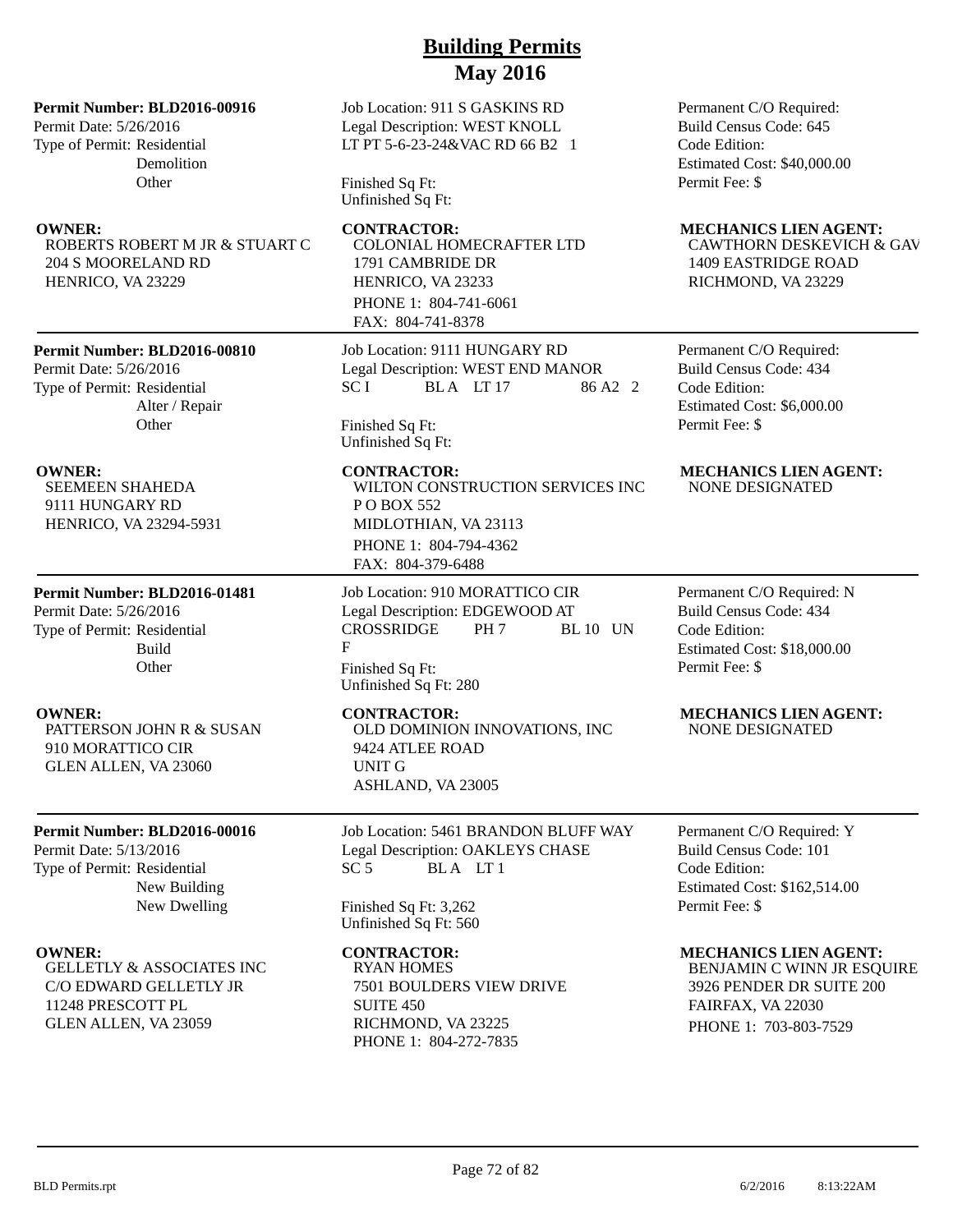**Permit Number: BLD2016-00117**

Permit Date: 5/19/2016 Type of Permit: Commercial **Other Other** 

ME NUCKOLS LLC 2250 OLD BRICK RD STE 200 GLEN ALLEN, VA 23060

### **Permit Number: BLD2016-00118**

Permit Date: 5/19/2016 Type of Permit: Commercial **Other Other** 

ME NUCKOLS LLC 2250 OLD BRICK RD STE 200 GLEN ALLEN, VA 23060

### **Permit Number: BLD2016-01477**

Permit Date: 5/25/2016 Type of Permit: Residential Build Deck

ANDERSON GREGORY W 12317 GAYTON BLUFFS LN HENRICO, VA 23233

### **Permit Number: BLD2016-01478**

Permit Date: 5/25/2016 Type of Permit: Residential Alter / Repair **Other** 

ARMSTRONG SUSAN C 404 S MOORELAND RD HENRICO, VA 23229

### Job Location: 12121 W BROAD ST Legal Description: W BROAD ST AC 66.90 PAR B 72 B1 1

Finished Sq Ft: Unfinished Sq Ft:

BRACT RETAINING WALLS 10423 DOW GILL RD ASHLAND, VA 23005 FAX: 804-798-5098

Job Location: 12121 W BROAD ST Legal Description: W BROAD ST AC 66.90 PAR B 72 B1 1

Finished Sq Ft: Unfinished Sq Ft:

BRACT RETAINING WALLS 10423 DOW GILL RD ASHLAND, VA 23005 FAX: 804-798-5098

Job Location: 12317 GAYTON BLUFFS LN Legal Description: GAYTON STATION  $SC A$  BL B LT 17 72 B1 35 Finished Sq Ft: Unfinished Sq Ft: 156

CAMPBELL HOME IMPROVEMENT LLC 618 COLONY FOREST DR MIDLOTHIAN, VA 23114

FAX: 804-915-7110 PHONE 1: 804-426-9312

Job Location: 404 S MOORELAND RD Legal Description: N S MOORELAND RD AC 1.248 81 B1 8

Finished Sq Ft: Unfinished Sq Ft:

# B K MARTIN CONSTRUCTION P O BOX 14589 RICHMOND, VA 23221 PHONE 1: 804-673-0138 FAX: 804-673-0265

Permanent C/O Required: Y Build Census Code: 329 Code Edition: Estimated Cost: \$174,165.00 Permit Fee: \$1,290.00

### **OWNER:** CONTRACTOR: MECHANICS LIEN AGENT: NONE DESIGNATED

Permanent C/O Required: Y Build Census Code: 329 Code Edition: Estimated Cost: \$69,155.00 Permit Fee: \$555.00

### **OWNER: CONTRACTOR: MECHANICS LIEN AGENT:** NONE DESIGNATED

Permanent C/O Required: N Build Census Code: 434 Code Edition: Estimated Cost: \$2,340.00 Permit Fee: \$

### **OWNER:** CONTRACTOR: MECHANICS LIEN AGENT: NONE DESIGNATED

Permanent C/O Required: N Build Census Code: 434 Code Edition: Estimated Cost: \$4,500.00 Permit Fee: \$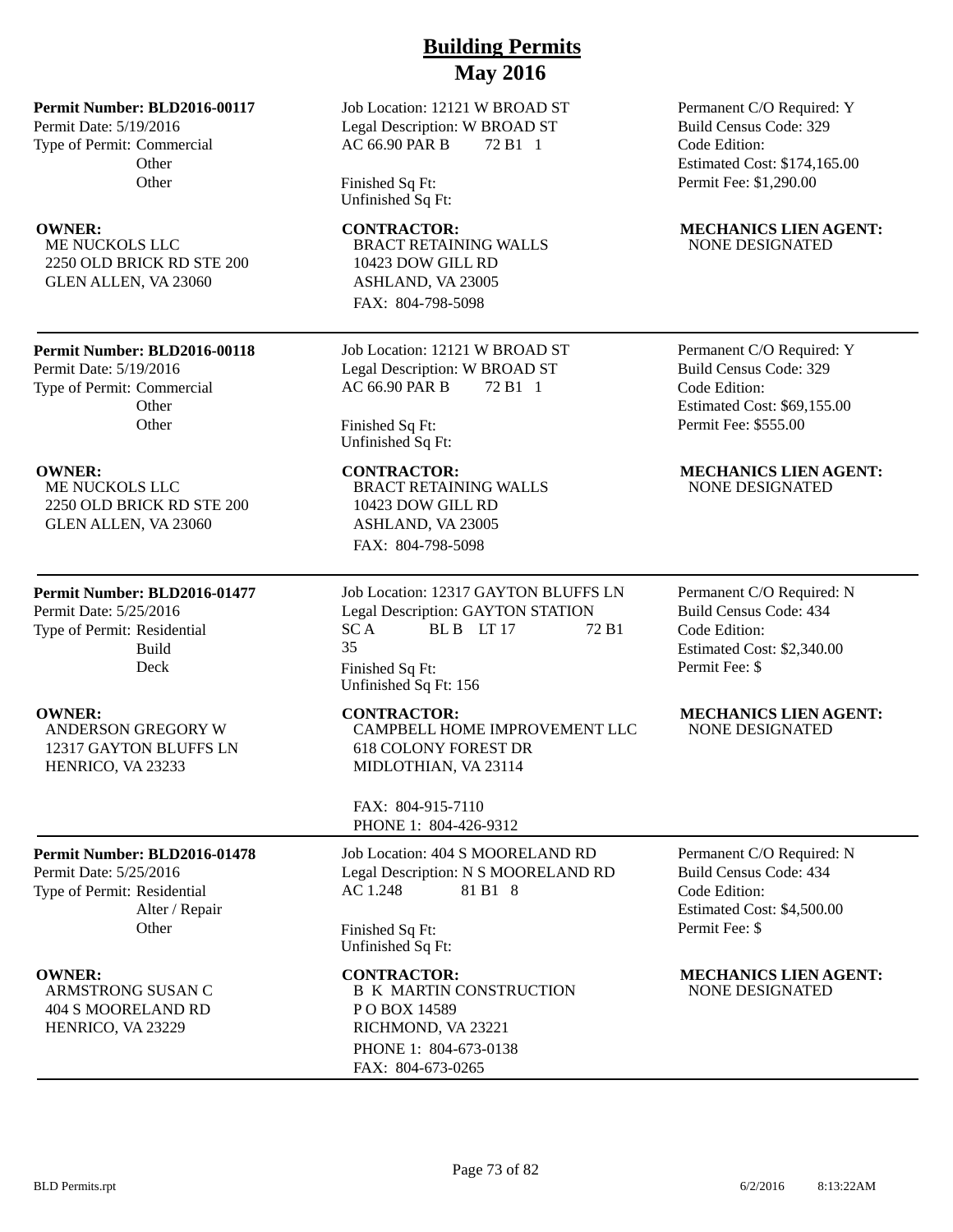### **Permit Number: BLD2016-01479**

Permit Date: 5/25/2016 Type of Permit: Residential Addition New Addition

SNEAD CHARLES H & MERLE E 9010 MICHAUX LN HENRICO, VA 23229-6342

Job Location: 9010 MICHAUX LN Legal Description: HILL AND DALE  $SCC$  BLH LT 6 & 6A 84 B1 2

Finished Sq Ft: 288 Unfinished Sq Ft:

**OWNER: CONTRACTOR: MECHANICS LIEN AGENT:** CREATIVE WOODWORKS OF RICHMOND 9408 UNIVERSITY BLVD HENRICO, VA 23229

> FAX: 804-285-1442 PHONE 1: 804-363-4486

Job Location: 9400 GREENFORD DR Legal Description: HUNTINGTON  $SC<sub>4</sub>$  BLK LT1 86 A2 1

Permit Date: 5/26/2016 Type of Permit: Commercial

**Permit Number: BLD2016-01425**

**Other** Antennas/Shelter

PAYNE CHARLES & TRACIE F 9400 GREENFORD DR HENRICO, VA 23294-5402

### **Permit Number: BLD2016-01426**

Permit Date: 5/26/2016 Type of Permit: Commercial Other Antennas/Shelter

BROWN DOUGLAS E 3800 FRANCISTOWN RD HENRICO, VA 23294

### **Permit Number: BLD2016-01387**

Permit Date: 5/26/2016 Type of Permit: Commercial **Other** Antennas/Shelter

CROWN CASTLE TOWER 4017 WASHINGTON RD PMB 353 MCMURRAY, PA 15317-2520

Finished Sq Ft: Unfinished Sq Ft:

MASTEC NETWORK SOLUTIONS INC 800 DOUGLAS RD CORAL GABELS, FL 33134

Job Location: 3800 FRANCISTOWN RD Legal Description: HUNTINGTON  $SC 2$  BLE LT1 86 A2 1

Finished Sq Ft: Unfinished Sq Ft:

MASTEC NETWORK SOLUTIONS INC 800 DOUGLAS RD CORAL GABELS, FL 33134

Job Location: 8350 HERMITAGE HIGH BLVD Legal Description: HUNGARY SPRING RD AC LEASEHOLD 92 B2 138

Finished Sq Ft: Unfinished Sq Ft:

SIGNAL POINT SYSTEMS INC 1270 SHILOH RD SUITE 100 KENNESAW, GA 30144 PHONE 1: 770-499-0439

Permanent C/O Required: Build Census Code: 434 Code Edition: Estimated Cost: \$14,880.00 Permit Fee: \$

# NONE DESIGNATED

Permanent C/O Required: N Build Census Code: 329 Code Edition: Estimated Cost: \$16,000.00 Permit Fee: \$177.00

### **OWNER:** CONTRACTOR: MECHANICS LIEN AGENT: NONE DESIGNATED

Permanent C/O Required: N Build Census Code: 329 Code Edition: Estimated Cost: \$16,000.00 Permit Fee: \$177.00

### **OWNER:** CONTRACTOR: MECHANICS LIEN AGENT: NONE DESIGNATED

Permanent C/O Required: N Build Census Code: 329 Code Edition: Estimated Cost: \$9,000.00 Permit Fee: \$128.00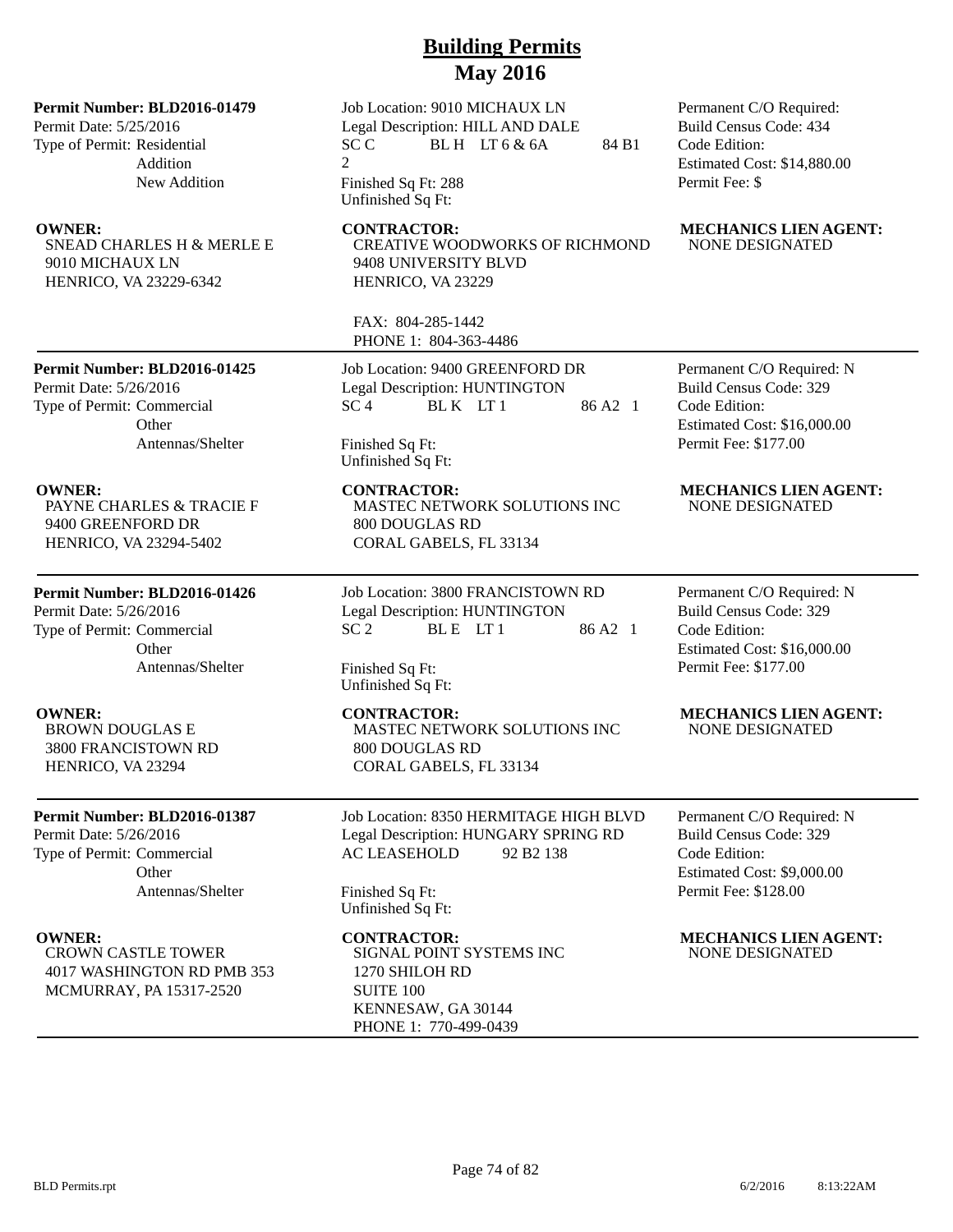### **Permit Number: BLD2016-01173**

Permit Date: 5/26/2016 Type of Permit: Commercial Alter / Repair Tenant Upfit - Existing

CENTRAL VA HOSPITAL LLC C/O DUCHARME MCMILLEN & ASSOC PO BOX 80610 INDIANAPOLIS, IN 46280

### **Permit Number: BLD2016-01484**

Permit Date: 5/26/2016 Type of Permit: Residential Demolition **Other** 

RILEY MARK 1920 PARKLAND DR LYNCHBURG, VA 24503-3048

### **Permit Number: BLD2016-01382**

Permit Date: 5/26/2016 Type of Permit: Residential New Building New Dwelling

HILTON M RUBIN INC 5314 W GRACE ST RICHMOND, VA 23226

# **Permit Number: BLD2016-01308**

Permit Date: 5/27/2016 Type of Permit: Residential Build New Dwelling

HENRICO CO ED FOUNDATION 3820 NINE MILE RD RICHMOND, VA 23223

Job Location: 7700 E PARHAM RD Legal Description: PARHAM RD AC 11.557 92 B1 67

Finished Sq Ft: 3,691 Unfinished Sq Ft:

HUNNICUTT CONSTRUCTION INC 2907 PARK AVE RICHMOND, VA 23221 PHONE 1: 358-4656

Job Location: 5400 NINE MILE RD Legal Description: NINE MILE RD AC .916 12 A1 17

Finished Sq Ft: Unfinished Sq Ft:

PRYOR HAULING INC 4509 POUNCEY TRACT RD GLEN ALLEN, VA 23059

FAX: 360-2681 PHONE 1: 360-2120

Job Location: 9805 ST PAGES LN Legal Description: ST PAGES LN AC .2069 PAR B

Finished Sq Ft: 1,624 Unfinished Sq Ft: 288

HILTON M RUBIN INC 5314 W GRACE ST HENRICO, VA 23226

FAX: 804-553-9418

Job Location: 8402 HOLLY HILL RD Legal Description: RIDGEWAY FARMS  $SC B$  BLJ LT2 84 A2 22 Finished Sq Ft: 1,858 Unfinished Sq Ft: 30

**OWNER: CONTRACTOR: MECHANICS LIEN AGENT:** HENRICO COUNTY VOC EDUCATION 3751 C E NINE MILE RD HENRICO, VA 23227

Permanent C/O Required: N Build Census Code: 437 Code Edition: Estimated Cost: \$231,867.00 Permit Fee: \$1,689.00

### **OWNER:** CONTRACTOR: MECHANICS LIEN AGENT: NONE DESIGNATED

Permanent C/O Required: Build Census Code: 649 Code Edition: Estimated Cost: \$3,060.00 Permit Fee: \$

### **OWNER:** CONTRACTOR: MECHANICS LIEN AGENT: NONE DESIGNATED

Permanent C/O Required: Y Build Census Code: 101 Code Edition: Estimated Cost: \$160,000.00 Permit Fee: \$

### **OWNER: CONTRACTOR: MECHANICS LIEN AGENT:**

BON AIR TITLE AGENCY INC 9211 FOREST HILL AVE STE 111 RICHMOND, VA 23235 PHONE 1: 804-320-1336 FAX: 804-320-0024

Permanent C/O Required: Y Build Census Code: 101 Code Edition: Estimated Cost: \$80,000.00 Permit Fee: \$

NONE DESIGNATED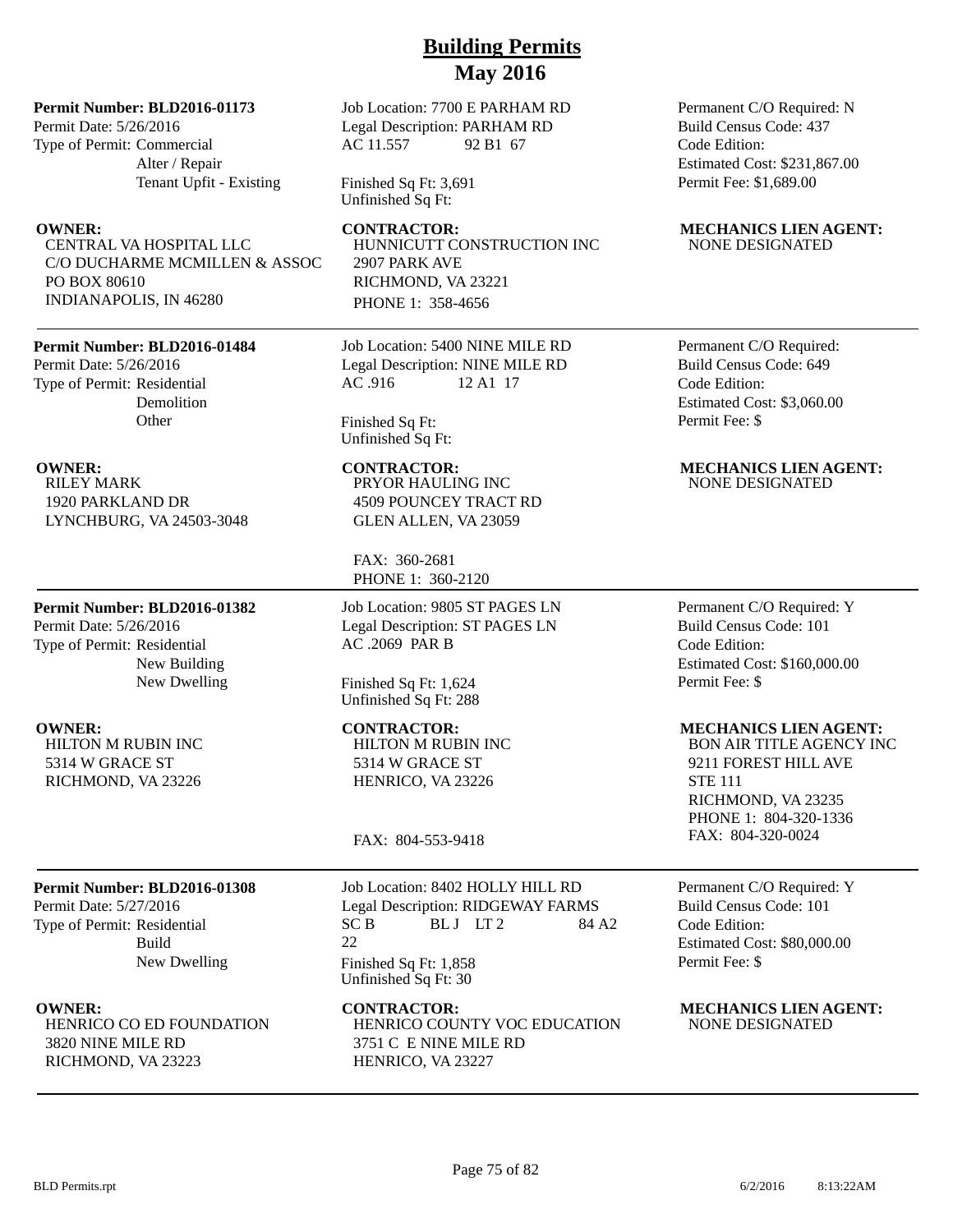**Permit Number: BLD2016-01371**

Permit Date: 5/27/2016 Type of Permit: Residential New Building New Dwelling

SHURM CONSTRUCTION INC C/O JOHN SHURM PO BOX 66 MECHANICSVILLE, VA 23111

### Job Location: 2620 GRINN CT Legal Description: KINGSLAND POINTE LT 16

Finished Sq Ft: 1,599 Unfinished Sq Ft: 741

SHURM HOMES PO BOX 66 MECHANICSVILLE, VA 23111 PHONE 1: (804) 723-5287 FAX: 804-789-8431

**Permit Number: BLD2016-01232**

Permit Date: 5/27/2016 Type of Permit: Residential Demolition **Other** 

ROBERTSON HOWARD O JR C/O MICHAEL ROBERTSON 12211 DIAMOND HILL DR MIDLOTHIAN, VA 23113-2526

**Permit Number: BLD2016-00978**

Permit Date: 5/27/2016 Type of Permit: Residential New Building New Dwelling

DUKE GEORGE T & KATHLEEN C 11454 BATTENFIELD DR GLEN ALLEN, VA 23059

### **Permit Number: BLD2016-01420**

Permit Date: 5/27/2016 Type of Permit: Residential New Building Job Location: 8812 STAPLES MILL RD Legal Description: WL STAPLES MILL RD AC 4.099 92 B2 57

Finished Sq Ft: Unfinished Sq Ft:

PRYOR HAULING INC 2220 FORMEX ST RICHMOND, VA 23224

FAX: 360-2681 PHONE 1: 360-2120

Job Location: 11605 WOOD BROOK CT Legal Description: DUKE FAMILY SUBDIVISION LT 2 AC 3.00 Finished Sq Ft: 4,335 Unfinished Sq Ft: 988

DUKE QUALITY HOMES 3800 STILLMAN PARKWAY SUITE200 HENRICO, VA 23233

### FAX: 804-346-8275

Job Location: 12049 CAMERON CREEK RD Legal Description: CAMERON AT GREY OAKS SC 2 BLA LT 13

New Dwelling Finished Sq Ft: 3,932 Unfinished Sq Ft:

Permanent C/O Required: Y Build Census Code: 101 Code Edition: Estimated Cost: \$160,000.00 Permit Fee: \$

### **OWNER:** CONTRACTOR: MECHANICS LIEN AGENT:

THE HARVEY LAW OFFICED PLC 7516 RIGHT FLANK ROAD SUITE 210 MECHANICSVILLE, VA 23116 FAX: 804-200-5646

Permanent C/O Required: Build Census Code: 646 Code Edition: Estimated Cost: \$7,500.00 Permit Fee: \$

### **OWNER: CONTRACTOR: MECHANICS LIEN AGENT:** NONE DESIGNATED

Permanent C/O Required: Y Build Census Code: 101 Code Edition: Estimated Cost: \$350,000.00 Permit Fee: \$

**OWNER: CONTRACTOR: MECHANICS LIEN AGENT:** 

HOMELAND TITLE CO 5344 TWIN HICKORY RD ATTN: LETTIE M. STANLEY GLEN ALLEN, VA 20359

### PHONE 1: 804-935-0043

Permanent C/O Required: Y Build Census Code: 101 Code Edition: Estimated Cost: \$290,000.00 Permit Fee: \$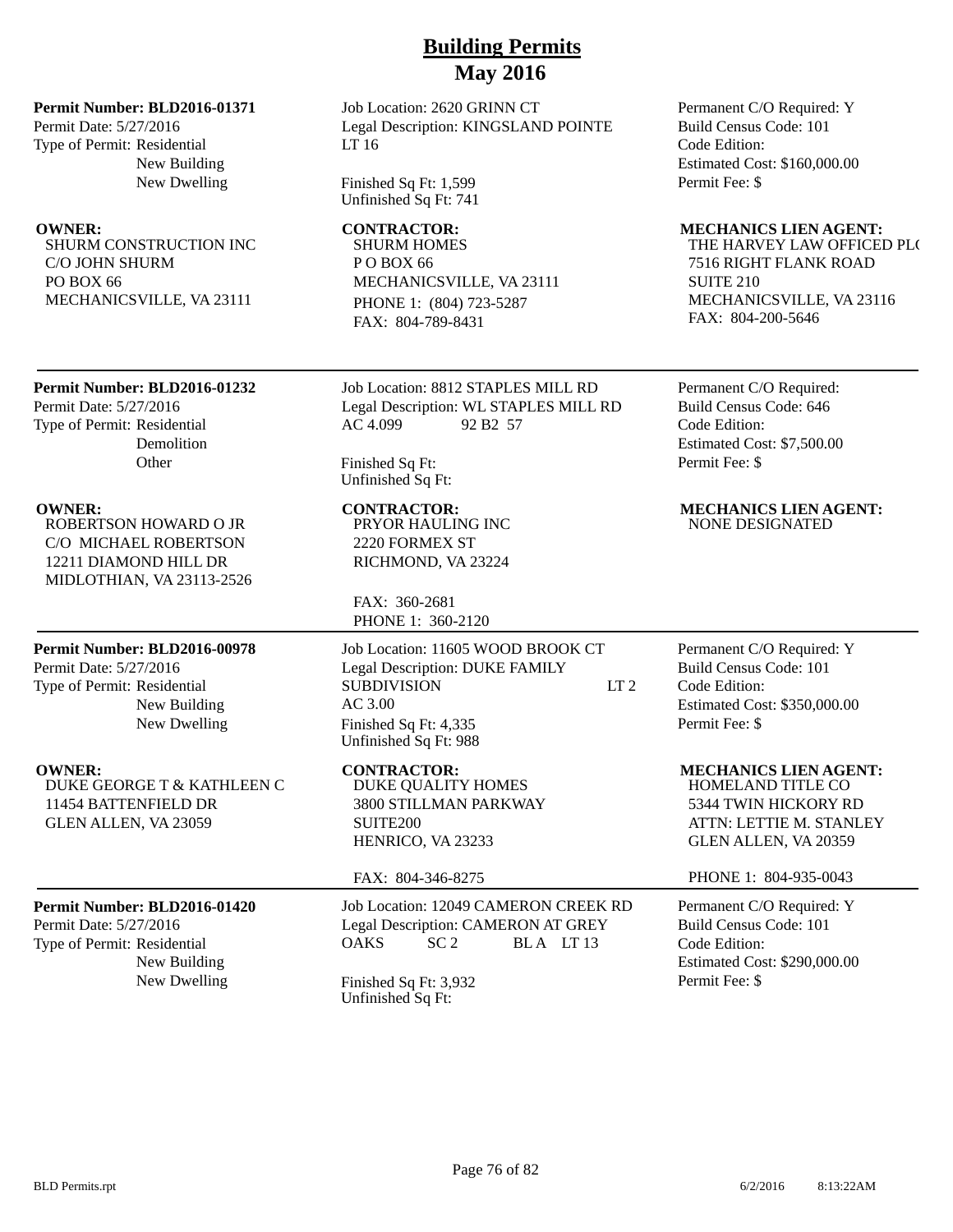**OWNER:** CONTRACTOR: MECHANICS LIEN AGENT: BRADFORD HOMES INC PO BOX 3943 NORTH CHESTERFIELD, VA 23235

### **Permit Number: BLD2016-01266**

Permit Date: 5/27/2016 Type of Permit: Residential Demolition Detached Garage

MCGAUGHEY DAVID W & JULIE G THOM 4980 CHARLES CITY RD HENRICO, VA 23231

### **Permit Number: BLD2016-01378**

Permit Date: 5/27/2016 Type of Permit: Commercial Alter / Repair Tenant Upfit - Existing

WC PHASE I LC 11100 W BROAD ST GLEN ALLEN, VA 23060

### **Permit Number: BLD2016-01490**

Permit Date: 5/27/2016 Type of Permit: Residential Build Deck

KARRA SHARAT V & DIVYA ANANTH 5128 ALDENBROOK WAY GLEN ALLEN, VA 23059

## **Permit Number: BLD2016-01393**

Permit Date: 5/27/2016 Type of Permit: Commercial Alter / Repair Tenant Upfit - Existing Finished Sq Ft: 800

Job Location: 4980 CHARLES CITY RD Legal Description: CHARLES CITY RD AC 3.00 46 B1 57

PRIMARY PHONE: 804-304-1549

**Building Permits May 2016**

Finished Sq Ft: Unfinished Sq Ft:

DAVID MCGAUGHEY 4980 CHARLES CITY RD HENRICO, VA 23231

BRADFORD HOMES INC

RICHMOND, VA 23235

FAX: 804-303-4473

PO BOX 3943

Job Location: 11753 W BROAD ST Legal Description: W BROAD ST AC 4.96 72 B2 62

Finished Sq Ft: 1,470 Unfinished Sq Ft: 0

**OWNER:** CONTRACTOR: MECHANICS LIEN AGENT:<br>WE PHASE I LC WINDER TENANT-DESIREE DORSEY NONE DESIGNATED OWNER/TENANT-DESIREE DORSEY

> Job Location: 5128 ALDENBROOK WAY Legal Description: RESERVE AT POUNCEY TRACT SC 1 BLA LT 8

Finished Sq Ft: Unfinished Sq Ft: 168

SHARAT V KARRA 5128 ALDENBROOK WAY GLEN ALLEN, VA 23059 PHONE 2: 804-274-44665 PHONE 1: 310-963-4946

Job Location: 9603 GAYTON RD Legal Description: GASKINS GAYTON RDS AC 1.894 80 A2 30

Unfinished Sq Ft:

BON AIR TITLE AGENCY INC 9211 FOREST HILL AVE STE 111 RICHMOND, VA 23235 PHONE 1: 804-320-1336

FAX: 804-320-0024

Permanent C/O Required: N Build Census Code: 649 Code Edition: Estimated Cost: \$2,500.00 Permit Fee: \$

**OWNER: CONTRACTOR: MECHANICS LIEN AGENT:** NONE DESIGNATED

> Permanent C/O Required: N Build Census Code: 437 Code Edition: Estimated Cost: \$35,000.00 Permit Fee: \$310.00

Permanent C/O Required: N Build Census Code: 434 Code Edition: Estimated Cost: \$4,800.00 Permit Fee: \$

**OWNER: CONTRACTOR: MECHANICS LIEN AGENT:** NONE DESIGNATED

> Permanent C/O Required: N Build Census Code: 437 Code Edition: Estimated Cost: \$15,000.00 Permit Fee: \$170.00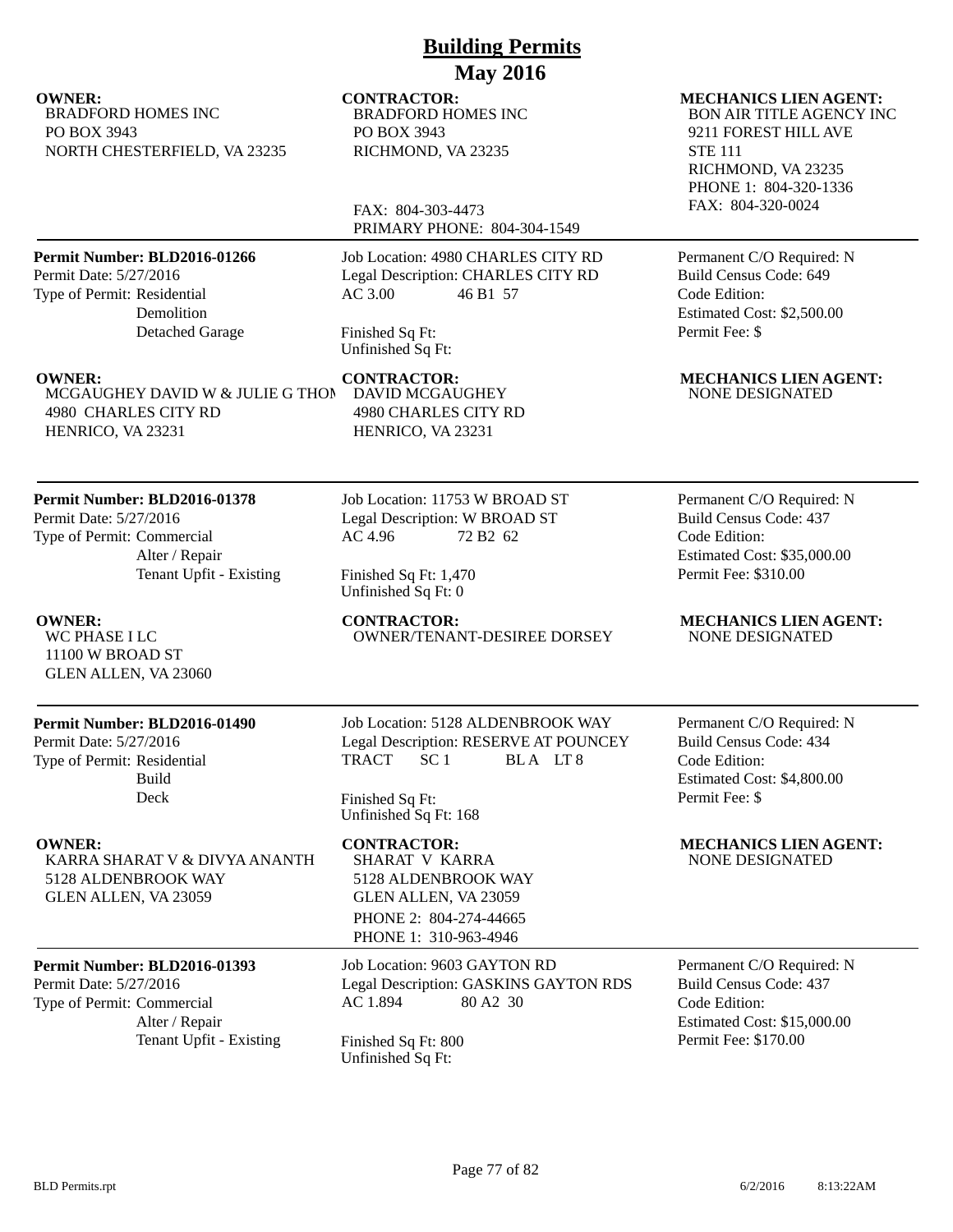HOOKER WALTER L & MARY ANNE C/O GAYTON XING OFFICE PARK 6802 PARAGON PL STE 300 HENRICO, VA 23230

# **Permit Number: BLD2016-01421**

Permit Date: 5/27/2016 Type of Permit: Commercial Alter / Repair Tenant Upfit - Existing

COUNTY OF HENRICO C/O REAL PROPERTY PO BOX 90775 HENRICO, VA 23273-0775

# **Permit Number: BLD2016-01496**

Permit Date: 5/27/2016 Type of Permit: Residential Build Pool

TRIMBLE JOHN III & NICHOLE M 10503 THAMES DR HENRICO, VA 23238

### **Permit Number: BLD2016-01337**

Permit Date: 5/27/2016 Type of Permit: Residential New Building New Dwelling

GELLETLY & ASSOCIATES INC C/O EDWARD GELLETLY JR 11248 PRESCOTT PL GLEN ALLEN, VA 23059

IMPERIAL INC 1902 HICKORYRIDGE RD HENRICO, VA 23238 PHONE 1: 804-783-3620

Job Location: 440 DABBS HOUSE RD Legal Description: DABBS HOUSE PROP. AC 49.661 8 B1 65

Finished Sq Ft: 150 Unfinished Sq Ft:

**OWNER:** CONTRACTOR: MECHANICS LIEN AGENT: COUNTY OF HENRICO CONTRACTOR: MECHANICS LIEN AGENT: **OWNER-HCPS DAWN HICKS** 

> Job Location: 10503 THAMES DR Legal Description: CANTERBURY SC 7 BLJ LT 8 80 A1 30

Finished Sq Ft: Unfinished Sq Ft:

JOHN & NICHOLE TRIMBLE 10503 THAMES DR HENRICO, VA 23238

### Job Location: 412 QUEEN EMILY PL Legal Description: OAKLEYS CHASE SC 3 BL B LT 54

Finished Sq Ft: 3,262 Unfinished Sq Ft: 650

RYAN HOMES 7501 BOULDERS VIEW DRIVE SUITE 450 RICHMOND, VA 23225 PHONE 1: 804-272-7835

### **OWNER:** CONTRACTOR: MECHANICS LIEN AGENT: NONE DESIGNATED

Permanent C/O Required: N Build Census Code: 437 Code Edition: Estimated Cost: \$3,000.00 Permit Fee: \$100.00

Permanent C/O Required: N Build Census Code: 434 Code Edition: Estimated Cost: \$300.00 Permit Fee: \$

**OWNER: CONTRACTOR: MECHANICS LIEN AGENT:** NONE DESIGNATED

> Permanent C/O Required: Y Build Census Code: 101 Code Edition: Estimated Cost: \$165,722.00 Permit Fee: \$

## **OWNER: CONTRACTOR: MECHANICS LIEN AGENT:**

BENJAMIN C WINN JR ESQUIRE 3926 PENDER DR SUITE 200 FAIRFAX, VA 22030 PHONE 1: 703-803-7529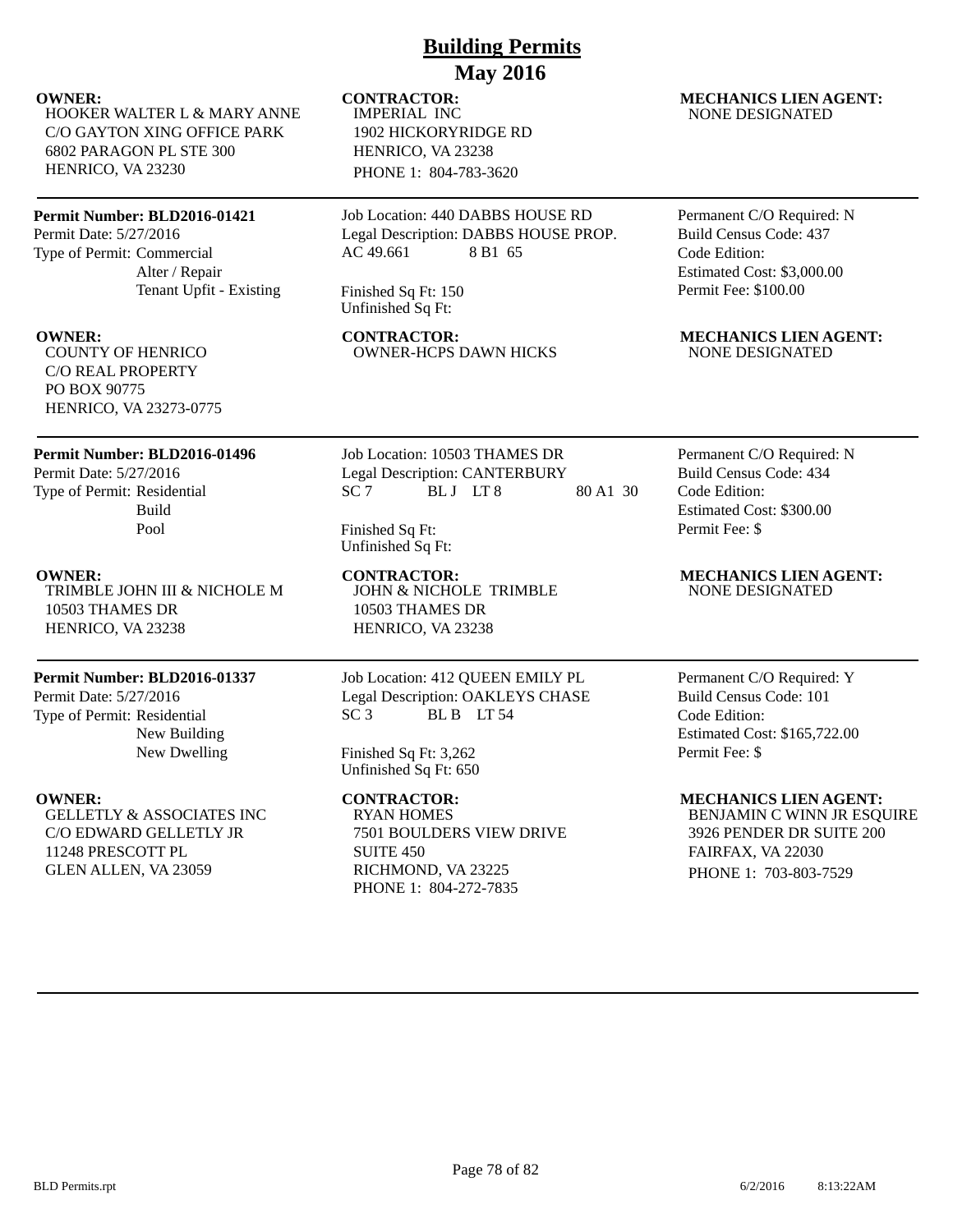### **Permit Number: BLD2016-01498**

Permit Date: 5/27/2016 Type of Permit: Residential Build Deck

RICE MARCUS D & SEJAL PATEL RICE 11609 APRILBUD DR HENRICO, VA 23233

### **Permit Number: BLD2016-01399**

Permit Date: 5/31/2016 Type of Permit: Residential Alter / Repair **Other** 

MILLER JACK L & MARVA M 11805 SUMMER STREAM DR HENRICO, VA 23233-8707

### **Permit Number: BLD2016-01401**

Permit Date: 5/31/2016 Type of Permit: Residential Alter / Repair **Other** 

WALKER STEVEN T 1802 HILLCROFT DR HENRICO, VA 23238-3224

### **Permit Number: BLD2016-01214**

Permit Date: 5/31/2016 Type of Permit: Residential Build New Dwelling

ELDERHOMES CORPORATION 88 CARNATION ST RICHMOND, VA 23225

Job Location: 11609 APRILBUD DR Legal Description: WYTHE TRACE SC 3 BL C LT 103 70 A2 39 Finished Sq Ft: Unfinished Sq Ft: 216

MARCUS RICE 11609 APRILBUD DR HENRICO, VA 23233

Job Location: 11805 SUMMER STREAM DR Legal Description: WYTHE TRACE<br>SC 2 BL D LT 23  $BLD$   $LT$  23 70 A2 39 Finished Sq Ft: Unfinished Sq Ft:

JES CONSTRUCTION 2410 SOUTHLAND DR CHESTER, VA 23831 PHONE 1: 804-425-9912

Job Location: 1802 HILLCROFT DR Legal Description: HERITAGE OAKS  $SC A$  BLB LT2 68 A1 9

Finished Sq Ft: Unfinished Sq Ft:

JES CONSTRUCTION 2410 SOUTHLAND DR CHESTER, VA 23831 PHONE 1: 804-425-9912

Job Location: 204 N KALMIA AVE Legal Description: HIGHLAND SPRINGS  $SC3$  BLK LT 6 & PT 8 11 A1 2 Finished Sq Ft: 1,458 Unfinished Sq Ft: 208

PROJECT HOMES 88 CARNATION STREET RICHMOND, VA 23225 FAX: 230-0778 PHONE 1: 233-2827

Permanent C/O Required: N Build Census Code: 434 Code Edition: Estimated Cost: \$4,700.00 Permit Fee: \$

### **OWNER:** CONTRACTOR: MECHANICS LIEN AGENT: NONE DESIGNATED

Permanent C/O Required: Build Census Code: 434 Code Edition: Estimated Cost: \$3,155.05 Permit Fee: \$

### **OWNER:** CONTRACTOR: MECHANICS LIEN AGENT: NONE DESIGNATED

Permanent C/O Required: Build Census Code: 434 Code Edition: Estimated Cost: \$11,951.16 Permit Fee: \$

### **OWNER: CONTRACTOR: MECHANICS LIEN AGENT:** NONE DESIGNATED

Permanent C/O Required: Y Build Census Code: 101 Code Edition: Estimated Cost: \$69,082.40 Permit Fee: \$

### **OWNER: CONTRACTOR: MECHANICS LIEN AGENT:**

MARION CAKE 88 CARNATION ST RICHMOND, VA 23225

FAX: 804-233-2827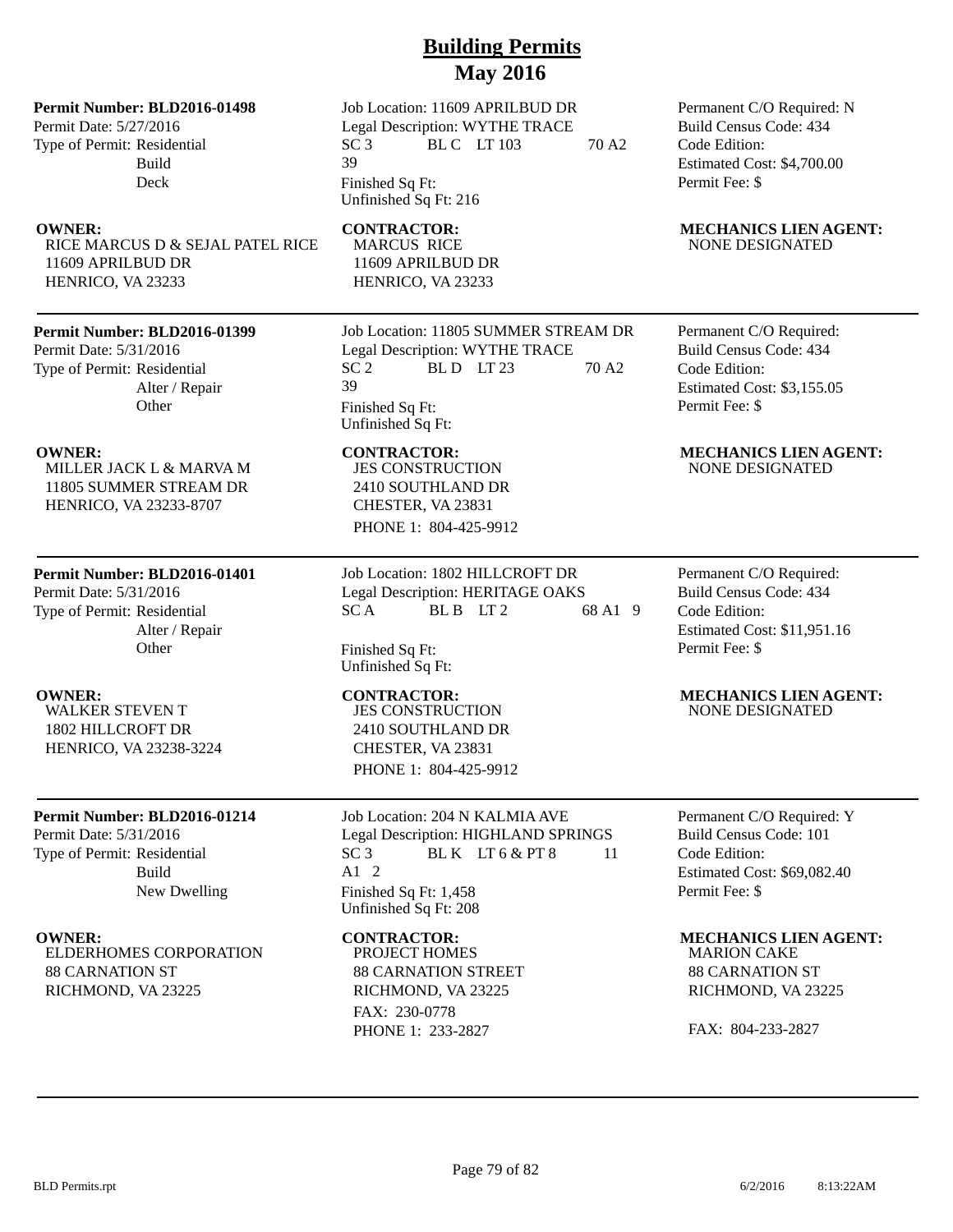### **Permit Number: BLD2016-01084**

Permit Date: 5/31/2016 Type of Permit: Residential Build New Addition

MILLER HENRY R V &KRISTIN MARIE JE 7708 ROCK CREEK RD HENRICO, VA 23229

### **Permit Number: BLD2016-01501**

Permit Date: 5/31/2016 Type of Permit: Residential Build Deck

# OUTEN MICHAEL A

8203 OVERBURY RD HENRICO, VA 23227

### **Permit Number: BLD2016-01500**

Permit Date: 5/31/2016 Type of Permit: Residential Build **Other** 

BARKER THOMAS A & DELORES 3316 BASIE RD HENRICO, VA 23228-3407

### **Permit Number: BLD2016-01418**

Permit Date: 5/31/2016 Type of Permit: Residential New Building New Dwelling

EAGLE CONSTRUCTION OF VA LLC 2250 OLD BRICK RD STE 220 GLEN ALLEN, VA 23060

Job Location: 7708 ROCK CREEK RD Legal Description: ROLLINGWOOD TR J LT 31 84 B2 7

Finished Sq Ft: 1,640 Unfinished Sq Ft: 112

CLASSIC CONSTRUCTION EXTERIORS 11622 BUSY ST N CHESTERFIELD, VA 23236 PHONE 1: 804-794-5690

Job Location: 8203 OVERBURY RD Legal Description: CHAMBERLAYNE HILLS  $SCC$  BLD LT2 104 B2 1 Finished Sq Ft: Unfinished Sq Ft: 112

MICHAEL A OUTEN 8203 OVERBURY RD RICHMOND, VA 23227 PHONE 1: 804-614-5377

Job Location: 3316 BASIE RD Legal Description: WEST BROAD ST GDNS  $SC B$  BLI LT 11 93 B1 79 Finished Sq Ft:

Unfinished Sq Ft: 84

THOMAS BARKER 3316 BASIE RD HENRICO, VA 23228

Job Location: 5152 FARMOUNT TER Legal Description: FARMOUNT TERRACE AC 3.305 PAR E

Finished Sq Ft: 2,686 Unfinished Sq Ft: 475

EAGLE CONSTRUCTION OF VA LLC 2250 OLD BRICK RD STE 220 GLEN ALLEN, VA 23060 PHONE 1: 804-741-4663 FAX: 804-741-0553

Permanent C/O Required: N Build Census Code: 434 Code Edition: Estimated Cost: \$210,000.00 Permit Fee: \$

### **OWNER:** CONTRACTOR: MECHANICS LIEN AGENT: NONE DESIGNATED

Permanent C/O Required: N Build Census Code: 434 Code Edition: Estimated Cost: \$1,500.00 Permit Fee: \$

### **OWNER:** CONTRACTOR: MECHANICS LIEN AGENT: NONE DESIGNATED

Permanent C/O Required: N Build Census Code: 434 Code Edition: Estimated Cost: \$700.00 Permit Fee: \$

### **OWNER: CONTRACTOR: MECHANICS LIEN AGENT:** NONE DESIGNATED

Permanent C/O Required: Y Build Census Code: 101 Code Edition: Estimated Cost: \$210,000.00 Permit Fee: \$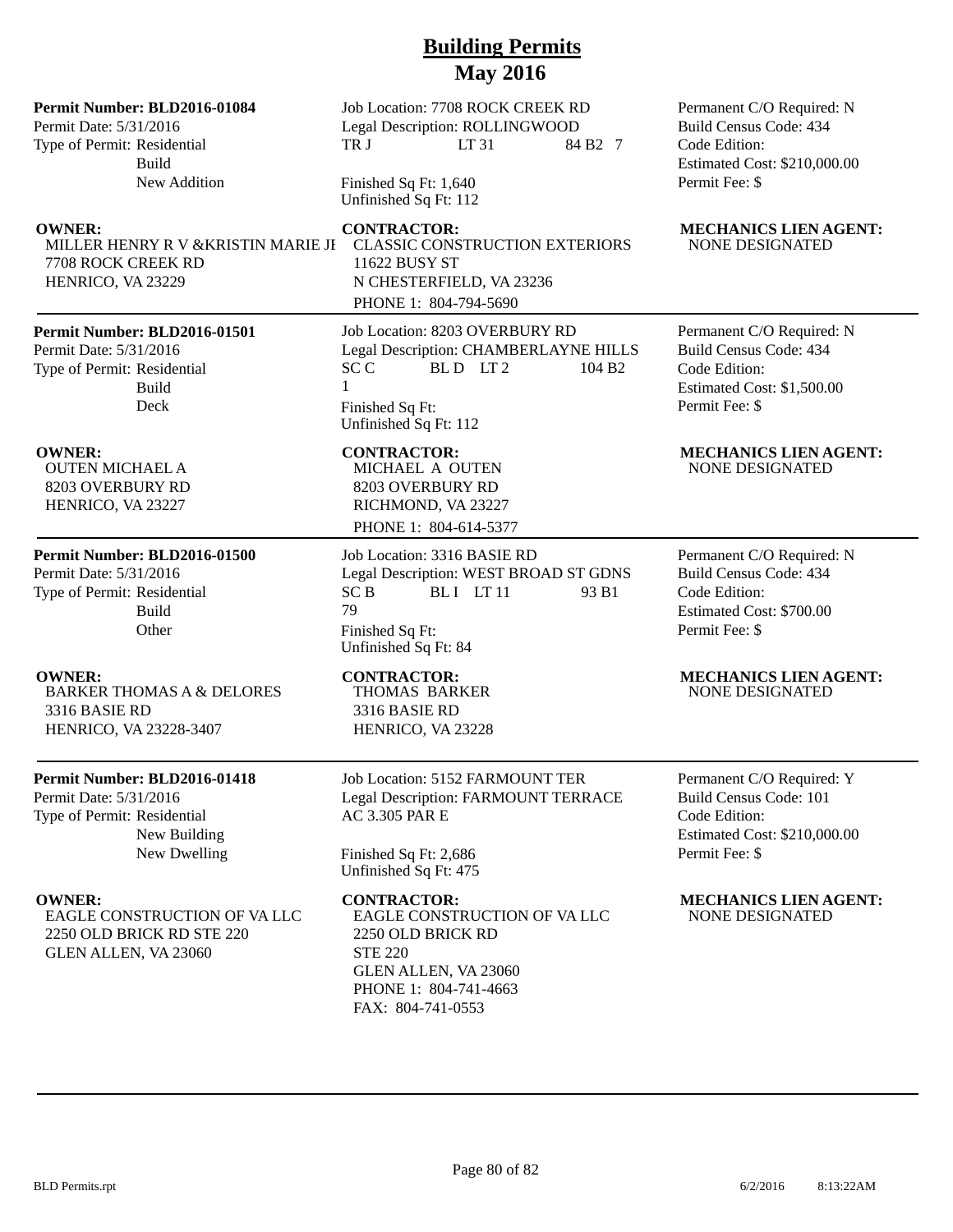### **Permit Number: BLD2016-01334**

Permit Date: 5/31/2016 Type of Permit: Residential Alter / Repair Finish Off Space

BONHAM ANDREW R & JACLYN 11849 THOMAS MILL DR GLEN ALLEN, VA 23059-4726

### **Permit Number: BLD2016-01197**

Permit Date: 5/31/2016 Type of Permit: Commercial Alter / Repair Tenant Upfit - Existing

BAKER PROPERTIES LP 1 W RED OAK LN WHITE PLAINS, NY 10604

## **Permit Number: BLD2016-00285**

Permit Date: 5/31/2016 Type of Permit: Commercial Alter / Repair Tenant Upfit - Existing

COUNTY SCHOOL BOARD C/O DEPT OF RESEARCH & PLNNG PO BOX 23120 HENRICO, VA 23223

### **Permit Number: BLD2016-00278**

Permit Date: 5/31/2016 Type of Permit: Commercial Alter / Repair Tenant Upfit - Existing

COUNTY SCHOOL BOARD C/O DEPT OF RESEARCH & PLNNG PO BOX 23120 HENRICO, VA 23223

Job Location: 11849 THOMAS MILL DR Legal Description: THOMAS MILL SCA BLA LT 37

Finished Sq Ft: 526 Unfinished Sq Ft:

ANDREW BONHAM 11849 THOMAS MILL DR GLEN ALLEN, VA 23059

Job Location: 8801 PARK CENTRAL DR Legal Description: PARHAM RD AC 4.188 PAR A-5 104 A2 39

Finished Sq Ft: 3,690 Unfinished Sq Ft:

DALLAN CONSTRUCTION INC 4900 FITZHUGH AVE RICHMOND, VA 23230

PHONE 1: 421-9326 FAX: 804-421-9328

Job Location: 8200 ST CHARLES RD Legal Description: N L DIRK DRIVE AC 12.318 PAR A B C ET104 B2 15

Finished Sq Ft: 350 Unfinished Sq Ft:

SUBURBAN REMODELING GROUP 5711 GREEDALE RD RICHMOND, VA 23228 FAX: 804-355-4637

Job Location: 2401 SKIPWITH RD Legal Description: SKIPWITH AVE AC 20 93 A1 47

Finished Sq Ft: 270 Unfinished Sq Ft:

**OWNER:** CONTRACTOR: MECHANICS LIEN AGENT: SUBURBAN REMODELING GROUP 5711 GREEDALE RD RICHMOND, VA 23228 FAX: 804-355-4637

Permanent C/O Required: N Build Census Code: 434 Code Edition: Estimated Cost: \$1,500.00 Permit Fee: \$

### **OWNER:** CONTRACTOR: MECHANICS LIEN AGENT: NONE DESIGNATED

Permanent C/O Required: N Build Census Code: 437 Code Edition: Estimated Cost: \$140,000.00 Permit Fee: \$1,045.00

### **OWNER:** CONTRACTOR: MECHANICS LIEN AGENT: NONE DESIGNATED

Permanent C/O Required: N Build Census Code: 437 Code Edition: Estimated Cost: \$40,000.00 Permit Fee: \$345.00

### **OWNER:** CONTRACTOR: MECHANICS LIEN AGENT: NONE DESIGNATED

Permanent C/O Required: N Build Census Code: 437 Code Edition: Estimated Cost: \$40,000.00 Permit Fee: \$345.00

# NONE DESIGNATED